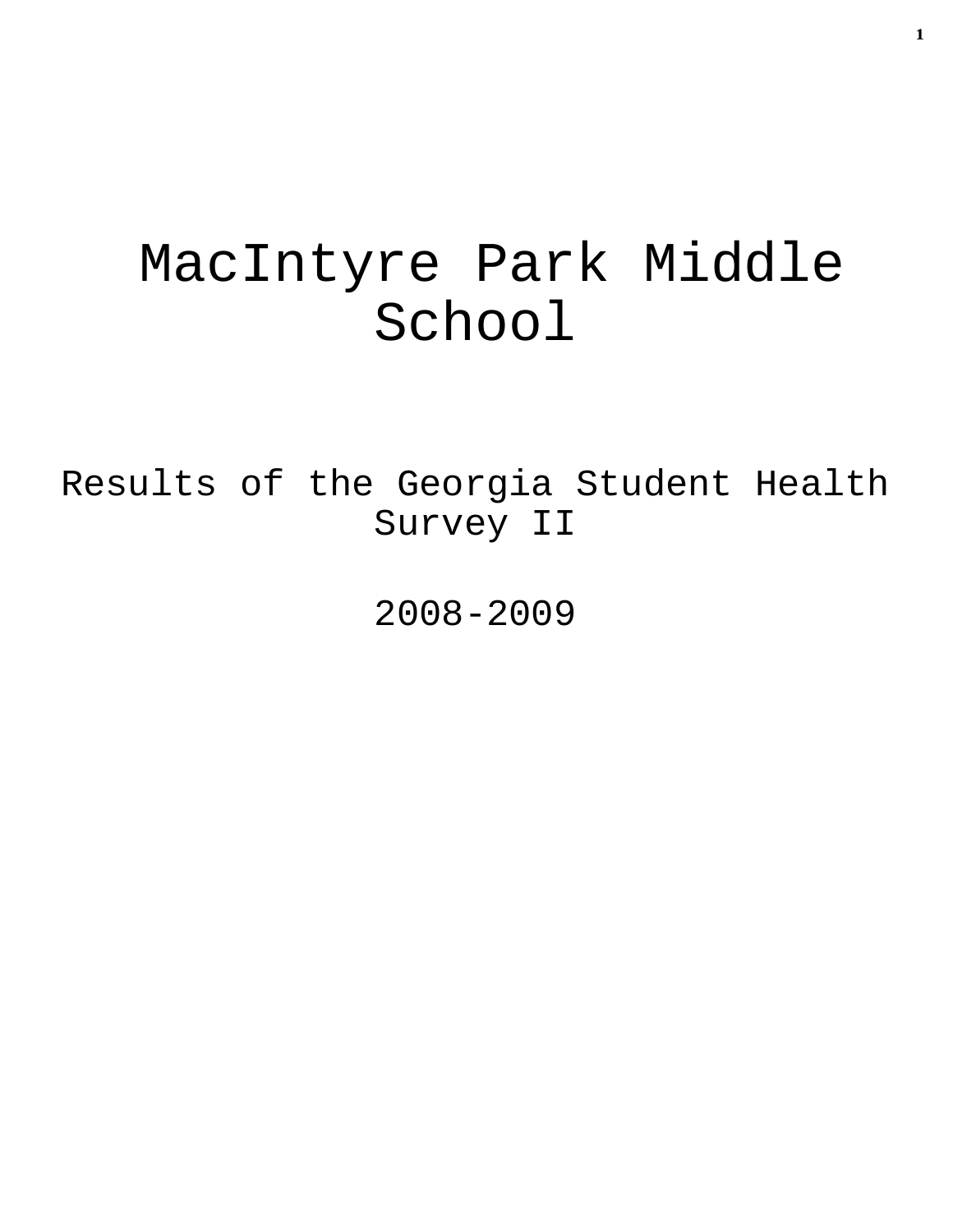# *Demographics* **2**

| Grade                    |     |  |  |  |
|--------------------------|-----|--|--|--|
| <b>Grade   Frequency</b> |     |  |  |  |
| 6                        | 120 |  |  |  |
| 8                        | 101 |  |  |  |
| 10                       |     |  |  |  |

| Frequency      | <b>Table of Gender by Grade</b> |              |             |             |              |
|----------------|---------------------------------|--------------|-------------|-------------|--------------|
| <b>Col Pct</b> |                                 | Grade(Grade) |             |             |              |
|                | Gender(Gender)                  | 6            | 8           | <b>10</b>   | <b>Total</b> |
|                | <b>Female</b>                   | 52<br>43.33  | 50<br>49.50 | 2<br>100.00 | 104          |
|                | <b>Male</b>                     | 68<br>56.67  | 51<br>50.50 | 0<br>0.00   | 119          |
|                | <b>Total</b>                    | 120          | 101         | 2           | 223          |

| Frequency      | <b>Table of Ethnicity by Grade</b> |              |             |                |              |
|----------------|------------------------------------|--------------|-------------|----------------|--------------|
| <b>Col Pct</b> |                                    | Grade(Grade) |             |                |              |
|                | <b>Ethnicity</b> (Ethnicity)       | 6            | 8           | <b>10</b>      | <b>Total</b> |
|                | <b>Black</b>                       | 113<br>94.17 | 62<br>61.39 | 0<br>0.00      | 175          |
|                | <b>Hispanic</b>                    | 2<br>1.67    | 0.99        | 50.00          | 4            |
|                | <b>White</b>                       | 3<br>2.50    | 30<br>29.70 | 50.00          | 34           |
|                | <b>Other</b>                       | 2<br>1.67    | 8<br>7.92   | 0<br>0.00      | 10           |
|                | <b>Total</b>                       | 120          | 101         | $\overline{2}$ | 223          |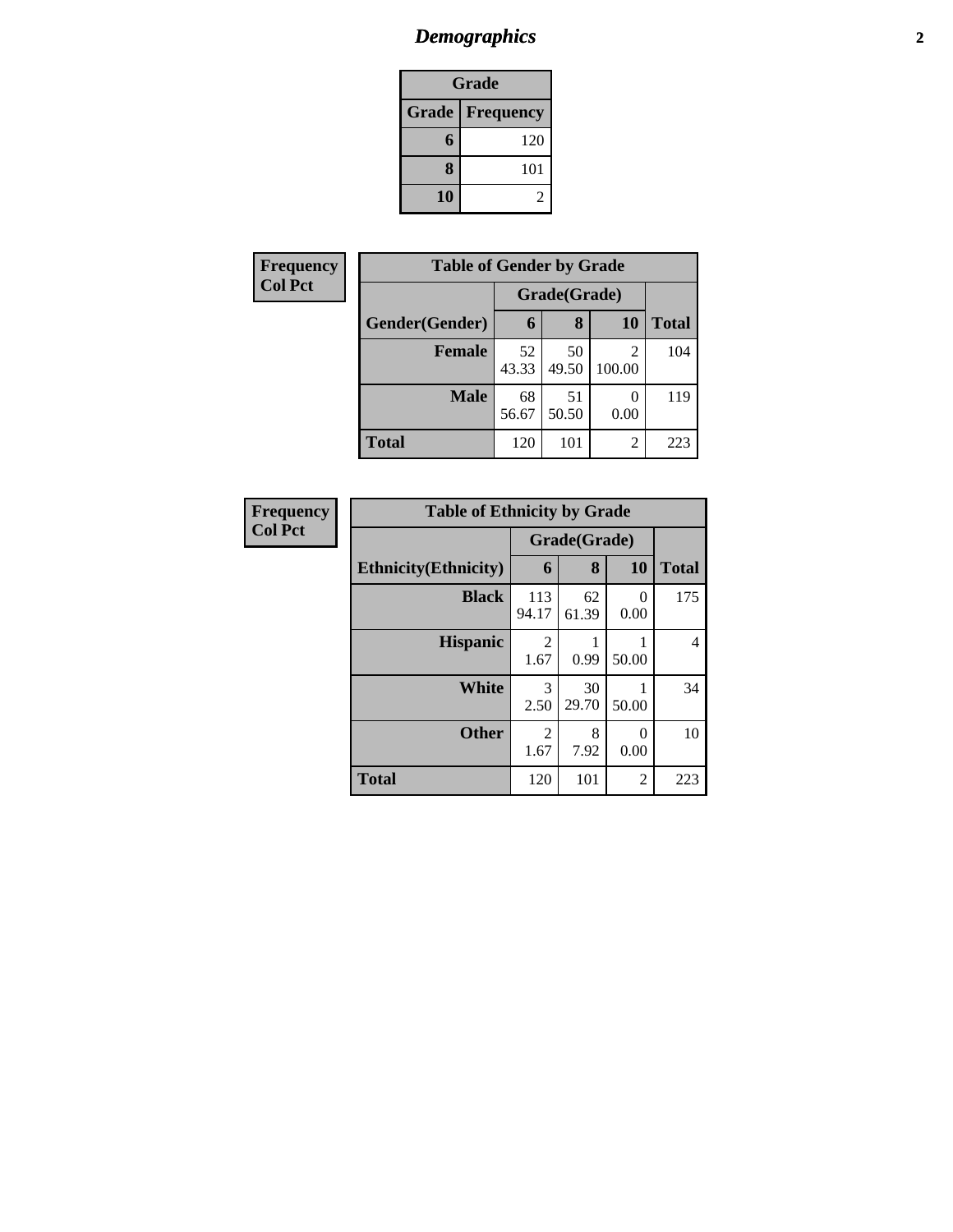### *Title IV, Part A, Schedule A* **3** *Goal 1: Ensure that all schools are drug-free Baseline Data: Year 2008-2009 Prevalence of Drug Use*

| Frequency<br><b>Col Pct</b> | <b>Table of AlcoholAlt by Grade</b> |              |              |                |              |
|-----------------------------|-------------------------------------|--------------|--------------|----------------|--------------|
|                             | AlcoholAlt(Alcohol                  |              | Grade(Grade) |                |              |
|                             | use, past 30 days)                  | 6            | 8            | <b>10</b>      | <b>Total</b> |
|                             | Yes                                 | 8<br>6.67    | 11<br>10.89  | 50.00          | 20           |
|                             | N <sub>0</sub>                      | 112<br>93.33 | 90<br>89.11  | 50.00          | 203          |
|                             | Total                               | 120          | 101          | $\overline{2}$ | 223          |

| Frequency      | <b>Table of TobaccoAny by Grade</b> |              |              |                |              |  |
|----------------|-------------------------------------|--------------|--------------|----------------|--------------|--|
| <b>Col Pct</b> | TobaccoAny(Tobacco                  |              | Grade(Grade) |                |              |  |
|                | use, past 30 days)                  | 6            | 8            | <b>10</b>      | <b>Total</b> |  |
|                | Yes                                 | 4<br>3.33    | 8<br>7.92    | 50.00          | 13           |  |
|                | N <sub>0</sub>                      | 116<br>96.67 | 93<br>92.08  | 50.00          | 210          |  |
|                | <b>Total</b>                        | 120          | 101          | $\overline{2}$ | 223          |  |

| <b>Frequency</b><br><b>Col Pct</b> | <b>Table of MarijuanaAlt by Grade</b>        |              |             |       |              |
|------------------------------------|----------------------------------------------|--------------|-------------|-------|--------------|
|                                    | MarijuanaAlt(Marijuana<br>use, past 30 days) | Grade(Grade) |             |       |              |
|                                    |                                              | 6            | 8           | 10    | <b>Total</b> |
|                                    | Yes                                          | 4<br>3.33    | 6<br>5.94   | 50.00 | 11           |
|                                    | N <sub>0</sub>                               | 116<br>96.67 | 95<br>94.06 | 50.00 | 212          |
|                                    | <b>Total</b>                                 | 120          | 101         | 2     | 223          |

| <b>Frequency</b> | <b>Table of OtherDrugAny by Grade</b>  |              |              |           |              |
|------------------|----------------------------------------|--------------|--------------|-----------|--------------|
| <b>Col Pct</b>   | <b>OtherDrugAny(Other</b><br>drug use, |              | Grade(Grade) |           |              |
|                  | past 30 days)                          | 6            | 8            | <b>10</b> | <b>Total</b> |
|                  | Yes                                    | 10<br>8.33   | 5<br>4.95    | 50.00     | 16           |
|                  | N <sub>0</sub>                         | 110<br>91.67 | 96<br>95.05  | 50.00     | 207          |
|                  | <b>Total</b>                           | 120          | 101          | 2         | 223          |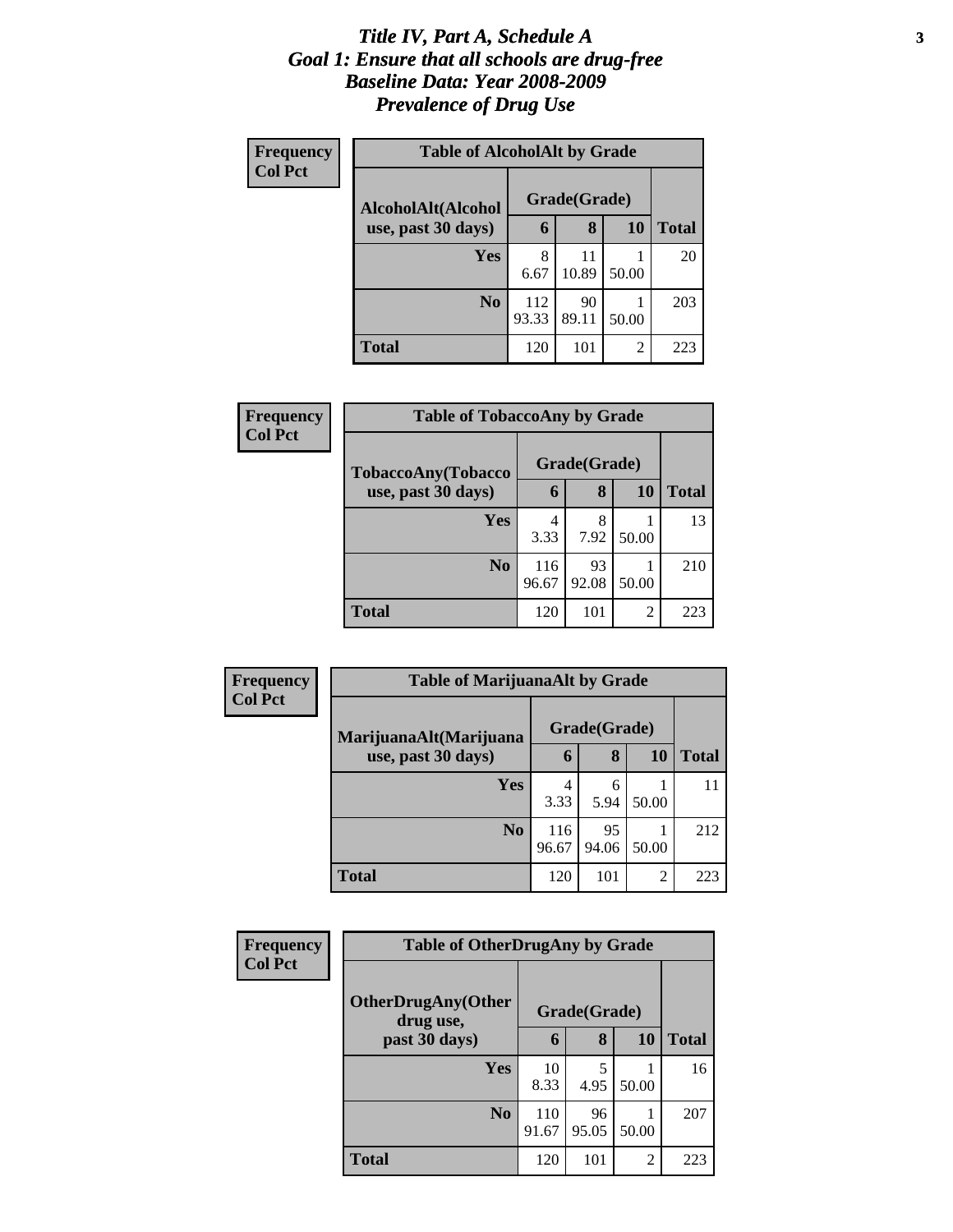### *Average Age of Onset of Use* **4** *Results for "Average Age of Onset of Use" questions exclude students who said they did not use that substance*

| <b>Variable</b>       | Label                                                              | Mean  |
|-----------------------|--------------------------------------------------------------------|-------|
| Alcoholinit2          | I started using alcohol when I was                                 | 11.04 |
| Cigarettesinit2       | I started smoking tobacco when I was                               | 11.33 |
| Smokelessinit2        | I started chewing tobacco when I was                               | 11.50 |
| Marijuanainit2        | I started using marijuana when I was                               | 12.42 |
| Cocaineinit2          | I started using cocaine when I was                                 | 11.33 |
| Inhalantsinit2        | I started using inhalants when I was                               | 11.60 |
| Steroidsinit2         | I started using steroids when I was                                | 16.00 |
| Ecstasyinit2          | I started using ecstasy when I was                                 | 14.50 |
| Methinit <sub>2</sub> | I started using methamphetamines when I was                        | 11.33 |
| Hallucinogensinit2    | I started using hallucinogens when I was                           | 11.67 |
| Prescriptioninit2     | I started using prescription drugs not prescribed to me when I was | 11.14 |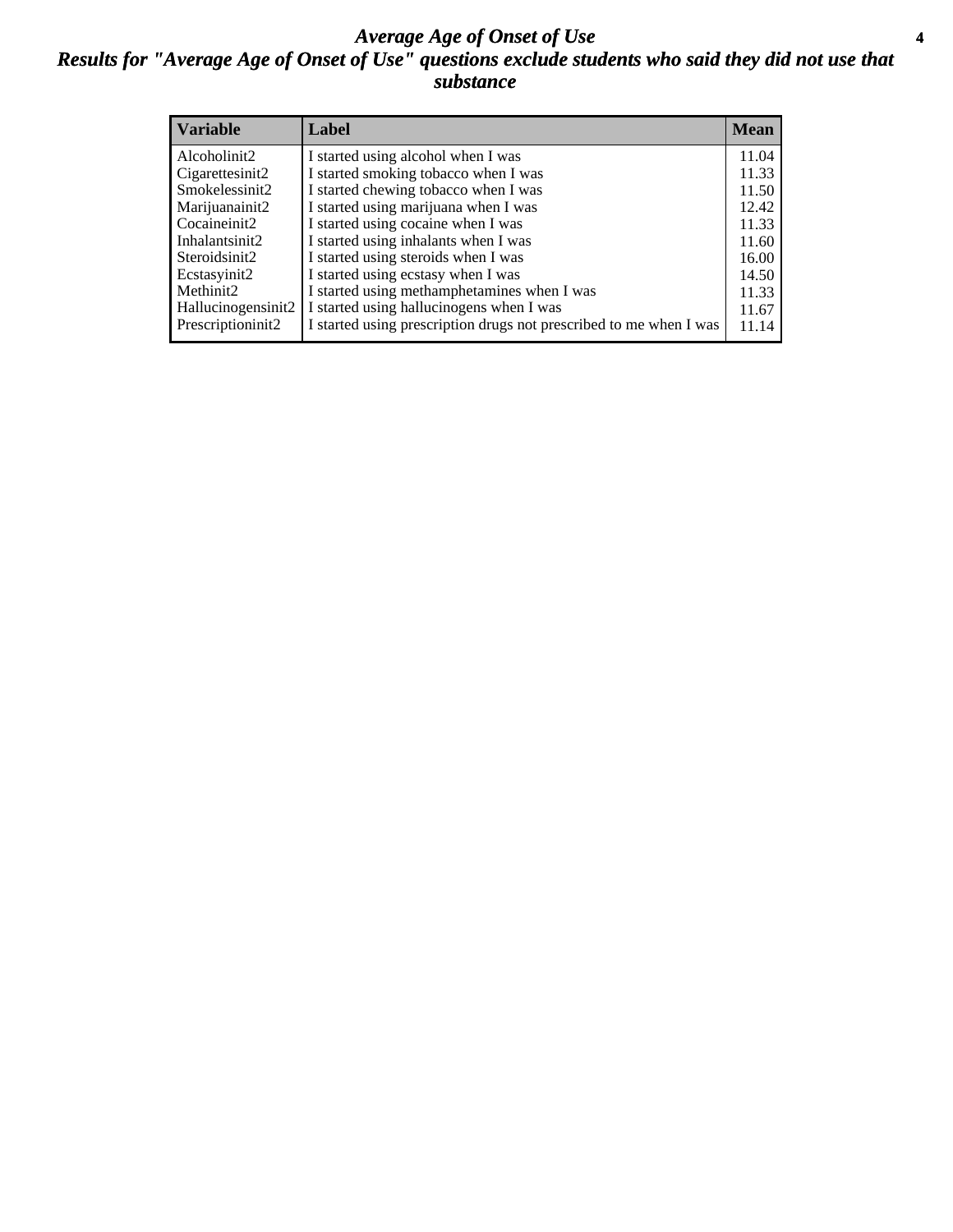# *Perception of Health Risk* **5**

| <b>Frequency</b> | <b>Table of Alcoholharmdich by Grade</b> |              |             |                           |              |
|------------------|------------------------------------------|--------------|-------------|---------------------------|--------------|
| <b>Col Pct</b>   | Alcoholharmdich(I<br>think alcohol is    | Grade(Grade) |             |                           |              |
|                  | harmful)                                 | 6            | 8           | 10                        | <b>Total</b> |
|                  | Yes                                      | 83<br>69.17  | 82<br>81.19 | 2<br>100.00               | 167          |
|                  | N <sub>0</sub>                           | 37<br>30.83  | 19<br>18.81 | $\mathbf{\Omega}$<br>0.00 | 56           |
|                  | <b>Total</b>                             | 120          | 101         | 2                         | 223          |

| <b>Frequency</b> | <b>Table of Tobaccoharmdich by Grade</b> |              |             |                          |              |
|------------------|------------------------------------------|--------------|-------------|--------------------------|--------------|
| <b>Col Pct</b>   | Tobaccoharmdich(I<br>think tobacco is    | Grade(Grade) |             |                          |              |
|                  | harmful)                                 | 6            | 8           | 10                       | <b>Total</b> |
|                  | Yes                                      | 87<br>72.50  | 87<br>86.14 | $\mathfrak{D}$<br>100.00 | 176          |
|                  | N <sub>0</sub>                           | 33<br>27.50  | 14<br>13.86 | $\mathcal{O}$<br>0.00    | 47           |
|                  | <b>Total</b>                             | 120          | 101         | $\overline{2}$           | 223          |

| Frequency      | <b>Table of Marijuanaharmdich by Grade</b> |              |             |                          |       |
|----------------|--------------------------------------------|--------------|-------------|--------------------------|-------|
| <b>Col Pct</b> | Marijuanaharmdich(I<br>think marijuana is  | Grade(Grade) |             |                          |       |
|                | harmful)                                   | 6            | 8           | <b>10</b>                | Total |
|                | Yes                                        | 84<br>70.00  | 86<br>85.15 | 0<br>0.00                | 170   |
|                | N <sub>0</sub>                             | 36<br>30.00  | 15<br>14.85 | $\mathfrak{D}$<br>100.00 | 53    |
|                | <b>Total</b>                               | 120          | 101         | 2                        | 223   |

| <b>Frequency</b> | <b>Table of Otherdrugharmdich by Grade</b> |             |              |                          |              |
|------------------|--------------------------------------------|-------------|--------------|--------------------------|--------------|
| <b>Col Pct</b>   | Otherdrugharmdich(I                        |             | Grade(Grade) |                          |              |
|                  | think other drugs are<br>harmful)          | 6           | 8            | 10                       | <b>Total</b> |
|                  | Yes                                        | 89<br>74.17 | 86<br>85.15  | $\mathfrak{D}$<br>100.00 | 177          |
|                  | N <sub>0</sub>                             | 31<br>25.83 | 15<br>14.85  | $\mathcal{L}$<br>0.00    | 46           |
|                  | <b>Total</b>                               | 120         | 101          | 2                        | 223          |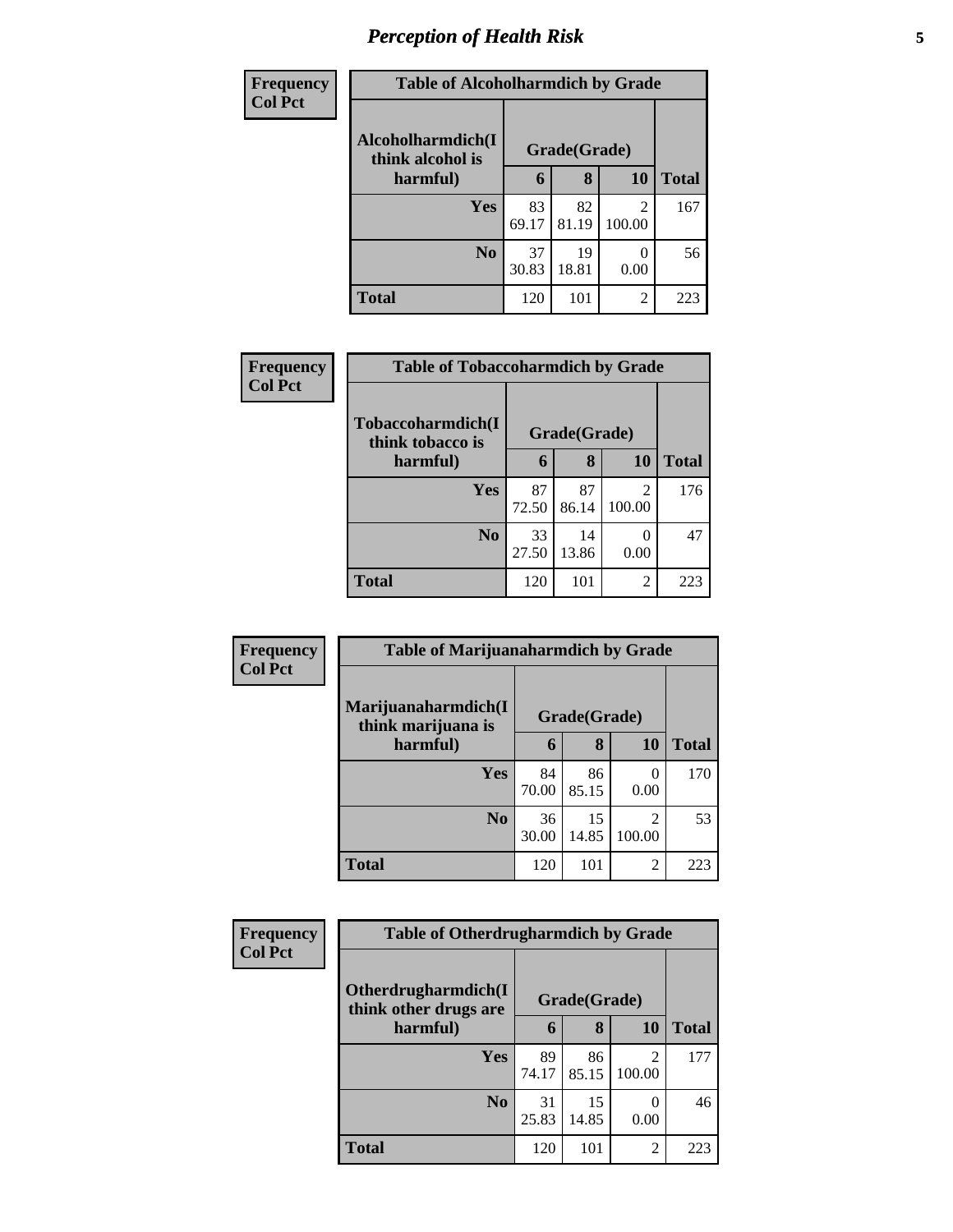# *Social Disapproval* **6**

| Frequency      | <b>Table of Alcoholpeerdich by Grade</b>                    |              |             |                          |              |
|----------------|-------------------------------------------------------------|--------------|-------------|--------------------------|--------------|
| <b>Col Pct</b> | Alcoholpeerdich(My<br>friends would<br>disapprove if I used | Grade(Grade) |             |                          |              |
|                | alcohol)                                                    | 6            | 8           | 10                       | <b>Total</b> |
|                | <b>Yes</b>                                                  | 88<br>73.33  | 74<br>73.27 | 0<br>0.00                | 162          |
|                | N <sub>0</sub>                                              | 32<br>26.67  | 27<br>26.73 | $\mathfrak{D}$<br>100.00 | 61           |
|                | <b>Total</b>                                                | 120          | 101         | $\overline{c}$           | 223          |

| Frequency      | <b>Table of Tobaccopeerdich by Grade</b>                    |             |              |       |              |  |
|----------------|-------------------------------------------------------------|-------------|--------------|-------|--------------|--|
| <b>Col Pct</b> | Tobaccopeerdich(My<br>friends would<br>disapprove if I used |             | Grade(Grade) |       |              |  |
|                | tobacco)                                                    | 6           | 8            | 10    | <b>Total</b> |  |
|                | <b>Yes</b>                                                  | 91<br>75.83 | 80<br>79.21  | 50.00 | 172          |  |
|                | N <sub>0</sub>                                              | 29<br>24.17 | 21<br>20.79  | 50.00 | 51           |  |
|                | <b>Total</b>                                                | 120         | 101          | 2     | 223          |  |

| Frequency      | <b>Table of Marijuanapeerdich by Grade</b>                    |              |             |                          |              |  |
|----------------|---------------------------------------------------------------|--------------|-------------|--------------------------|--------------|--|
| <b>Col Pct</b> | Marijuanapeerdich(My<br>friends would<br>disapprove if I used | Grade(Grade) |             |                          |              |  |
|                | marijuana)                                                    | 6            | 8           | <b>10</b>                | <b>Total</b> |  |
|                | <b>Yes</b>                                                    | 88<br>73.33  | 73<br>72.28 | 0<br>0.00                | 161          |  |
|                | N <sub>0</sub>                                                | 32<br>26.67  | 28<br>27.72 | $\overline{c}$<br>100.00 | 62           |  |
|                | <b>Total</b>                                                  | 120          | 101         | $\overline{c}$           | 223          |  |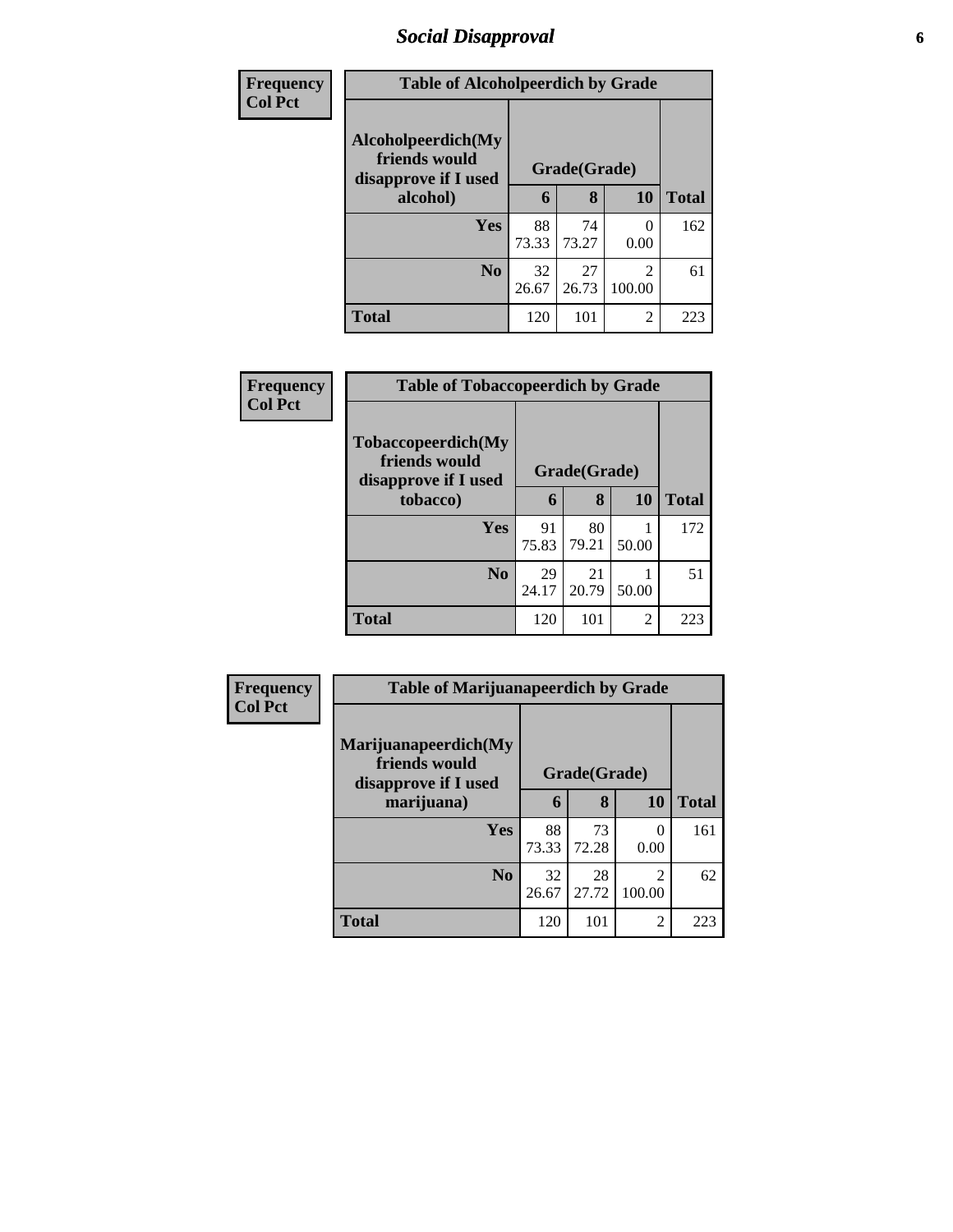# *Social Disapproval* **7**

| <b>Frequency</b> | <b>Table of Otherdrugpeerdich by Grade</b>                    |              |             |                |              |
|------------------|---------------------------------------------------------------|--------------|-------------|----------------|--------------|
| <b>Col Pct</b>   | Otherdrugpeerdich(My<br>friends would<br>disapprove if I used | Grade(Grade) |             |                |              |
|                  | other drugs)                                                  | 6            | 8           | <b>10</b>      | <b>Total</b> |
|                  | <b>Yes</b>                                                    | 88<br>73.33  | 81<br>80.20 | 50.00          | 170          |
|                  | N <sub>0</sub>                                                | 32<br>26.67  | 20<br>19.80 | 50.00          | 53           |
|                  | <b>Total</b>                                                  | 120          | 101         | $\overline{2}$ | 223          |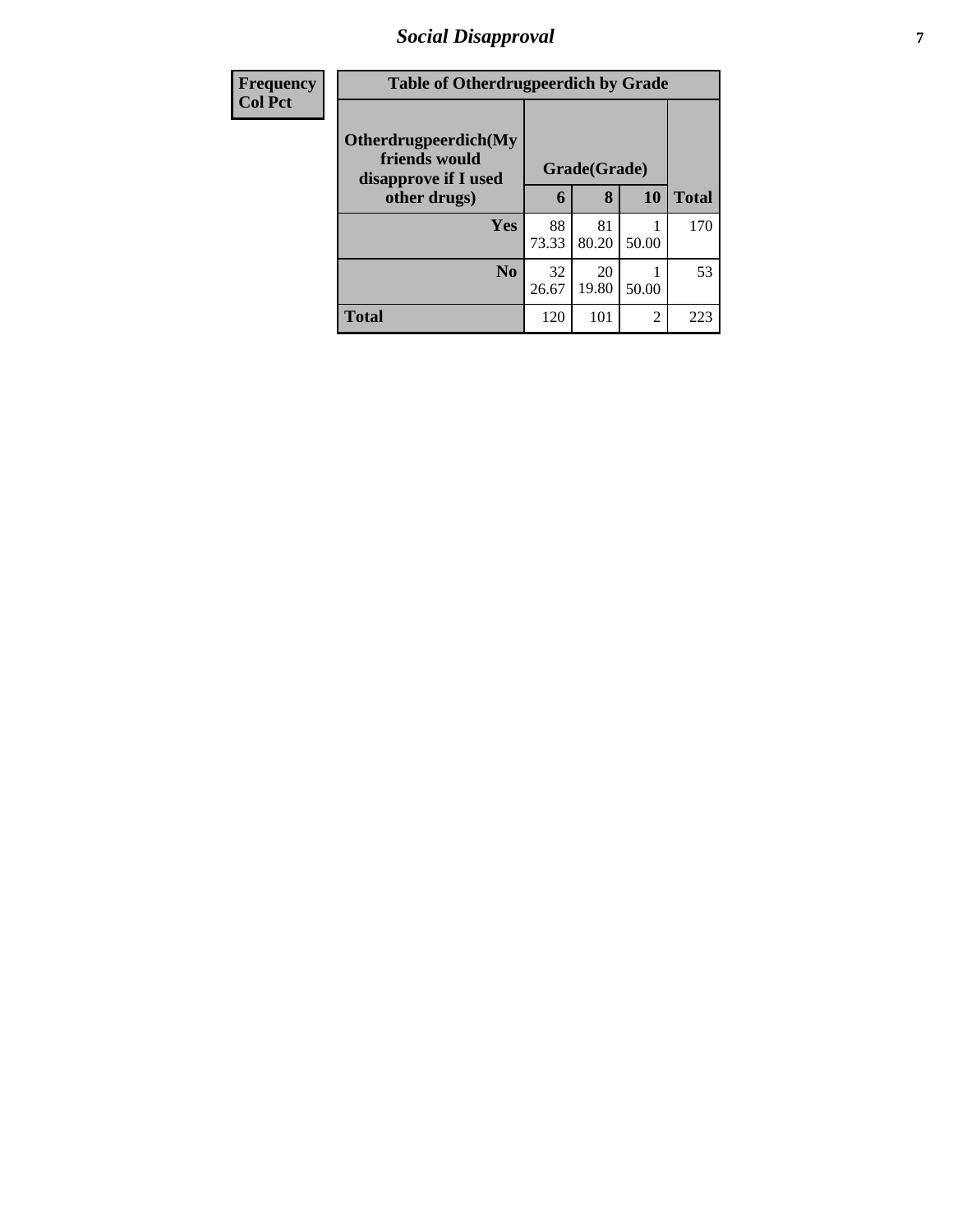### Title IV, Part A, Schedule A **8** *Goal 2: To help ensure that all schools are safe and disciplined Baseline Data: Year 2008-2009 Student Involvement in Gang Activity*

| <b>Frequency</b> | <b>Table of Gangself by Grade</b>                                                                        |              |                   |            |              |  |  |
|------------------|----------------------------------------------------------------------------------------------------------|--------------|-------------------|------------|--------------|--|--|
| <b>Col Pct</b>   | <b>Gangself(I</b><br>have<br>participated<br>in illegal<br>gang<br>activities in<br>the past 30<br>days) | 6            | Grade(Grade)<br>8 | <b>10</b>  | <b>Total</b> |  |  |
|                  | <b>Yes</b>                                                                                               | 10<br>8.33   | 12<br>11.88       | 50.00      | 23           |  |  |
|                  | N <sub>0</sub>                                                                                           | 110<br>91.67 | 89<br>88.12       | 1<br>50.00 | 200          |  |  |
|                  | <b>Total</b>                                                                                             | 120          | 101               | 2          | 223          |  |  |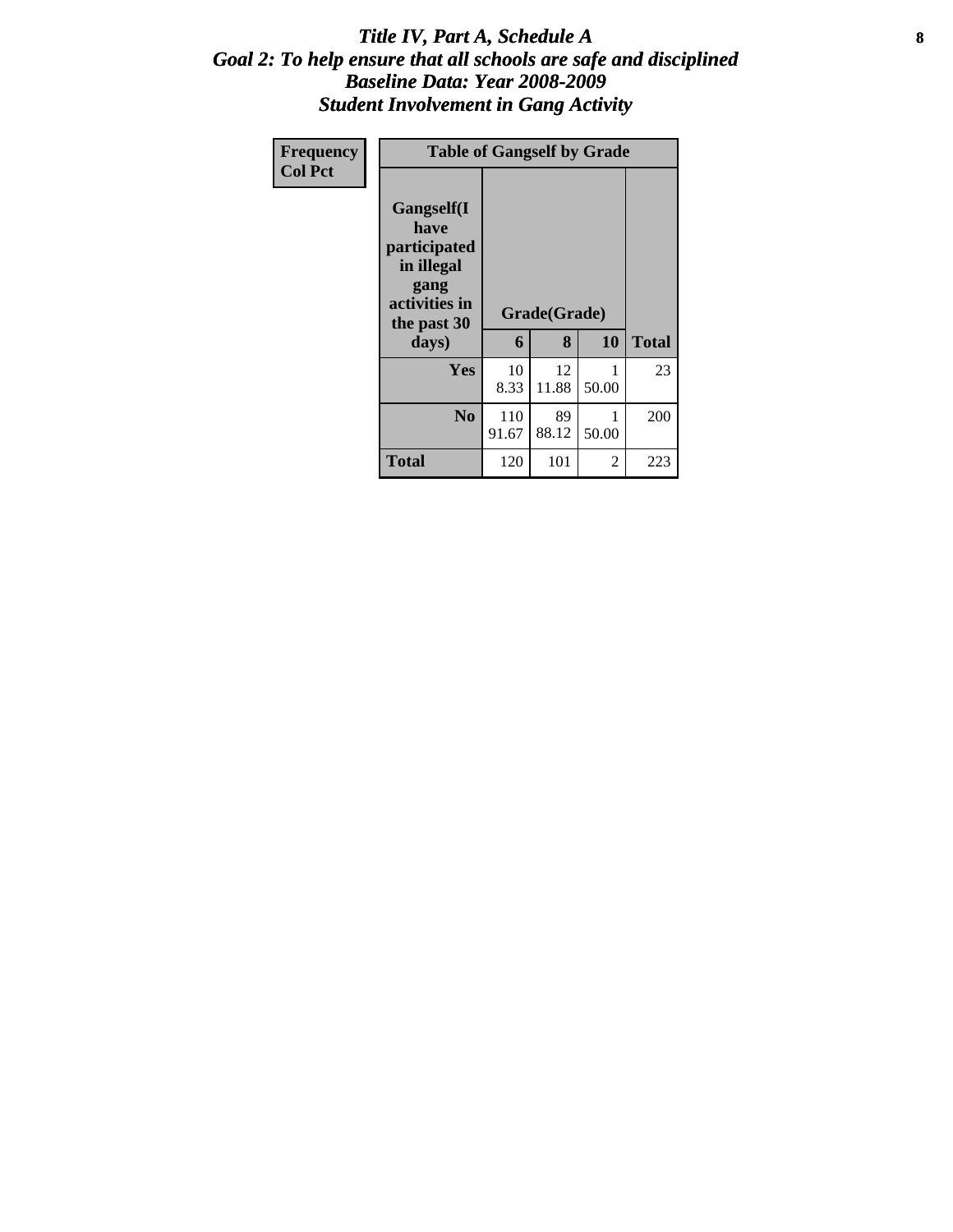# *Student Perception of School Safety* **9**

| <b>Frequency</b> |
|------------------|
| <b>Row Pct</b>   |

| <b>Table of Grade by Safeschool</b> |                          |                                                        |                                    |                                    |                |  |  |  |  |  |
|-------------------------------------|--------------------------|--------------------------------------------------------|------------------------------------|------------------------------------|----------------|--|--|--|--|--|
|                                     |                          | Safeschool (School is a place at which I feel<br>safe) |                                    |                                    |                |  |  |  |  |  |
| Grade(Grade)                        | <b>Strongly</b><br>Agree | <b>Somewhat</b><br>Agree                               | <b>Somewhat</b><br><b>Disagree</b> | <b>Strongly</b><br><b>Disagree</b> | <b>Total</b>   |  |  |  |  |  |
| 6                                   | 41<br>34.17              | 42<br>35.00                                            | 19<br>15.83                        | 18<br>15.00                        | 120            |  |  |  |  |  |
| 8                                   | 29<br>28.71              | 44<br>43.56                                            | 15<br>14.85                        | 13<br>12.87                        | 101            |  |  |  |  |  |
| 10                                  | 0<br>0.00                | 0.00                                                   | 50.00                              | 50.00                              | $\mathfrak{D}$ |  |  |  |  |  |
| <b>Total</b>                        | 70                       | 86                                                     | 35                                 | 32                                 | 223            |  |  |  |  |  |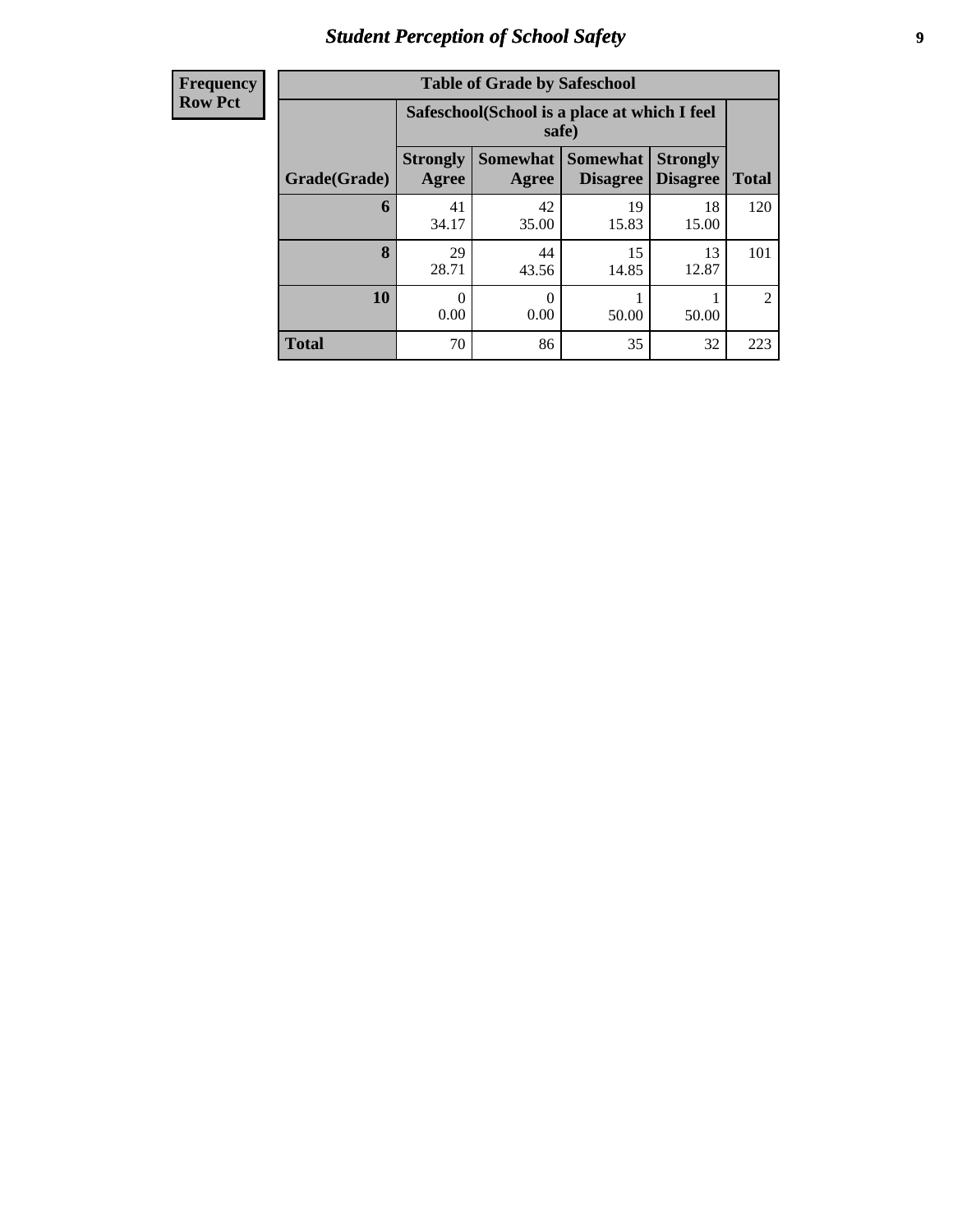### *Students Who Have Been Bullied* **10**

**Frequency Row Pct**

| <b>Table of Grade by Bullied</b> |              |                         |                                                                               |                              |                   |                                |                               |                        |              |  |
|----------------------------------|--------------|-------------------------|-------------------------------------------------------------------------------|------------------------------|-------------------|--------------------------------|-------------------------------|------------------------|--------------|--|
|                                  |              |                         | <b>Bullied</b> (I have been bullied by other<br>students in the past 30 days) |                              |                   |                                |                               |                        |              |  |
|                                  | Grade(Grade) | $\bf{0}$<br><b>Days</b> | $1$ or<br>days                                                                | 3 <sub>to</sub><br>5<br>days | 6 to<br>9<br>days | <b>10</b><br>to.<br>19<br>days | <b>20</b><br>to<br>29<br>days | All<br>30<br>days      | <b>Total</b> |  |
|                                  | 6            | 91<br>75.83             | 11<br>9.17                                                                    | 4<br>3.33                    | 2<br>1.67         | 5<br>4.17                      | 5<br>4.17                     | $\mathfrak{D}$<br>1.67 | 120          |  |
|                                  | 8            | 75<br>74.26             | 6<br>5.94                                                                     | 6<br>5.94                    | 4<br>3.96         | $\mathfrak{D}$<br>1.98         | 3<br>2.97                     | 5<br>4.95              | 101          |  |
|                                  | 10           | 1<br>50.00              | $\Omega$<br>0.00                                                              | 0<br>0.00                    | $\Omega$<br>0.00  | $\Omega$<br>0.00               | 50.00                         | $\Omega$<br>0.00       | 2            |  |
| <b>Total</b>                     |              | 167                     | 17                                                                            | 10                           | 6                 | 7                              | 9                             | 7                      | 223          |  |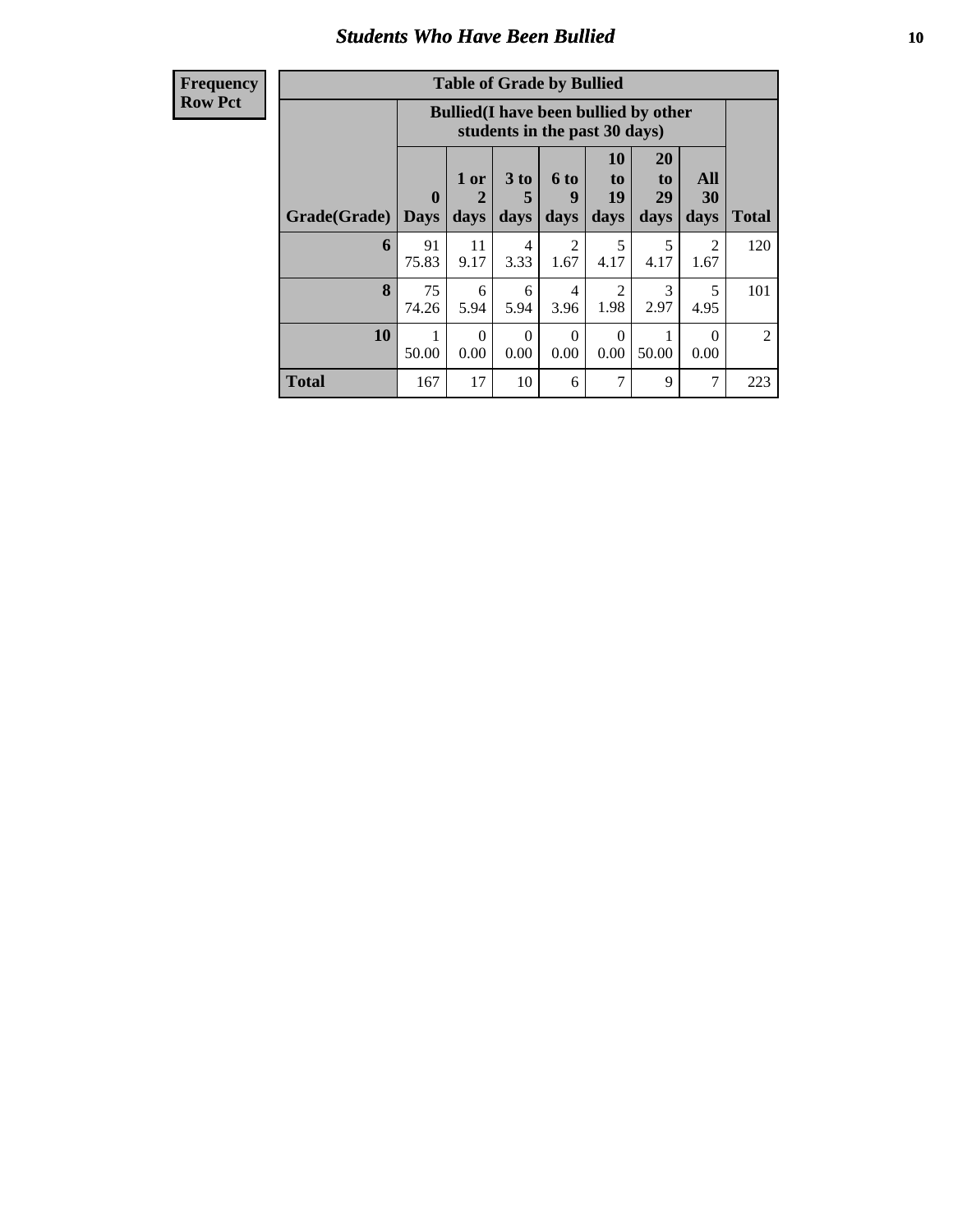### *School Climate* **11**

| Frequency      | <b>Table of SchoolClimate1 by Grade</b> |                   |              |           |     |  |  |
|----------------|-----------------------------------------|-------------------|--------------|-----------|-----|--|--|
| <b>Col Pct</b> | SchoolClimate1(I<br>like school)        | Grade(Grade)<br>6 | <b>Total</b> |           |     |  |  |
|                | <b>Strongly Agree</b>                   | 45<br>37.50       | 23<br>22.77  | 0<br>0.00 | 68  |  |  |
|                | <b>Somewhat Agree</b>                   | 54<br>45.00       | 66<br>65.35  | 50.00     | 121 |  |  |
|                | <b>Somewhat Disagree</b>                | 13<br>10.83       | 9<br>8.91    | 50.00     | 23  |  |  |
|                | <b>Strongly Disagree</b>                | 8<br>6.67         | 3<br>2.97    | 0<br>0.00 | 11  |  |  |
|                | <b>Total</b>                            | 120               | 101          | 2         | 223 |  |  |

| Frequency      | <b>Table of SchoolClimate2 by Grade</b>           |             |                   |                          |              |
|----------------|---------------------------------------------------|-------------|-------------------|--------------------------|--------------|
| <b>Col Pct</b> | SchoolClimate2(I<br>feel successful at<br>school) | 6           | Grade(Grade)<br>8 | 10                       | <b>Total</b> |
|                | <b>Strongly Agree</b>                             | 60<br>50.00 | 50<br>49.50       | 0<br>0.00                | 110          |
|                | <b>Somewhat Agree</b>                             | 49<br>40.83 | 41<br>40.59       | $\mathfrak{D}$<br>100.00 | 92           |
|                | <b>Somewhat Disagree</b>                          | 5<br>4.17   | 4<br>3.96         | 0<br>0.00                | 9            |
|                | <b>Strongly Disagree</b>                          | 6<br>5.00   | 6<br>5.94         | 0<br>0.00                | 12           |
|                | <b>Total</b>                                      | 120         | 101               | 2                        | 223          |

| Frequency      | <b>Table of SchoolClimate3 by Grade</b>                               |             |                   |                  |              |  |
|----------------|-----------------------------------------------------------------------|-------------|-------------------|------------------|--------------|--|
| <b>Col Pct</b> | SchoolClimate3(My<br>school has high<br>standards for<br>achievement) | 6           | Grade(Grade)<br>8 | 10               | <b>Total</b> |  |
|                | <b>Strongly Agree</b>                                                 | 74<br>61.67 | 57<br>56.44       | $\Omega$<br>0.00 | 131          |  |
|                | <b>Somewhat Agree</b>                                                 | 31<br>25.83 | 29<br>28.71       | 1<br>50.00       | 61           |  |
|                | <b>Somewhat Disagree</b>                                              | 6<br>5.00   | 10<br>9.90        | 50.00            | 17           |  |
|                | <b>Strongly Disagree</b>                                              | 9<br>7.50   | 5<br>4.95         | $\Omega$<br>0.00 | 14           |  |
|                | Total                                                                 | 120         | 101               | 2                | 223          |  |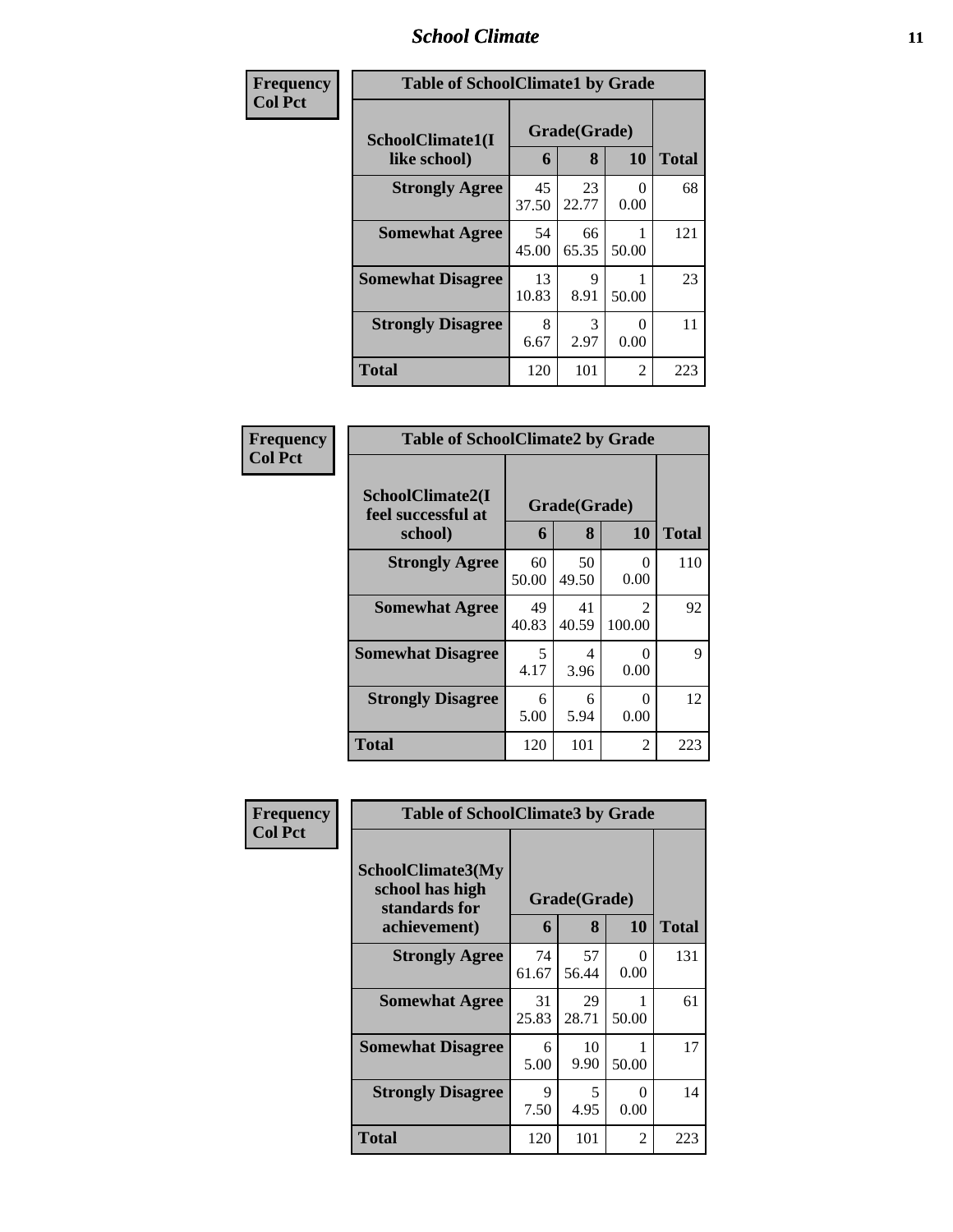### *School Climate* **12**

| Frequency      |                                                                      | <b>Table of SchoolClimate4 by Grade</b> |                   |                  |              |  |  |
|----------------|----------------------------------------------------------------------|-----------------------------------------|-------------------|------------------|--------------|--|--|
| <b>Col Pct</b> | <b>SchoolClimate4(My</b><br>school sets clear<br>rules for behavior) | 6                                       | Grade(Grade)<br>8 | <b>10</b>        | <b>Total</b> |  |  |
|                | <b>Strongly Agree</b>                                                | 88<br>73.33                             | 66<br>65.35       | $\Omega$<br>0.00 | 154          |  |  |
|                | <b>Somewhat Agree</b>                                                | 19<br>15.83                             | 23<br>22.77       | 50.00            | 43           |  |  |
|                | <b>Somewhat Disagree</b>                                             | 8<br>6.67                               | 9<br>8.91         | 0<br>0.00        | 17           |  |  |
|                | <b>Strongly Disagree</b>                                             | 5<br>4.17                               | 3<br>2.97         | 50.00            | 9            |  |  |
|                | <b>Total</b>                                                         | 120                                     | 101               | 2                | 223          |  |  |

| <b>Table of SchoolClimate5 by Grade</b>                              |             |                   |           |       |  |  |  |
|----------------------------------------------------------------------|-------------|-------------------|-----------|-------|--|--|--|
| SchoolClimate5(I<br>know what to do in<br>an emergency at<br>school) | 6           | Grade(Grade)<br>8 | 10        | Total |  |  |  |
| <b>Strongly Agree</b>                                                | 93<br>77.50 | 63<br>62.38       | 0<br>0.00 | 156   |  |  |  |
| <b>Somewhat Agree</b>                                                | 20<br>16.67 | 26<br>25.74       | 50.00     | 47    |  |  |  |
| <b>Somewhat Disagree</b>                                             | 4<br>3.33   | 9<br>8.91         | 50.00     | 14    |  |  |  |
| <b>Strongly Disagree</b>                                             | 3<br>2.50   | 3<br>2.97         | 0<br>0.00 | 6     |  |  |  |
| Total                                                                | 120         | 101               | 2         | 223   |  |  |  |

| Frequency      | <b>Table of SchoolClimate6 by Grade</b>                  |             |                   |                          |              |  |  |
|----------------|----------------------------------------------------------|-------------|-------------------|--------------------------|--------------|--|--|
| <b>Col Pct</b> | <b>SchoolClimate6(Teachers</b><br>treat me with respect) | 6           | Grade(Grade)<br>8 | <b>10</b>                | <b>Total</b> |  |  |
|                | <b>Strongly Agree</b>                                    | 52<br>43.33 | 49<br>48.51       | $\mathbf{0}$<br>0.00     | 101          |  |  |
|                | <b>Somewhat Agree</b>                                    | 50<br>41.67 | 34<br>33.66       | $\theta$<br>0.00         | 84           |  |  |
|                | <b>Somewhat Disagree</b>                                 | 8<br>6.67   | 9<br>8.91         | $\mathfrak{D}$<br>100.00 | 19           |  |  |
|                | <b>Strongly Disagree</b>                                 | 10<br>8.33  | 9<br>8.91         | $\theta$<br>0.00         | 19           |  |  |
|                | Total                                                    | 120         | 101               | 2                        | 223          |  |  |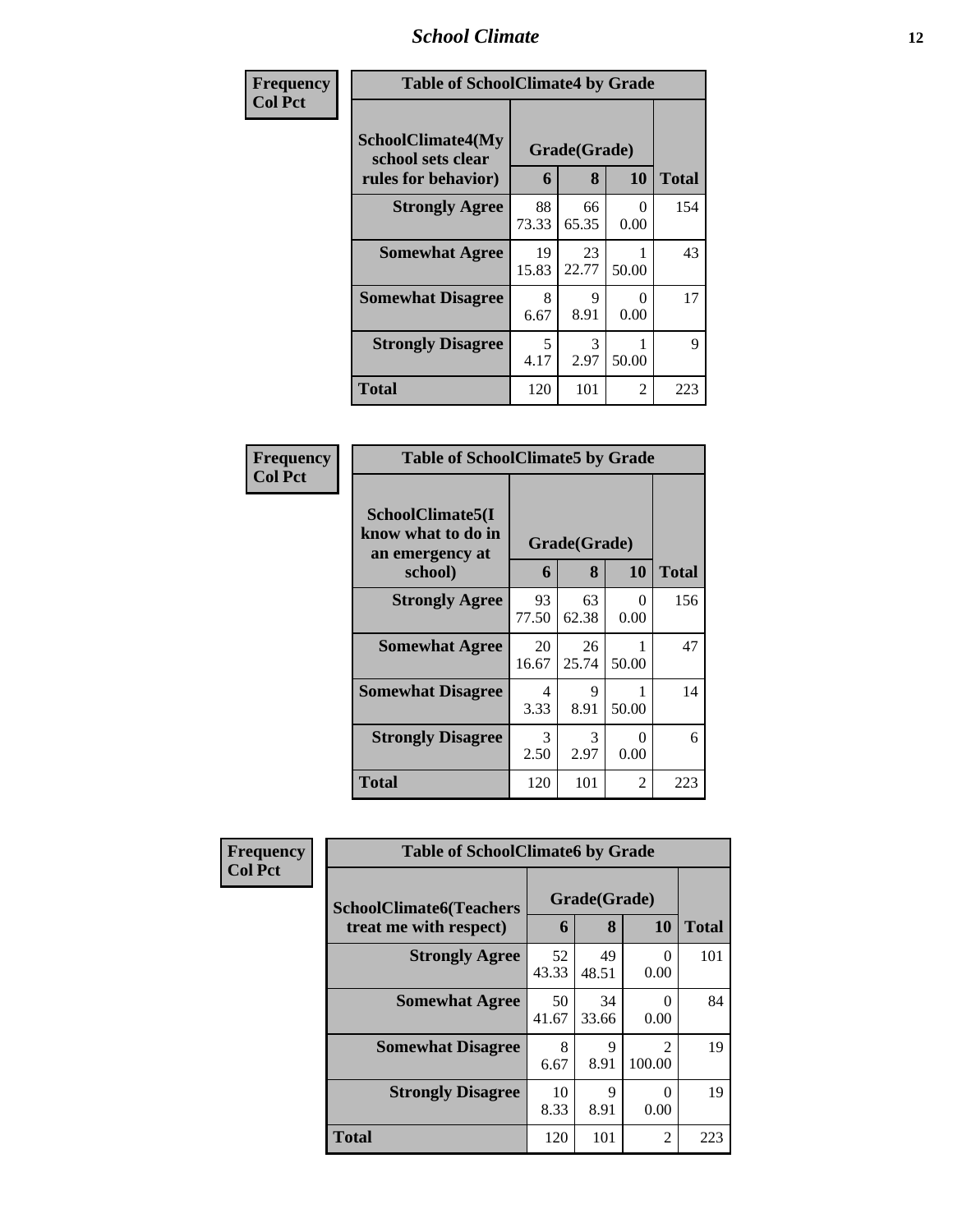### *School Climate* **13**

| Frequency<br><b>Col Pct</b> | <b>Table of SchoolClimate7 by Grade</b>                                       |             |                   |                                       |              |
|-----------------------------|-------------------------------------------------------------------------------|-------------|-------------------|---------------------------------------|--------------|
|                             | <b>SchoolClimate7(Behaviors</b><br>in my class allow the<br>teacher to teach) | 6           | Grade(Grade)<br>8 | <b>10</b>                             | <b>Total</b> |
|                             | <b>Strongly Agree</b>                                                         | 35<br>29.17 | 31<br>30.69       | 0<br>0.00                             | 66           |
|                             | <b>Somewhat Agree</b>                                                         | 36<br>30.00 | 39<br>38.61       | $\mathcal{D}_{\mathcal{L}}$<br>100.00 | 77           |
|                             | <b>Somewhat Disagree</b>                                                      | 23<br>19.17 | 18<br>17.82       | 0<br>0.00                             | 41           |
|                             | <b>Strongly Disagree</b>                                                      | 26<br>21.67 | 13<br>12.87       | 0<br>0.00                             | 39           |
|                             | <b>Total</b>                                                                  | 120         | 101               | 2                                     | 223          |

| Frequency      | <b>Table of SchoolClimate8 by Grade</b>                                              |             |                   |                          |              |
|----------------|--------------------------------------------------------------------------------------|-------------|-------------------|--------------------------|--------------|
| <b>Col Pct</b> | <b>SchoolClimate8(Students</b><br>are frequently<br>recognized for good<br>behavior) | 6           | Grade(Grade)<br>8 | <b>10</b>                | <b>Total</b> |
|                | <b>Strongly Agree</b>                                                                | 54          | 31                | 0                        | 85           |
|                |                                                                                      | 45.00       | 30.69             | 0.00                     |              |
|                | <b>Somewhat Agree</b>                                                                | 40<br>33.33 | 39<br>38.61       | ∩<br>0.00                | 79           |
|                | <b>Somewhat Disagree</b>                                                             | 16<br>13.33 | 22<br>21.78       | $\mathfrak{D}$<br>100.00 | 40           |
|                | <b>Strongly Disagree</b>                                                             | 10<br>8.33  | 9<br>8.91         | $\mathbf{0}$<br>0.00     | 19           |
|                | Total                                                                                | 120         | 101               | 2                        | 223          |

| Frequency      | <b>Table of SchoolClimate9 by Grade</b>                            |             |              |                  |              |
|----------------|--------------------------------------------------------------------|-------------|--------------|------------------|--------------|
| <b>Col Pct</b> | SchoolClimate9(School<br>counselor would be<br>helpful if I needed |             | Grade(Grade) |                  |              |
|                | assistance)                                                        | 6           | 8            | 10               | <b>Total</b> |
|                | <b>Strongly Agree</b>                                              | 77<br>64.17 | 41<br>40.59  | $\Omega$<br>0.00 | 118          |
|                | <b>Somewhat Agree</b>                                              | 31<br>25.83 | 42<br>41.58  | $\Omega$<br>0.00 | 73           |
|                | <b>Somewhat Disagree</b>                                           | 5<br>4.17   | 11<br>10.89  | 50.00            | 17           |
|                | <b>Strongly Disagree</b>                                           | 7<br>5.83   | 6.93         | 50.00            | 15           |
|                | <b>Total</b>                                                       | 120         | 101          | 2                | 223          |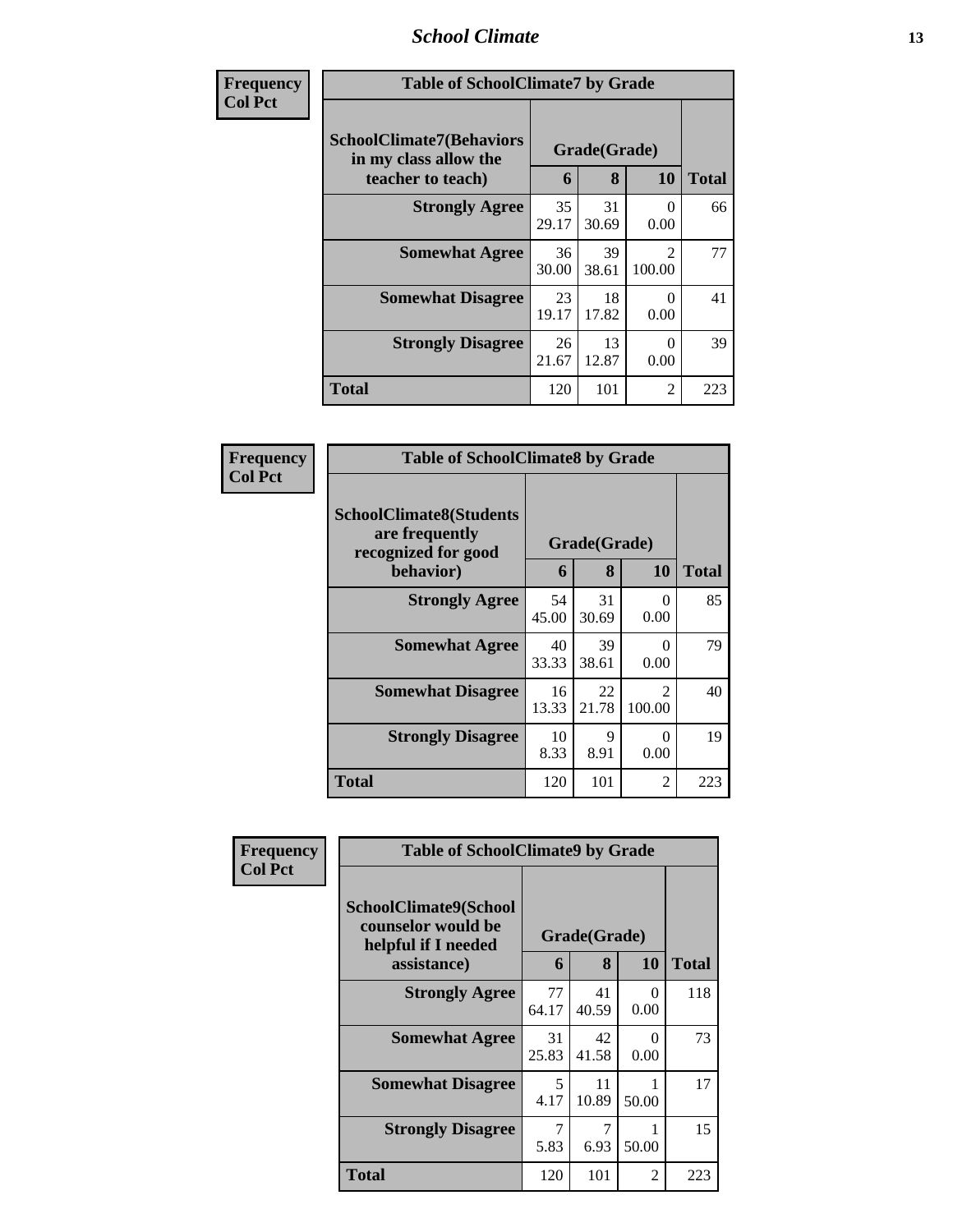# *Reasons for Dropping Out* **14**

| Frequency      |                                                                          | <b>Table of Dropoutreason by Grade</b> |                   |                  |              |  |  |
|----------------|--------------------------------------------------------------------------|----------------------------------------|-------------------|------------------|--------------|--|--|
| <b>Col Pct</b> | Dropoutreason(If<br>I dropped out the<br>reason would<br>most likely be) | 6                                      | Grade(Grade)<br>8 | 10               | <b>Total</b> |  |  |
|                | <b>Won't Drop out</b>                                                    | 82<br>68.33                            | 57<br>56.44       | $\theta$<br>0.00 | 139          |  |  |
|                | <b>Bored</b>                                                             | 10<br>8.33                             | 21<br>20.79       | 50.00            | 32           |  |  |
|                | <b>Family Reasons</b>                                                    | 10<br>8.33                             | 4<br>3.96         | 50.00            | 15           |  |  |
|                | <b>Being Bullied</b>                                                     | 12<br>10.00                            | 2<br>1.98         | ∩<br>0.00        | 14           |  |  |
|                | <b>Other</b>                                                             | 6<br>5.00                              | 17<br>16.83       | $\Omega$<br>0.00 | 23           |  |  |
|                | Total                                                                    | 120                                    | 101               | 2                | 223          |  |  |

| Frequency      | <b>Table of Dropout by Grade</b>                                       |              |                   |                          |              |  |  |  |
|----------------|------------------------------------------------------------------------|--------------|-------------------|--------------------------|--------------|--|--|--|
| <b>Col Pct</b> | Dropout(I<br>have<br>thought<br>about<br>dropping<br>out of<br>school) | 6            | Grade(Grade)<br>8 | 10                       | <b>Total</b> |  |  |  |
|                |                                                                        |              |                   |                          |              |  |  |  |
|                | Yes                                                                    | 18<br>15.00  | 29<br>28.71       | $\mathfrak{D}$<br>100.00 | 49           |  |  |  |
|                | N <sub>0</sub>                                                         | 102<br>85.00 | 72<br>71.29       | 0<br>0.00                | 174          |  |  |  |
|                | <b>Total</b>                                                           | 120          | 101               | 2                        | 223          |  |  |  |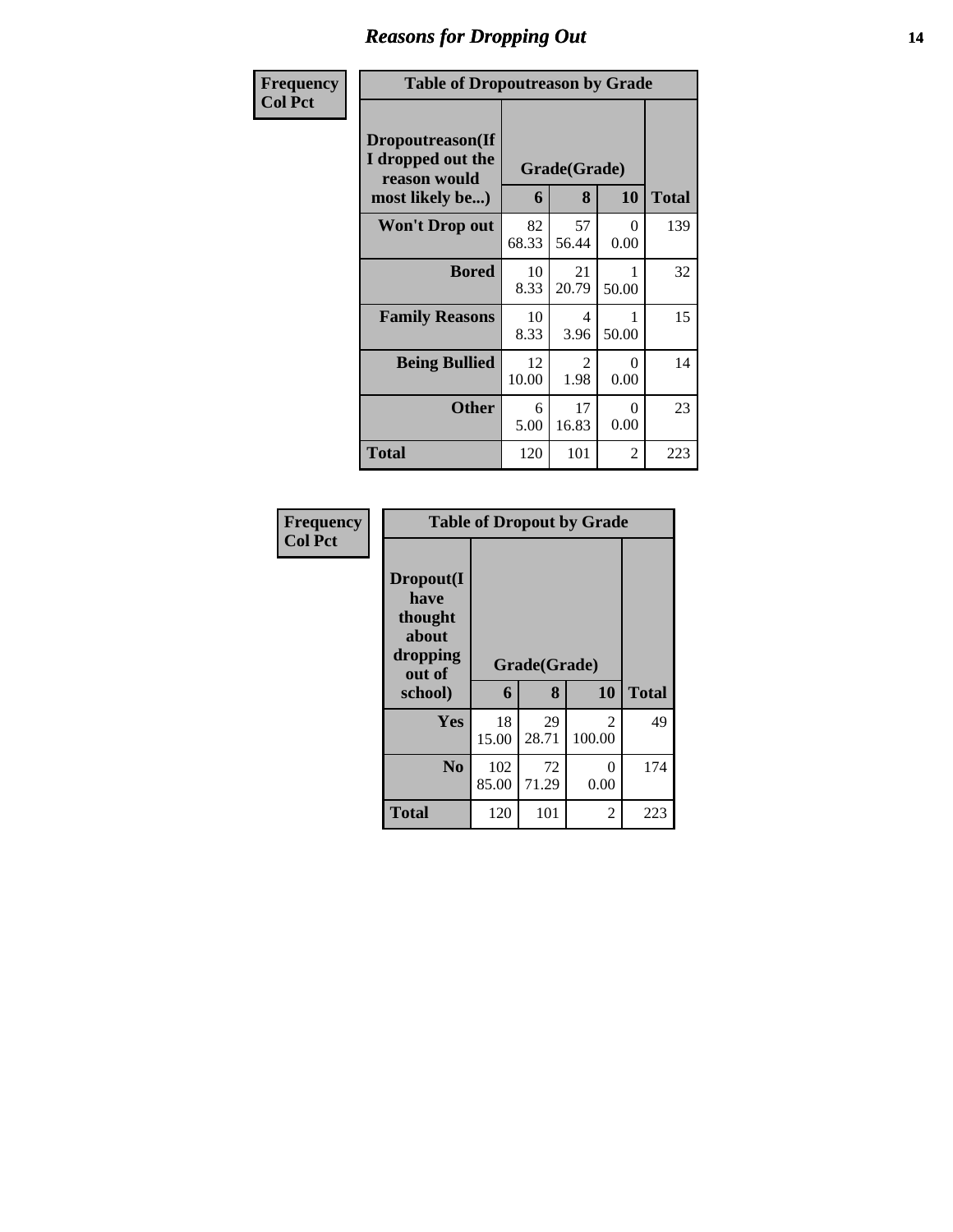*School Safety* **15**

| Frequency      | <b>Table of Gangself by Grade</b>                                                        |              |              |       |              |
|----------------|------------------------------------------------------------------------------------------|--------------|--------------|-------|--------------|
| <b>Col Pct</b> | Gangself(I<br>have<br>participated<br>in illegal<br>gang<br>activities in<br>the past 30 |              | Grade(Grade) |       |              |
|                | days)                                                                                    | 6            | 8            | 10    | <b>Total</b> |
|                | Yes                                                                                      | 10<br>8.33   | 12<br>11.88  | 50.00 | 23           |
|                | N <sub>0</sub>                                                                           | 110<br>91.67 | 89<br>88.12  | 50.00 | 200          |
|                | <b>Total</b>                                                                             | 120          | 101          | 2     | 223          |

| Frequency<br><b>Col Pct</b> | <b>Table of Gangpeers by Grade</b>                                                                                             |             |                   |            |              |  |  |
|-----------------------------|--------------------------------------------------------------------------------------------------------------------------------|-------------|-------------------|------------|--------------|--|--|
|                             | <b>Gangpeers</b> (I<br>have friends<br>who have<br>participated<br>in illegal<br>gang<br>activities in<br>the past 30<br>days) | 6           | Grade(Grade)<br>8 | 10         | <b>Total</b> |  |  |
|                             | Yes                                                                                                                            | 26<br>21.67 | 30<br>29.70       | 1<br>50.00 | 57           |  |  |
|                             | N <sub>0</sub>                                                                                                                 | 94<br>78.33 | 71<br>70.30       | 1<br>50.00 | 166          |  |  |
|                             | Total                                                                                                                          | 120         | 101               | 2          | 223          |  |  |

| Frequency<br><b>Col Pct</b> |                                                                     | <b>Table of Pickedon by Grade</b> |              |           |              |  |  |
|-----------------------------|---------------------------------------------------------------------|-----------------------------------|--------------|-----------|--------------|--|--|
|                             | <b>Pickedon</b> (I have<br>been picked on or<br>teased at school in |                                   | Grade(Grade) |           |              |  |  |
|                             | the past 30 days)                                                   | 6                                 | 8            | 10        | <b>Total</b> |  |  |
|                             | <b>Strongly Agree</b>                                               | 35<br>29.17                       | 20<br>19.80  | 50.00     | 56           |  |  |
|                             | <b>Somewhat Agree</b>                                               | 17<br>14.17                       | 24<br>23.76  | ∩<br>0.00 | 41           |  |  |
|                             | <b>Somewhat Disagree</b>                                            | 10<br>8.33                        | 11<br>10.89  | 0<br>0.00 | 21           |  |  |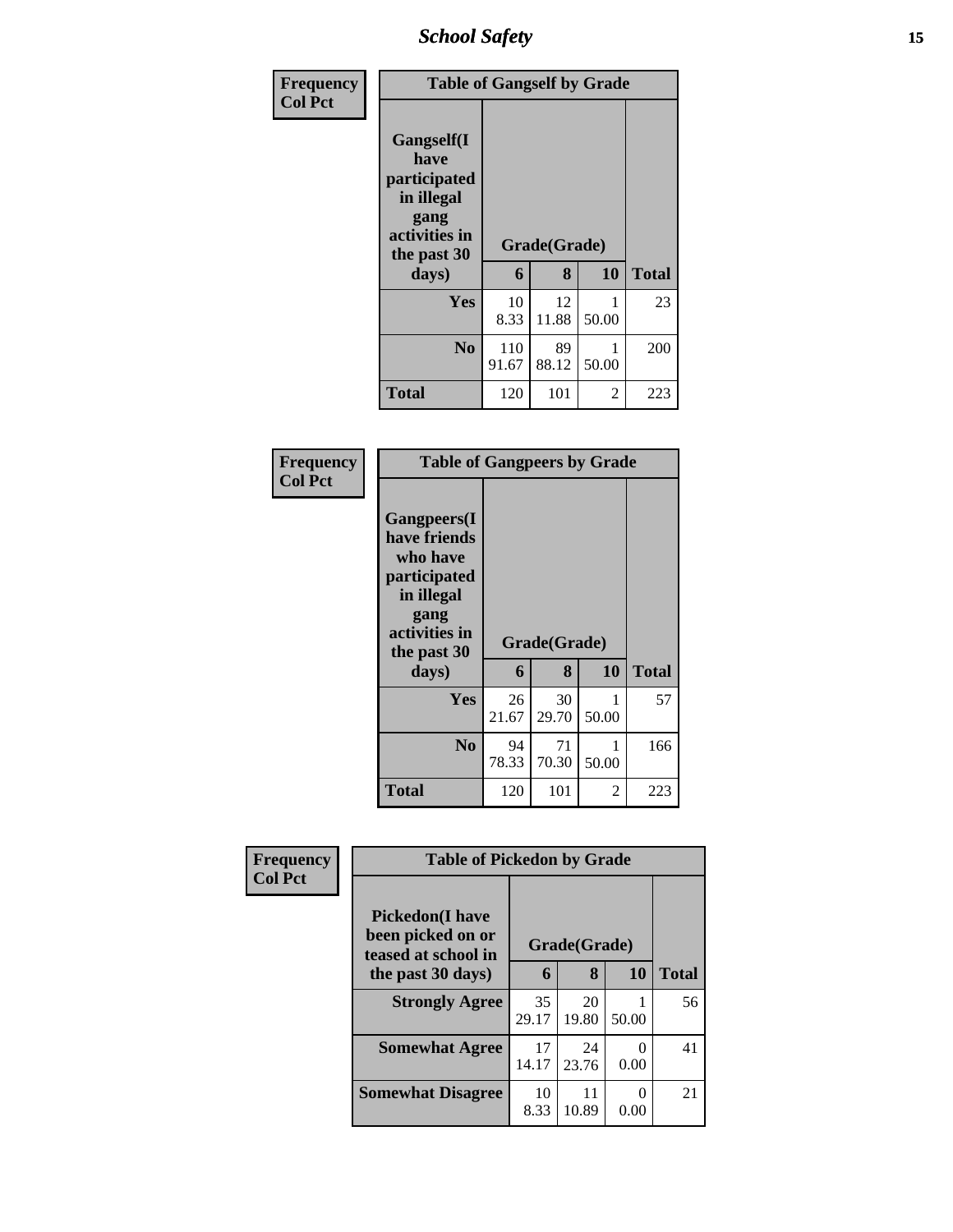# *School Safety* **16**

| <b>Frequency</b> | <b>Table of Pickedon by Grade</b>                                                        |             |                   |           |              |
|------------------|------------------------------------------------------------------------------------------|-------------|-------------------|-----------|--------------|
| <b>Col Pct</b>   | <b>Pickedon</b> (I have<br>been picked on or<br>teased at school in<br>the past 30 days) | 6           | Grade(Grade)<br>8 | <b>10</b> | <b>Total</b> |
|                  | <b>Strongly Disagree</b>                                                                 | 58<br>48.33 | 46<br>45.54       | 50.00     | 105          |
|                  | Total                                                                                    | 120         | 101               | 2         | 223          |

| Frequency<br><b>Col Pct</b> | <b>Table of Safeschool by Grade</b>                      |             |                   |                  |              |
|-----------------------------|----------------------------------------------------------|-------------|-------------------|------------------|--------------|
|                             | Safeschool(School<br>is a place at which I<br>feel safe) | 6           | Grade(Grade)<br>8 | 10               | <b>Total</b> |
|                             | <b>Strongly Agree</b>                                    | 41<br>34.17 | 29<br>28.71       | $\Omega$<br>0.00 | 70           |
|                             | <b>Somewhat Agree</b>                                    | 42<br>35.00 | 44<br>43.56       | 0<br>0.00        | 86           |
|                             | <b>Somewhat Disagree</b>                                 | 19<br>15.83 | 15<br>14.85       | 50.00            | 35           |
|                             | <b>Strongly Disagree</b>                                 | 18<br>15.00 | 13<br>12.87       | 50.00            | 32           |
|                             | Total                                                    | 120         | 101               | 2                | 223          |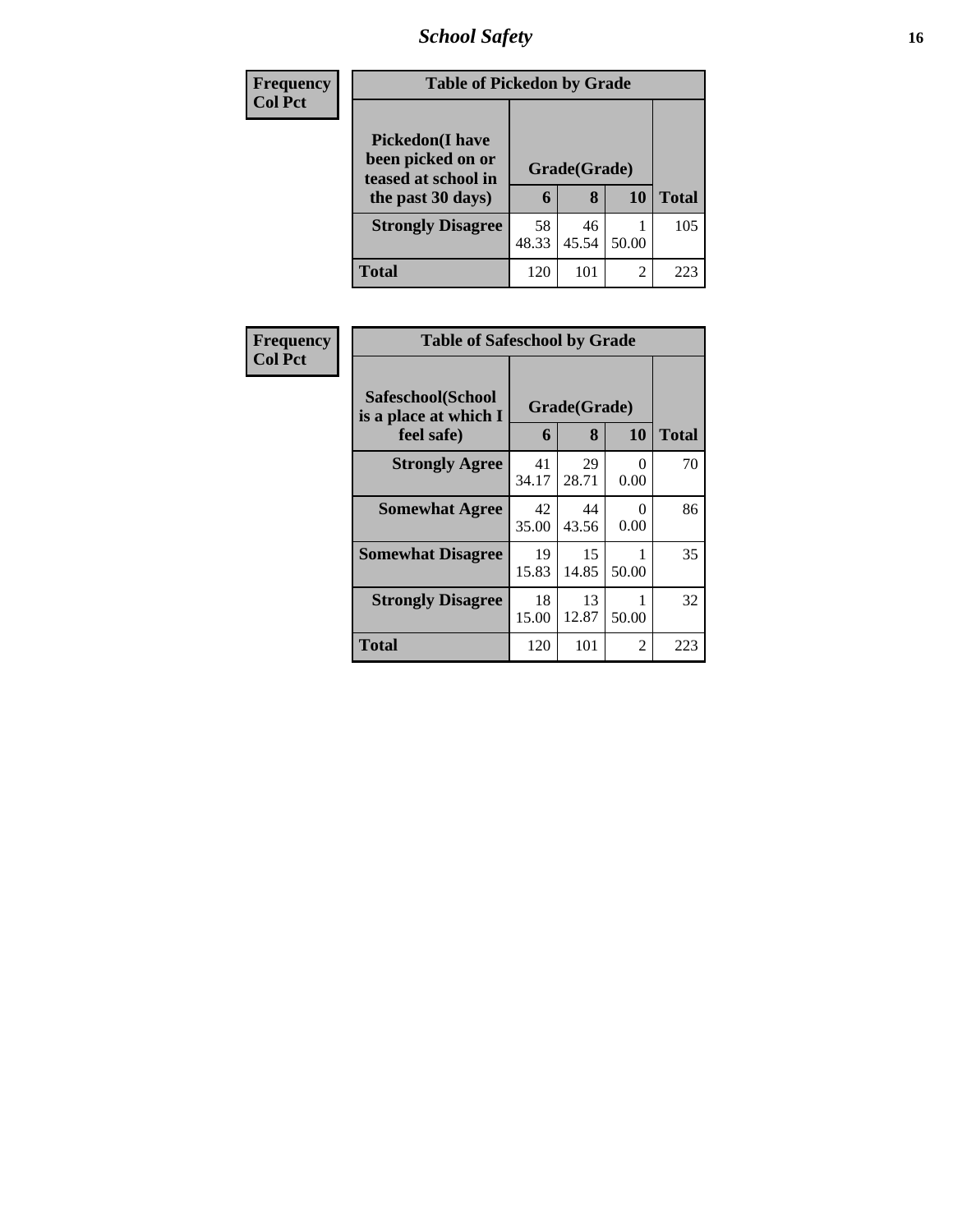*School Safety* **17**

**Frequency Row Pct**

| <b>Table of Grade by Bullied</b> |                             |                   |                              |                        |                               |                                              |                        |                |
|----------------------------------|-----------------------------|-------------------|------------------------------|------------------------|-------------------------------|----------------------------------------------|------------------------|----------------|
|                                  |                             |                   |                              |                        | students in the past 30 days) | <b>Bullied</b> (I have been bullied by other |                        |                |
| Grade(Grade)                     | $\mathbf{0}$<br><b>Days</b> | 1 or<br>2<br>days | 3 <sub>to</sub><br>5<br>days | 6 to<br>9<br>days      | 10<br>to<br>19<br>days        | <b>20</b><br>to<br>29<br>days                | All<br>30<br>days      | <b>Total</b>   |
| 6                                | 91<br>75.83                 | 11<br>9.17        | 4<br>3.33                    | $\mathfrak{D}$<br>1.67 | 5<br>4.17                     | 5<br>4.17                                    | $\mathfrak{D}$<br>1.67 | 120            |
| 8                                | 75<br>74.26                 | 6<br>5.94         | 6<br>5.94                    | 4<br>3.96              | 2<br>1.98                     | 3<br>2.97                                    | 5<br>4.95              | 101            |
| 10                               | 50.00                       | $\Omega$<br>0.00  | $\Omega$<br>0.00             | $\Omega$<br>0.00       | $\Omega$<br>0.00              | 50.00                                        | $\Omega$<br>0.00       | $\overline{2}$ |
| <b>Total</b>                     | 167                         | 17                | 10                           | 6                      | 7                             | 9                                            | 7                      | 223            |

| <b>Frequency</b> |
|------------------|
| Row Pct          |

| $\overline{J}$ | <b>Table of Grade by Bulliedothers</b> |                             |                   |                   |                                                                         |                        |                        |                                     |                |
|----------------|----------------------------------------|-----------------------------|-------------------|-------------------|-------------------------------------------------------------------------|------------------------|------------------------|-------------------------------------|----------------|
|                |                                        |                             |                   |                   | <b>Bulliedothers</b> (I bullied others in the past<br>$30 \text{ days}$ |                        |                        |                                     |                |
|                | Grade(Grade)                           | $\mathbf{0}$<br><b>Days</b> | 1 or<br>2<br>days | 3 to<br>5<br>days | <b>6 to</b><br>9<br>days                                                | 10<br>to<br>19<br>days | 20<br>to<br>29<br>days | All<br>30<br>days                   | <b>Total</b>   |
|                | 6                                      | 103<br>85.83                | 7<br>5.83         | 4<br>3.33         | $\mathfrak{D}$<br>1.67                                                  | 0.83                   | 0.83                   | $\mathcal{D}_{\mathcal{L}}$<br>1.67 | 120            |
|                | 8                                      | 86<br>85.15                 | 3<br>2.97         | 3<br>2.97         | $\mathfrak{D}$<br>1.98                                                  | $\Omega$<br>0.00       | 5<br>4.95              | $\mathfrak{D}$<br>1.98              | 101            |
|                | 10                                     | 50.00                       | 0<br>0.00         | $\Omega$<br>0.00  | 0<br>0.00                                                               | 0<br>0.00              | $\Omega$<br>0.00       | 50.00                               | $\mathfrak{D}$ |
|                | <b>Total</b>                           | 190                         | 10                | 7                 | 4                                                                       |                        | 6                      | 5                                   | 223            |

| Frequency      |              |                         |                                                                   |                  |                          |                                    |                   |                |  |  | <b>Table of Grade by Weaponschool</b> |  |  |  |  |  |
|----------------|--------------|-------------------------|-------------------------------------------------------------------|------------------|--------------------------|------------------------------------|-------------------|----------------|--|--|---------------------------------------|--|--|--|--|--|
| <b>Row Pct</b> |              |                         | Weaponschool(I brought a weapon<br>to school in the past 30 days) |                  |                          |                                    |                   |                |  |  |                                       |  |  |  |  |  |
|                | Grade(Grade) | $\bf{0}$<br><b>Days</b> | 1 or<br>2<br>days                                                 | 3 to<br>days     | <b>6 to</b><br>9<br>days | 20<br>t <sub>0</sub><br>29<br>days | All<br>30<br>days | <b>Total</b>   |  |  |                                       |  |  |  |  |  |
|                |              |                         |                                                                   |                  |                          |                                    |                   |                |  |  |                                       |  |  |  |  |  |
|                | 6            | 116<br>96.67            | 0.83                                                              | 0.83             | $\Omega$<br>0.00         | 0.83                               | 0.83              | 120            |  |  |                                       |  |  |  |  |  |
|                | 8            | 97<br>96.04             | $\mathcal{F}$<br>2.97                                             | 0<br>0.00        | $\Omega$<br>0.00         | 0.99                               | $\Omega$<br>0.00  | 101            |  |  |                                       |  |  |  |  |  |
|                | 10           | 50.00                   | $\Omega$<br>0.00                                                  | $\Omega$<br>0.00 | 50.00                    | 0<br>0.00                          | $\Omega$<br>0.00  | $\overline{2}$ |  |  |                                       |  |  |  |  |  |
|                | <b>Total</b> | 214                     | $\overline{4}$                                                    |                  |                          | $\overline{2}$                     | 1                 | 223            |  |  |                                       |  |  |  |  |  |

٦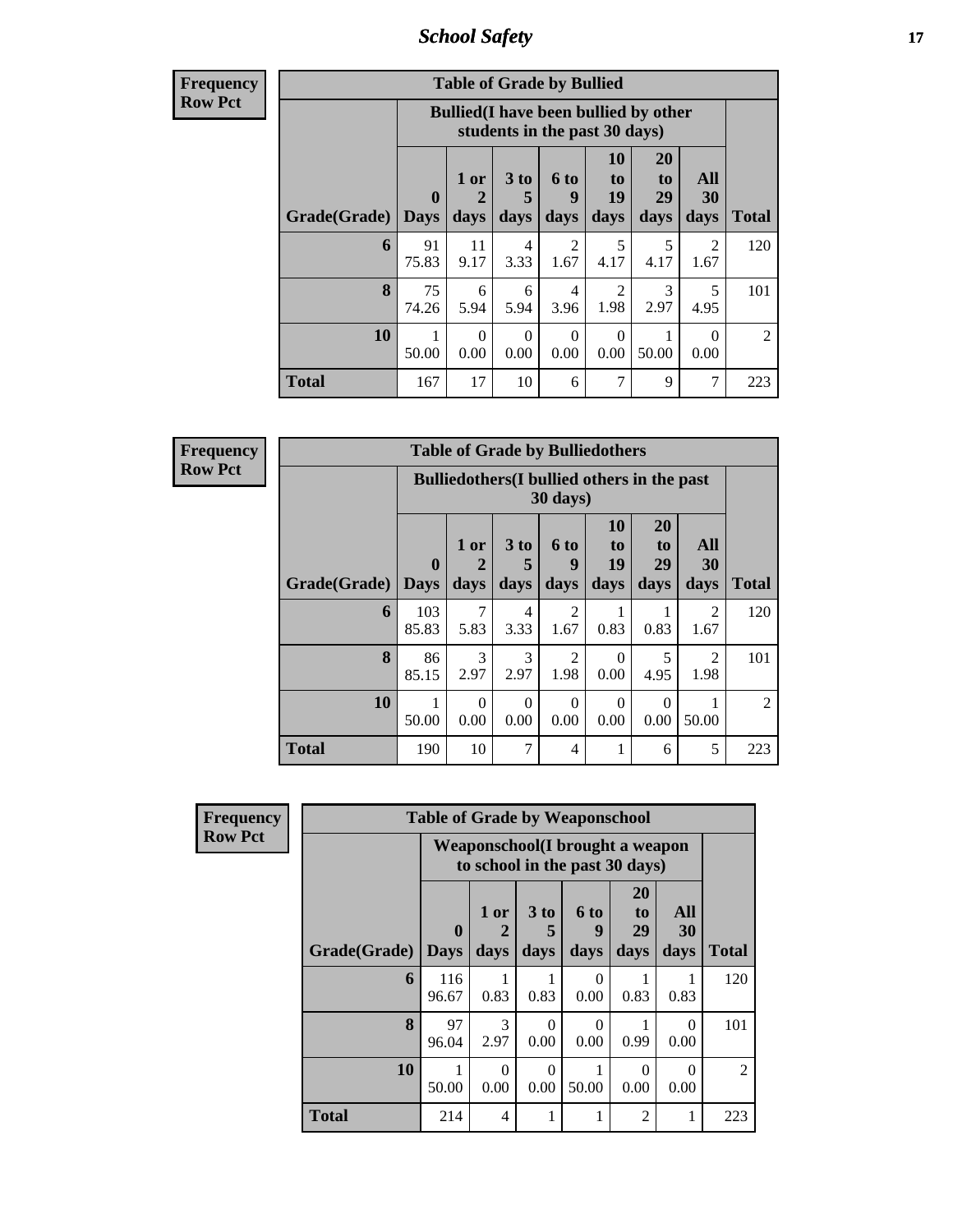*School Safety* **18**

| <b>Frequency</b> | <b>Table of Grade by Absentunsafe</b> |              |                        |                        |                                                                           |                        |                        |                |  |  |
|------------------|---------------------------------------|--------------|------------------------|------------------------|---------------------------------------------------------------------------|------------------------|------------------------|----------------|--|--|
| <b>Row Pct</b>   |                                       |              |                        | days)                  | Absentunsafe(I have missed school<br>because I felt unsafe in the past 30 |                        |                        |                |  |  |
|                  | <b>Grade</b> (Grade) Days             | $\mathbf{0}$ | $1$ or<br>2<br>days    | 3 to<br>5<br>days      | 6 to<br>9<br>days                                                         | 10<br>to<br>19<br>days | 20<br>to<br>29<br>days | <b>Total</b>   |  |  |
|                  | 6                                     | 110<br>91.67 | 3<br>2.50              | $\mathfrak{D}$<br>1.67 | 0.83                                                                      | 3<br>2.50              | 0.83                   | 120            |  |  |
|                  | 8                                     | 93<br>92.08  | $\overline{2}$<br>1.98 | $\overline{2}$<br>1.98 | $\Omega$<br>0.00                                                          | 3<br>2.97              | 0.99                   | 101            |  |  |
|                  | 10                                    | 1<br>50.00   | $\Omega$<br>0.00       | $\Omega$<br>0.00       | 50.00                                                                     | $\Omega$<br>0.00       | $\Omega$<br>0.00       | $\overline{2}$ |  |  |
|                  | <b>Total</b>                          | 204          | 5                      | $\overline{4}$         | $\overline{2}$                                                            | 6                      | $\overline{2}$         | 223            |  |  |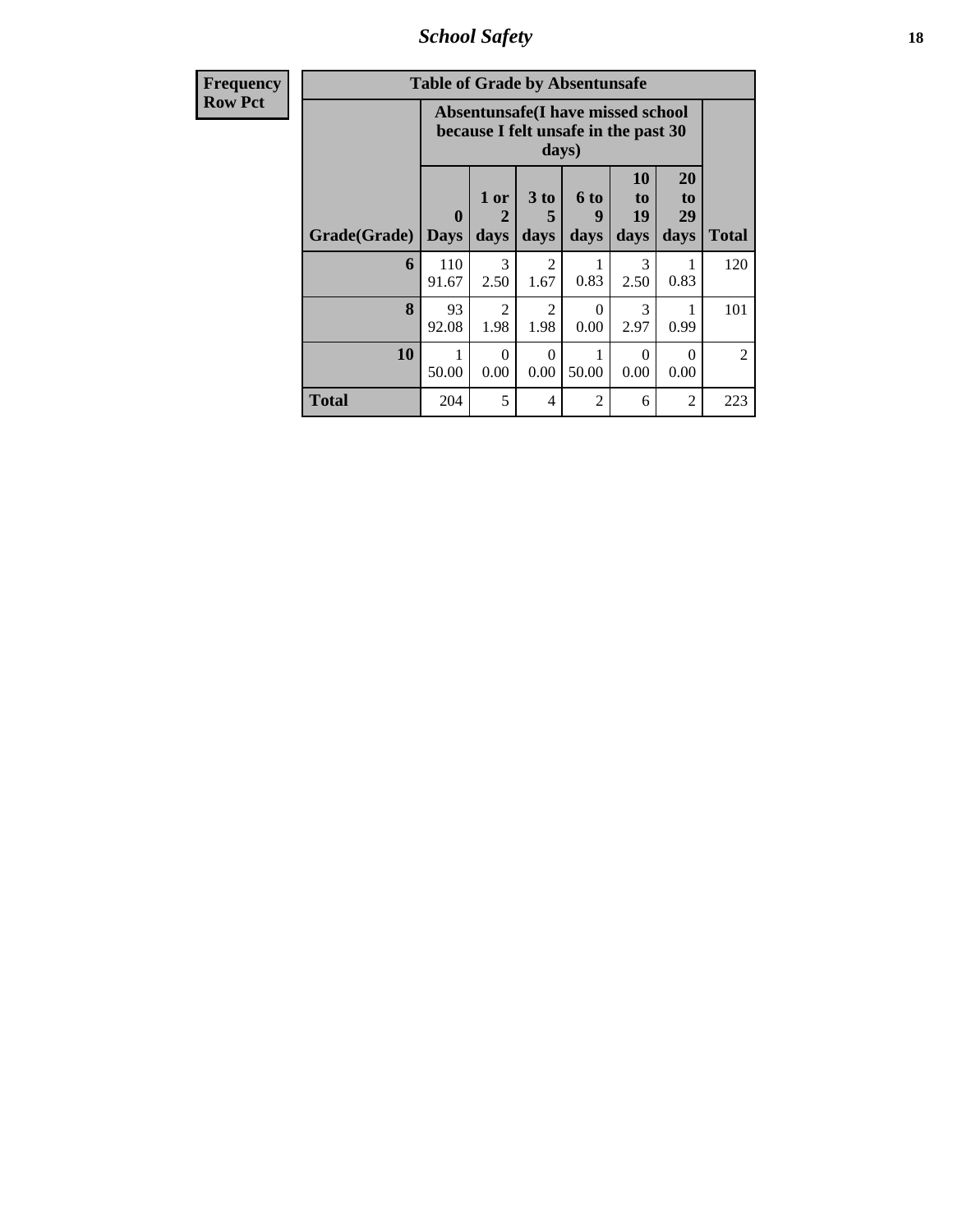# *Drug Use During Last 30 Days* **19**

#### **Frequency Row Pct**

| <b>Table of Grade by Alcohol</b> |                          |                       |                 |                  |                                    |               |                     |                |
|----------------------------------|--------------------------|-----------------------|-----------------|------------------|------------------------------------|---------------|---------------------|----------------|
|                                  |                          |                       |                 |                  | Alcohol(Alcohol use, past 30 days) |               |                     |                |
| Grade(Grade)                     | <b>Did</b><br>not<br>use | $1 - 2$<br>days       | $3 - 5$<br>days | $6-9$<br>days    | $10-19$<br>days                    | 20-29<br>days | <b>Every</b><br>day | <b>Total</b>   |
| 6                                | 112<br>93.33             | 5<br>4.17             | 0.83            | $\theta$<br>0.00 | 2<br>1.67                          | 0<br>0.00     | 0<br>0.00           | 120            |
| 8                                | 90<br>89.11              | $\mathcal{R}$<br>2.97 | 3<br>2.97       | 0.99             | 2<br>1.98                          | 0.99          | 0.99                | 101            |
| 10                               | 50.00                    | $\Omega$<br>0.00      | 50.00           | $\Omega$<br>0.00 | $\Omega$<br>0.00                   | 0<br>0.00     | $\Omega$<br>0.00    | $\mathfrak{D}$ |
| <b>Total</b>                     | 203                      | 8                     | 5               | 1                | 4                                  | 1             | 1                   | 223            |

**Frequency Row Pct**

|              | <b>Table of Grade by Cigarettes</b> |                        |                 |                |                 |                        |                                                |                |  |  |
|--------------|-------------------------------------|------------------------|-----------------|----------------|-----------------|------------------------|------------------------------------------------|----------------|--|--|
|              |                                     |                        |                 |                |                 |                        | Cigarettes (Smoking tobacco use, past 30 days) |                |  |  |
| Grade(Grade) | Did<br>not<br><b>use</b>            | $1 - 2$<br>days        | $3 - 5$<br>days | $6-9$<br>days  | $10-19$<br>days | $20 - 29$<br>days      | <b>Every</b><br>day                            | <b>Total</b>   |  |  |
| 6            | 116<br>96.67                        | $\overline{c}$<br>1.67 | 0<br>0.00       | 0.83           | 0.00            | 0.83                   | $\Omega$<br>0.00                               | 120            |  |  |
| 8            | 93<br>92.08                         | 3<br>2.97              | 0<br>0.00       | 0.99           | 0.99            | $\mathfrak{D}$<br>1.98 | 0.99                                           | 101            |  |  |
| 10           | 50.00                               | ∩<br>0.00              | 50.00           | 0<br>0.00      | 0<br>0.00       | 0<br>0.00              | 0<br>0.00                                      | $\overline{2}$ |  |  |
| <b>Total</b> | 210                                 | 5                      | 1               | $\overline{2}$ | 1               | 3                      |                                                | 223            |  |  |

| Frequency      | <b>Table of Grade by Smokeless</b> |                                                            |                        |               |              |  |  |  |  |
|----------------|------------------------------------|------------------------------------------------------------|------------------------|---------------|--------------|--|--|--|--|
| <b>Row Pct</b> |                                    | <b>Smokeless</b> (Chewing<br>tobacco use,<br>past 30 days) |                        |               |              |  |  |  |  |
|                | Grade(Grade)                       | <b>Did</b><br>not<br><b>use</b>                            | $1 - 2$<br>days        | 20-29<br>days | <b>Total</b> |  |  |  |  |
|                | 6                                  | 117<br>97.50                                               | 0.83                   | 2<br>1.67     | 120          |  |  |  |  |
|                | 8                                  | 99<br>98.02                                                | $\overline{2}$<br>1.98 | 0<br>0.00     | 101          |  |  |  |  |
|                | 10                                 | $\mathfrak{D}$<br>100.00                                   | $\Omega$<br>0.00       | 0<br>0.00     | 2            |  |  |  |  |
|                | <b>Total</b>                       | 218                                                        | 3                      | 2             | 223          |  |  |  |  |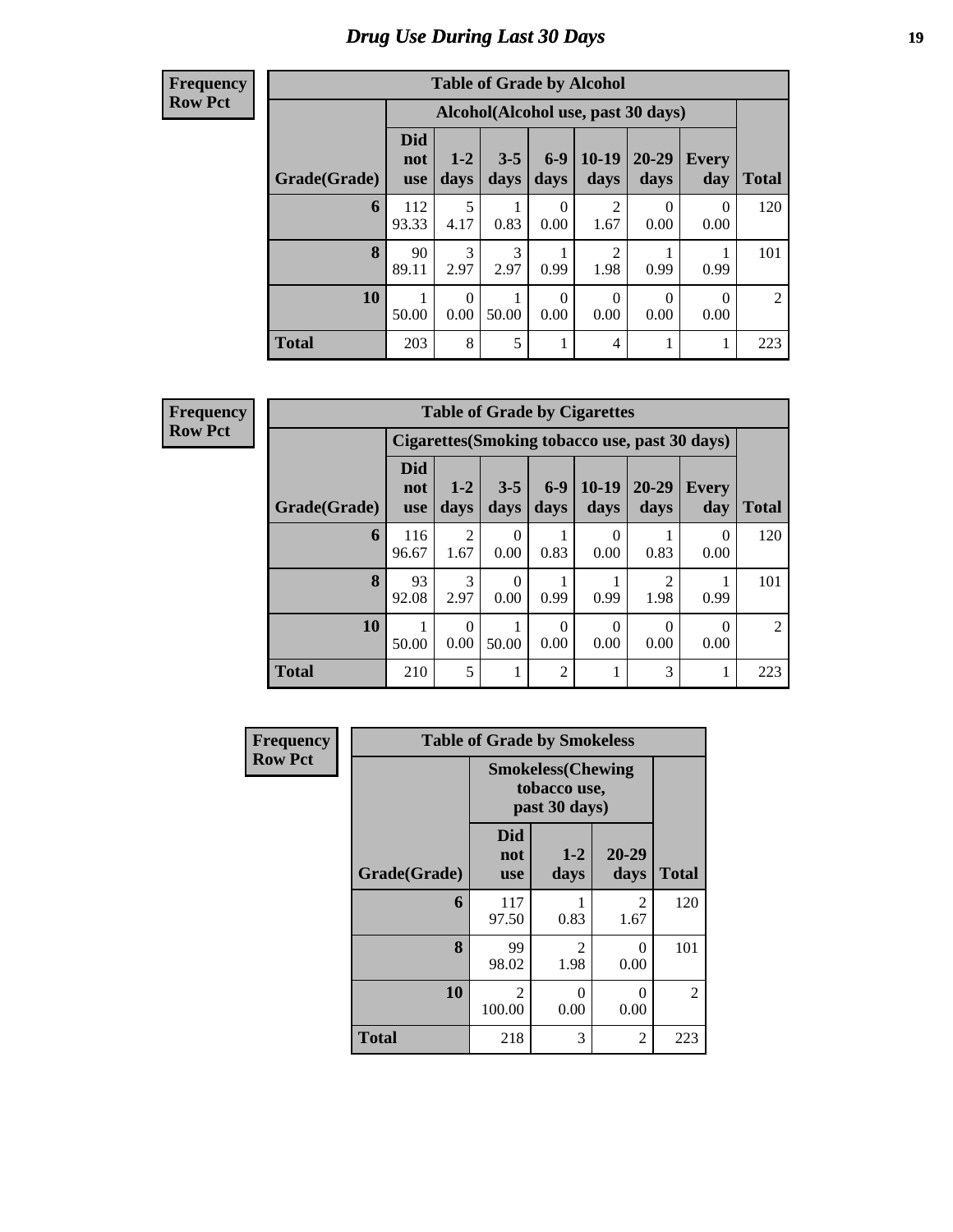| <b>Frequency</b> | <b>Table of Grade by Marijuana</b> |                                 |                        |                        |               |               |                |
|------------------|------------------------------------|---------------------------------|------------------------|------------------------|---------------|---------------|----------------|
| <b>Row Pct</b>   |                                    | Marijuana (Marijuana use,       |                        |                        |               |               |                |
|                  | Grade(Grade)                       | <b>Did</b><br>not<br><b>use</b> | $1 - 2$<br>days        | $3 - 5$<br>days        | $6-9$<br>days | 20-29<br>days | <b>Total</b>   |
|                  | 6                                  | 116<br>96.67                    | $\overline{2}$<br>1.67 | $\Omega$<br>0.00       | 0.83          | 0.83          | 120            |
|                  | 8                                  | 95<br>94.06                     | $\overline{2}$<br>1.98 | $\overline{2}$<br>1.98 | 0<br>0.00     | 2<br>1.98     | 101            |
|                  | 10                                 | 50.00                           | 50.00                  | $\Omega$<br>0.00       | 0<br>0.00     | 0<br>0.00     | $\overline{2}$ |
|                  | <b>Total</b>                       | 212                             | 5                      | $\overline{2}$         |               | 3             | 223            |

| Frequency      | <b>Table of Grade by Cocaine</b> |                                               |                 |                  |                   |              |  |  |  |
|----------------|----------------------------------|-----------------------------------------------|-----------------|------------------|-------------------|--------------|--|--|--|
| <b>Row Pct</b> |                                  | <b>Cocaine (Cocaine use,</b><br>past 30 days) |                 |                  |                   |              |  |  |  |
|                | Grade(Grade)                     | <b>Did</b><br>not<br><b>use</b>               | $1 - 2$<br>days | $10-19$<br>days  | $20 - 29$<br>days | <b>Total</b> |  |  |  |
|                | 6                                | 117<br>97.50                                  | 0<br>0.00       | 0.83             | 2<br>1.67         | 120          |  |  |  |
|                | 8                                | 101<br>100.00                                 | 0<br>0.00       | $\Omega$<br>0.00 | 0<br>0.00         | 101          |  |  |  |
|                | 10                               | 50.00                                         | 50.00           | $\Omega$<br>0.00 | $\Omega$<br>0.00  | 2            |  |  |  |
|                | <b>Total</b>                     | 219                                           | 1               | 1                | $\overline{2}$    | 223          |  |  |  |

| <b>Frequency</b> |              | <b>Table of Grade by Inhalants</b> |                  |                 |                   |                |
|------------------|--------------|------------------------------------|------------------|-----------------|-------------------|----------------|
| <b>Row Pct</b>   |              | <b>Inhalants</b> (Inhalant use,    |                  |                 |                   |                |
|                  | Grade(Grade) | Did<br>not<br><b>use</b>           | $1 - 2$<br>days  | $3 - 5$<br>days | $20 - 29$<br>days | <b>Total</b>   |
|                  | 6            | 113<br>94.17                       | 5<br>4.17        | 0.83            | 0.83              | 120            |
|                  | 8            | 100<br>99.01                       | $\Omega$<br>0.00 | 0<br>0.00       | 0.99              | 101            |
|                  | 10           | 50.00                              | 50.00            | 0<br>0.00       | $\Omega$<br>0.00  | $\mathfrak{D}$ |
|                  | <b>Total</b> | 214                                | 6                | 1               | $\overline{2}$    | 223            |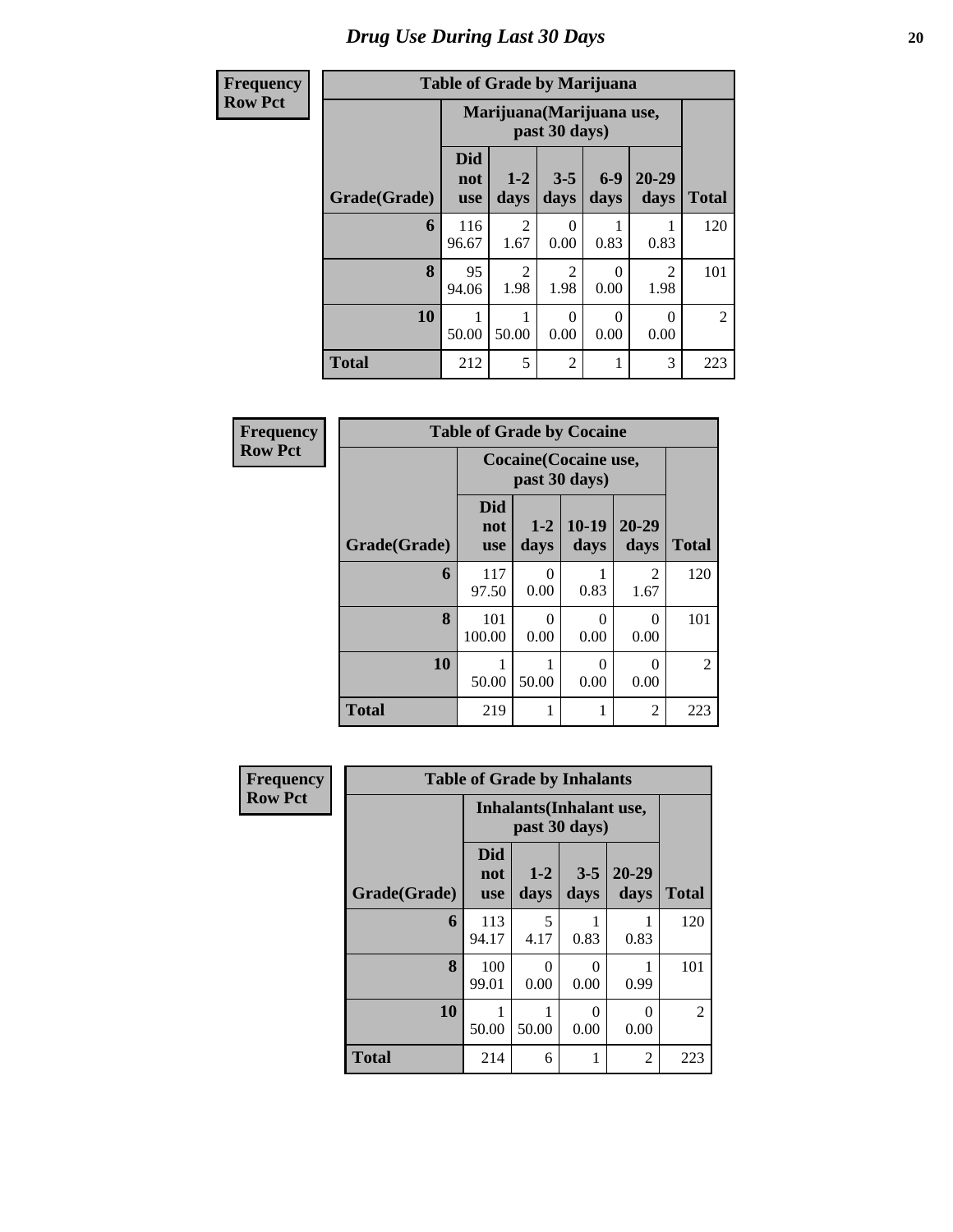# *Drug Use During Last 30 Days* **21**

| Frequency      | <b>Table of Grade by Steroids</b> |                          |                                                |                   |                |  |  |  |  |  |
|----------------|-----------------------------------|--------------------------|------------------------------------------------|-------------------|----------------|--|--|--|--|--|
| <b>Row Pct</b> |                                   |                          | <b>Steroids</b> (Steroid<br>use, past 30 days) |                   |                |  |  |  |  |  |
|                | Grade(Grade)                      | Did<br>not<br><b>use</b> | $10-19$<br>days                                | $20 - 29$<br>days | <b>Total</b>   |  |  |  |  |  |
|                | 6                                 | 118<br>98.33             | 0.83                                           | 0.83              | 120            |  |  |  |  |  |
|                | 8                                 | 101<br>100.00            | 0<br>0.00                                      | 0<br>0.00         | 101            |  |  |  |  |  |
|                | 10                                | $\overline{2}$<br>100.00 | 0<br>0.00                                      | 0<br>0.00         | $\overline{2}$ |  |  |  |  |  |
|                | <b>Total</b>                      | 221                      | 1                                              | 1                 | 223            |  |  |  |  |  |

| Frequency      | <b>Table of Grade by Ecstasy</b> |                                 |                                               |               |              |  |  |  |  |
|----------------|----------------------------------|---------------------------------|-----------------------------------------------|---------------|--------------|--|--|--|--|
| <b>Row Pct</b> |                                  |                                 | <b>Ecstasy</b> (Ecstasy<br>use, past 30 days) |               |              |  |  |  |  |
|                | Grade(Grade)                     | <b>Did</b><br>not<br><b>use</b> | $1 - 2$<br>days                               | $6-9$<br>days | <b>Total</b> |  |  |  |  |
|                | 6                                | 118<br>98.33                    | 0<br>0.00                                     | 2<br>1.67     | 120          |  |  |  |  |
|                | 8                                | 101<br>100.00                   | 0<br>0.00                                     | 0<br>0.00     | 101          |  |  |  |  |
|                | 10                               | 50.00                           | 50.00                                         | 0<br>0.00     | 2            |  |  |  |  |
|                | <b>Total</b>                     | 220                             | 1                                             | 2             | 223          |  |  |  |  |

| <b>Frequency</b> | <b>Table of Grade by Meth</b> |                                 |                        |                  |                           |                     |                |  |  |
|------------------|-------------------------------|---------------------------------|------------------------|------------------|---------------------------|---------------------|----------------|--|--|
| <b>Row Pct</b>   |                               |                                 |                        | past 30 days)    | Meth(Methamphetamine use, |                     |                |  |  |
|                  | Grade(Grade)                  | <b>Did</b><br>not<br><b>use</b> | $1-2$<br>days          | $6 - 9$<br>days  | $20 - 29$<br>days         | <b>Every</b><br>day | <b>Total</b>   |  |  |
|                  | 6                             | 115<br>95.83                    | $\mathfrak{D}$<br>1.67 | 0.83             | 0.83                      | 0.83                | 120            |  |  |
|                  | 8                             | 100<br>99.01                    | 0<br>0.00              | 0.99             | $\Omega$<br>0.00          | $\Omega$<br>0.00    | 101            |  |  |
|                  | 10                            | 1<br>50.00                      | 50.00                  | $\Omega$<br>0.00 | $\Omega$<br>0.00          | 0<br>0.00           | $\overline{2}$ |  |  |
|                  | <b>Total</b>                  | 216                             | 3                      | $\overline{2}$   |                           |                     | 223            |  |  |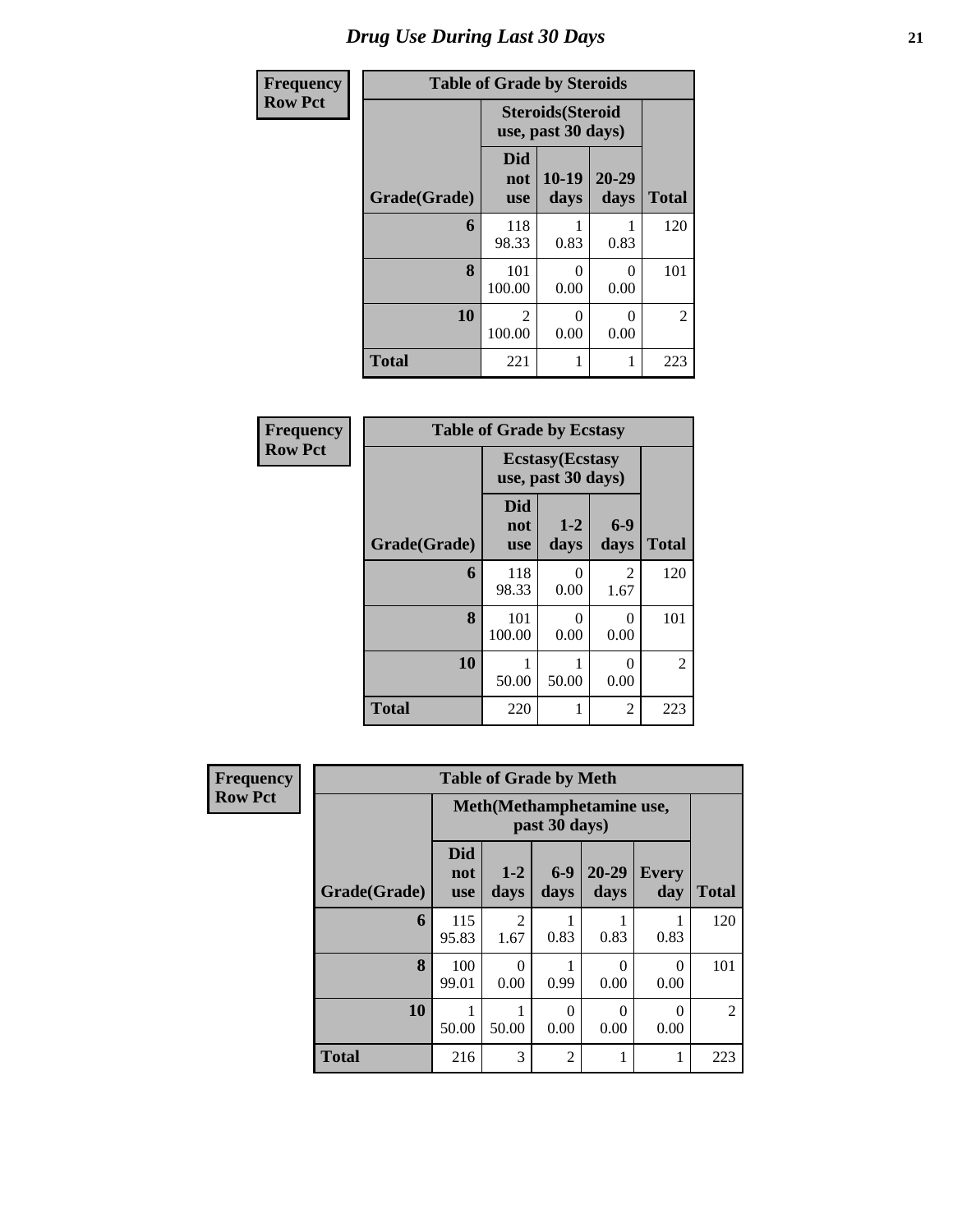# *Drug Use During Last 30 Days* **22**

| <b>Frequency</b> | <b>Table of Grade by Hallucinogens</b> |                                 |                                                   |                  |                 |               |                |  |  |
|------------------|----------------------------------------|---------------------------------|---------------------------------------------------|------------------|-----------------|---------------|----------------|--|--|
| <b>Row Pct</b>   |                                        |                                 | Hallucinogens (Hallucinogen use,<br>past 30 days) |                  |                 |               |                |  |  |
|                  | Grade(Grade)                           | <b>Did</b><br>not<br><b>use</b> | $1 - 2$<br>days                                   | $6-9$<br>days    | $10-19$<br>days | 20-29<br>days | <b>Total</b>   |  |  |
|                  | 6                                      | 118<br>98.33                    | 0<br>0.00                                         | 0.83             | 0<br>0.00       | 0.83          | 120            |  |  |
|                  | 8                                      | 100<br>99.01                    | $\Omega$<br>0.00                                  | $\Omega$<br>0.00 | 0.99            | 0<br>0.00     | 101            |  |  |
|                  | 10                                     | 50.00                           | 50.00                                             | $\Omega$<br>0.00 | 0<br>0.00       | 0<br>0.00     | $\overline{2}$ |  |  |
|                  | <b>Total</b>                           | 219                             |                                                   |                  | 1               |               | 223            |  |  |

| Frequency      |              | <b>Table of Grade by Prescription</b>                             |                  |                  |                 |                  |                |  |  |
|----------------|--------------|-------------------------------------------------------------------|------------------|------------------|-----------------|------------------|----------------|--|--|
| <b>Row Pct</b> |              | <b>Prescription</b> (Prescription drugs)<br>not prescribed to me, |                  |                  |                 |                  |                |  |  |
|                | Grade(Grade) | <b>Did</b><br>not<br><b>use</b>                                   | $1 - 2$<br>days  | $6-9$<br>days    | $10-19$<br>days | 20-29<br>days    | <b>Total</b>   |  |  |
|                | 6            | 118<br>98.33                                                      | $\Omega$<br>0.00 | 0.83             | 0.83            | 0<br>0.00        | 120            |  |  |
|                | 8            | 97<br>96.04                                                       | 0.99             | 0<br>0.00        | 2<br>1.98       | 0.99             | 101            |  |  |
|                | 10           | $\mathcal{D}_{\mathcal{L}}$<br>100.00                             | 0<br>0.00        | $\Omega$<br>0.00 | 0<br>0.00       | $\Omega$<br>0.00 | $\mathfrak{D}$ |  |  |
|                | <b>Total</b> | 217                                                               |                  |                  | 3               |                  | 223            |  |  |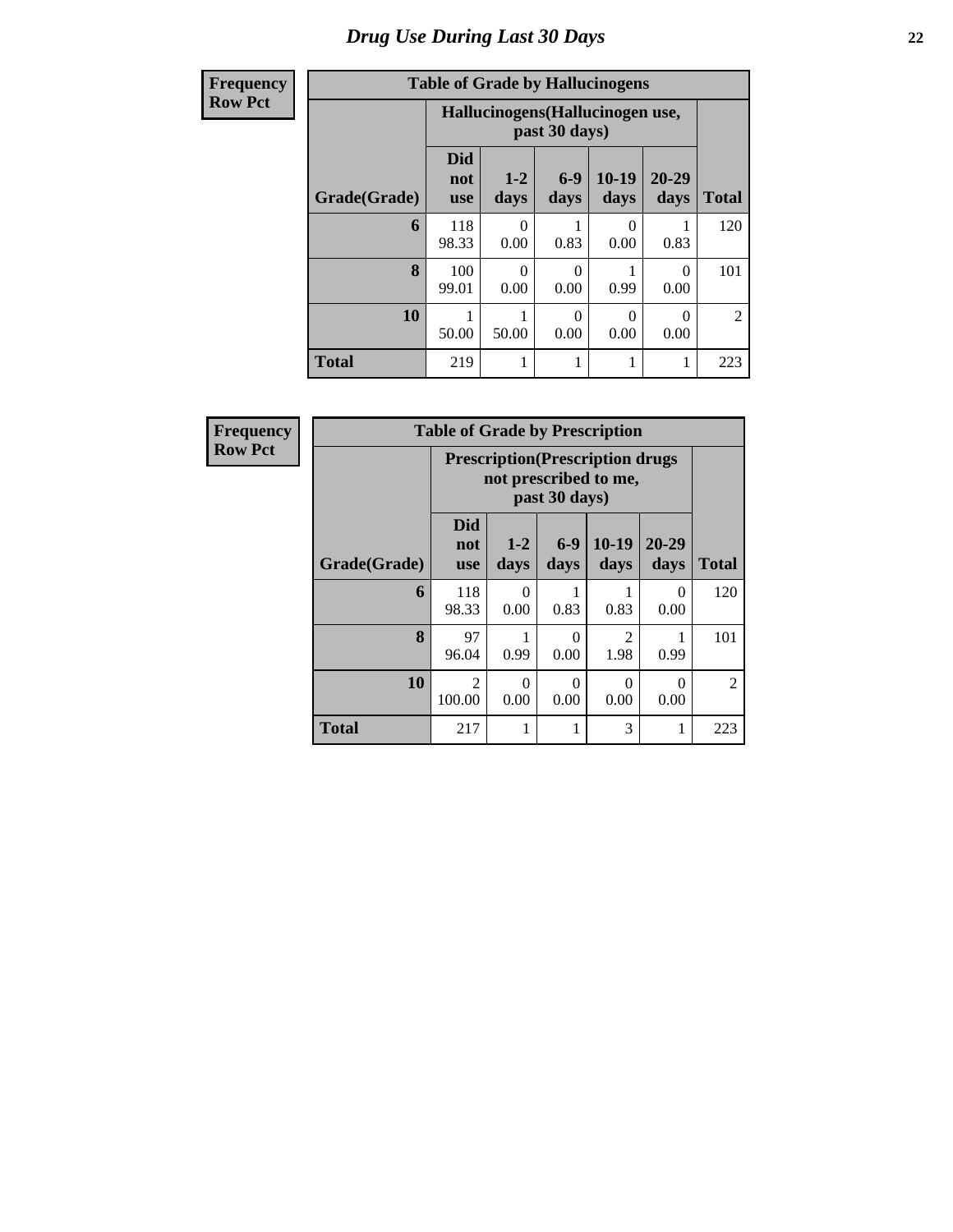| <b>Table of Alcoholease by Grade</b> |             |              |           |              |  |  |  |
|--------------------------------------|-------------|--------------|-----------|--------------|--|--|--|
| Alcoholease(It is                    |             | Grade(Grade) |           |              |  |  |  |
| easy to get alcohol)                 | 6           | 8            | 10        | <b>Total</b> |  |  |  |
| <b>Strongly Agree</b>                | 19<br>15.83 | 15<br>14.85  | 50.00     | 35           |  |  |  |
| <b>Somewhat Agree</b>                | 15<br>12.50 | 12<br>11.88  | 0<br>0.00 | 27           |  |  |  |
| <b>Somewhat Disagree</b>             | 4<br>3.33   | 15<br>14.85  | 0.00      | 19           |  |  |  |
| <b>Strongly Disagree</b>             | 82<br>68.33 | 59<br>58.42  | 50.00     | 142          |  |  |  |
| <b>Total</b>                         | 120         | 101          | 2         | 223          |  |  |  |

| Frequency      | <b>Table of Cigarettesease by Grade</b>                 |             |                   |                  |              |
|----------------|---------------------------------------------------------|-------------|-------------------|------------------|--------------|
| <b>Col Pct</b> | Cigarettesease(It is<br>easy to get smoking<br>tobacco) | 6           | Grade(Grade)<br>8 | 10               | <b>Total</b> |
|                | <b>Strongly Agree</b>                                   | 16<br>13.33 | 13<br>12.87       | 50.00            | 30           |
|                | <b>Somewhat Agree</b>                                   | 10<br>8.33  | 12<br>11.88       | $\Omega$<br>0.00 | 22           |
|                | <b>Somewhat Disagree</b>                                | 7<br>5.83   | 15<br>14.85       | ∩<br>0.00        | 22           |
|                | <b>Strongly Disagree</b>                                | 87<br>72.50 | 61<br>60.40       | 50.00            | 149          |
|                | <b>Total</b>                                            | 120         | 101               | 2                | 223          |

| Frequency      | <b>Table of Smokelessease by Grade</b>                         |             |                   |           |              |
|----------------|----------------------------------------------------------------|-------------|-------------------|-----------|--------------|
| <b>Col Pct</b> | <b>Smokelessease</b> (It is<br>easy to get chewing<br>tobacco) | 6           | Grade(Grade)<br>8 | 10        | <b>Total</b> |
|                | <b>Strongly Agree</b>                                          | 14<br>11.67 | 7<br>6.93         | 50.00     | 22           |
|                | <b>Somewhat Agree</b>                                          | 8<br>6.67   | 7<br>6.93         | 0<br>0.00 | 15           |
|                | <b>Somewhat Disagree</b>                                       | 11<br>9.17  | 10<br>9.90        | 0<br>0.00 | 21           |
|                | <b>Strongly Disagree</b>                                       | 87<br>72.50 | 77<br>76.24       | 50.00     | 165          |
|                | <b>Total</b>                                                   | 120         | 101               | 2         | 223          |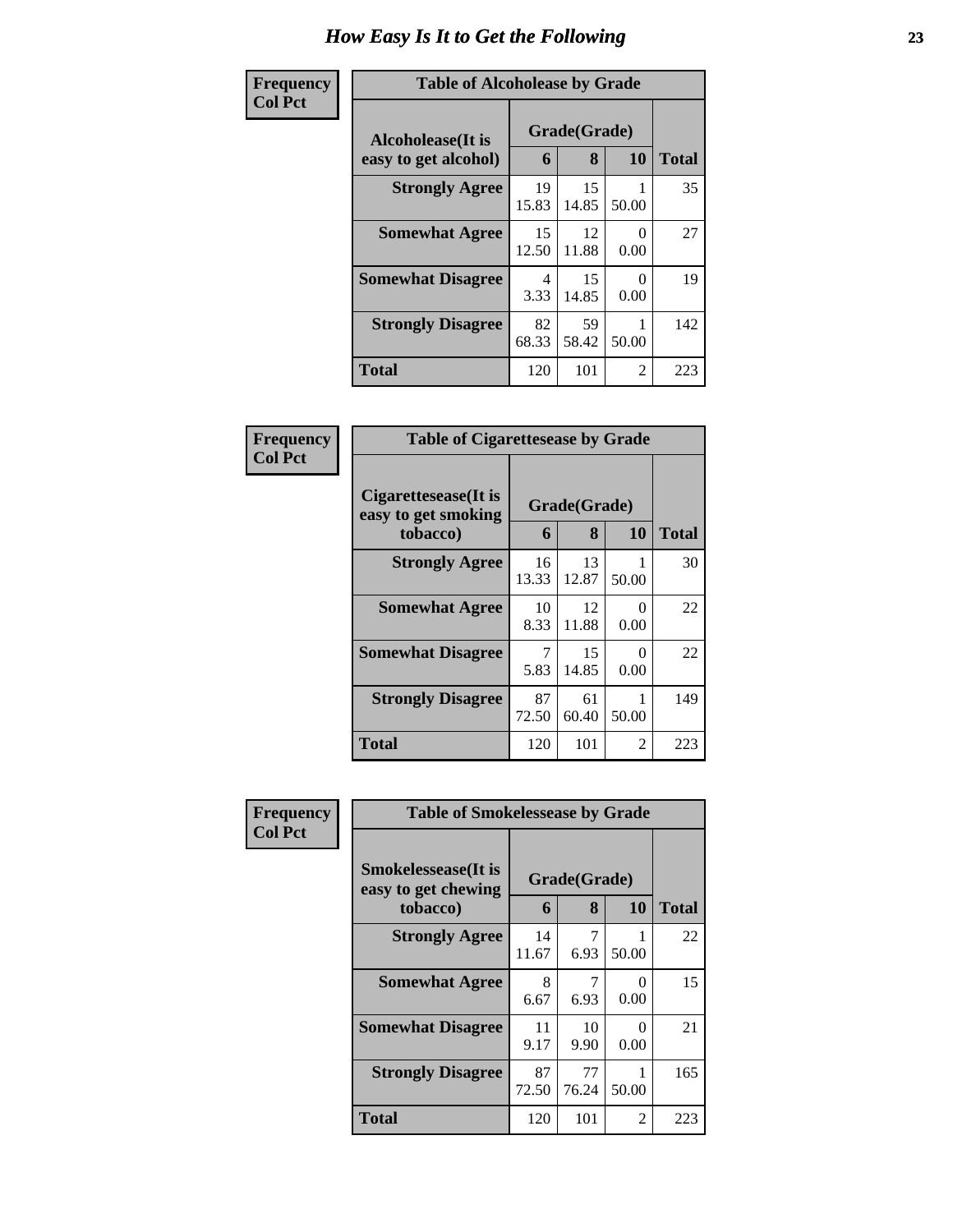#### **Frequency Col Pct**

| <b>Table of Marijuanaease by Grade</b>                                           |             |             |                  |     |  |  |  |  |
|----------------------------------------------------------------------------------|-------------|-------------|------------------|-----|--|--|--|--|
| Marijuanaease(It is<br>Grade(Grade)<br>easy to get<br>8<br>10<br>marijuana)<br>6 |             |             |                  |     |  |  |  |  |
| <b>Strongly Agree</b>                                                            | 14<br>11.67 | 8<br>7.92   | 50.00            | 23  |  |  |  |  |
| <b>Somewhat Agree</b>                                                            | 10<br>8.33  | 16<br>15.84 | $\Omega$<br>0.00 | 26  |  |  |  |  |
| <b>Somewhat Disagree</b>                                                         | 7<br>5.83   | 9<br>8.91   | $\Omega$<br>0.00 | 16  |  |  |  |  |
| <b>Strongly Disagree</b>                                                         | 89<br>74.17 | 68<br>67.33 | 50.00            | 158 |  |  |  |  |
| Total                                                                            | 120         | 101         | 2                | 223 |  |  |  |  |

| <b>Table of Cocaineease by Grade</b>      |             |                         |           |     |  |  |  |  |
|-------------------------------------------|-------------|-------------------------|-----------|-----|--|--|--|--|
| Cocaineease(It is<br>easy to get cocaine) | 6           | Grade(Grade)<br>8<br>10 |           |     |  |  |  |  |
| <b>Strongly Agree</b>                     | 15<br>12.50 | 8<br>7.92               | 50.00     | 24  |  |  |  |  |
| <b>Somewhat Agree</b>                     | 9<br>7.50   | 8<br>7.92               | 0<br>0.00 | 17  |  |  |  |  |
| <b>Somewhat Disagree</b>                  | 5<br>4.17   | 5<br>4.95               | 0<br>0.00 | 10  |  |  |  |  |
| <b>Strongly Disagree</b>                  | 91<br>75.83 | 80<br>79.21             | 50.00     | 172 |  |  |  |  |
| Total                                     | 120         | 101                     | 2         | 223 |  |  |  |  |

| Frequency      | <b>Table of Inhalantsease by Grade</b>           |             |                   |           |              |  |
|----------------|--------------------------------------------------|-------------|-------------------|-----------|--------------|--|
| <b>Col Pct</b> | Inhalantsease(It is<br>easy to get<br>inhalants) | 6           | Grade(Grade)<br>8 | 10        | <b>Total</b> |  |
|                | <b>Strongly Agree</b>                            | 17<br>14.17 | 13<br>12.87       | 50.00     | 31           |  |
|                | <b>Somewhat Agree</b>                            | 8<br>6.67   | 9<br>8.91         | 0<br>0.00 | 17           |  |
|                | <b>Somewhat Disagree</b>                         | 10<br>8.33  | 8<br>7.92         | 0<br>0.00 | 18           |  |
|                | <b>Strongly Disagree</b>                         | 85<br>70.83 | 71<br>70.30       | 50.00     | 157          |  |
|                | <b>Total</b>                                     | 120         | 101               | 2         | 223          |  |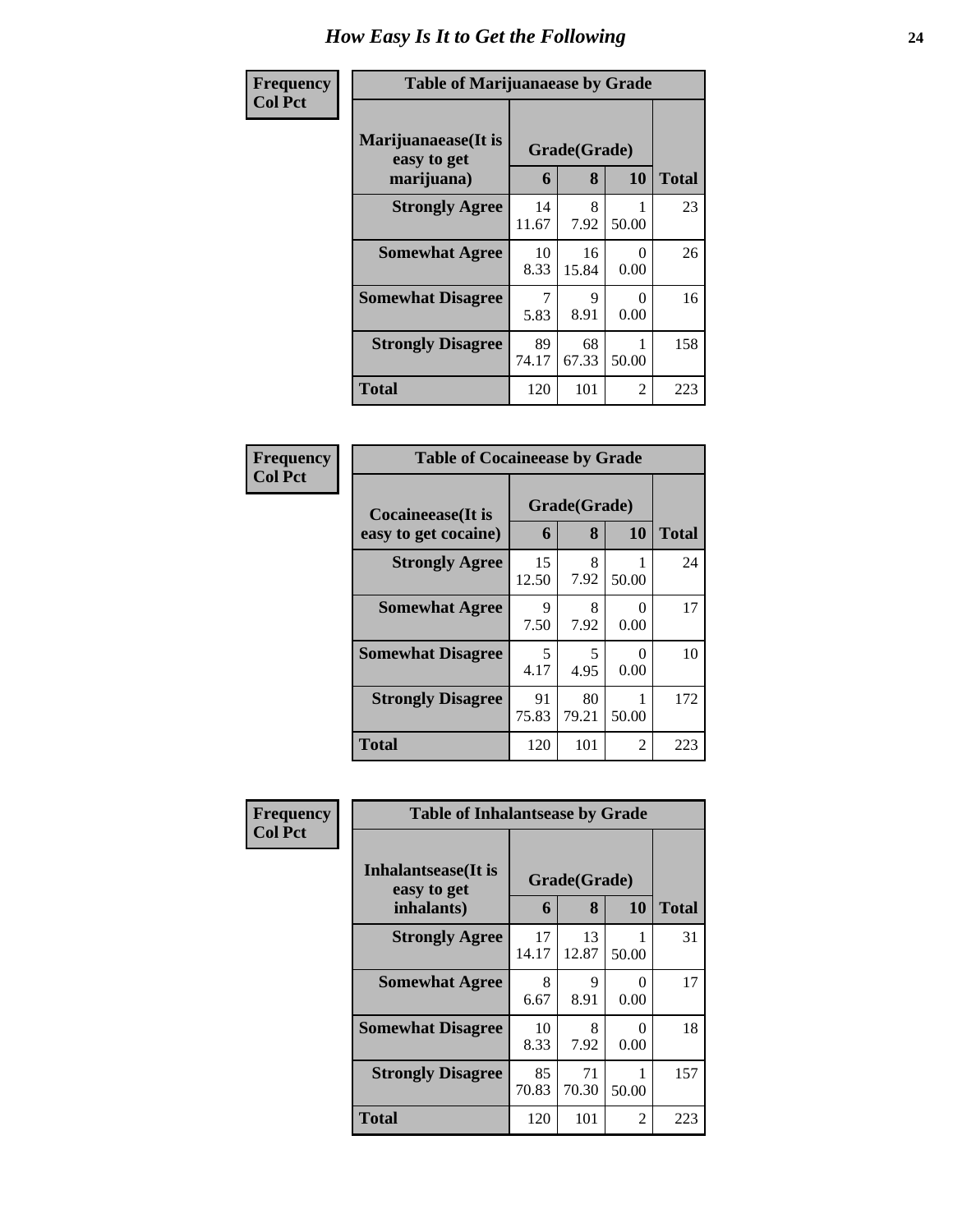| <b>Table of Steroidsease by Grade</b> |             |             |                           |              |  |  |  |  |
|---------------------------------------|-------------|-------------|---------------------------|--------------|--|--|--|--|
| Grade(Grade)<br>Steroidsease(It is    |             |             |                           |              |  |  |  |  |
| easy to get steroids)                 | 6           | 8           | 10                        | <b>Total</b> |  |  |  |  |
| <b>Strongly Agree</b>                 | 9<br>7.50   | 4<br>3.96   | 50.00                     | 14           |  |  |  |  |
| <b>Somewhat Agree</b>                 | 8<br>6.67   | 10<br>9.90  | $\mathbf{\Omega}$<br>0.00 | 18           |  |  |  |  |
| <b>Somewhat Disagree</b>              | 11<br>9.17  | 11<br>10.89 | 0<br>0.00                 | 22           |  |  |  |  |
| <b>Strongly Disagree</b>              | 92<br>76.67 | 76<br>75.25 | 50.00                     | 169          |  |  |  |  |
| Total                                 | 120         | 101         | $\mathfrak{D}$            | 223          |  |  |  |  |

| Frequency      | <b>Table of Ecstasyease by Grade</b>              |             |                     |                           |              |  |  |
|----------------|---------------------------------------------------|-------------|---------------------|---------------------------|--------------|--|--|
| <b>Col Pct</b> | <b>Ecstasyease</b> (It is<br>easy to get ecstasy) | 6           | Grade(Grade)<br>8   | <b>10</b>                 | <b>Total</b> |  |  |
|                | <b>Strongly Agree</b>                             | 10<br>8.33  | 4<br>3.96           | 50.00                     | 15           |  |  |
|                | <b>Somewhat Agree</b>                             | 10<br>8.33  | 6.93                | 0<br>0.00                 | 17           |  |  |
|                | <b>Somewhat Disagree</b>                          | 9<br>7.50   | $\mathbf Q$<br>8.91 | $\mathbf{\Omega}$<br>0.00 | 18           |  |  |
|                | <b>Strongly Disagree</b>                          | 91<br>75.83 | 81<br>80.20         | 50.00                     | 173          |  |  |
|                | <b>Total</b>                                      | 120         | 101                 | $\overline{2}$            | 223          |  |  |

| Frequency      | <b>Table of Methease by Grade</b>                          |             |                   |                  |              |
|----------------|------------------------------------------------------------|-------------|-------------------|------------------|--------------|
| <b>Col Pct</b> | <b>Methease</b> (It is easy<br>to get<br>methamphetamines) | 6           | Grade(Grade)<br>8 | 10               | <b>Total</b> |
|                | <b>Strongly Agree</b>                                      | 11<br>9.17  | 4<br>3.96         | 50.00            | 16           |
|                | <b>Somewhat Agree</b>                                      | 9<br>7.50   | 6<br>5.94         | 0<br>0.00        | 15           |
|                | <b>Somewhat Disagree</b>                                   | 12<br>10.00 | 14<br>13.86       | $\Omega$<br>0.00 | 26           |
|                | <b>Strongly Disagree</b>                                   | 88<br>73.33 | 77<br>76.24       | 50.00            | 166          |
|                | Total                                                      | 120         | 101               | 2                | 223          |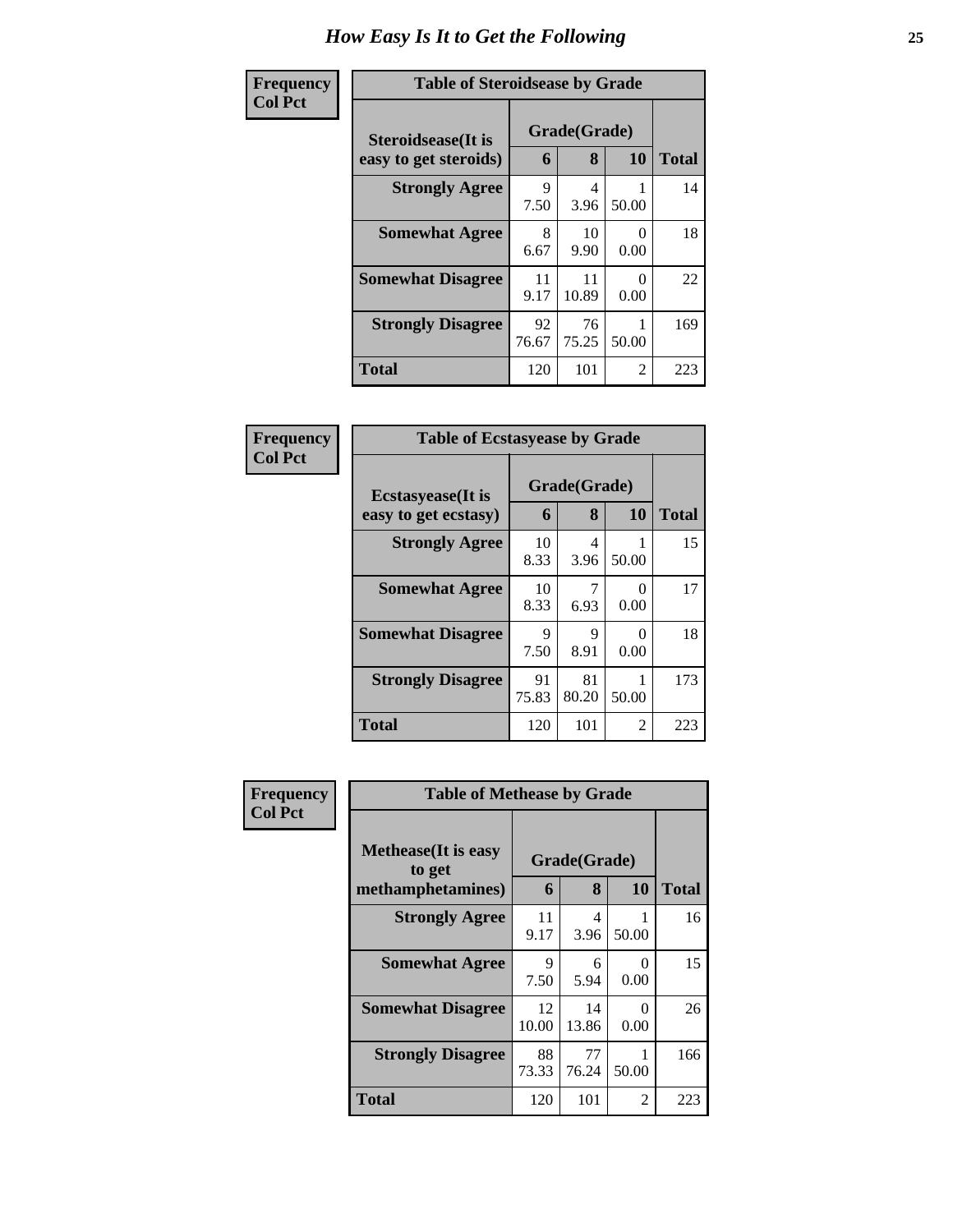| <b>Frequency</b> | <b>Table of Hallucinogensease by Grade</b>               |             |                   |           |              |  |  |
|------------------|----------------------------------------------------------|-------------|-------------------|-----------|--------------|--|--|
| <b>Col Pct</b>   | Hallucinogensease(It<br>is easy to get<br>hallucinogens) | 6           | Grade(Grade)<br>8 | 10        | <b>Total</b> |  |  |
|                  | <b>Strongly Agree</b>                                    | 11<br>9.17  | 3<br>2.97         | 50.00     | 15           |  |  |
|                  | <b>Somewhat Agree</b>                                    | 6<br>5.00   | 3<br>2.97         | 0<br>0.00 | 9            |  |  |
|                  | <b>Somewhat Disagree</b>                                 | 10<br>8.33  | 10<br>9.90        | 0<br>0.00 | 20           |  |  |
|                  | <b>Strongly Disagree</b>                                 | 93<br>77.50 | 85<br>84.16       | 50.00     | 179          |  |  |
|                  | Total                                                    | 120         | 101               | 2         | 223          |  |  |

|                                                                                          | <b>Table of Prescriptionease by Grade</b> |              |            |       |  |  |  |  |
|------------------------------------------------------------------------------------------|-------------------------------------------|--------------|------------|-------|--|--|--|--|
| <b>Prescriptionease</b> (It<br>is easy to get<br>prescription drugs<br>not prescribed to |                                           | Grade(Grade) |            |       |  |  |  |  |
| me)                                                                                      | 6                                         | 8            | 10         | Total |  |  |  |  |
| <b>Strongly Agree</b>                                                                    | 17<br>14.17                               | 17<br>16.83  | 50.00      | 35    |  |  |  |  |
| <b>Somewhat Agree</b>                                                                    | 10<br>8.33                                | 12<br>11.88  | 0<br>0.00  | 22    |  |  |  |  |
| <b>Somewhat Disagree</b>                                                                 | 5<br>4.17                                 | 6.93         | 0<br>0.00  | 12    |  |  |  |  |
| <b>Strongly Disagree</b>                                                                 | 88<br>73.33                               | 65<br>64.36  | 1<br>50.00 | 154   |  |  |  |  |
| Total                                                                                    | 120                                       | 101          | 2          | 223   |  |  |  |  |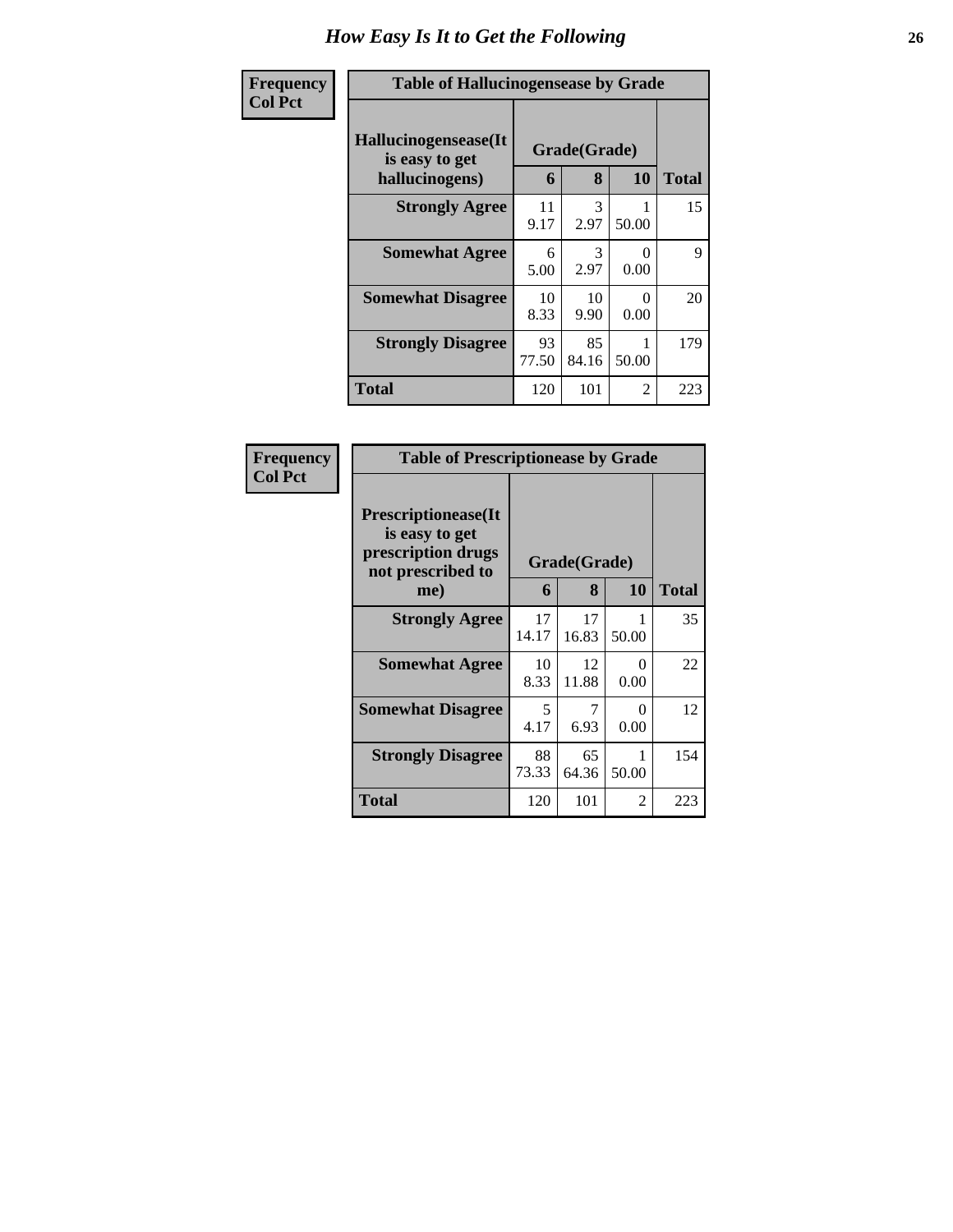### *Age at Onset of Use* **27** *Results for "Age at Onset of Use" questions exclude students who said they did not use that substance*

| <b>Frequency</b> |  |
|------------------|--|
| <b>Row Pct</b>   |  |

| <b>Table of Grade by Alcoholinit</b> |                                                                                                    |                         |                           |                  |                         |                  |                                                  |                  |    |
|--------------------------------------|----------------------------------------------------------------------------------------------------|-------------------------|---------------------------|------------------|-------------------------|------------------|--------------------------------------------------|------------------|----|
|                                      |                                                                                                    |                         |                           |                  |                         |                  | Alcoholinit (I started using alcohol when I was) |                  |    |
| Grade(Grade)                         | <b>18 or</b><br>8 or<br>9<br>older<br>10<br>12<br>13<br><b>11</b><br><b>Total</b><br>14<br>younger |                         |                           |                  |                         |                  |                                                  |                  |    |
| 6                                    | 3<br>33.33                                                                                         | $\overline{c}$<br>22.22 | $\Omega$<br>0.00          | 11.11            | $\mathfrak{D}$<br>22.22 | 0.00             | 0<br>0.00                                        | 11.11            | 9  |
| 8                                    | 3<br>17.65                                                                                         | 5.88                    | 5<br>29.41                | $\Omega$<br>0.00 | 5.88                    | 23.53            | 3<br>17.65                                       | $\Omega$<br>0.00 | 17 |
| 10                                   | $\Omega$<br>0.00                                                                                   | 0<br>0.00               | $\Omega$<br>0.00          | $\Omega$<br>0.00 | 0<br>0.00               | $\Omega$<br>0.00 | 100.00                                           | $\Omega$<br>0.00 |    |
| <b>Total</b>                         | 6                                                                                                  | 3                       | 5                         |                  | 3                       | 4                | $\overline{4}$                                   |                  | 27 |
|                                      |                                                                                                    |                         | Frequency Missing $= 196$ |                  |                         |                  |                                                  |                  |    |

**Frequency Row Pct**

|                                                                    | <b>Table of Grade by Cigarettesinit</b>                                                      |                                                         |                         |           |            |            |                |  |  |
|--------------------------------------------------------------------|----------------------------------------------------------------------------------------------|---------------------------------------------------------|-------------------------|-----------|------------|------------|----------------|--|--|
|                                                                    |                                                                                              | Cigarettesinit(I started smoking tobacco<br>when I was) |                         |           |            |            |                |  |  |
| 8 or<br>9<br><b>10</b><br>12<br>13<br>Grade(Grade)   younger<br>14 |                                                                                              |                                                         |                         |           |            |            |                |  |  |
| 6                                                                  | 0<br>0.00                                                                                    | 50.00                                                   | 50.00                   | 0<br>0.00 | 0.00       | 0.00       | $\overline{2}$ |  |  |
| 8                                                                  | 3<br>25.00                                                                                   | 0<br>0.00                                               | $\mathfrak{D}$<br>16.67 | 8.33      | 3<br>25.00 | 3<br>25.00 | 12             |  |  |
| 10                                                                 | $\theta$<br>0<br>0<br>$\theta$<br>$\Omega$<br>0.00<br>0.00<br>0.00<br>0.00<br>0.00<br>100.00 |                                                         |                         |           |            |            |                |  |  |
| <b>Total</b><br>3<br>3<br>3<br>4                                   |                                                                                              |                                                         |                         |           |            |            | 15             |  |  |
| <b>Frequency Missing = 208</b>                                     |                                                                                              |                                                         |                         |           |            |            |                |  |  |

| Frequency      | <b>Table of Grade by Smokelessinit</b> |                           |                                                              |              |  |  |
|----------------|----------------------------------------|---------------------------|--------------------------------------------------------------|--------------|--|--|
| <b>Row Pct</b> |                                        |                           | Smokelessinit(I<br>started chewing<br>tobacco when I<br>was) |              |  |  |
|                | Grade(Grade)                           | 9                         | 14                                                           | <b>Total</b> |  |  |
|                | 6                                      | 100.00                    | 0<br>0.00                                                    |              |  |  |
|                | 8                                      | 0<br>0.00                 | 100.00                                                       |              |  |  |
|                | 10                                     | 0                         | 0                                                            | 0            |  |  |
|                | <b>Total</b>                           |                           | 1                                                            | 2            |  |  |
|                |                                        | Frequency Missing $= 221$ |                                                              |              |  |  |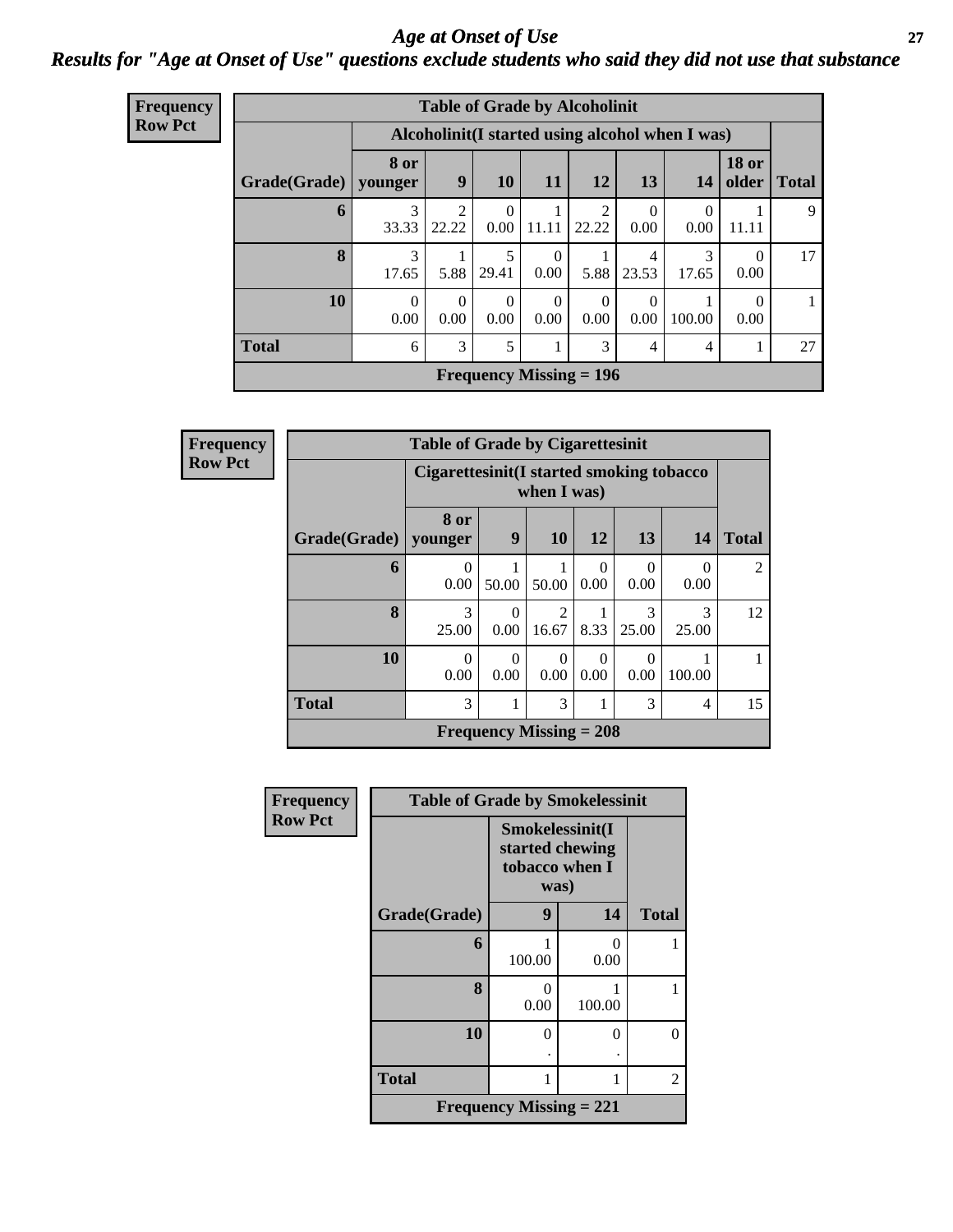#### *Age at Onset of Use* **28**

### *Results for "Age at Onset of Use" questions exclude students who said they did not use that substance*

| Frequency      |              | <b>Table of Grade by Marijuanainit</b> |                                                         |                           |                  |                         |           |              |  |  |  |
|----------------|--------------|----------------------------------------|---------------------------------------------------------|---------------------------|------------------|-------------------------|-----------|--------------|--|--|--|
| <b>Row Pct</b> |              |                                        | Marijuanainit (I started using marijuana<br>when I was) |                           |                  |                         |           |              |  |  |  |
|                | Grade(Grade) | 8 or<br>younger                        | <b>10</b>                                               | 11                        | 13               | 14                      | 15        | <b>Total</b> |  |  |  |
|                | 6            | 50.00                                  | $\Omega$<br>0.00                                        | 50.00                     | 0<br>0.00        | $\Omega$<br>0.00        | 0<br>0.00 | 2            |  |  |  |
|                | 8            | $\Omega$<br>0.00                       | 11.11                                                   | 11.11                     | 4<br>44.44       | $\mathfrak{D}$<br>22.22 | 11.11     | 9            |  |  |  |
|                | 10           | 0<br>0.00                              | 0<br>0.00                                               | 0<br>0.00                 | $\Omega$<br>0.00 | 100.00                  | 0<br>0.00 |              |  |  |  |
|                | <b>Total</b> |                                        |                                                         | $\mathcal{D}$             | 4                | 3                       |           | 12           |  |  |  |
|                |              |                                        |                                                         | Frequency Missing $= 211$ |                  |                         |           |              |  |  |  |

| <b>Frequency</b> | <b>Table of Grade by Cocaineinit</b> |                                                      |           |           |              |  |  |  |  |
|------------------|--------------------------------------|------------------------------------------------------|-----------|-----------|--------------|--|--|--|--|
| <b>Row Pct</b>   |                                      | <b>Cocaineinit(I started</b><br>using cocaine when I | was)      |           |              |  |  |  |  |
|                  | Grade(Grade)                         | 8 or<br>  younger                                    | 12        | 14        | <b>Total</b> |  |  |  |  |
|                  | 6                                    | 50.00                                                | 50.00     | 0<br>0.00 | 2            |  |  |  |  |
|                  | 8                                    | 0                                                    | $\theta$  | $\Omega$  | 0            |  |  |  |  |
|                  | 10                                   | 0<br>0.00                                            | 0<br>0.00 | 100.00    |              |  |  |  |  |
|                  | <b>Total</b>                         | 1                                                    | 1         | 1         | 3            |  |  |  |  |
|                  |                                      | Frequency Missing $= 220$                            |           |           |              |  |  |  |  |

| <b>Frequency</b> |              | <b>Table of Grade by Inhalantsinit</b>                  |       |                           |                           |                |
|------------------|--------------|---------------------------------------------------------|-------|---------------------------|---------------------------|----------------|
| <b>Row Pct</b>   |              | Inhalantsinit (I started using<br>inhalants when I was) |       |                           |                           |                |
|                  | Grade(Grade) | 8 or<br>younger                                         | 12    | 14                        | 16                        | <b>Total</b>   |
|                  | 6            | 0.00                                                    | 50.00 | 0<br>0.00                 | 50.00                     | $\overline{2}$ |
|                  | 8            | $\overline{2}$<br>100.00                                | 0.00  | $\mathbf{\Omega}$<br>0.00 | 0<br>0.00                 | $\overline{2}$ |
|                  | 10           | 0<br>0.00                                               | 0.00  | 100.00                    | $\mathbf{\Omega}$<br>0.00 |                |
|                  | <b>Total</b> | $\overline{2}$                                          |       |                           |                           | 5              |
|                  |              | Frequency Missing $= 218$                               |       |                           |                           |                |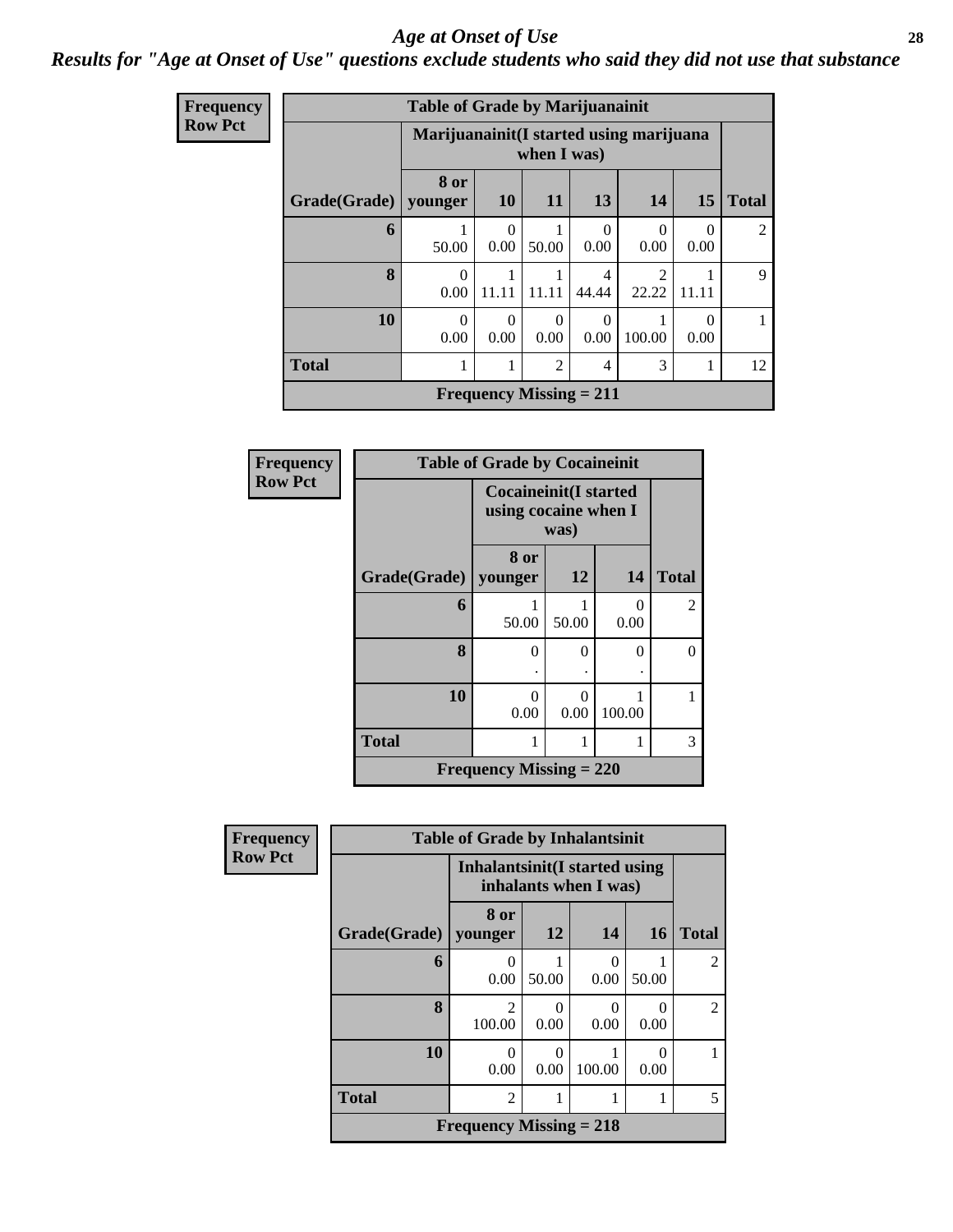#### *Age at Onset of Use* **29**

*Results for "Age at Onset of Use" questions exclude students who said they did not use that substance*

| Frequency      | <b>Table of Grade by Steroidsinit</b> |                                                            |                       |              |  |  |  |  |
|----------------|---------------------------------------|------------------------------------------------------------|-----------------------|--------------|--|--|--|--|
| <b>Row Pct</b> |                                       | Steroidsinit(I<br>started using<br>steroids when<br>I was) |                       |              |  |  |  |  |
|                | Grade(Grade)                          | 14                                                         | <b>18 or</b><br>older | <b>Total</b> |  |  |  |  |
|                | 6                                     | 0<br>0.00                                                  | 100.00                | 1            |  |  |  |  |
|                | 8                                     | 100.00                                                     | 0<br>0.00             | 1            |  |  |  |  |
|                | 10                                    | 0<br>٠                                                     | 0                     | 0            |  |  |  |  |
|                | <b>Total</b>                          | 1                                                          |                       | 2            |  |  |  |  |
|                | <b>Frequency Missing = 221</b>        |                                                            |                       |              |  |  |  |  |

| Frequency      | <b>Table of Grade by Ecstasyinit</b> |                                         |               |              |  |  |  |  |
|----------------|--------------------------------------|-----------------------------------------|---------------|--------------|--|--|--|--|
| <b>Row Pct</b> |                                      | Ecstasyinit(I<br>ecstasy when<br>I was) | started using |              |  |  |  |  |
|                | Grade(Grade)                         | 12                                      | 17            | <b>Total</b> |  |  |  |  |
|                | 6                                    | 0<br>0.00                               | 100.00        |              |  |  |  |  |
|                | 8                                    | 0                                       | 0             | 0            |  |  |  |  |
|                | 10                                   | 100.00                                  | 0<br>0.00     |              |  |  |  |  |
|                | <b>Total</b>                         | 1                                       |               | 2            |  |  |  |  |
|                | Frequency Missing $= 221$            |                                         |               |              |  |  |  |  |

| <b>Frequency</b> |              | <b>Table of Grade by Methinit</b>                                   |          |        |                |  |  |
|------------------|--------------|---------------------------------------------------------------------|----------|--------|----------------|--|--|
| <b>Row Pct</b>   |              | <b>Methinit</b> (I started using<br>methamphetamines<br>when I was) |          |        |                |  |  |
|                  | Grade(Grade) | 8 or<br>younger                                                     | 12       | 14     | <b>Total</b>   |  |  |
|                  | 6            | 50.00                                                               | 0.00     | 50.00  | $\overline{2}$ |  |  |
|                  | 8            | 0                                                                   | $\Omega$ | 0<br>٠ | 0              |  |  |
|                  | 10           | ∩<br>0.00                                                           | 100.00   | 0.00   |                |  |  |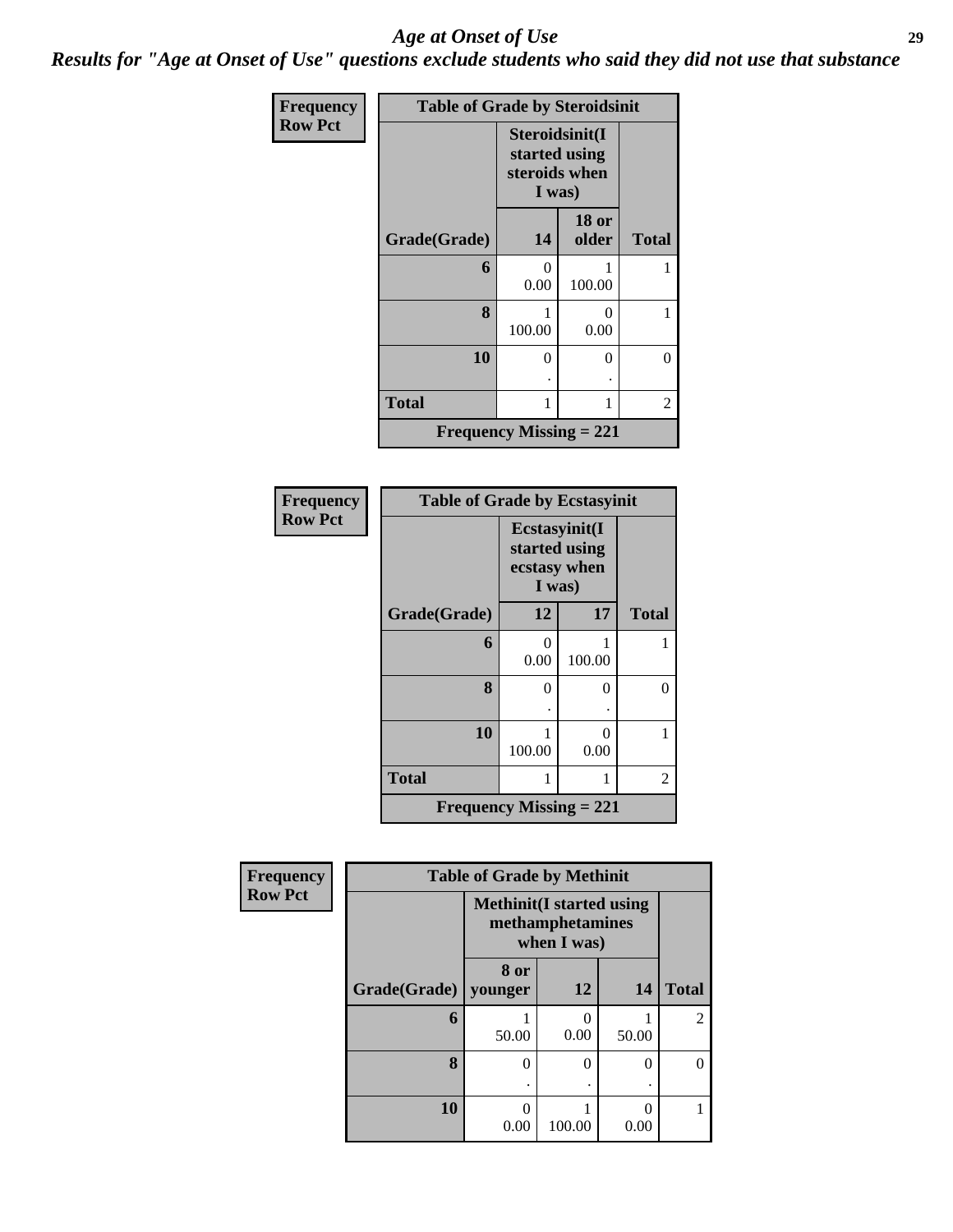#### Age at Onset of Use **30**

*Results for "Age at Onset of Use" questions exclude students who said they did not use that substance*

| Frequency      | <b>Table of Grade by Methinit</b> |                                                                     |    |    |              |  |
|----------------|-----------------------------------|---------------------------------------------------------------------|----|----|--------------|--|
| <b>Row Pct</b> |                                   | <b>Methinit</b> (I started using<br>methamphetamines<br>when I was) |    |    |              |  |
|                | Grade(Grade)   younger            | 8 or                                                                | 12 | 14 | <b>Total</b> |  |
|                | <b>Total</b>                      |                                                                     |    |    |              |  |
|                | <b>Frequency Missing = 220</b>    |                                                                     |    |    |              |  |

| <b>Frequency</b> | <b>Table of Grade by Hallucinogensinit</b> |                                                              |           |           |              |  |  |  |
|------------------|--------------------------------------------|--------------------------------------------------------------|-----------|-----------|--------------|--|--|--|
| <b>Row Pct</b>   |                                            | Hallucinogensinit(I<br>started using<br>hallucinogens when I |           |           |              |  |  |  |
|                  | Grade(Grade)                               | 10                                                           | 11        | 14        | <b>Total</b> |  |  |  |
|                  | 6                                          | 50.00                                                        | 50.00     | 0<br>0.00 | 2            |  |  |  |
|                  | 8                                          | $\theta$                                                     | $\Omega$  | 0         | 0            |  |  |  |
|                  | 10                                         | $\theta$<br>0.00                                             | 0<br>0.00 | 100.00    |              |  |  |  |
|                  | <b>Total</b>                               | 1                                                            | 1         | 1         | 3            |  |  |  |
|                  | <b>Frequency Missing = 220</b>             |                                                              |           |           |              |  |  |  |

| <b>Frequency</b> | <b>Table of Grade by Prescriptioninit</b> |                                                                                                  |                         |                       |              |  |  |
|------------------|-------------------------------------------|--------------------------------------------------------------------------------------------------|-------------------------|-----------------------|--------------|--|--|
| <b>Row Pct</b>   |                                           | Prescriptioninit(I<br>started using<br>prescription drugs not<br>prescribed to me when<br>I was) |                         |                       |              |  |  |
|                  | Grade(Grade)                              | 8 or<br>younger                                                                                  | 12                      | <b>18 or</b><br>older | <b>Total</b> |  |  |
|                  | 6                                         | 0<br>0.00                                                                                        | 50.00                   | 50.00                 | 2            |  |  |
|                  | 8                                         | 3<br>60.00                                                                                       | $\mathfrak{D}$<br>40.00 | 0<br>0.00             | 5            |  |  |
|                  | 10                                        | $\Omega$                                                                                         | $\Omega$                | 0<br>٠                | $\Omega$     |  |  |
|                  | <b>Total</b>                              | 3                                                                                                | 3                       | 1                     | 7            |  |  |
|                  | Frequency Missing $= 216$                 |                                                                                                  |                         |                       |              |  |  |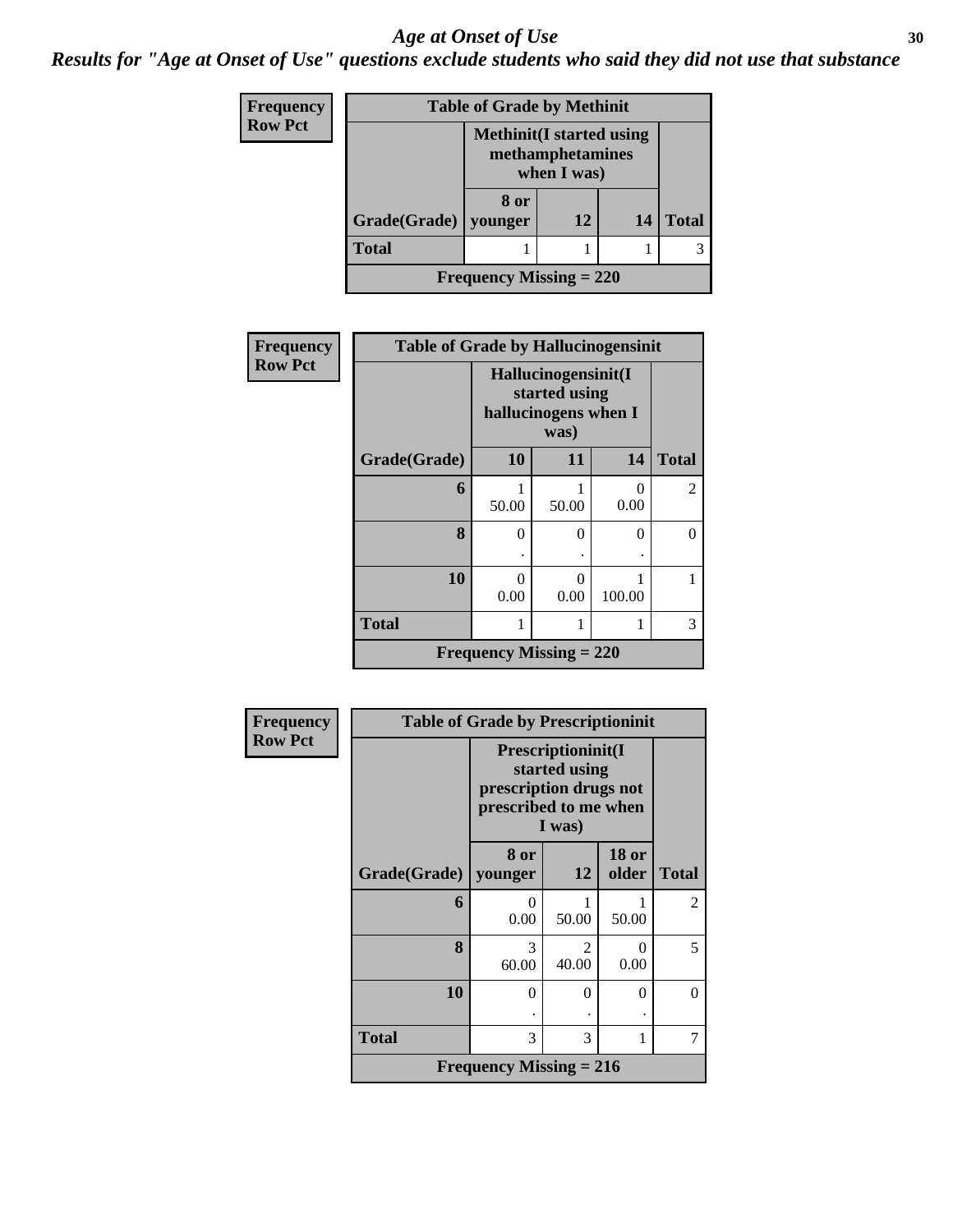| Frequency      | <b>Table of Alcoholharm by Grade</b> |                              |             |           |                     |  |
|----------------|--------------------------------------|------------------------------|-------------|-----------|---------------------|--|
| <b>Col Pct</b> | Alcoholharm(I<br>think alcohol is    | Grade(Grade)<br>8<br>10<br>6 |             |           |                     |  |
|                | harmful)<br><b>Strongly Agree</b>    | 78<br>65.00                  | 62<br>61.39 | 50.00     | <b>Total</b><br>141 |  |
|                | <b>Somewhat Agree</b>                | 5<br>4.17                    | 20<br>19.80 | 50.00     | 26                  |  |
|                | <b>Somewhat Disagree</b>             | 5<br>4.17                    | 6<br>5.94   | 0<br>0.00 | 11                  |  |
|                | <b>Strongly Disagree</b>             | 32<br>26.67                  | 13<br>12.87 | 0<br>0.00 | 45                  |  |
|                | <b>Total</b>                         | 120                          | 101         | 2         | 223                 |  |

| <b>Frequency<br/>Col Pct</b> |
|------------------------------|
|                              |

| <b>Table of Cigarettesharm by Grade</b>                  |                   |             |                          |     |  |  |  |
|----------------------------------------------------------|-------------------|-------------|--------------------------|-----|--|--|--|
| Cigarettesharm(I<br>think smoking<br>tobacco is harmful) | Grade(Grade)<br>6 | Total       |                          |     |  |  |  |
| <b>Strongly Agree</b>                                    | 82<br>68.33       | 83<br>82.18 | $\mathfrak{D}$<br>100.00 | 167 |  |  |  |
| <b>Somewhat Agree</b>                                    | 3<br>2.50         | 4<br>3.96   | 0<br>0.00                |     |  |  |  |
| <b>Somewhat Disagree</b>                                 | 0.83              | 2<br>1.98   | ∩<br>0.00                | 3   |  |  |  |
| <b>Strongly Disagree</b>                                 | 34<br>28.33       | 12<br>11.88 | 0<br>0.00                | 46  |  |  |  |
| Total                                                    | 120               | 101         | 2                        | 223 |  |  |  |

| Frequency      |                                  | <b>Table of Smokelessharm by Grade</b> |                                     |                          |              |  |  |
|----------------|----------------------------------|----------------------------------------|-------------------------------------|--------------------------|--------------|--|--|
| <b>Col Pct</b> | Smokelessharm(I<br>think chewing | Grade(Grade)                           |                                     |                          |              |  |  |
|                | tobacco is harmful)              | 6                                      | 8                                   | <b>10</b>                | <b>Total</b> |  |  |
|                | <b>Strongly Agree</b>            | 76<br>63.33                            | 81<br>80.20                         | $\mathfrak{D}$<br>100.00 | 159          |  |  |
|                | <b>Somewhat Agree</b>            | 7<br>5.83                              | 4<br>3.96                           | $\theta$<br>0.00         | 11           |  |  |
|                | <b>Somewhat Disagree</b>         | 0.83                                   | $\mathcal{D}_{\mathcal{L}}$<br>1.98 | $\theta$<br>0.00         | 3            |  |  |
|                | <b>Strongly Disagree</b>         | 36<br>30.00                            | 14<br>13.86                         | 0<br>0.00                | 50           |  |  |
|                | Total                            | 120                                    | 101                                 | 2                        | 223          |  |  |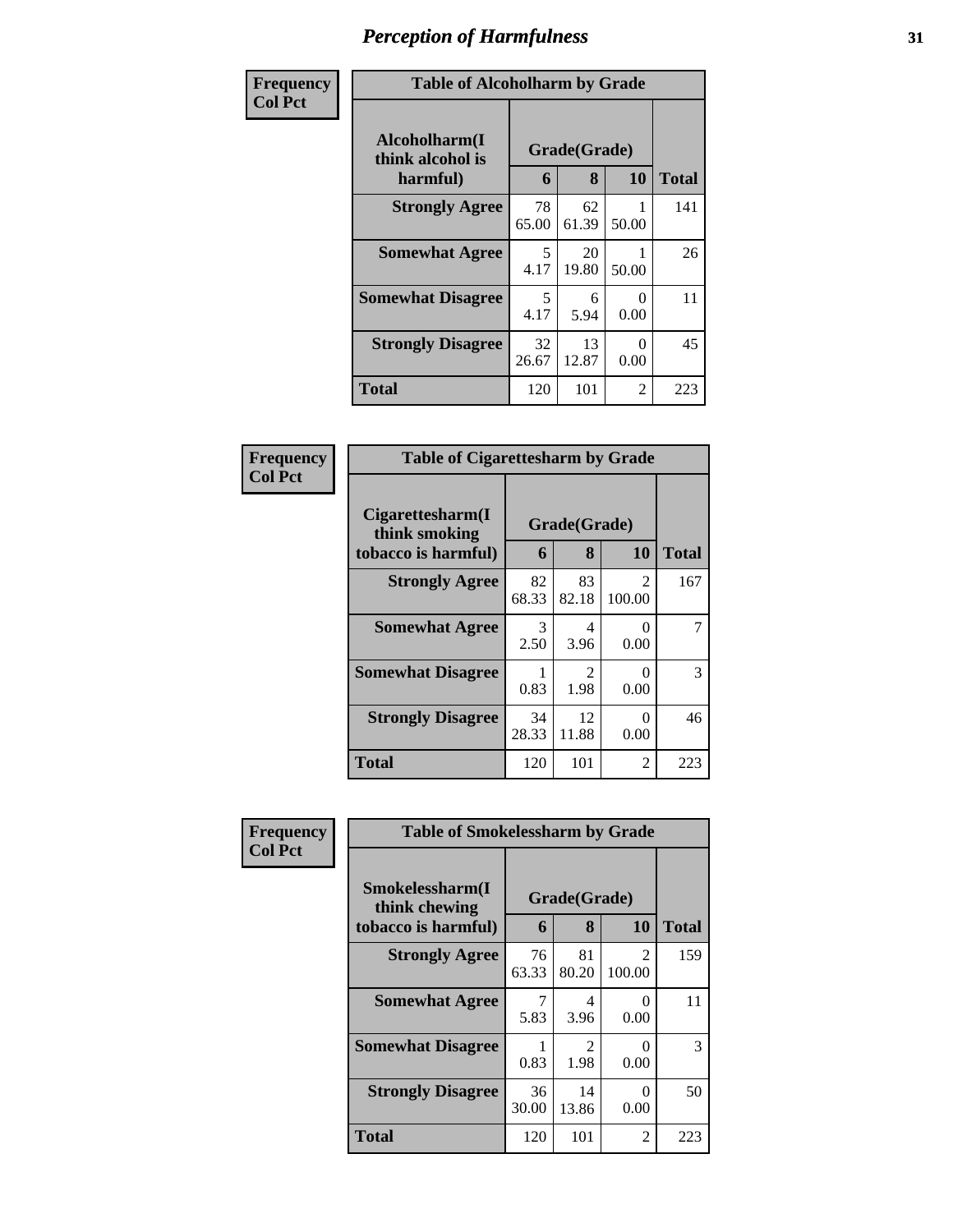| <b>Frequency</b><br>Col Pct |
|-----------------------------|
|                             |

Ш

### **Table of Marijuanaharm by Grade**

٦

| Table of Martjuananarin by Orauc                  |                   |              |           |     |  |  |  |
|---------------------------------------------------|-------------------|--------------|-----------|-----|--|--|--|
| Marijuanaharm(I<br>think marijuana is<br>harmful) | Grade(Grade)<br>6 | <b>Total</b> |           |     |  |  |  |
| <b>Strongly Agree</b>                             | 80<br>66.67       | 79<br>78.22  | 0<br>0.00 | 159 |  |  |  |
| <b>Somewhat Agree</b>                             | 4<br>3.33         | 6.93         | 0<br>0.00 | 11  |  |  |  |
| <b>Somewhat Disagree</b>                          | 4<br>3.33         | 0.99         | 50.00     | 6   |  |  |  |
| <b>Strongly Disagree</b>                          | 32<br>26.67       | 14<br>13.86  | 50.00     | 47  |  |  |  |
| <b>Total</b>                                      | 120               | 101          | 2         | 223 |  |  |  |

| <b>Table of Cocaineharm by Grade</b>          |                   |              |                         |     |  |  |  |
|-----------------------------------------------|-------------------|--------------|-------------------------|-----|--|--|--|
| Cocaineharm(I<br>think cocaine is<br>harmful) | Grade(Grade)<br>6 | <b>Total</b> |                         |     |  |  |  |
| <b>Strongly Agree</b>                         | 83<br>69.17       | 84<br>83.17  | $\mathcal{L}$<br>100.00 | 169 |  |  |  |
| <b>Somewhat Agree</b>                         | 2<br>1.67         | 2<br>1.98    | 0<br>0.00               | 4   |  |  |  |
| <b>Somewhat Disagree</b>                      | 0.83              | 0.99         | 0<br>0.00               | 2   |  |  |  |
| <b>Strongly Disagree</b>                      | 34<br>28.33       | 14<br>13.86  | 0<br>0.00               | 48  |  |  |  |
| <b>Total</b>                                  | 120               | 101          | 2                       | 223 |  |  |  |

| Frequency      | <b>Table of Inhalantsharm by Grade</b>             |             |                   |                          |              |  |
|----------------|----------------------------------------------------|-------------|-------------------|--------------------------|--------------|--|
| <b>Col Pct</b> | Inhalantsharm(I<br>think inhalants are<br>harmful) | 6           | Grade(Grade)<br>8 | <b>10</b>                | <b>Total</b> |  |
|                | <b>Strongly Agree</b>                              | 78<br>65.00 | 81<br>80.20       | $\mathfrak{D}$<br>100.00 | 161          |  |
|                | <b>Somewhat Agree</b>                              | 5<br>4.17   | 4<br>3.96         | $\Omega$<br>0.00         | 9            |  |
|                | <b>Somewhat Disagree</b>                           | 3<br>2.50   | 2<br>1.98         | $\Omega$<br>0.00         | 5            |  |
|                | <b>Strongly Disagree</b>                           | 34<br>28.33 | 14<br>13.86       | $\Omega$<br>0.00         | 48           |  |
|                | <b>Total</b>                                       | 120         | 101               | 2                        | 223          |  |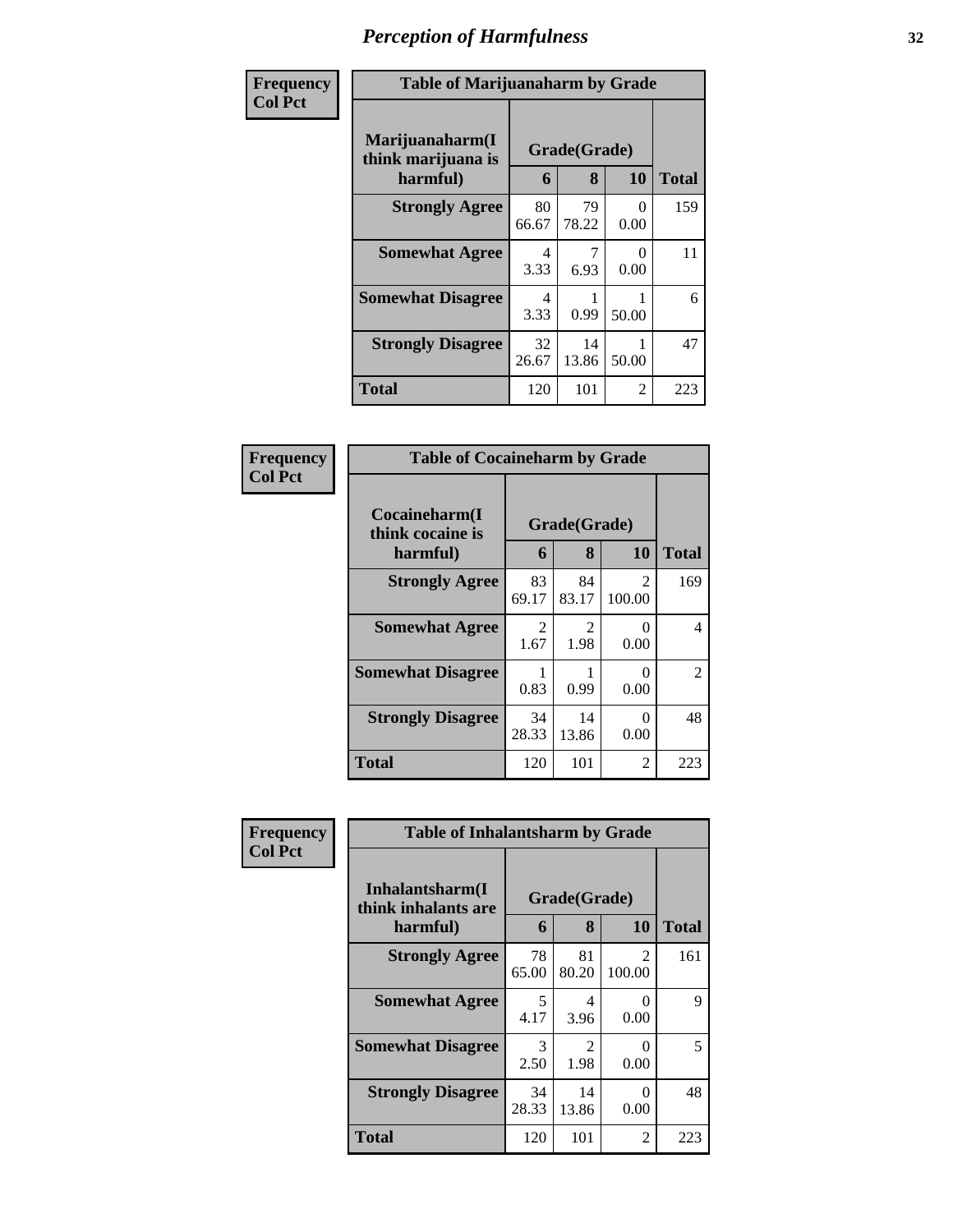| Frequency      | <b>Table of Steroidsharm by Grade</b>            |                              |             |                         |              |  |  |
|----------------|--------------------------------------------------|------------------------------|-------------|-------------------------|--------------|--|--|
| <b>Col Pct</b> | Steroidsharm(I<br>think steroids are<br>harmful) | Grade(Grade)<br>10<br>8<br>6 |             |                         | <b>Total</b> |  |  |
|                | <b>Strongly Agree</b>                            | 76<br>63.33                  | 71<br>70.30 | $\mathcal{L}$<br>100.00 | 149          |  |  |
|                | <b>Somewhat Agree</b>                            | 5.83                         | 10<br>9.90  | 0<br>0.00               | 17           |  |  |
|                | <b>Somewhat Disagree</b>                         | 5<br>4.17                    | 5<br>4.95   | 0<br>0.00               | 10           |  |  |
|                | <b>Strongly Disagree</b>                         | 32<br>26.67                  | 15<br>14.85 | 0<br>0.00               | 47           |  |  |
|                | <b>Total</b>                                     | 120                          | 101         | 2                       | 223          |  |  |

| Frequency<br>Col Pct |
|----------------------|
|                      |

| <b>Table of Ecstasyharm by Grade</b>          |                   |                        |                          |     |  |  |  |  |
|-----------------------------------------------|-------------------|------------------------|--------------------------|-----|--|--|--|--|
| Ecstasyharm(I<br>think ecstasy is<br>harmful) | Grade(Grade)<br>6 | <b>Total</b>           |                          |     |  |  |  |  |
| <b>Strongly Agree</b>                         | 75<br>62.50       | 80<br>79.21            | $\mathfrak{D}$<br>100.00 | 157 |  |  |  |  |
| <b>Somewhat Agree</b>                         | 6<br>5.00         | 5<br>4.95              | 0<br>0.00                | 11  |  |  |  |  |
| <b>Somewhat Disagree</b>                      | 6<br>5.00         | $\mathfrak{D}$<br>1.98 | 0<br>0.00                | 8   |  |  |  |  |
| <b>Strongly Disagree</b>                      | 33<br>27.50       | 14<br>13.86            | 0<br>0.00                | 47  |  |  |  |  |
| <b>Total</b>                                  | 120               | 101                    | 2                        | 223 |  |  |  |  |

| Frequency      | <b>Table of Methharm by Grade</b>            |              |             |                          |              |  |  |  |
|----------------|----------------------------------------------|--------------|-------------|--------------------------|--------------|--|--|--|
| <b>Col Pct</b> | <b>Methharm</b> (I think<br>methamphetamines | Grade(Grade) |             |                          |              |  |  |  |
|                | are harmful)                                 | 6            | 8           | <b>10</b>                | <b>Total</b> |  |  |  |
|                | <b>Strongly Agree</b>                        | 80<br>66.67  | 85<br>84.16 | $\mathfrak{D}$<br>100.00 | 167          |  |  |  |
|                | <b>Somewhat Agree</b>                        | 2<br>1.67    | 0.99        | $\Omega$<br>0.00         | 3            |  |  |  |
|                | <b>Somewhat Disagree</b>                     | 5<br>4.17    | 0.99        | 0<br>0.00                | 6            |  |  |  |
|                | <b>Strongly Disagree</b>                     | 33<br>27.50  | 14<br>13.86 | $\Omega$<br>0.00         | 47           |  |  |  |
|                | <b>Total</b>                                 | 120          | 101         | 2                        | 223          |  |  |  |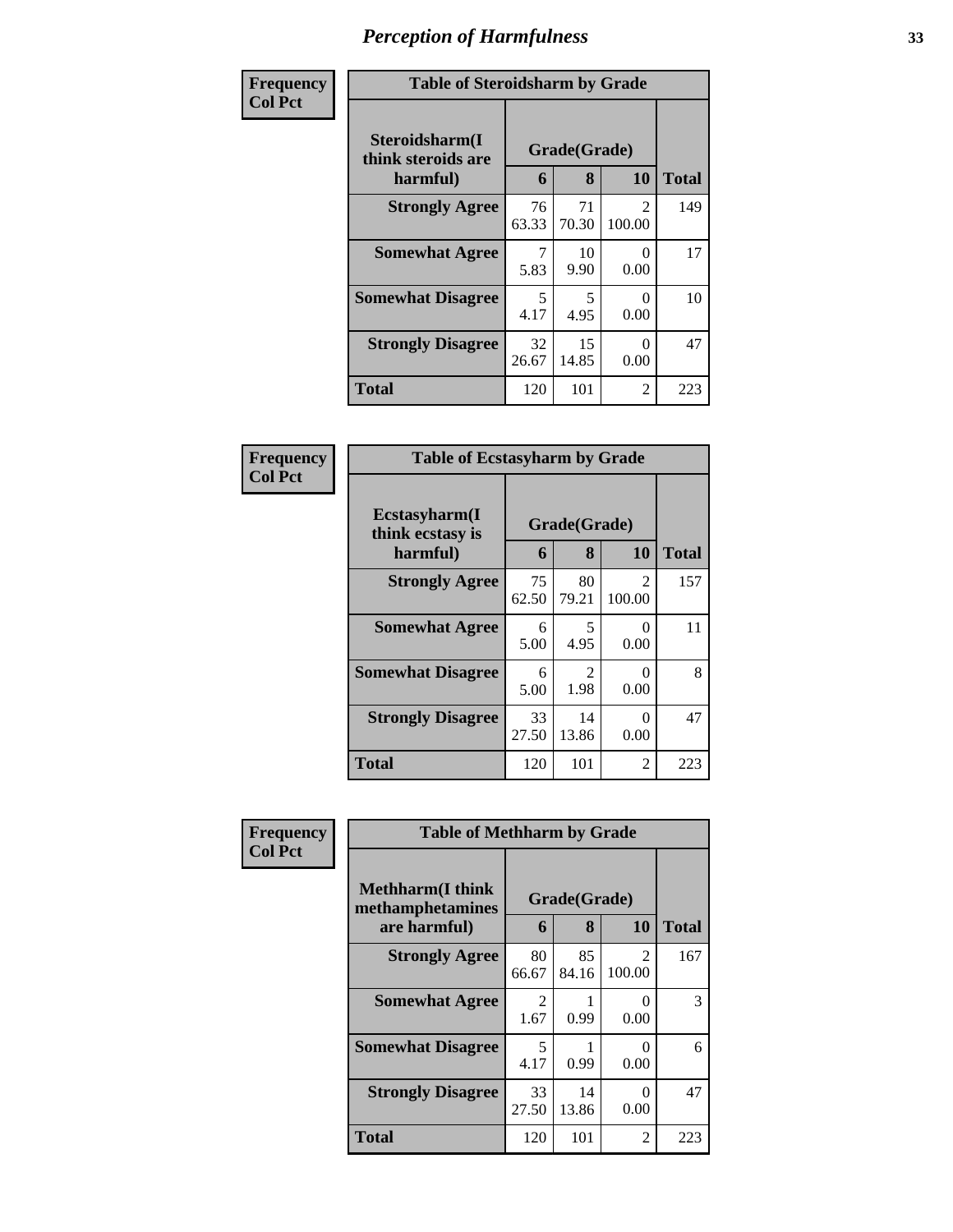| Frequency      | <b>Table of Hallucinogensharm by Grade</b>                 |                       |                   |                          |              |  |
|----------------|------------------------------------------------------------|-----------------------|-------------------|--------------------------|--------------|--|
| <b>Col Pct</b> | Hallucinogensharm(I<br>think hallucinogens<br>are harmful) | 6                     | Grade(Grade)<br>8 | 10                       | <b>Total</b> |  |
|                | <b>Strongly Agree</b>                                      | 76<br>63.33           | 82<br>81.19       | $\mathfrak{D}$<br>100.00 | 160          |  |
|                | <b>Somewhat Agree</b>                                      | 7<br>5.83             | 4<br>3.96         | 0<br>0.00                | 11           |  |
|                | <b>Somewhat Disagree</b>                                   | $\mathcal{L}$<br>1.67 | 0.99              | $\Omega$<br>0.00         | 3            |  |
|                | <b>Strongly Disagree</b>                                   | 35<br>29.17           | 14<br>13.86       | $\Omega$<br>0.00         | 49           |  |
|                | <b>Total</b>                                               | 120                   | 101               | $\overline{2}$           | 223          |  |

| Frequency      | <b>Table of Prescriptionharm by Grade</b>                                 |             |              |                          |              |  |
|----------------|---------------------------------------------------------------------------|-------------|--------------|--------------------------|--------------|--|
| <b>Col Pct</b> | Prescriptionharm(I<br>think prescription<br>drugs not<br>prescribed to me |             | Grade(Grade) |                          |              |  |
|                | are harmful)                                                              | 6           | 8            | <b>10</b>                | <b>Total</b> |  |
|                | <b>Strongly Agree</b>                                                     | 76<br>63.33 | 73<br>72.28  | $\mathfrak{D}$<br>100.00 | 151          |  |
|                | <b>Somewhat Agree</b>                                                     | 6<br>5.00   | 11<br>10.89  | 0<br>0.00                | 17           |  |
|                | <b>Somewhat Disagree</b>                                                  | 5<br>4.17   | 3<br>2.97    | 0<br>0.00                | 8            |  |
|                | <b>Strongly Disagree</b>                                                  | 33<br>27.50 | 14<br>13.86  | 0<br>0.00                | 47           |  |
|                | Total                                                                     | 120         | 101          | $\mathfrak{D}$           | 223          |  |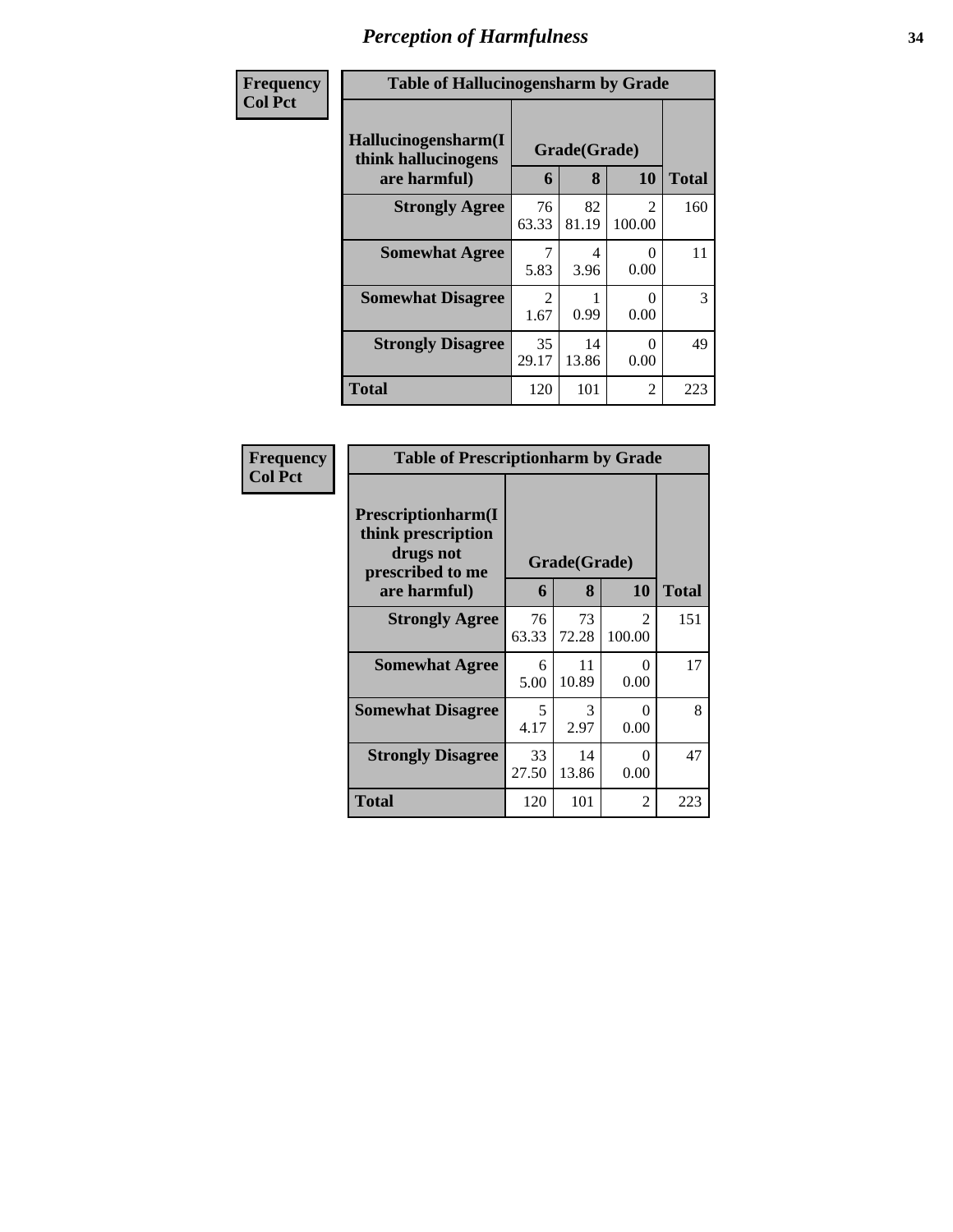# *Disapproval by Adults* **35**

| Frequency      | <b>Table of Alcoholadult by Grade</b>                                 |             |                   |                                       |              |  |
|----------------|-----------------------------------------------------------------------|-------------|-------------------|---------------------------------------|--------------|--|
| <b>Col Pct</b> | <b>Alcoholadult</b> (Adults<br>would disapprove if<br>I used alcohol) | 6           | Grade(Grade)<br>8 | 10                                    | <b>Total</b> |  |
|                | <b>Strongly Agree</b>                                                 | 88<br>73.33 | 73<br>72.28       | 0<br>0.00                             | 161          |  |
|                | <b>Somewhat Agree</b>                                                 | 5<br>4.17   | 15<br>14.85       | $\mathcal{D}_{\mathcal{L}}$<br>100.00 | 22           |  |
|                | <b>Somewhat Disagree</b>                                              | 5<br>4.17   | 4<br>3.96         | $\Omega$<br>0.00                      | 9            |  |
|                | <b>Strongly Disagree</b>                                              | 22<br>18.33 | 9<br>8.91         | $\Omega$<br>0.00                      | 31           |  |
|                | <b>Total</b>                                                          | 120         | 101               | $\overline{2}$                        | 223          |  |

| Frequency      | <b>Table of Tobaccoadult by Grade</b>                                 |             |                   |                          |              |
|----------------|-----------------------------------------------------------------------|-------------|-------------------|--------------------------|--------------|
| <b>Col Pct</b> | <b>Tobaccoadult</b> (Adults<br>would disapprove if<br>I used tobacco) | 6           | Grade(Grade)<br>8 | 10                       | <b>Total</b> |
|                | <b>Strongly Agree</b>                                                 | 93<br>77.50 | 81<br>80.20       | $\mathfrak{D}$<br>100.00 | 176          |
|                | <b>Somewhat Agree</b>                                                 | 2<br>1.67   | 9<br>8.91         | 0<br>0.00                | 11           |
|                | <b>Somewhat Disagree</b>                                              | 3<br>2.50   | 2<br>1.98         | 0<br>0.00                | 5            |
|                | <b>Strongly Disagree</b>                                              | 22<br>18.33 | 9<br>8.91         | 0<br>0.00                | 31           |
|                | <b>Total</b>                                                          | 120         | 101               | $\mathfrak{D}$           | 223          |

| Frequency      | <b>Table of Marijuanaadult by Grade</b>                           |             |                                  |                  |              |
|----------------|-------------------------------------------------------------------|-------------|----------------------------------|------------------|--------------|
| <b>Col Pct</b> | Marijuanaadult(Adults<br>would disapprove if I<br>used marijuana) | 6           | Grade(Grade)<br>8                | 10               | <b>Total</b> |
|                | <b>Strongly Agree</b>                                             | 93<br>77.50 | 85<br>84.16                      | $\Omega$<br>0.00 | 178          |
|                | <b>Somewhat Agree</b>                                             | 3<br>2.50   | $\overline{\phantom{0}}$<br>4.95 | 50.00            | 9            |
|                | <b>Somewhat Disagree</b>                                          | 3<br>2.50   | 0.99                             | 50.00            | 5            |
|                | <b>Strongly Disagree</b>                                          | 21<br>17.50 | 10<br>9.90                       | $\Omega$<br>0.00 | 31           |
|                | <b>Total</b>                                                      | 120         | 101                              | 2                | 223          |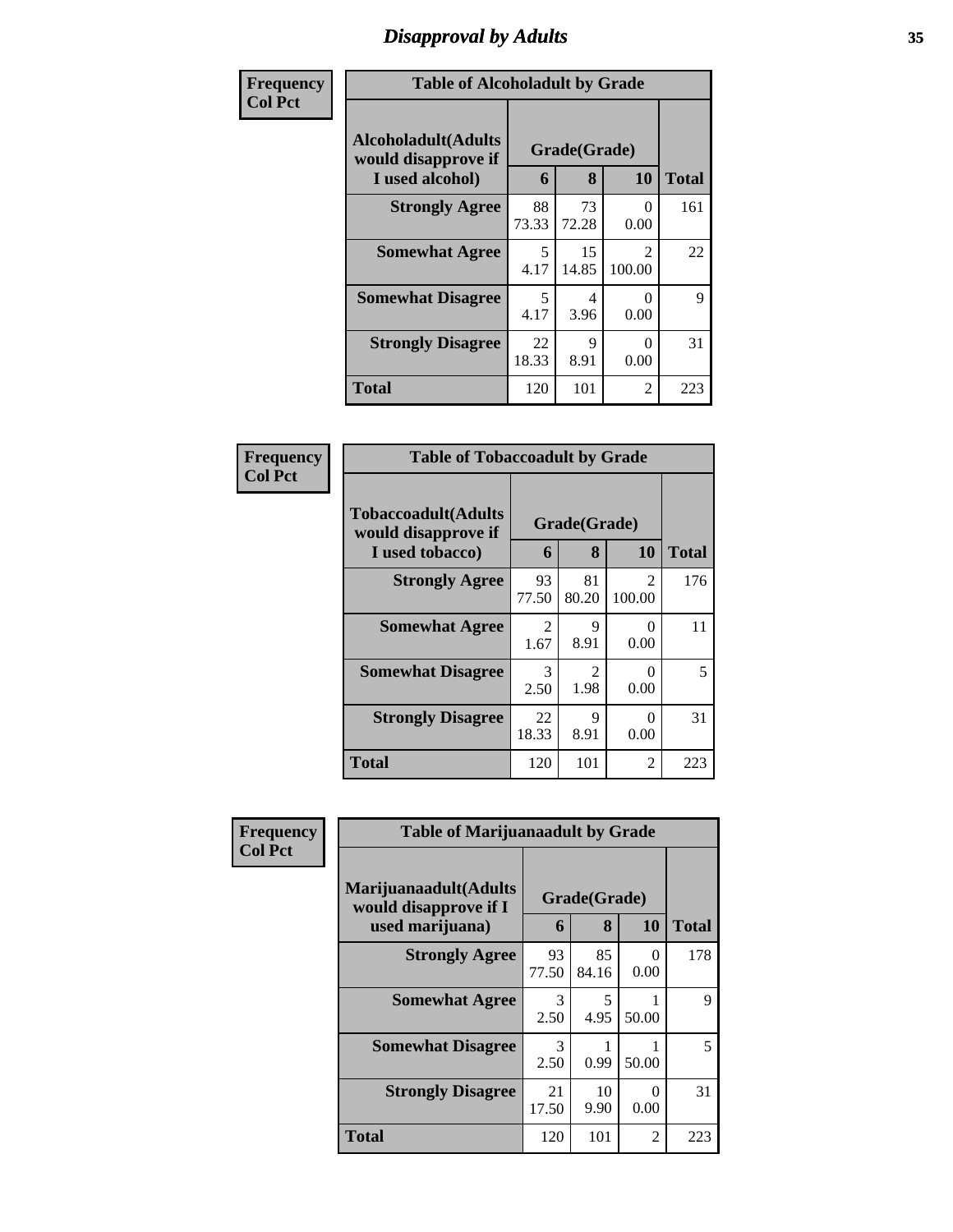# *Disapproval by Adults* **36**

| Frequency      | <b>Table of Otherdrugadult by Grade</b>                                     |                        |                   |           |              |
|----------------|-----------------------------------------------------------------------------|------------------------|-------------------|-----------|--------------|
| <b>Col Pct</b> | <b>Otherdrugadult</b> (Adults<br>would disapprove if I<br>used other drugs) | 6                      | Grade(Grade)<br>8 | <b>10</b> | <b>Total</b> |
|                | <b>Strongly Agree</b>                                                       | 93<br>77.50            | 85<br>84.16       | 50.00     | 179          |
|                | <b>Somewhat Agree</b>                                                       | $\mathfrak{D}$<br>1.67 | 3<br>2.97         | 50.00     | 6            |
|                | <b>Somewhat Disagree</b>                                                    | 2<br>1.67              | 2<br>1.98         | 0<br>0.00 | 4            |
|                | <b>Strongly Disagree</b>                                                    | 23<br>19.17            | 11<br>10.89       | 0<br>0.00 | 34           |
|                | <b>Total</b>                                                                | 120                    | 101               | 2         | 223          |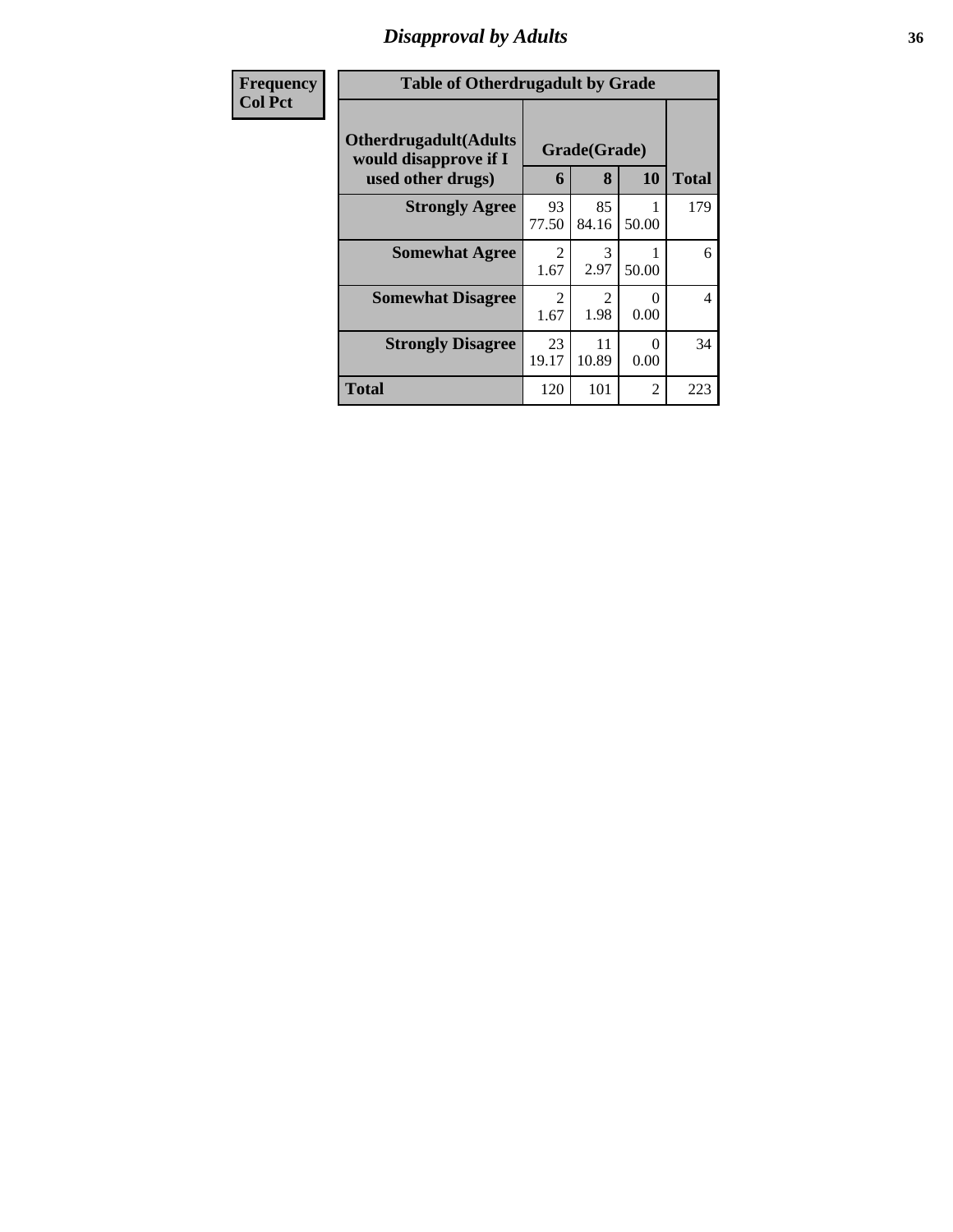## *Disapproval by Peers* **37**

| Frequency      | <b>Table of Alcoholpeer by Grade</b>                                    |             |             |           |              |  |  |
|----------------|-------------------------------------------------------------------------|-------------|-------------|-----------|--------------|--|--|
| <b>Col Pct</b> | Alcoholpeer(My<br>friends would<br>Grade(Grade)<br>disapprove if I used |             |             |           |              |  |  |
|                | alcohol)                                                                |             | 8           | 10        | <b>Total</b> |  |  |
|                | <b>Strongly Agree</b>                                                   | 75<br>62.50 | 47<br>46.53 | 0<br>0.00 | 122          |  |  |
|                | <b>Somewhat Agree</b>                                                   | 13<br>10.83 | 27<br>26.73 | 0<br>0.00 | 40           |  |  |
|                | <b>Somewhat Disagree</b>                                                | 7<br>5.83   | 13<br>12.87 | 50.00     | 21           |  |  |
|                | <b>Strongly Disagree</b>                                                | 25<br>20.83 | 14<br>13.86 | 50.00     | 40           |  |  |
|                | Total                                                                   | 120         | 101         | 2         | 223          |  |  |

| Frequency      | <b>Table of Tobaccopeer by Grade</b>                    |              |             |           |              |  |  |
|----------------|---------------------------------------------------------|--------------|-------------|-----------|--------------|--|--|
| <b>Col Pct</b> | Tobaccopeer(My<br>friends would<br>disapprove if I used | Grade(Grade) |             |           |              |  |  |
|                | tobacco)                                                |              | 8           | 10        | <b>Total</b> |  |  |
|                | <b>Strongly Agree</b>                                   | 81<br>67.50  | 61<br>60.40 | 50.00     | 143          |  |  |
|                | <b>Somewhat Agree</b>                                   | 10<br>8.33   | 19<br>18.81 | 0<br>0.00 | 29           |  |  |
|                | <b>Somewhat Disagree</b>                                | 5<br>4.17    | 7<br>6.93   | 0<br>0.00 | 12           |  |  |
|                | <b>Strongly Disagree</b>                                | 24<br>20.00  | 14<br>13.86 | 50.00     | 39           |  |  |
|                | Total                                                   | 120          | 101         | 2         | 223          |  |  |

| Frequency      | <b>Table of Marijuanapeer by Grade</b>                    |              |             |           |              |  |
|----------------|-----------------------------------------------------------|--------------|-------------|-----------|--------------|--|
| <b>Col Pct</b> | Marijuanapeer(My<br>friends would<br>disapprove if I used | Grade(Grade) |             |           |              |  |
|                | marijuana)                                                | 6            | 8           | <b>10</b> | <b>Total</b> |  |
|                | <b>Strongly Agree</b>                                     | 80<br>66.67  | 58<br>57.43 | 0.00      | 138          |  |
|                | <b>Somewhat Agree</b>                                     | 8<br>6.67    | 15<br>14.85 | 0.00      | 23           |  |
|                | <b>Somewhat Disagree</b>                                  | 5<br>4.17    | 9<br>8.91   | 50.00     | 15           |  |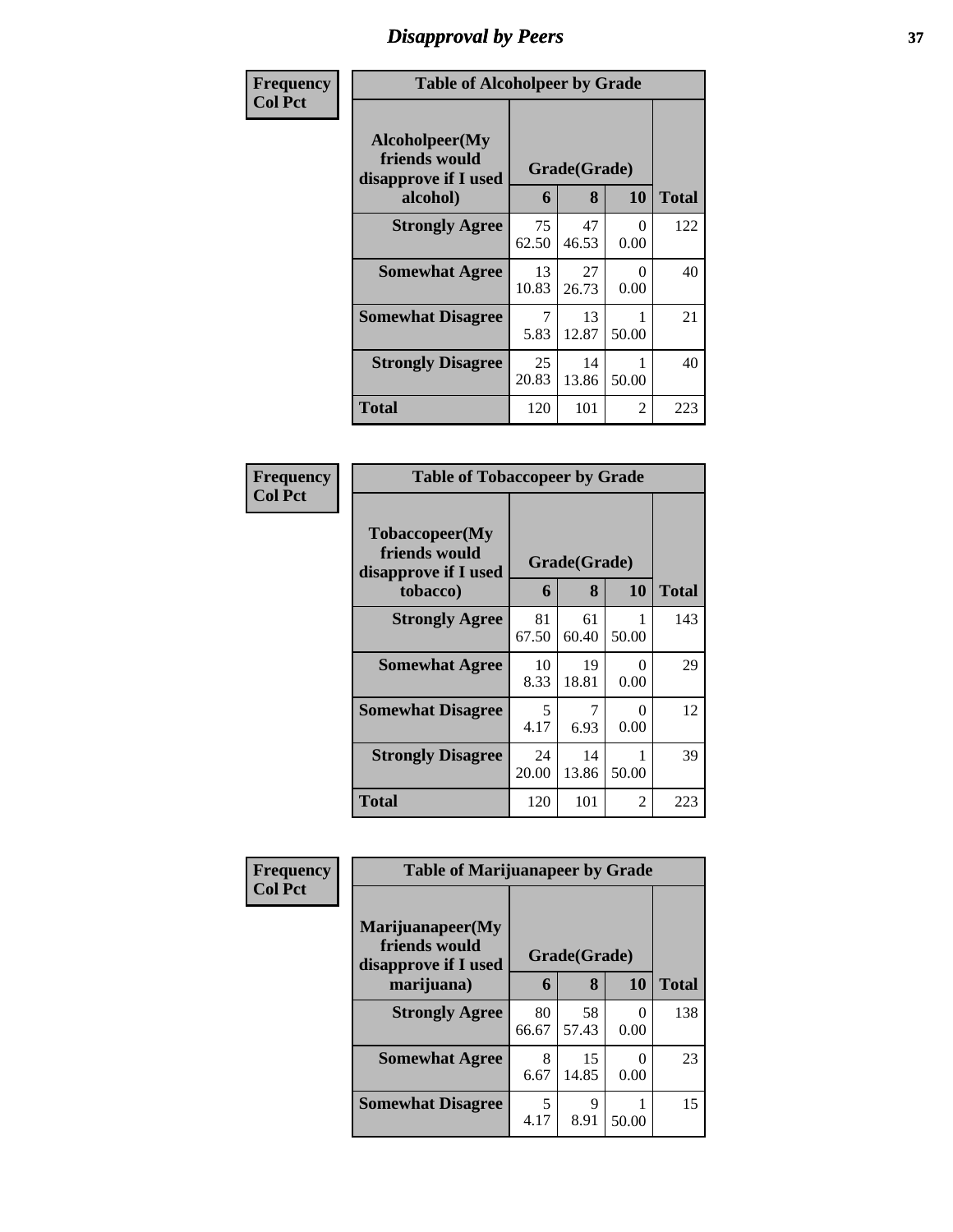## *Disapproval by Peers* **38**

| <b>Frequency</b> | <b>Table of Marijuanapeer by Grade</b>                                  |             |                   |           |              |  |  |
|------------------|-------------------------------------------------------------------------|-------------|-------------------|-----------|--------------|--|--|
| <b>Col Pct</b>   | Marijuanapeer(My<br>friends would<br>disapprove if I used<br>marijuana) | 6           | Grade(Grade)<br>8 | <b>10</b> | <b>Total</b> |  |  |
|                  | <b>Strongly Disagree</b>                                                | 27<br>22.50 | 19<br>18.81       | 50.00     | 47           |  |  |
|                  | Total                                                                   | 120         | 101               | 2         | 223          |  |  |

| Frequency      | <b>Table of Otherdrugpeer by Grade</b>                    |             |              |                           |              |  |  |  |  |
|----------------|-----------------------------------------------------------|-------------|--------------|---------------------------|--------------|--|--|--|--|
| <b>Col Pct</b> | Otherdrugpeer(My<br>friends would<br>disapprove if I used |             | Grade(Grade) |                           |              |  |  |  |  |
|                | other drugs)                                              | 6           | 8            | 10                        | <b>Total</b> |  |  |  |  |
|                | <b>Strongly Agree</b>                                     | 82<br>68.33 | 69<br>68.32  | 50.00                     | 152          |  |  |  |  |
|                | <b>Somewhat Agree</b>                                     | 6<br>5.00   | 12<br>11.88  | $\mathbf{\Omega}$<br>0.00 | 18           |  |  |  |  |
|                | <b>Somewhat Disagree</b>                                  | 8<br>6.67   | 4<br>3.96    | 0<br>0.00                 | 12           |  |  |  |  |
|                | <b>Strongly Disagree</b>                                  | 24<br>20.00 | 16<br>15.84  | 50.00                     | 41           |  |  |  |  |
|                | Total                                                     | 120         | 101          | 2                         | 223          |  |  |  |  |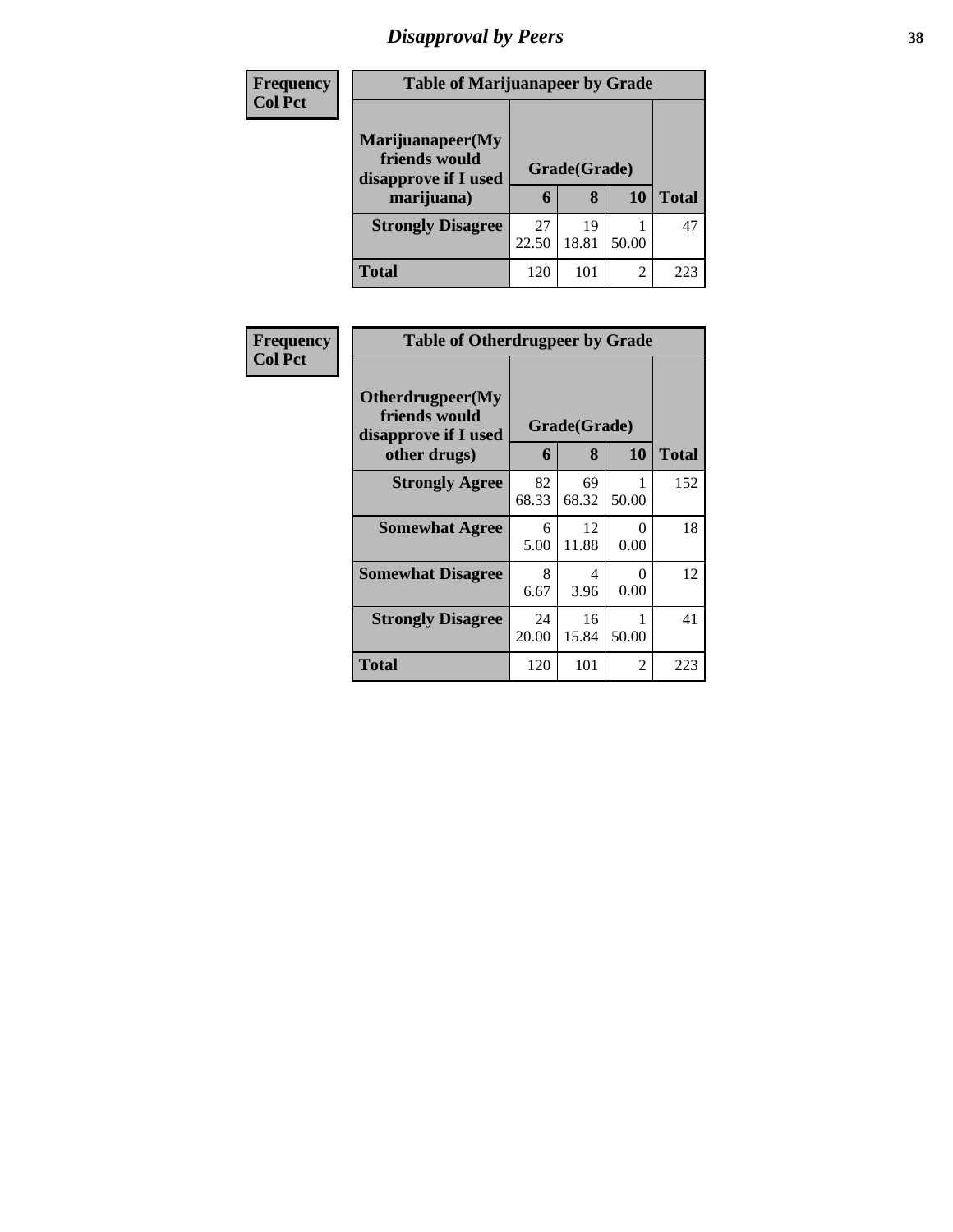| Frequency      | <b>Table of Alcohollocation1 by Grade</b> |              |              |                  |              |  |  |  |
|----------------|-------------------------------------------|--------------|--------------|------------------|--------------|--|--|--|
| <b>Col Pct</b> | <b>Alcohollocation1(Places</b>            |              | Grade(Grade) |                  |              |  |  |  |
|                | <b>Friends Use Alcohol)</b>               | 6            | 8            | 10               | <b>Total</b> |  |  |  |
|                |                                           | 6<br>5.00    | 28<br>27.72  | 100.00           | 36           |  |  |  |
|                | Do Not Use                                | 114<br>95.00 | 73<br>72.28  | $\Omega$<br>0.00 | 187          |  |  |  |
|                | <b>Total</b>                              | 120          | 101          | 2                | 223          |  |  |  |

| <b>Frequency</b> | <b>Table of Alcohollocation2 by Grade</b> |       |              |       |              |  |  |
|------------------|-------------------------------------------|-------|--------------|-------|--------------|--|--|
| <b>Col Pct</b>   | <b>Alcohollocation2(Places</b>            |       | Grade(Grade) |       |              |  |  |
|                  | <b>Friends Use Alcohol)</b>               | 6     | 8            | 10    | <b>Total</b> |  |  |
|                  |                                           | 114   | 82           |       | 197          |  |  |
|                  |                                           | 95.00 | 81.19        | 50.00 |              |  |  |
|                  | Home                                      | 6     | 19           |       | 26           |  |  |
|                  |                                           | 5.00  | 18.81        | 50.00 |              |  |  |
|                  | <b>Total</b>                              | 120   | 101          | 2     | 223          |  |  |

| Frequency<br><b>Col Pct</b> | <b>Table of Alcohollocation3 by Grade</b> |               |              |       |              |  |
|-----------------------------|-------------------------------------------|---------------|--------------|-------|--------------|--|
|                             | <b>Alcohollocation3(Places</b>            |               | Grade(Grade) |       |              |  |
|                             | <b>Friends Use Alcohol)</b>               | 6             | 8            | 10    | <b>Total</b> |  |
|                             |                                           | 120<br>100.00 | 99<br>98.02  | 50.00 | 220          |  |
|                             | <b>School</b>                             | 0.00          | 1.98         | 50.00 | 3            |  |
|                             | <b>Total</b>                              | 120           | 101          | 2     | 223          |  |

| Frequency      | <b>Table of Alcohollocation4 by Grade</b>                     |               |             |        |              |  |
|----------------|---------------------------------------------------------------|---------------|-------------|--------|--------------|--|
| <b>Col Pct</b> | <b>Alcohollocation4(Places</b><br><b>Friends Use Alcohol)</b> | Grade(Grade)  |             |        |              |  |
|                |                                                               | 6             | 8           | 10     | <b>Total</b> |  |
|                |                                                               | 120<br>100.00 | 96<br>95.05 | 100.00 | 218          |  |
|                | Car                                                           | 0.00          | 5<br>4.95   | 0.00   | 5            |  |
|                | Total                                                         | 120           | 101         | 2      | 223          |  |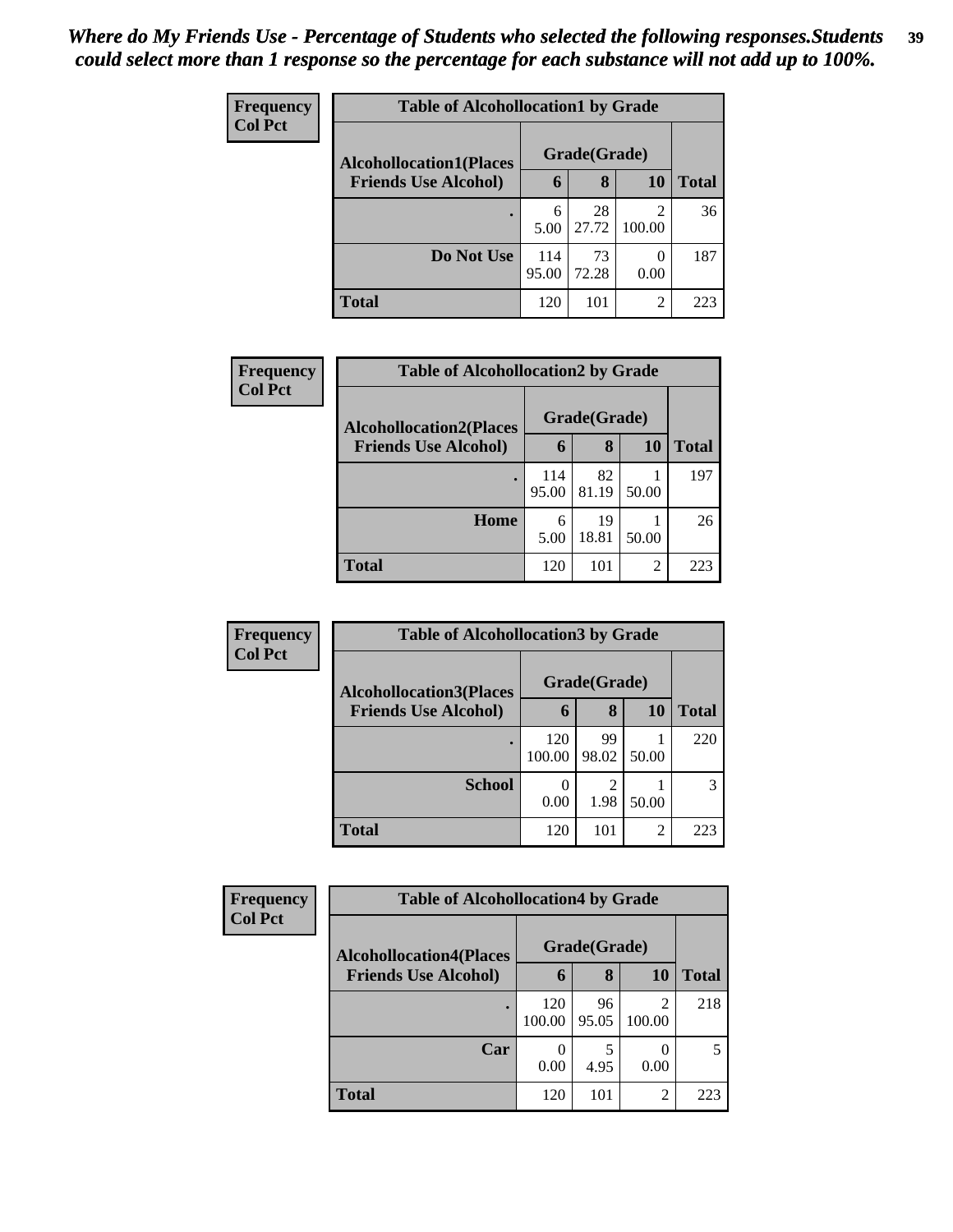| <b>Frequency</b> | <b>Table of Alcohollocation5 by Grade</b> |               |              |                                       |              |  |  |  |  |
|------------------|-------------------------------------------|---------------|--------------|---------------------------------------|--------------|--|--|--|--|
| <b>Col Pct</b>   | <b>Alcohollocation5(Places</b>            |               | Grade(Grade) |                                       |              |  |  |  |  |
|                  | <b>Friends Use Alcohol)</b>               | 6             | 8            | 10                                    | <b>Total</b> |  |  |  |  |
|                  |                                           | 120<br>100.00 | 88<br>87.13  | 0.00                                  | 208          |  |  |  |  |
|                  | <b>Friend's House</b>                     | 0.00          | 13<br>12.87  | $\mathcal{D}_{\mathcal{A}}$<br>100.00 | 15           |  |  |  |  |
|                  | <b>Total</b>                              | 120           | 101          | 2                                     | 223          |  |  |  |  |

I

| Frequency      | <b>Table of Alcohollocation6 by Grade</b> |       |              |                |              |  |  |
|----------------|-------------------------------------------|-------|--------------|----------------|--------------|--|--|
| <b>Col Pct</b> | <b>Alcohollocation6(Places</b>            |       | Grade(Grade) |                |              |  |  |
|                | <b>Friends Use Alcohol)</b>               | 6     | 8            | 10             | <b>Total</b> |  |  |
|                |                                           | 117   | 84           |                | 202          |  |  |
|                |                                           | 97.50 | 83.17        | 50.00          |              |  |  |
|                | <b>Other</b>                              | 3     | 17           |                | 21           |  |  |
|                |                                           | 2.50  | 16.83        | 50.00          |              |  |  |
|                | <b>Total</b>                              | 120   | 101          | $\overline{2}$ | 223          |  |  |

| <b>Frequency</b> | <b>Table of Tobaccolocation1 by Grade</b> |              |              |                |              |  |
|------------------|-------------------------------------------|--------------|--------------|----------------|--------------|--|
| <b>Col Pct</b>   | <b>Tobaccolocation1(Places</b>            |              | Grade(Grade) |                |              |  |
|                  | <b>Friends Use Tobacco)</b>               | 6            | 8            | <b>10</b>      | <b>Total</b> |  |
|                  |                                           | 0.83         | 15<br>14.85  | 50.00          | 17           |  |
|                  | Do Not Use                                | 119<br>99.17 | 86<br>85.15  | 50.00          | 206          |  |
|                  | <b>Total</b>                              | 120          | 101          | $\overline{2}$ | 223          |  |

| <b>Frequency</b> | <b>Table of Tobaccolocation2 by Grade</b> |              |              |        |              |  |  |  |
|------------------|-------------------------------------------|--------------|--------------|--------|--------------|--|--|--|
| <b>Col Pct</b>   | <b>Tobaccolocation2(Places</b>            |              | Grade(Grade) |        |              |  |  |  |
|                  | <b>Friends Use Tobacco)</b>               | 6            | 8            | 10     | <b>Total</b> |  |  |  |
|                  | $\bullet$                                 | 119<br>99.17 | 94<br>93.07  | 100.00 | 215          |  |  |  |
|                  | Home                                      | 0.83         | 6.93         | 0.00   | 8            |  |  |  |
|                  | Total                                     | 120          | 101          | 2      | 223          |  |  |  |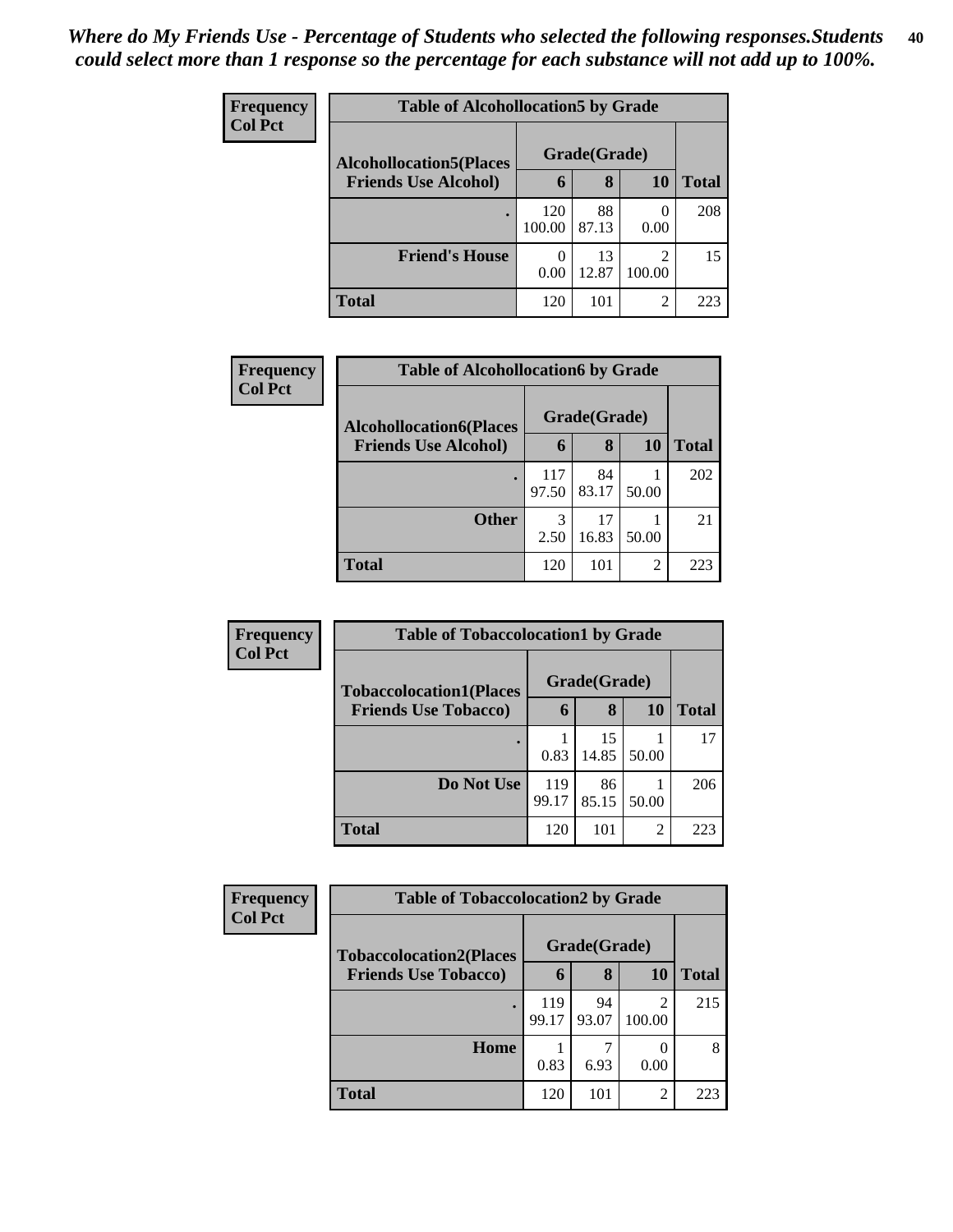| <b>Frequency</b> | <b>Table of Tobaccolocation3 by Grade</b> |               |              |                |       |  |  |  |
|------------------|-------------------------------------------|---------------|--------------|----------------|-------|--|--|--|
| <b>Col Pct</b>   | <b>Tobaccolocation3(Places</b>            |               | Grade(Grade) |                |       |  |  |  |
|                  | <b>Friends Use Tobacco)</b>               | $\mathbf b$   | 8            | 10             | Total |  |  |  |
|                  |                                           | 120<br>100.00 | 98<br>97.03  | 50.00          | 219   |  |  |  |
|                  | <b>School</b>                             | 0.00          | 3<br>2.97    | 50.00          |       |  |  |  |
|                  | <b>Total</b>                              | 120           | 101          | $\mathfrak{D}$ | 223   |  |  |  |

| <b>Frequency</b> | <b>Table of Tobaccolocation4 by Grade</b>                     |               |               |        |              |
|------------------|---------------------------------------------------------------|---------------|---------------|--------|--------------|
| <b>Col Pct</b>   | <b>Tobaccolocation4(Places</b><br><b>Friends Use Tobacco)</b> | Grade(Grade)  |               |        |              |
|                  |                                                               | h             | 8             | 10     | <b>Total</b> |
|                  |                                                               | 120<br>100.00 | 101<br>100.00 | 100.00 | 223          |
|                  | Total                                                         | 120           | 101           | 2      | 223          |

| <b>Frequency</b><br><b>Col Pct</b> | <b>Table of Tobaccolocation5 by Grade</b> |              |              |                |              |  |
|------------------------------------|-------------------------------------------|--------------|--------------|----------------|--------------|--|
|                                    | <b>Tobaccolocation5(Places</b>            |              | Grade(Grade) |                |              |  |
|                                    | <b>Friends Use Tobacco)</b>               | 6            | 8            | 10             | <b>Total</b> |  |
|                                    |                                           | 119<br>99.17 | 93<br>92.08  | 50.00          | 213          |  |
|                                    | <b>Friend's House</b>                     | 0.83         | 8<br>7.92    | 50.00          | 10           |  |
|                                    | <b>Total</b>                              | 120          | 101          | $\overline{2}$ | 223          |  |

| Frequency      | <b>Table of Tobaccolocation6 by Grade</b> |               |             |                |              |  |  |  |
|----------------|-------------------------------------------|---------------|-------------|----------------|--------------|--|--|--|
| <b>Col Pct</b> | <b>Tobaccolocation6(Places</b>            | Grade(Grade)  |             |                |              |  |  |  |
|                | <b>Friends Use Tobacco)</b>               | 6             | 8           | 10             | <b>Total</b> |  |  |  |
|                |                                           | 120<br>100.00 | 93<br>92.08 | ◠<br>100.00    | 215          |  |  |  |
|                | <b>Other</b>                              | 0<br>0.00     | 8<br>7.92   | 0.00           |              |  |  |  |
|                | Total                                     | 120           | 101         | $\overline{2}$ | 223          |  |  |  |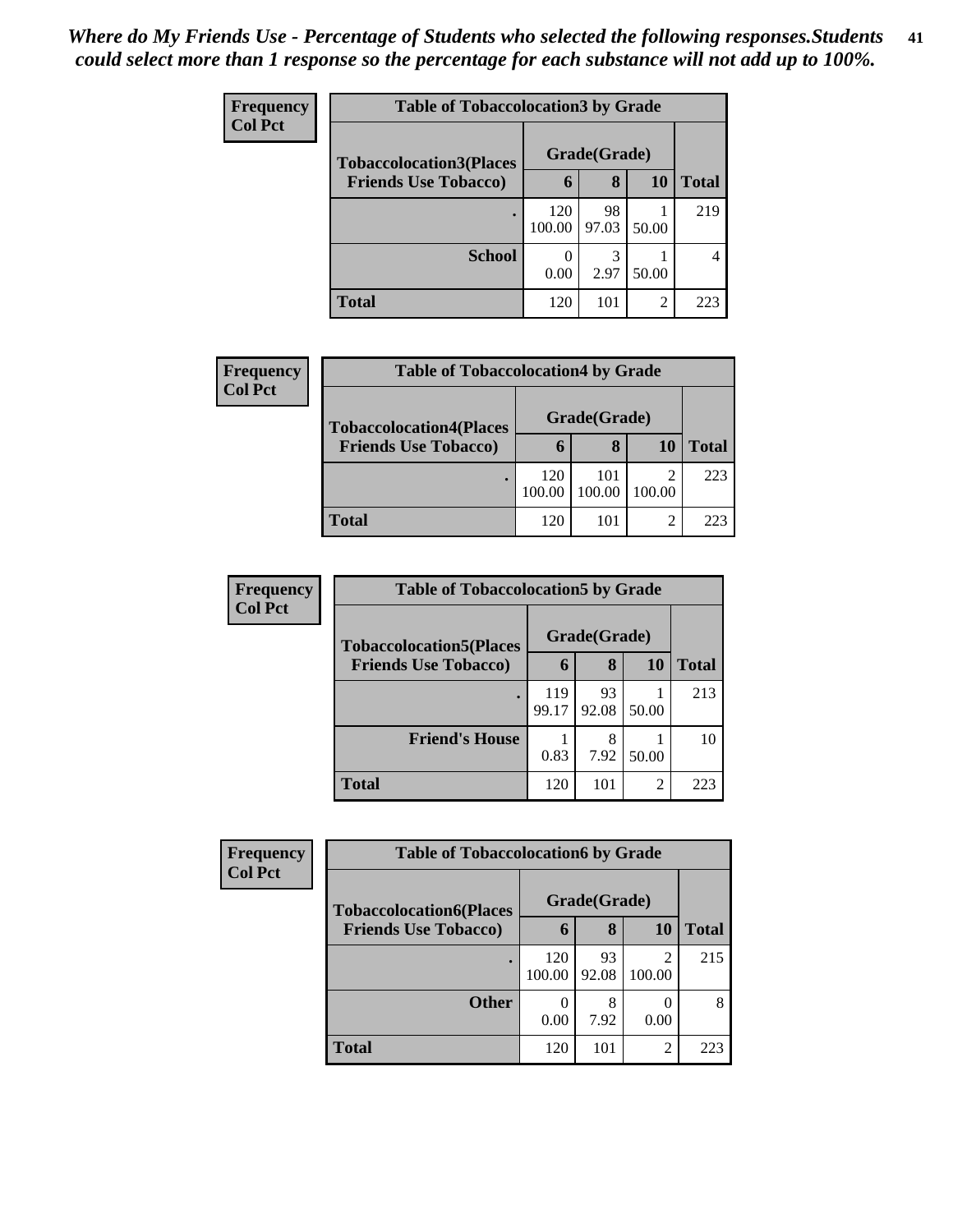| <b>Frequency</b> | <b>Table of Marijuanalocation1 by Grade</b> |              |             |        |              |  |  |  |
|------------------|---------------------------------------------|--------------|-------------|--------|--------------|--|--|--|
| <b>Col Pct</b>   | <b>Marijuanalocation1(Places</b>            | Grade(Grade) |             |        |              |  |  |  |
|                  | <b>Friends Use Marijuana</b> )              | 6            | 8           | 10     | <b>Total</b> |  |  |  |
|                  |                                             | 3<br>2.50    | 21<br>20.79 | 100.00 | 26           |  |  |  |
|                  | Do Not Use                                  | 117<br>97.50 | 80<br>79.21 | 0.00   | 197          |  |  |  |
|                  | <b>Total</b>                                | 120          | 101         | 2      | 223          |  |  |  |

| Frequency      | <b>Table of Marijuanalocation2 by Grade</b> |               |              |       |              |  |  |  |
|----------------|---------------------------------------------|---------------|--------------|-------|--------------|--|--|--|
| <b>Col Pct</b> | <b>Marijuanalocation2(Places</b>            |               | Grade(Grade) |       |              |  |  |  |
|                | <b>Friends Use Marijuana</b> )              | 6             | 8            | 10    | <b>Total</b> |  |  |  |
|                |                                             | 120<br>100.00 | 91<br>90.10  | 50.00 | 212          |  |  |  |
|                | Home                                        | 0<br>0.00     | 10<br>9.90   | 50.00 |              |  |  |  |
|                | <b>Total</b>                                | 120           | 101          | 2     | 223          |  |  |  |

| <b>Frequency</b>               | <b>Table of Marijuanalocation3 by Grade</b> |               |              |             |     |  |  |  |
|--------------------------------|---------------------------------------------|---------------|--------------|-------------|-----|--|--|--|
| <b>Col Pct</b>                 | <b>Marijuanalocation3</b> (Places           |               | Grade(Grade) |             |     |  |  |  |
| <b>Friends Use Marijuana</b> ) | 6                                           | 8             | 10           | Total       |     |  |  |  |
|                                |                                             | 120<br>100.00 | 98<br>97.03  | 2<br>100.00 | 220 |  |  |  |
|                                | <b>School</b>                               | 0.00          | 3<br>2.97    | 0.00        |     |  |  |  |
|                                | <b>Total</b>                                | 120           | 101          | 2           | 223 |  |  |  |

| <b>Frequency</b> | <b>Table of Marijuanalocation4 by Grade</b>                        |               |              |                          |              |  |  |  |
|------------------|--------------------------------------------------------------------|---------------|--------------|--------------------------|--------------|--|--|--|
| <b>Col Pct</b>   | <b>Marijuanalocation4(Places</b><br><b>Friends Use Marijuana</b> ) |               | Grade(Grade) |                          |              |  |  |  |
|                  |                                                                    | 6             | 8            | 10                       | <b>Total</b> |  |  |  |
|                  |                                                                    | 120<br>100.00 | 95<br>94.06  | $\mathfrak{D}$<br>100.00 | 217          |  |  |  |
|                  | Car                                                                | 0.00          | 6<br>5.94    | 0.00                     | 6            |  |  |  |
|                  | Total                                                              | 120           | 101          | 2                        | 223          |  |  |  |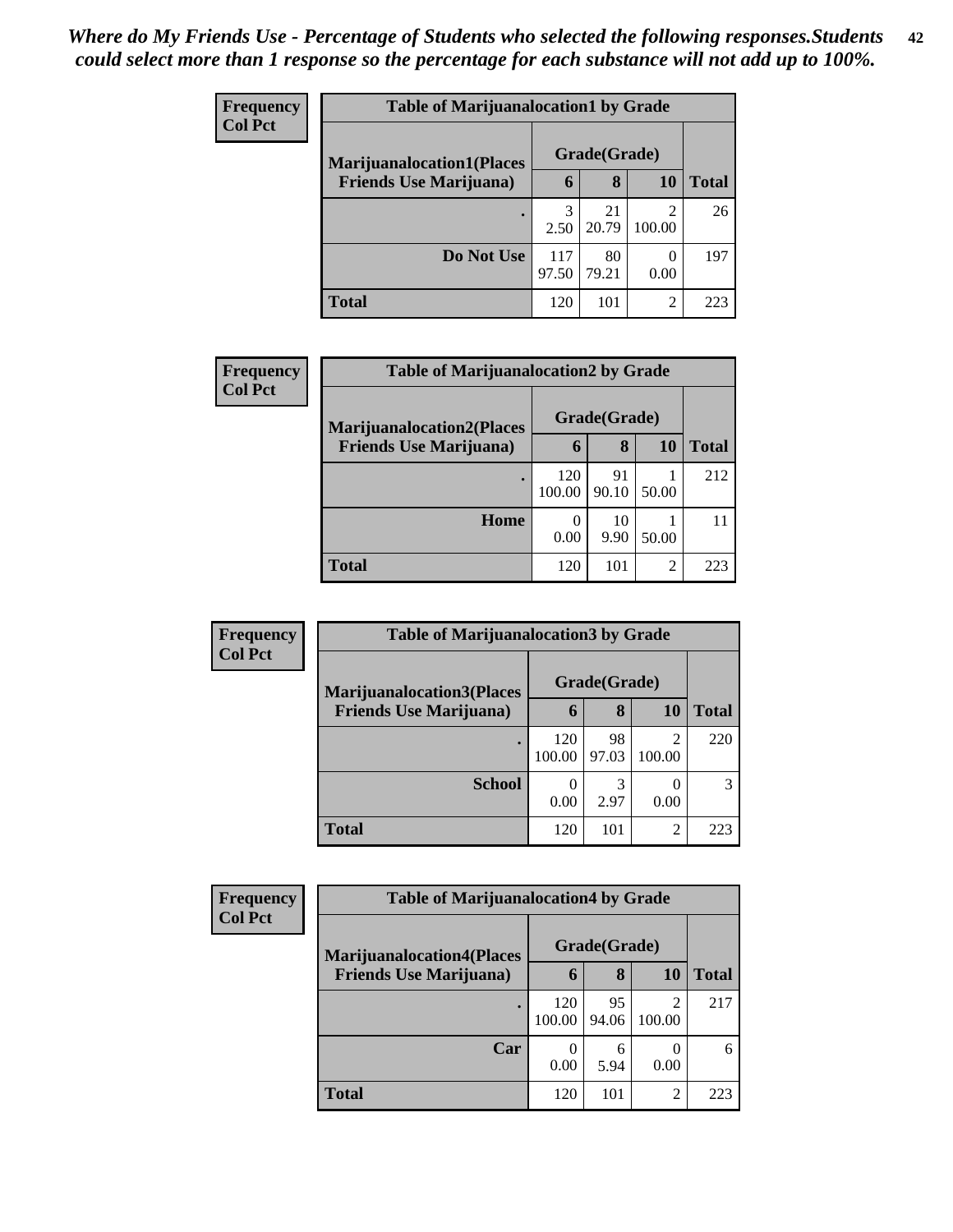| <b>Frequency</b> | <b>Table of Marijuanalocation5 by Grade</b>                         |               |              |             |       |  |  |
|------------------|---------------------------------------------------------------------|---------------|--------------|-------------|-------|--|--|
| <b>Col Pct</b>   | <b>Marijuanalocation5</b> (Places<br><b>Friends Use Marijuana</b> ) |               | Grade(Grade) |             |       |  |  |
|                  |                                                                     | 6             | 8            | 10          | Total |  |  |
|                  |                                                                     | 120<br>100.00 | 91<br>90.10  | 0.00        | 211   |  |  |
|                  | <b>Friend's House</b>                                               | 0.00          | 10<br>9.90   | 2<br>100.00 | 12    |  |  |
|                  | <b>Total</b>                                                        | 120           | 101          | 2           | 223   |  |  |

| <b>Frequency</b> | <b>Table of Marijuanalocation6 by Grade</b> |              |             |           |              |  |  |
|------------------|---------------------------------------------|--------------|-------------|-----------|--------------|--|--|
| <b>Col Pct</b>   | <b>Marijuanalocation6(Places</b>            | Grade(Grade) |             |           |              |  |  |
|                  | <b>Friends Use Marijuana</b> )              | $\mathbf b$  | 8           | <b>10</b> | <b>Total</b> |  |  |
|                  | ٠                                           | 117<br>97.50 | 91<br>90.10 | 50.00     | 209          |  |  |
|                  | <b>Other</b>                                | 3<br>2.50    | 10<br>9.90  | 50.00     | 14           |  |  |
|                  | <b>Total</b>                                | 120          | 101         | 2         | 223          |  |  |

| <b>Frequency</b> | <b>Table of Otherdruglocation1 by Grade</b>                          |              |             |                |              |  |
|------------------|----------------------------------------------------------------------|--------------|-------------|----------------|--------------|--|
| <b>Col Pct</b>   | <b>Otherdruglocation1(Places</b><br><b>Friends Use Other Illegal</b> | Grade(Grade) |             |                |              |  |
|                  | Drugs)                                                               | 6            | 8           | <b>10</b>      | <b>Total</b> |  |
|                  |                                                                      | 1.67         | 10<br>9.90  | 50.00          | 13           |  |
|                  | Do Not Use                                                           | 118<br>98.33 | 91<br>90.10 | 50.00          | 210          |  |
|                  | Total                                                                | 120          | 101         | $\overline{c}$ | 223          |  |

| Frequency      | <b>Table of Otherdruglocation2 by Grade</b>                           |               |             |                |              |  |
|----------------|-----------------------------------------------------------------------|---------------|-------------|----------------|--------------|--|
| <b>Col Pct</b> | <b>Otherdruglocation2(Places)</b><br><b>Friends Use Other Illegal</b> | Grade(Grade)  |             |                |              |  |
|                | Drugs)                                                                | 6             | 8           | <b>10</b>      | <b>Total</b> |  |
|                |                                                                       | 120<br>100.00 | 98<br>97.03 | ∍<br>100.00    | 220          |  |
|                | Home                                                                  | 0<br>0.00     | 2.97        | 0.00           | 3            |  |
|                | <b>Total</b>                                                          | 120           | 101         | $\mathfrak{D}$ | 223          |  |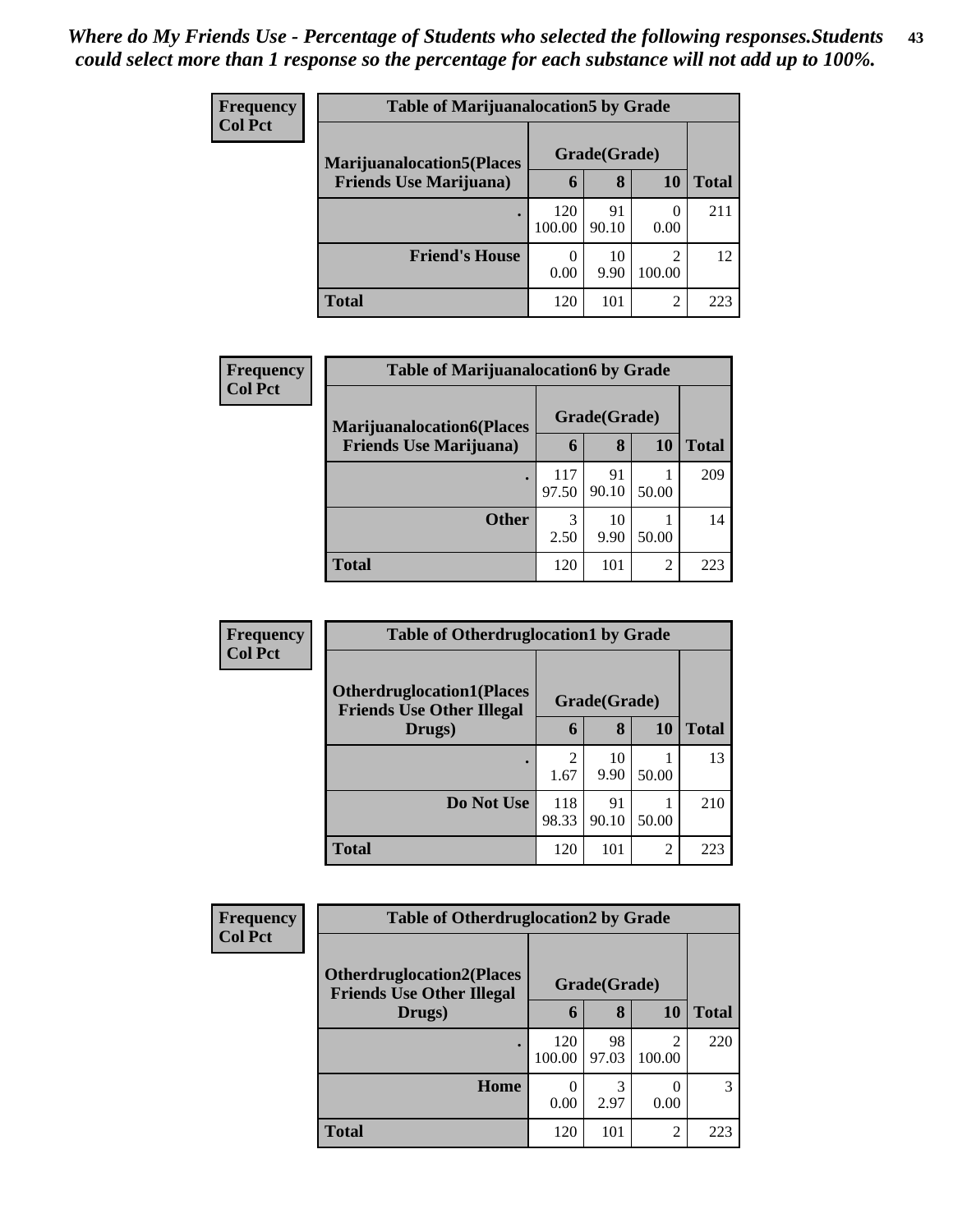| <b>Frequency</b> | <b>Table of Otherdruglocation 3 by Grade</b>                         |               |                        |       |              |
|------------------|----------------------------------------------------------------------|---------------|------------------------|-------|--------------|
| <b>Col Pct</b>   | <b>Otherdruglocation3(Places</b><br><b>Friends Use Other Illegal</b> |               | Grade(Grade)           |       |              |
|                  | Drugs)                                                               | 6             | 8                      | 10    | <b>Total</b> |
|                  | $\bullet$                                                            | 120<br>100.00 | 99<br>98.02            | 50.00 | 220          |
|                  | <b>School</b>                                                        | 0<br>0.00     | $\mathfrak{D}$<br>1.98 | 50.00 |              |
|                  | <b>Total</b>                                                         | 120           | 101                    | 2     | 223          |

| <b>Frequency</b><br><b>Col Pct</b> | <b>Table of Otherdruglocation4 by Grade</b>                          |              |              |             |               |  |  |
|------------------------------------|----------------------------------------------------------------------|--------------|--------------|-------------|---------------|--|--|
|                                    | <b>Otherdruglocation4(Places</b><br><b>Friends Use Other Illegal</b> |              | Grade(Grade) |             |               |  |  |
|                                    | Drugs)                                                               | $\mathbf b$  | 8            | 10          | <b>Total</b>  |  |  |
|                                    |                                                                      | 119<br>99.17 | 100<br>99.01 | 2<br>100.00 | 221           |  |  |
|                                    | Car                                                                  | 0.83         | 0.99         | 0.00        | $\mathcal{L}$ |  |  |
|                                    | <b>Total</b>                                                         | 120          | 101          | 2           | 223           |  |  |

| Frequency      | <b>Table of Otherdruglocation5 by Grade</b>                          |               |              |       |              |  |
|----------------|----------------------------------------------------------------------|---------------|--------------|-------|--------------|--|
| <b>Col Pct</b> | <b>Otherdruglocation5(Places</b><br><b>Friends Use Other Illegal</b> |               | Grade(Grade) |       |              |  |
|                | Drugs)                                                               | 6             | 8            | 10    | <b>Total</b> |  |
|                |                                                                      | 120<br>100.00 | 96<br>95.05  | 50.00 | 217          |  |
|                | <b>Friend's House</b>                                                | 0.00          | 5<br>4.95    | 50.00 | 6            |  |
|                | Total                                                                | 120           | 101          | 2     | 223          |  |

| Frequency      | <b>Table of Otherdruglocation6 by Grade</b>                          |              |              |                                       |              |
|----------------|----------------------------------------------------------------------|--------------|--------------|---------------------------------------|--------------|
| <b>Col Pct</b> | <b>Otherdruglocation6(Places</b><br><b>Friends Use Other Illegal</b> |              | Grade(Grade) |                                       |              |
|                | Drugs)                                                               | 6            | 8            | 10                                    | <b>Total</b> |
|                |                                                                      | 117<br>97.50 | 92<br>91.09  | $\mathcal{D}_{\mathcal{L}}$<br>100.00 | 211          |
|                | <b>Other</b>                                                         | 3<br>2.50    | Q<br>8.91    | 0.00                                  | 12           |
|                | <b>Total</b>                                                         | 120          | 101          | $\mathfrak{D}$                        | 223          |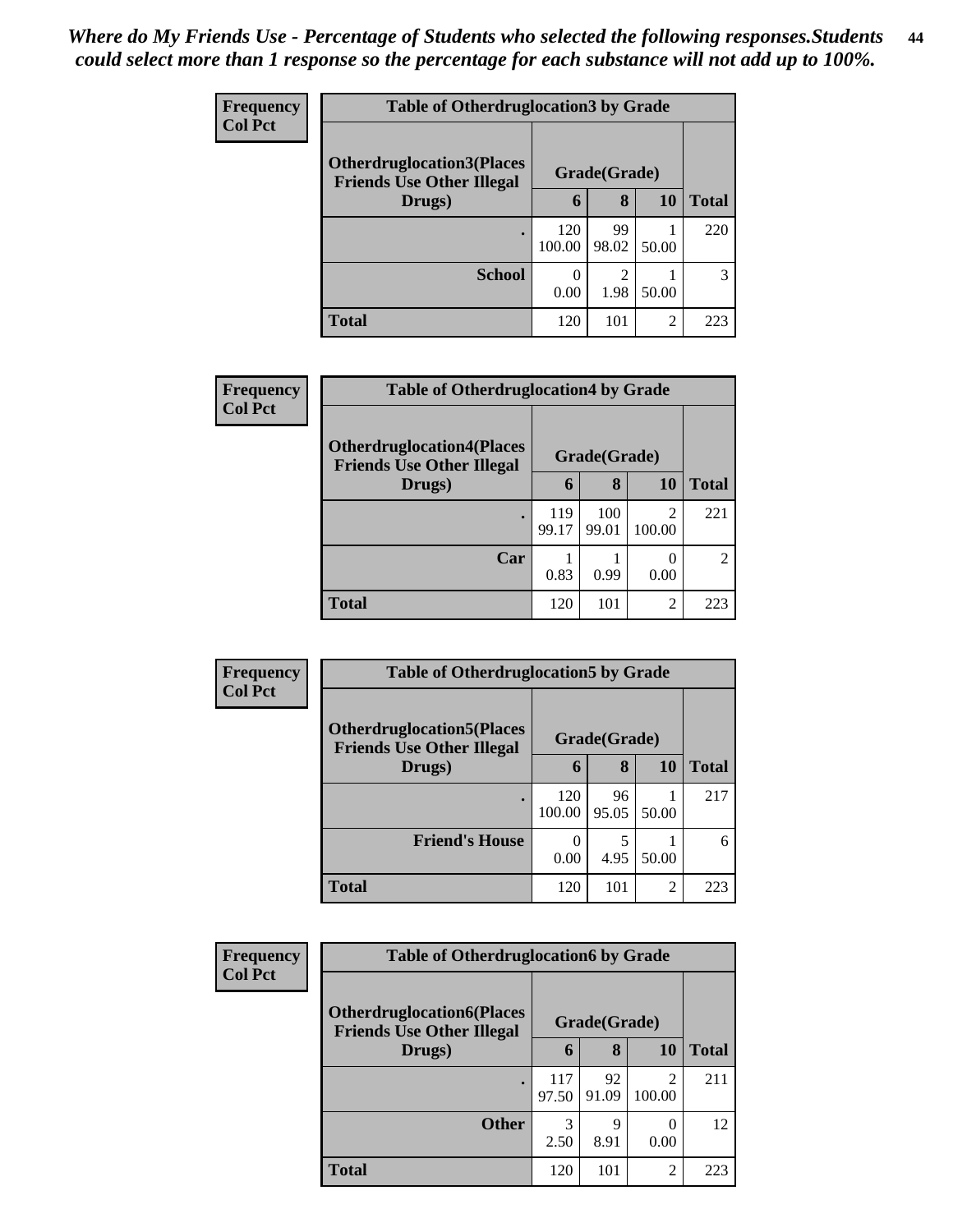| Frequency      | <b>Table of Alcoholtime1 by Grade</b>           |              |              |                          |              |
|----------------|-------------------------------------------------|--------------|--------------|--------------------------|--------------|
| <b>Col Pct</b> | <b>Alcoholtime1(Times</b><br><b>Friends Use</b> |              | Grade(Grade) |                          |              |
|                | Alcohol)                                        | 6            | 8            | <b>10</b>                | <b>Total</b> |
|                | ٠                                               | 5<br>4.17    | 27<br>26.73  | $\mathfrak{D}$<br>100.00 | 34           |
|                | Do Not Use                                      | 115<br>95.83 | 74<br>73.27  | 0<br>0.00                | 189          |
|                | <b>Total</b>                                    | 120          | 101          | $\overline{2}$           | 223          |

| <b>Frequency</b> | <b>Table of Alcoholtime2 by Grade</b>           |               |             |           |              |  |
|------------------|-------------------------------------------------|---------------|-------------|-----------|--------------|--|
| <b>Col Pct</b>   | <b>Alcoholtime2(Times</b><br><b>Friends Use</b> | Grade(Grade)  |             |           |              |  |
|                  | Alcohol)                                        | 6             | 8           | <b>10</b> | <b>Total</b> |  |
|                  | ٠                                               | 120<br>100.00 | 98<br>97.03 | 50.00     | 219          |  |
|                  | <b>On Way to School</b>                         | 0.00          | 3<br>2.97   | 50.00     | 4            |  |
|                  | <b>Total</b>                                    | 120           | 101         | 2         | 223          |  |

| <b>Frequency</b> | <b>Table of Alcoholtime3 by Grade</b>           |               |              |                |                |
|------------------|-------------------------------------------------|---------------|--------------|----------------|----------------|
| <b>Col Pct</b>   | <b>Alcoholtime3(Times</b><br><b>Friends Use</b> |               | Grade(Grade) |                |                |
|                  | Alcohol)                                        | 6             | 8            | 10             | <b>Total</b>   |
|                  | $\bullet$                                       | 120<br>100.00 | 100<br>99.01 | 50.00          | 221            |
|                  | <b>During School</b>                            | 0<br>0.00     | 0.99         | 50.00          | $\overline{2}$ |
|                  | <b>Total</b>                                    | 120           | 101          | $\overline{2}$ | 223            |

| <b>Frequency</b> | <b>Table of Alcoholtime4 by Grade</b>                    |              |              |           |       |  |
|------------------|----------------------------------------------------------|--------------|--------------|-----------|-------|--|
| <b>Col Pct</b>   | <b>Alcoholtime4(Times</b><br><b>Friends Use Alcohol)</b> |              | Grade(Grade) |           |       |  |
|                  |                                                          | 6            | 8            | <b>10</b> | Total |  |
|                  |                                                          | 119<br>99.17 | 96<br>95.05  | 50.00     | 216   |  |
|                  | <b>On Way Home From School</b>                           | 0.83         | 4.95         | 50.00     |       |  |
|                  | <b>Total</b>                                             | 120          | 101          | 2         | 223   |  |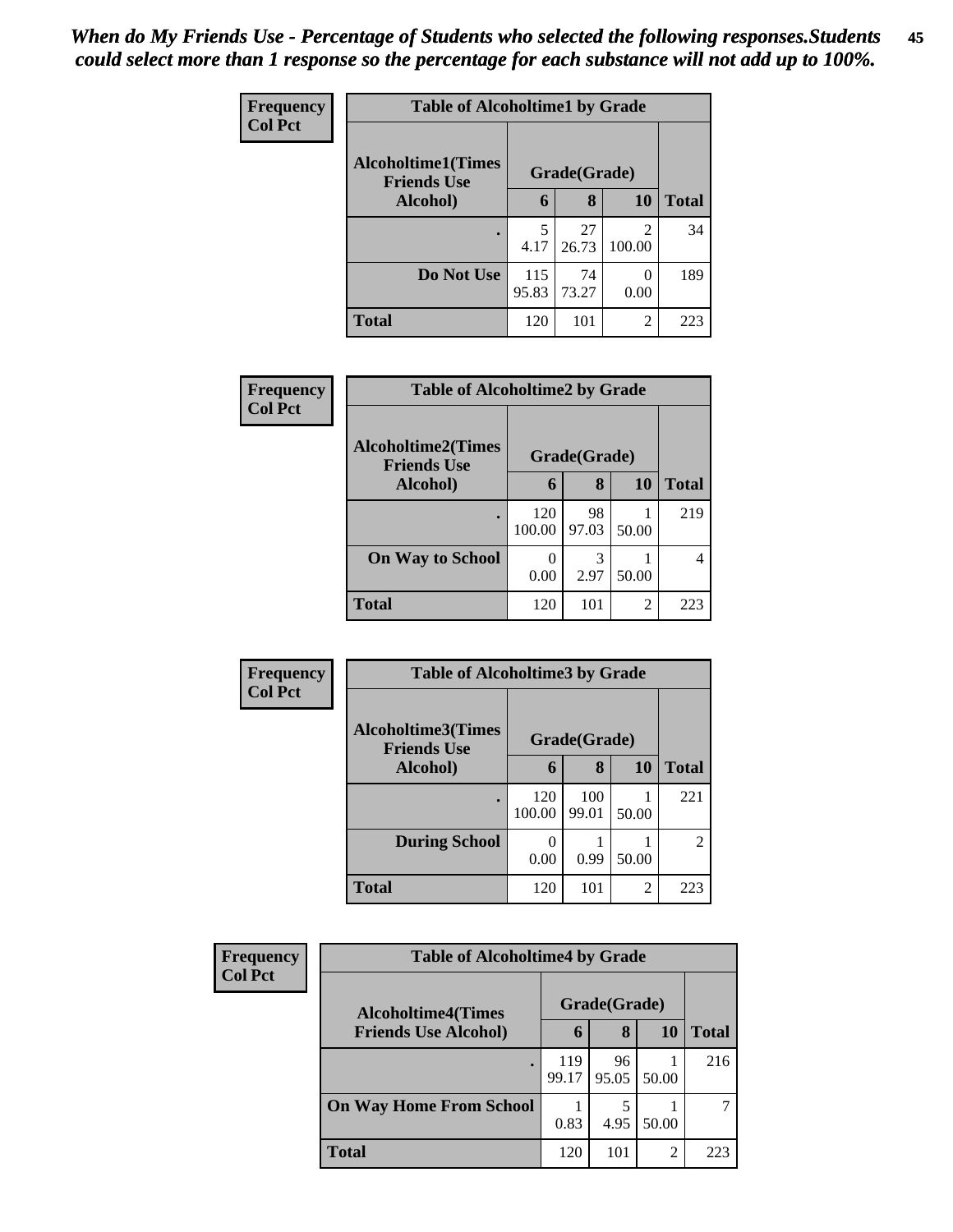| <b>Frequency</b><br><b>Col Pct</b> | <b>Table of Alcoholtime5 by Grade</b>           |              |              |           |              |  |
|------------------------------------|-------------------------------------------------|--------------|--------------|-----------|--------------|--|
|                                    | <b>Alcoholtime5(Times</b><br><b>Friends Use</b> |              | Grade(Grade) |           |              |  |
|                                    | Alcohol)                                        | 6            | 8            | <b>10</b> | <b>Total</b> |  |
|                                    |                                                 | 119<br>99.17 | 92<br>91.09  | 50.00     | 212          |  |
|                                    | <b>Weeknights</b>                               | 0.83         | 9<br>8.91    | 50.00     | 11           |  |
|                                    | <b>Total</b>                                    | 120          | 101          | 2         | 223          |  |

| <b>Frequency</b> |                                                  | <b>Table of Alcoholtime6 by Grade</b> |             |                          |              |  |  |
|------------------|--------------------------------------------------|---------------------------------------|-------------|--------------------------|--------------|--|--|
| <b>Col Pct</b>   | <b>Alcoholtime6</b> (Times<br><b>Friends Use</b> | Grade(Grade)                          |             |                          |              |  |  |
|                  | Alcohol)                                         | 6                                     | 8           | 10                       | <b>Total</b> |  |  |
|                  |                                                  | 114<br>95.00                          | 77<br>76.24 | 0<br>0.00                | 191          |  |  |
|                  | Weekends                                         | 6<br>5.00                             | 24<br>23.76 | $\mathfrak{D}$<br>100.00 | 32           |  |  |
|                  | <b>Total</b>                                     | 120                                   | 101         | 2                        | 223          |  |  |

| <b>Frequency</b> |                                                 | <b>Table of Tobaccotime1 by Grade</b> |              |                |              |  |  |
|------------------|-------------------------------------------------|---------------------------------------|--------------|----------------|--------------|--|--|
| <b>Col Pct</b>   | <b>Tobaccotime1(Times</b><br><b>Friends Use</b> |                                       | Grade(Grade) |                |              |  |  |
|                  | <b>Tobacco</b> )                                | 6                                     | 8            | <b>10</b>      | <b>Total</b> |  |  |
|                  |                                                 | 2<br>1.67                             | 13<br>12.87  | 50.00          | 16           |  |  |
|                  | Do Not Use                                      | 118<br>98.33                          | 88<br>87.13  | 50.00          | 207          |  |  |
|                  | <b>Total</b>                                    | 120                                   | 101          | $\overline{2}$ | 223          |  |  |

| Frequency      | <b>Table of Tobaccotime2 by Grade</b>           |               |              |                |              |
|----------------|-------------------------------------------------|---------------|--------------|----------------|--------------|
| <b>Col Pct</b> | <b>Tobaccotime2(Times</b><br><b>Friends Use</b> |               | Grade(Grade) |                |              |
|                | <b>Tobacco</b> )                                | 6             | 8            | <b>10</b>      | <b>Total</b> |
|                | ٠                                               | 120<br>100.00 | 99<br>98.02  | 50.00          | 220          |
|                | <b>On Way to School</b>                         | 0.00          | 2<br>1.98    | 50.00          | 3            |
|                | <b>Total</b>                                    | 120           | 101          | $\overline{2}$ | 223          |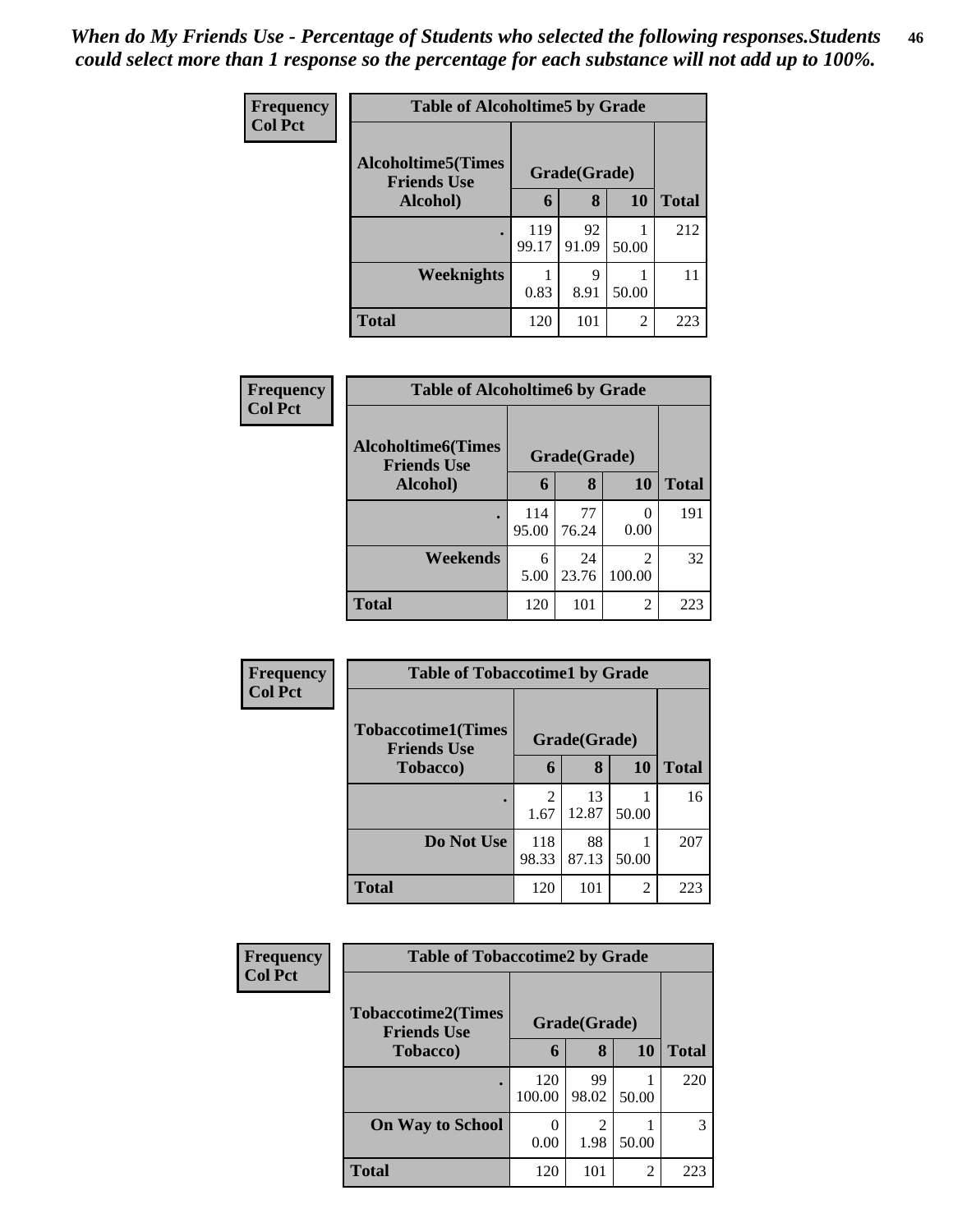| <b>Frequency</b> | <b>Table of Tobaccotime3 by Grade</b>           |               |              |                          |              |  |
|------------------|-------------------------------------------------|---------------|--------------|--------------------------|--------------|--|
| <b>Col Pct</b>   | <b>Tobaccotime3(Times</b><br><b>Friends Use</b> |               | Grade(Grade) |                          |              |  |
|                  | <b>Tobacco</b> )                                | 6             | 8            | <b>10</b>                | <b>Total</b> |  |
|                  | $\bullet$                                       | 120<br>100.00 | 100<br>99.01 | $\mathfrak{D}$<br>100.00 | 222          |  |
|                  | <b>During School</b>                            | 0<br>0.00     | 0.99         | 0.00                     |              |  |
|                  | <b>Total</b>                                    | 120           | 101          | $\overline{2}$           | 223          |  |

| Frequency<br><b>Col Pct</b> | <b>Table of Tobaccotime4 by Grade</b> |              |              |           |       |  |
|-----------------------------|---------------------------------------|--------------|--------------|-----------|-------|--|
|                             | <b>Tobaccotime4(Times</b>             |              | Grade(Grade) |           |       |  |
|                             | <b>Friends Use Tobacco)</b>           | 6            | 8            | <b>10</b> | Total |  |
|                             |                                       | 119<br>99.17 | 96<br>95.05  | 50.00     | 216   |  |
|                             | <b>On Way Home From School</b>        | 0.83         | 5<br>4.95    | 50.00     |       |  |
|                             | <b>Total</b>                          | 120          | 101          | 2         | 223   |  |

| <b>Frequency</b> | <b>Table of Tobaccotime5 by Grade</b>           |               |              |                |              |
|------------------|-------------------------------------------------|---------------|--------------|----------------|--------------|
| <b>Col Pct</b>   | <b>Tobaccotime5(Times</b><br><b>Friends Use</b> |               | Grade(Grade) |                |              |
|                  | <b>Tobacco</b> )                                | 6             | 8            | 10             | <b>Total</b> |
|                  | ٠                                               | 120<br>100.00 | 98<br>97.03  | 50.00          | 219          |
|                  | Weeknights                                      | 0.00          | 3<br>2.97    | 50.00          | 4            |
|                  | <b>Total</b>                                    | 120           | 101          | $\overline{c}$ | 223          |

| Frequency      | <b>Table of Tobaccotime6 by Grade</b>           |              |              |       |              |  |
|----------------|-------------------------------------------------|--------------|--------------|-------|--------------|--|
| <b>Col Pct</b> | <b>Tobaccotime6(Times</b><br><b>Friends Use</b> |              | Grade(Grade) |       |              |  |
|                | <b>Tobacco</b> )                                | 6            | 8            | 10    | <b>Total</b> |  |
|                |                                                 | 118<br>98.33 | 92<br>91.09  | 50.00 | 211          |  |
|                | Weekends                                        | 2<br>1.67    | 9<br>8.91    | 50.00 | 12           |  |
|                | <b>Total</b>                                    | 120          | 101          | 2     | 223          |  |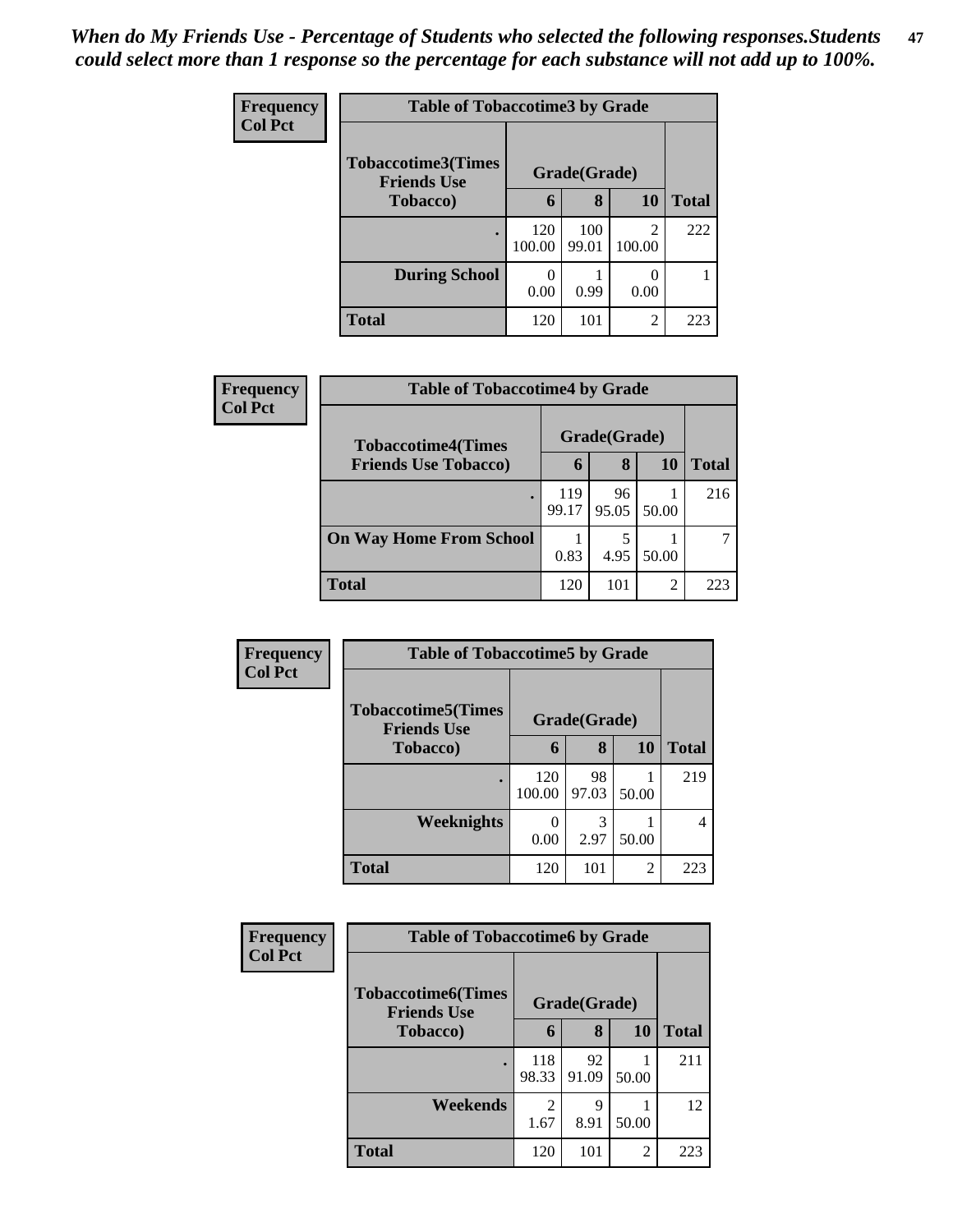| <b>Frequency</b> | <b>Table of Marijuanatime1 by Grade</b>           |                       |              |                          |              |
|------------------|---------------------------------------------------|-----------------------|--------------|--------------------------|--------------|
| <b>Col Pct</b>   | <b>Marijuanatime1(Times</b><br><b>Friends Use</b> |                       | Grade(Grade) |                          |              |
|                  | Marijuana)                                        | 6                     | 8            | 10                       | <b>Total</b> |
|                  |                                                   | $\mathcal{R}$<br>2.50 | 19<br>18.81  | $\mathfrak{D}$<br>100.00 | 24           |
|                  | Do Not Use                                        | 117<br>97.50          | 82<br>81.19  | $\Omega$<br>0.00         | 199          |
|                  | <b>Total</b>                                      | 120                   | 101          | $\overline{2}$           | 223          |

| Frequency      | <b>Table of Marijuanatime2 by Grade</b>            |              |                        |                                       |              |  |
|----------------|----------------------------------------------------|--------------|------------------------|---------------------------------------|--------------|--|
| <b>Col Pct</b> | <b>Marijuanatime2</b> (Times<br><b>Friends Use</b> |              | Grade(Grade)           |                                       |              |  |
|                | Marijuana)                                         | 6            | 8                      | 10                                    | <b>Total</b> |  |
|                |                                                    | 119<br>99.17 | 99<br>98.02            | $\mathcal{D}_{\mathcal{A}}$<br>100.00 | 220          |  |
|                | <b>On Way to School</b>                            | 0.83         | $\mathfrak{D}$<br>1.98 | 0.00                                  | 3            |  |
|                | <b>Total</b>                                       | 120          | 101                    | $\overline{2}$                        | 223          |  |

| <b>Frequency</b> |                                                            | <b>Table of Marijuanatime3 by Grade</b> |               |                |              |  |
|------------------|------------------------------------------------------------|-----------------------------------------|---------------|----------------|--------------|--|
| <b>Col Pct</b>   | Marijuanatime3(Times<br>Grade(Grade)<br><b>Friends Use</b> |                                         |               |                |              |  |
|                  | Marijuana)                                                 | 6                                       | 8             | <b>10</b>      | <b>Total</b> |  |
|                  |                                                            | 120<br>100.00                           | 101<br>100.00 | 50.00          | 222          |  |
|                  | <b>During School</b>                                       | 0.00                                    | 0.00          | 50.00          |              |  |
|                  | Total                                                      | 120                                     | 101           | $\mathfrak{D}$ | 223          |  |

| Frequency      | <b>Table of Marijuanatime4 by Grade</b> |               |              |        |              |  |
|----------------|-----------------------------------------|---------------|--------------|--------|--------------|--|
| <b>Col Pct</b> | <b>Marijuanatime4(Times</b>             |               | Grade(Grade) |        |              |  |
|                | <b>Friends Use Marijuana</b> )          | $\mathbf b$   | 8            | 10     | <b>Total</b> |  |
|                |                                         | 120<br>100.00 | 98<br>97.03  | 100.00 | 220          |  |
|                | <b>On Way Home From School</b>          | 0.00          | 2.97         | 0.00   |              |  |
|                | <b>Total</b>                            | 120           | 101          | 2      | 223          |  |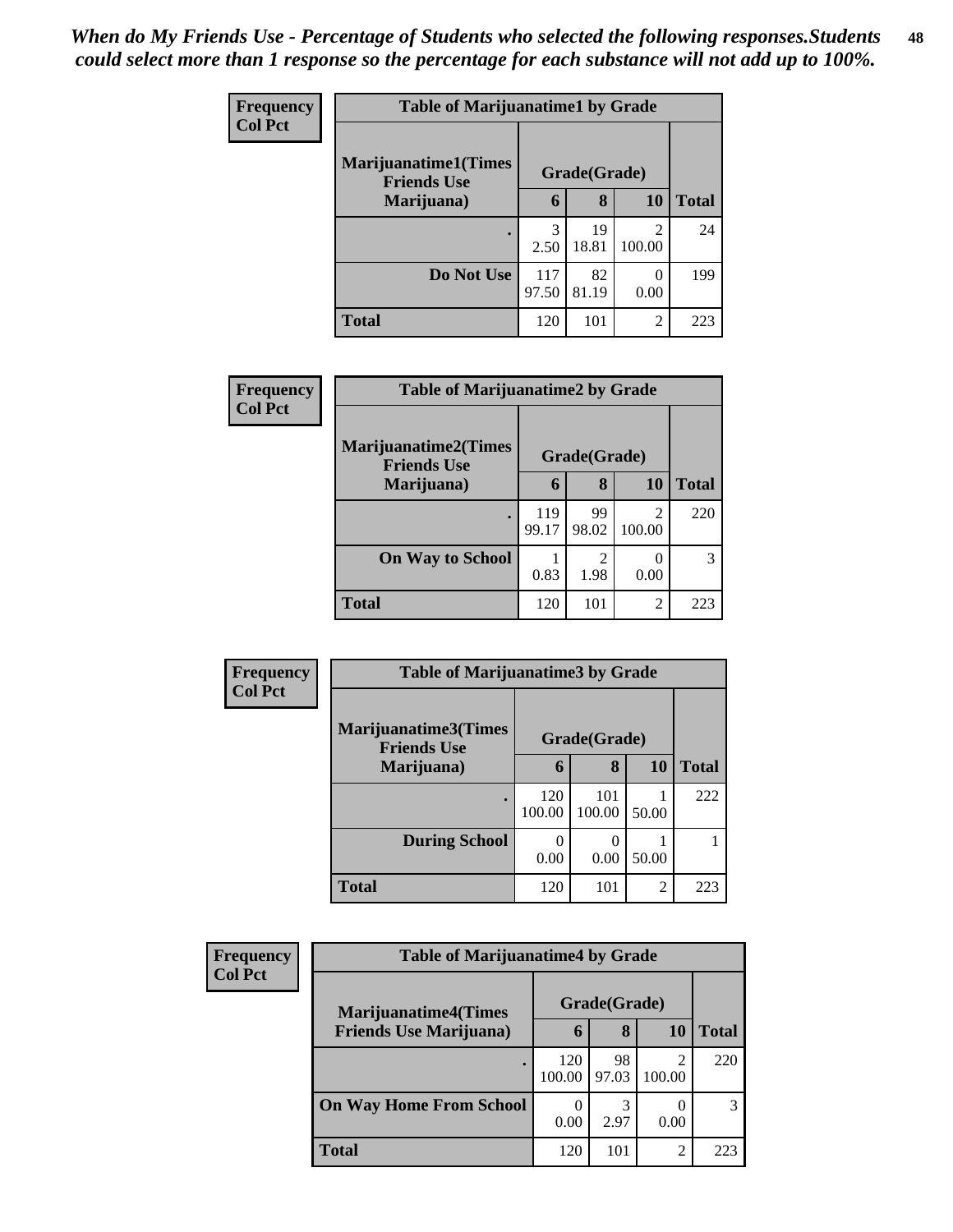| Frequency      | <b>Table of Marijuanatime5 by Grade</b>            |              |              |                |              |
|----------------|----------------------------------------------------|--------------|--------------|----------------|--------------|
| <b>Col Pct</b> | <b>Marijuanatime5</b> (Times<br><b>Friends Use</b> |              | Grade(Grade) |                |              |
|                | Marijuana)                                         | 6            | 8            | <b>10</b>      | <b>Total</b> |
|                | $\bullet$                                          | 119<br>99.17 | 94<br>93.07  | 50.00          | 214          |
|                | Weeknights                                         | 0.83         | 6.93         | 50.00          | $\mathbf Q$  |
|                | <b>Total</b>                                       | 120          | 101          | $\overline{c}$ | 223          |

| Frequency      | <b>Table of Marijuanatime6 by Grade</b>           |                        |              |                |              |
|----------------|---------------------------------------------------|------------------------|--------------|----------------|--------------|
| <b>Col Pct</b> | <b>Marijuanatime6(Times</b><br><b>Friends Use</b> |                        | Grade(Grade) |                |              |
|                | Marijuana)                                        | 6                      | 8            | 10             | <b>Total</b> |
|                | $\bullet$                                         | 118<br>98.33           | 83<br>82.18  | 0.00           | 201          |
|                | Weekends                                          | $\mathfrak{D}$<br>1.67 | 18<br>17.82  | ↑<br>100.00    | 22           |
|                | <b>Total</b>                                      | 120                    | 101          | $\mathfrak{D}$ | 223          |

| Frequency<br><b>Col Pct</b> | <b>Table of Otherdrugtime1 by Grade</b>                  |                        |              |                |              |
|-----------------------------|----------------------------------------------------------|------------------------|--------------|----------------|--------------|
|                             | <b>Otherdrugtime1</b> (Times<br><b>Friends Use Other</b> |                        | Grade(Grade) |                |              |
|                             | <b>Illegal Drugs)</b>                                    | 6                      | 8            | <b>10</b>      | <b>Total</b> |
|                             | ٠                                                        | $\overline{c}$<br>1.67 | 11<br>10.89  | 50.00          | 14           |
|                             | Do Not Use                                               | 118<br>98.33           | 90<br>89.11  | 50.00          | 209          |
|                             | <b>Total</b>                                             | 120                    | 101          | $\overline{c}$ | 223          |

| Frequency      | <b>Table of Otherdrugtime2 by Grade</b>                 |               |              |                          |              |  |  |
|----------------|---------------------------------------------------------|---------------|--------------|--------------------------|--------------|--|--|
| <b>Col Pct</b> | <b>Otherdrugtime2(Times</b><br><b>Friends Use Other</b> |               | Grade(Grade) |                          |              |  |  |
|                | <b>Illegal Drugs</b> )                                  | 6             | 8            | 10                       | <b>Total</b> |  |  |
|                |                                                         | 120<br>100.00 | 100<br>99.01 | $\mathfrak{D}$<br>100.00 | 222          |  |  |
|                | <b>On Way to School</b>                                 | 0.00          | 0.99         | 0.00                     |              |  |  |
|                | <b>Total</b>                                            | 120           | 101          | $\overline{2}$           | 223          |  |  |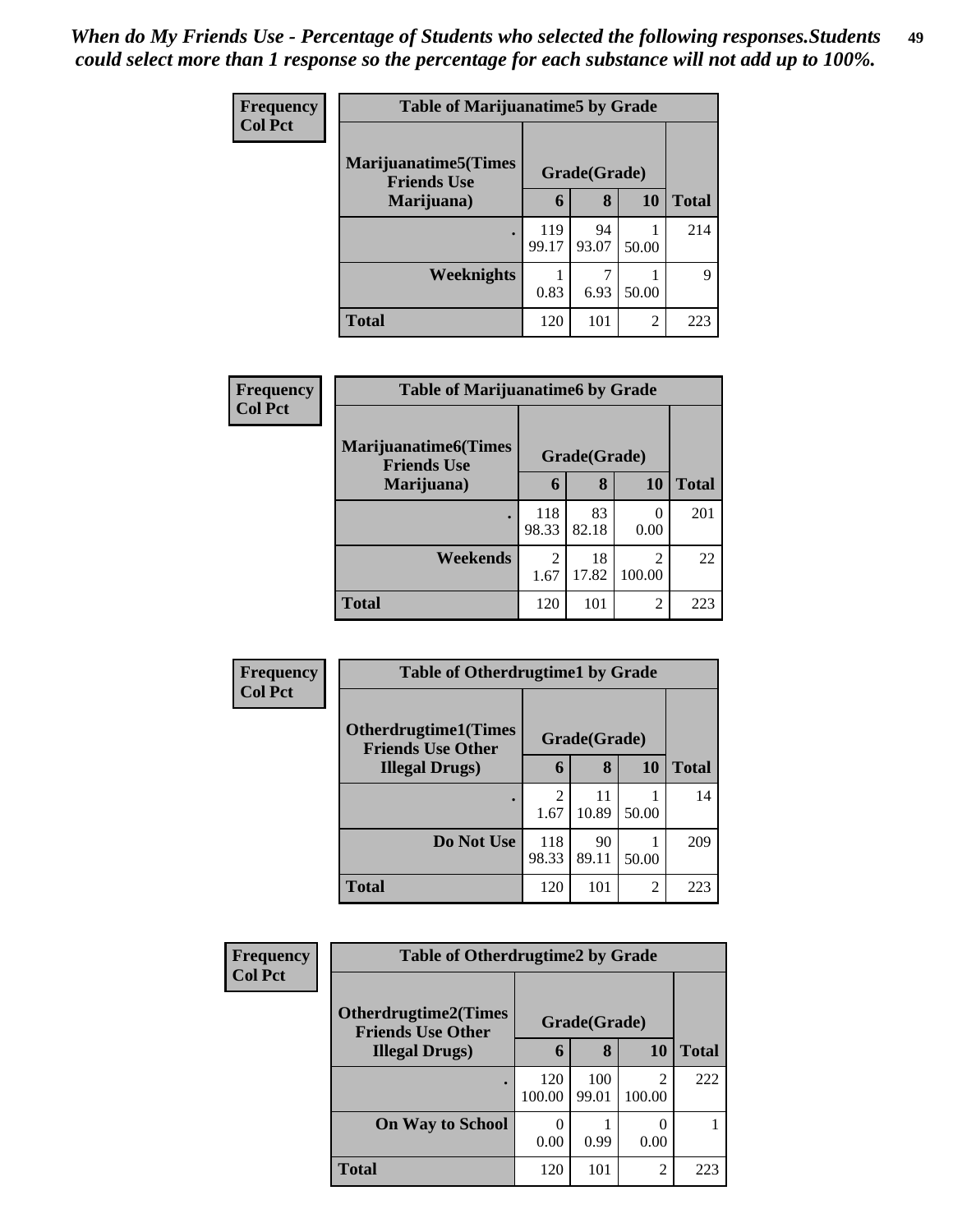| <b>Frequency</b> | <b>Table of Otherdrugtime3 by Grade</b>                          |               |              |                |                |  |  |
|------------------|------------------------------------------------------------------|---------------|--------------|----------------|----------------|--|--|
| <b>Col Pct</b>   | Otherdrugtime3(Times<br>Grade(Grade)<br><b>Friends Use Other</b> |               |              |                |                |  |  |
|                  | <b>Illegal Drugs</b> )                                           | 6             | 8            | <b>10</b>      | <b>Total</b>   |  |  |
|                  | $\bullet$                                                        | 120<br>100.00 | 100<br>99.01 | 50.00          | 221            |  |  |
|                  | <b>During School</b>                                             | 0<br>0.00     | 0.99         | 50.00          | $\mathfrak{D}$ |  |  |
|                  | <b>Total</b>                                                     | 120           | 101          | $\overline{2}$ | 223            |  |  |

| <b>Frequency</b> | <b>Table of Otherdrugtime4 by Grade</b>                         |                  |              |                          |              |  |
|------------------|-----------------------------------------------------------------|------------------|--------------|--------------------------|--------------|--|
| <b>Col Pct</b>   | <b>Otherdrugtime4(Times</b><br><b>Friends Use Other Illegal</b> |                  | Grade(Grade) |                          |              |  |
|                  | Drugs)                                                          | $\mathbf b$      | 8            | 10                       | <b>Total</b> |  |
|                  | ٠                                                               | 120<br>100.00    | 100<br>99.01 | $\mathfrak{D}$<br>100.00 | 222          |  |
|                  | <b>On Way Home From School</b>                                  | $\theta$<br>0.00 | 0.99         | 0.00                     |              |  |
|                  | <b>Total</b>                                                    | 120              | 101          | $\overline{2}$           | 223          |  |

| <b>Frequency</b> | <b>Table of Otherdrugtime5 by Grade</b>                  |               |                        |                |              |  |  |
|------------------|----------------------------------------------------------|---------------|------------------------|----------------|--------------|--|--|
| <b>Col Pct</b>   | <b>Otherdrugtime5</b> (Times<br><b>Friends Use Other</b> |               | Grade(Grade)           |                |              |  |  |
|                  | <b>Illegal Drugs</b> )                                   | 6             | 8                      | 10             | <b>Total</b> |  |  |
|                  |                                                          | 120<br>100.00 | 99<br>98.02            | 50.00          | 220          |  |  |
|                  | Weeknights                                               | 0.00          | $\overline{2}$<br>1.98 | 50.00          | 3            |  |  |
|                  | <b>Total</b>                                             | 120           | 101                    | $\overline{c}$ | 223          |  |  |

| <b>Frequency</b> | <b>Table of Otherdrugtime6 by Grade</b>                  |                        |              |                |              |  |
|------------------|----------------------------------------------------------|------------------------|--------------|----------------|--------------|--|
| <b>Col Pct</b>   | <b>Otherdrugtime6</b> (Times<br><b>Friends Use Other</b> |                        | Grade(Grade) |                |              |  |
|                  | <b>Illegal Drugs</b> )                                   | 6                      | 8            | <b>10</b>      | <b>Total</b> |  |
|                  | $\bullet$                                                | 118<br>98.33           | 92<br>91.09  | 50.00          | 211          |  |
|                  | Weekends                                                 | $\mathfrak{D}$<br>1.67 | 9<br>8.91    | 50.00          | 12           |  |
|                  | <b>Total</b>                                             | 120                    | 101          | $\overline{c}$ | 223          |  |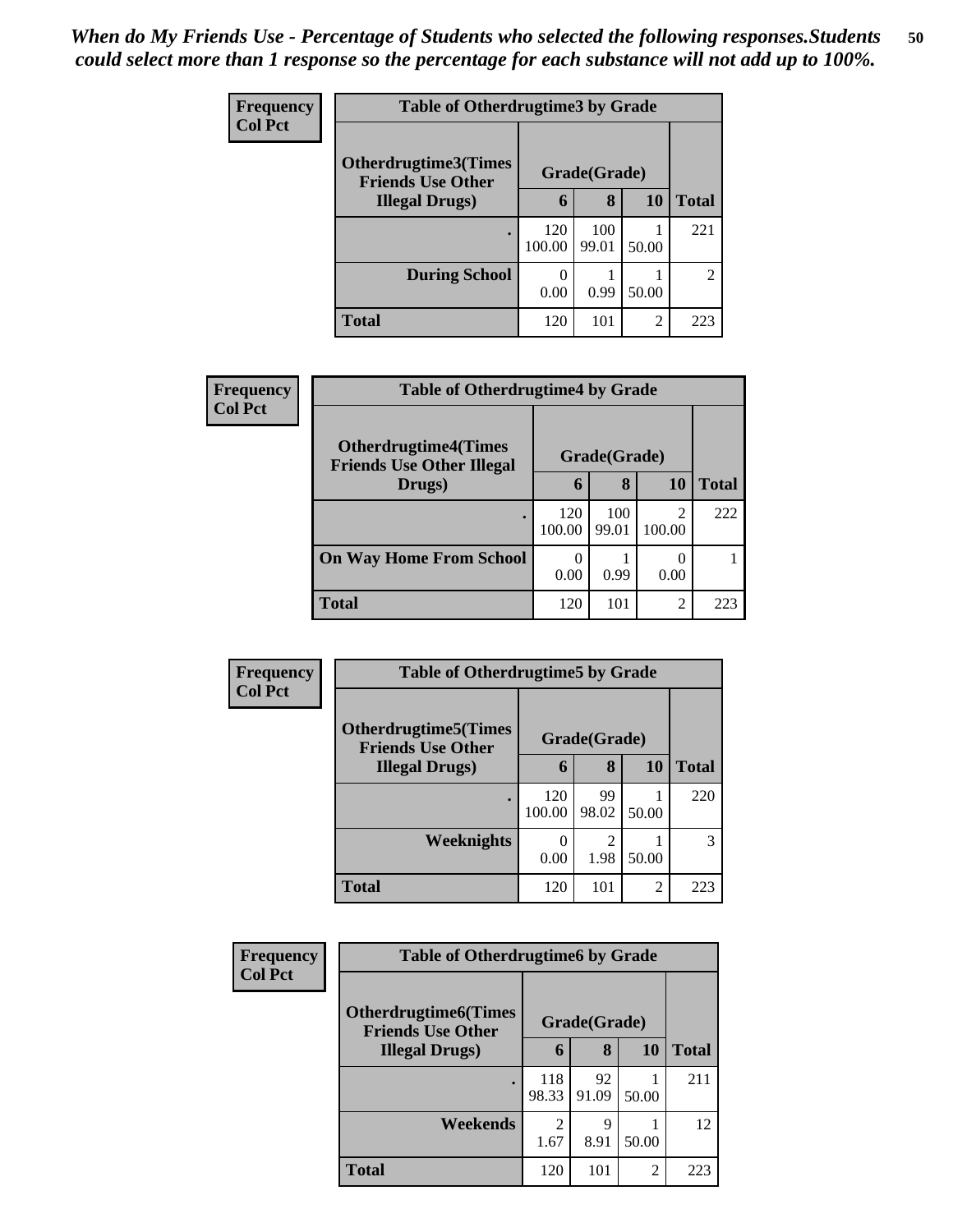| Frequency      | <b>Table of Educationalcohol by Grade</b>                                                                          |              |             |                          |              |  |
|----------------|--------------------------------------------------------------------------------------------------------------------|--------------|-------------|--------------------------|--------------|--|
| <b>Col Pct</b> | <b>Educationalcohol</b> (I<br>have been taught<br>about alcohol,<br>tobacco,<br>and other drugs<br>within the last | Grade(Grade) |             |                          |              |  |
|                | year at school)                                                                                                    | 6            | 8           | 10                       | <b>Total</b> |  |
|                | Yes                                                                                                                | 102<br>85.00 | 73<br>72.28 | $\mathfrak{D}$<br>100.00 | 177          |  |
|                | N <sub>0</sub>                                                                                                     | 18<br>15.00  | 28<br>27.72 | 0<br>0.00                | 46           |  |
|                | <b>Total</b>                                                                                                       | 120          | 101         | 2                        | 223          |  |

| Frequency<br><b>Col Pct</b> | <b>Table of Eversmoked by Grade</b> |              |              |       |              |  |  |  |
|-----------------------------|-------------------------------------|--------------|--------------|-------|--------------|--|--|--|
|                             | Eversmoked(I<br>have smoked         |              | Grade(Grade) |       |              |  |  |  |
|                             | a cigarette)                        | 6            | 8            | 10    | <b>Total</b> |  |  |  |
|                             | Yes                                 | 9<br>7.50    | 23<br>22.77  | 50.00 | 33           |  |  |  |
|                             | N <sub>0</sub>                      | 111<br>92.50 | 78<br>77.23  | 50.00 | 190          |  |  |  |
|                             | Total                               | 120          | 101          | 2     | 223          |  |  |  |

| Frequency      | <b>Table of Drovedrinking by Grade</b> |          |              |                |                |
|----------------|----------------------------------------|----------|--------------|----------------|----------------|
| <b>Col Pct</b> |                                        |          |              |                |                |
|                | Drovedrinking(In                       |          |              |                |                |
|                | the past 30 days I                     |          |              |                |                |
|                | have driven a car<br>or other vehicle  |          | Grade(Grade) |                |                |
|                | while I was                            |          |              |                |                |
|                | drinking alcohol)                      | 6        | 8            | 10             | <b>Total</b>   |
|                | N <sub>o</sub>                         | $\theta$ | $\Omega$     | $\mathfrak{D}$ | $\overline{c}$ |
|                |                                        |          |              | 100.00         |                |
|                | <b>Total</b>                           | 0        | 0            | 2              | $\overline{2}$ |
|                | Frequency Missing $= 221$              |          |              |                |                |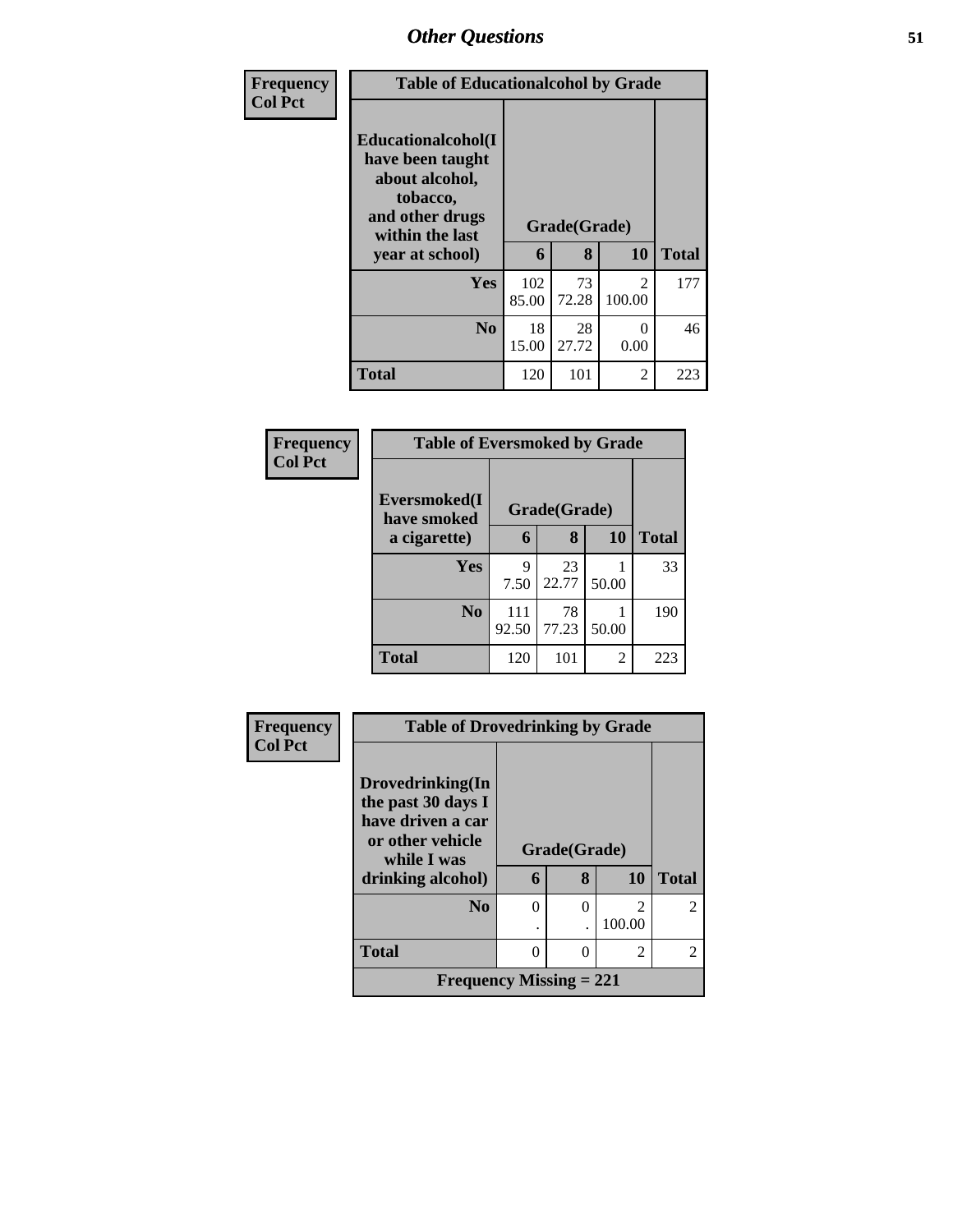| <b>Frequency</b> | <b>Table of Rodedrinking by Grade</b>                                                                      |              |              |       |              |
|------------------|------------------------------------------------------------------------------------------------------------|--------------|--------------|-------|--------------|
| <b>Col Pct</b>   | Rodedrinking(In<br>the past 30 days<br>I have ridden in<br>a car with a<br>driver who had<br>been drinking |              | Grade(Grade) |       |              |
|                  | alcohol)                                                                                                   | 6            | 8            | 10    | <b>Total</b> |
|                  | Yes                                                                                                        | 11<br>9.17   | 17<br>16.83  | 50.00 | 29           |
|                  | $\bf No$                                                                                                   | 109<br>90.83 | 84<br>83.17  | 50.00 | 194          |
|                  | <b>Total</b>                                                                                               | 120          | 101          | 2     | 223          |

| Frequency      | <b>Table of Drugsschool by Grade</b>                                                                                                   |              |                   |                |              |
|----------------|----------------------------------------------------------------------------------------------------------------------------------------|--------------|-------------------|----------------|--------------|
| <b>Col Pct</b> | <b>Drugsschool</b> (During<br>the past 12 months,<br>I have been offered,<br>sold,<br>or given illegal<br>drugs on school<br>property) | 6            | Grade(Grade)<br>8 | <b>10</b>      | <b>Total</b> |
|                | <b>Yes</b>                                                                                                                             | 3<br>2.50    | 7<br>6.93         | 50.00          | 11           |
|                | N <sub>0</sub>                                                                                                                         | 117<br>97.50 | 94<br>93.07       | 50.00          | 212          |
|                | <b>Total</b>                                                                                                                           | 120          | 101               | $\overline{2}$ | 223          |

| Frequency      | <b>Table of Helpbullied by Grade</b>                              |             |                   |           |              |  |  |
|----------------|-------------------------------------------------------------------|-------------|-------------------|-----------|--------------|--|--|
| <b>Col Pct</b> | Helpbullied(I)<br>would help<br>someone who was<br>being bullied) | 6           | Grade(Grade)<br>8 | 10        | <b>Total</b> |  |  |
|                | <b>Strongly Agree</b>                                             | 55<br>45.83 | 51<br>50.50       | 50.00     | 107          |  |  |
|                | <b>Somewhat Agree</b>                                             | 45<br>37.50 | 30<br>29.70       | 0<br>0.00 | 75           |  |  |
|                | <b>Somewhat Disagree</b>                                          | 9<br>7.50   | 9<br>8.91         | 50.00     | 19           |  |  |
|                | <b>Strongly Disagree</b>                                          | 11<br>9.17  | 11<br>10.89       | 0<br>0.00 | 22           |  |  |
|                | Total                                                             | 120         | 101               | 2         | 223          |  |  |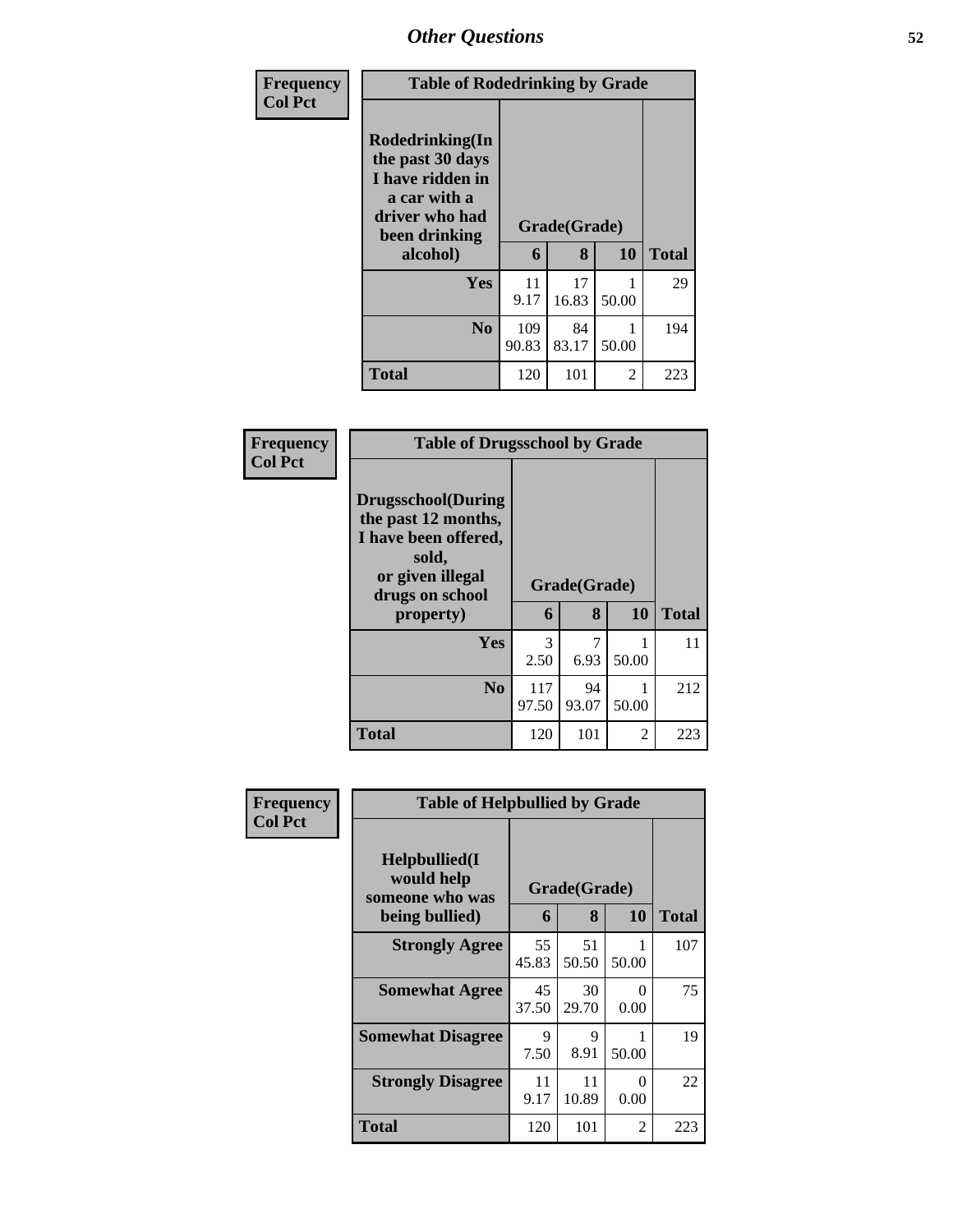*Other Questions* **53**

| Frequency      | <b>Table of Grade by Bingedrinking</b> |                                                                                                                            |                   |                                     |                               |                        |                |  |  |
|----------------|----------------------------------------|----------------------------------------------------------------------------------------------------------------------------|-------------------|-------------------------------------|-------------------------------|------------------------|----------------|--|--|
| <b>Row Pct</b> |                                        | <b>Bingedrinking(I have drunk</b><br>five or more drinks of alcohol<br>at one sitting during the last<br>$30 \text{ days}$ |                   |                                     |                               |                        |                |  |  |
|                | Grade(Grade)                           | $\mathbf{0}$<br><b>Days</b>                                                                                                | 1 or<br>2<br>days | 3 to<br>5<br>days                   | <b>10</b><br>to<br>19<br>days | 20<br>to<br>29<br>days | Total          |  |  |
|                | 6                                      | 117<br>97.50                                                                                                               | 3<br>2.50         | 0<br>0.00                           | $\Omega$<br>0.00              | $\Omega$<br>0.00       | 120            |  |  |
|                | 8                                      | 94<br>93.07                                                                                                                | $\Omega$<br>0.00  | $\mathcal{D}_{\mathcal{L}}$<br>1.98 | 2<br>1.98                     | 3<br>2.97              | 101            |  |  |
|                | 10                                     | 50.00                                                                                                                      | 1<br>50.00        | 0<br>0.00                           | $\Omega$<br>0.00              | 0<br>0.00              | $\overline{2}$ |  |  |
|                | Total                                  | 212                                                                                                                        | 4                 | $\overline{2}$                      | $\overline{2}$                | 3                      | 223            |  |  |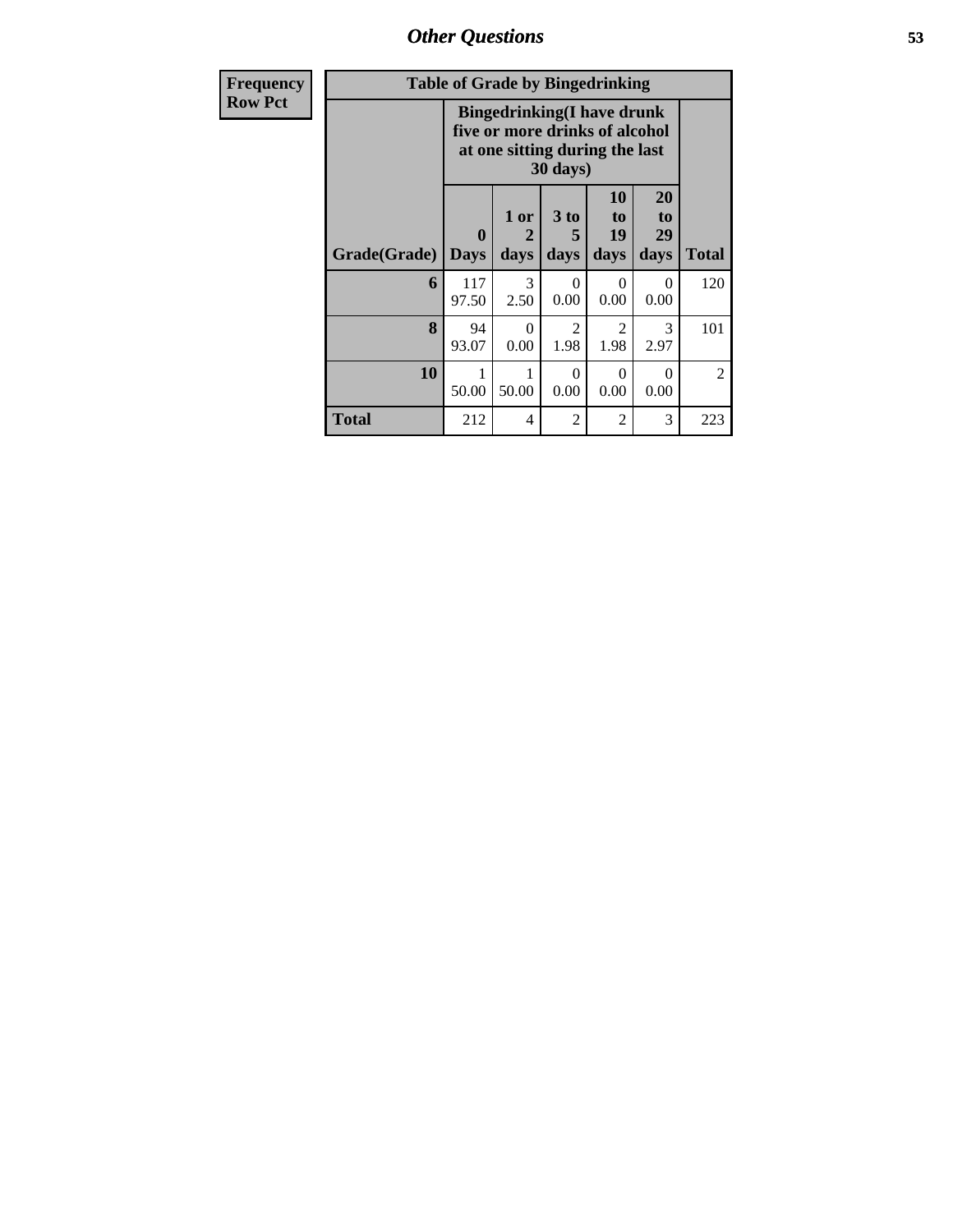### *Nutrition* **54**

**Frequency Row Pct**

| <b>Table of Grade by Dairy</b> |                          |                                                                 |                                    |                                    |                |  |  |
|--------------------------------|--------------------------|-----------------------------------------------------------------|------------------------------------|------------------------------------|----------------|--|--|
|                                |                          | Dairy (I eat at least 3 servings of dairy<br>products each day) |                                    |                                    |                |  |  |
| Grade(Grade)                   | <b>Strongly</b><br>Agree | Somewhat<br>Agree                                               | <b>Somewhat</b><br><b>Disagree</b> | <b>Strongly</b><br><b>Disagree</b> | <b>Total</b>   |  |  |
| 6                              | 54<br>45.00              | 39<br>32.50                                                     | 11<br>9.17                         | 16<br>13.33                        | 120            |  |  |
| 8                              | 40<br>39.60              | 40<br>39.60                                                     | 9<br>8.91                          | 12<br>11.88                        | 101            |  |  |
| 10                             | 50.00                    | 50.00                                                           | 0<br>0.00                          | 0<br>0.00                          | $\mathfrak{D}$ |  |  |
| <b>Total</b>                   | 95                       | 80                                                              | 20                                 | 28                                 | 223            |  |  |

**Frequency Row Pct**

| <b>Table of Grade by Fruitveg</b> |                          |                                                                          |                                        |                                    |                |  |  |
|-----------------------------------|--------------------------|--------------------------------------------------------------------------|----------------------------------------|------------------------------------|----------------|--|--|
|                                   |                          | Fruitveg(I eat at least 5 servings of fruits<br>and vegetables each day) |                                        |                                    |                |  |  |
| Grade(Grade)                      | <b>Strongly</b><br>Agree | Agree                                                                    | <b>Somewhat   Somewhat</b><br>Disagree | <b>Strongly</b><br><b>Disagree</b> | <b>Total</b>   |  |  |
| 6                                 | 40<br>33.33              | 44<br>36.67                                                              | 20<br>16.67                            | 16<br>13.33                        | 120            |  |  |
| 8                                 | 29<br>28.71              | 37<br>36.63                                                              | 22<br>21.78                            | 13<br>12.87                        | 101            |  |  |
| 10                                | 0.00                     | 50.00                                                                    | 0<br>0.00                              | 50.00                              | $\mathfrak{D}$ |  |  |
| <b>Total</b>                      | 69                       | 82                                                                       | 42                                     | 30                                 | 223            |  |  |

| <b>Frequency</b> | <b>Table of Grade by Cafeteriahealthy</b> |                          |                                                                       |                                    |                                    |                |  |  |  |
|------------------|-------------------------------------------|--------------------------|-----------------------------------------------------------------------|------------------------------------|------------------------------------|----------------|--|--|--|
| <b>Row Pct</b>   |                                           |                          | Cafeteriahealthy (School meals in my<br>school cafeteria are healthy) |                                    |                                    |                |  |  |  |
|                  | Grade(Grade)                              | <b>Strongly</b><br>Agree | <b>Somewhat</b><br>Agree                                              | <b>Somewhat</b><br><b>Disagree</b> | <b>Strongly</b><br><b>Disagree</b> | <b>Total</b>   |  |  |  |
|                  | 6                                         | 51<br>42.50              | 40<br>33.33                                                           | 14<br>11.67                        | 15<br>12.50                        | 120            |  |  |  |
|                  | 8                                         | 24<br>23.76              | 32<br>31.68                                                           | 23<br>22.77                        | 22<br>21.78                        | 101            |  |  |  |
|                  | 10                                        | 0.00                     | 0<br>0.00                                                             | 50.00                              | 50.00                              | $\overline{2}$ |  |  |  |
|                  | <b>Total</b>                              | 75                       | 72                                                                    | 38                                 | 38                                 | 223            |  |  |  |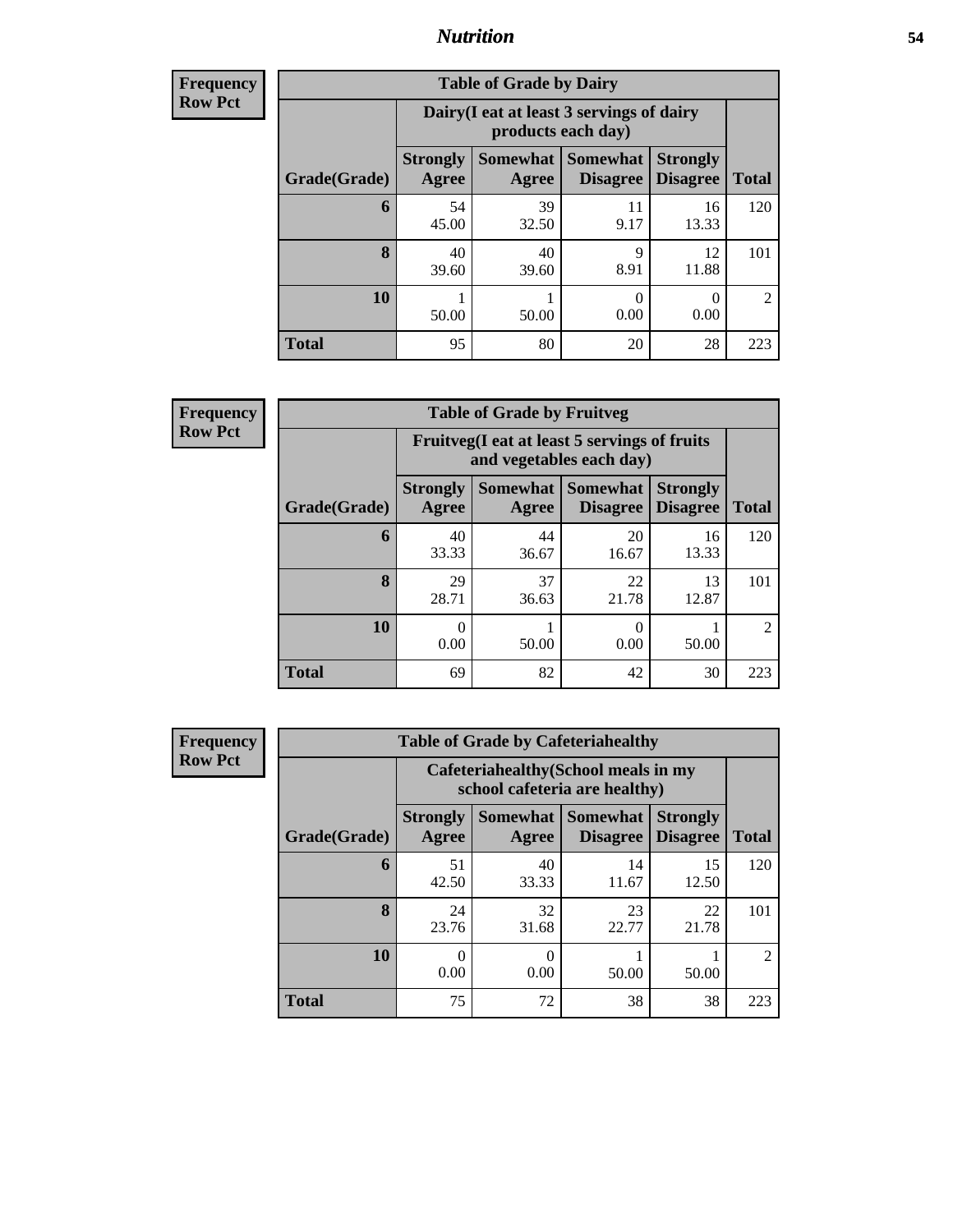### *Nutrition* **55**

| Frequency        |
|------------------|
| <b>I Row Pct</b> |

| <b>Table of Grade by Cafeterianutrition</b> |                          |                                                                                           |                             |                                    |                |  |  |
|---------------------------------------------|--------------------------|-------------------------------------------------------------------------------------------|-----------------------------|------------------------------------|----------------|--|--|
|                                             |                          | <b>Cafeterianutrition</b> (Facts about nutrition<br>are available in my school cafeteria) |                             |                                    |                |  |  |
| Grade(Grade)                                | <b>Strongly</b><br>Agree | Somewhat<br>Agree                                                                         | Somewhat<br><b>Disagree</b> | <b>Strongly</b><br><b>Disagree</b> | <b>Total</b>   |  |  |
| 6                                           | 68<br>56.67              | 29<br>24.17                                                                               | 5<br>4.17                   | 18<br>15.00                        | 120            |  |  |
| 8                                           | 54<br>53.47              | 29<br>28.71                                                                               | 6.93                        | 11<br>10.89                        | 101            |  |  |
| 10                                          | 0<br>0.00                | 0.00                                                                                      | 50.00                       | 50.00                              | $\mathfrak{D}$ |  |  |
| <b>Total</b>                                | 122                      | 58                                                                                        | 13                          | 30                                 | 223            |  |  |

**Frequency Row Pct**

| <b>Table of Grade by Schoollunch</b> |                                       |                                                                 |                      |                                    |                |  |  |  |
|--------------------------------------|---------------------------------------|-----------------------------------------------------------------|----------------------|------------------------------------|----------------|--|--|--|
|                                      |                                       | Schoollunch(I eat school lunch three or<br>more times per week) |                      |                                    |                |  |  |  |
| Grade(Grade)                         | <b>Strongly</b><br>Agree              | Somewhat<br>Agree                                               | Somewhat<br>Disagree | <b>Strongly</b><br><b>Disagree</b> | <b>Total</b>   |  |  |  |
| 6                                    | 69<br>57.50                           | 18<br>15.00                                                     | 13<br>10.83          | 20<br>16.67                        | 120            |  |  |  |
| 8                                    | 45<br>44.55                           | 24<br>23.76                                                     | 4<br>3.96            | 28<br>27.72                        | 101            |  |  |  |
| 10                                   | $\mathcal{D}_{\mathcal{A}}$<br>100.00 | 0.00                                                            | 0.00                 | 0.00                               | $\mathfrak{D}$ |  |  |  |
| <b>Total</b>                         | 116                                   | 42                                                              | 17                   | 48                                 | 223            |  |  |  |

| <b>Frequency</b> |
|------------------|
| <b>Row Pct</b>   |

| <b>Table of Grade by Foodchoices</b> |                                                                     |                          |                                    |                                    |                |  |  |
|--------------------------------------|---------------------------------------------------------------------|--------------------------|------------------------------------|------------------------------------|----------------|--|--|
|                                      | Foodchoices (I make healthy food choices in<br>my school cafeteria) |                          |                                    |                                    |                |  |  |
| Grade(Grade)                         | <b>Strongly</b><br>Agree                                            | <b>Somewhat</b><br>Agree | <b>Somewhat</b><br><b>Disagree</b> | <b>Strongly</b><br><b>Disagree</b> | <b>Total</b>   |  |  |
| 6                                    | 69<br>57.50                                                         | 32<br>26.67              | 9<br>7.50                          | 10<br>8.33                         | 120            |  |  |
| 8                                    | 40<br>39.60                                                         | 22<br>21.78              | 13<br>12.87                        | 26<br>25.74                        | 101            |  |  |
| 10                                   | 0.00                                                                | 0<br>0.00                | 0<br>0.00                          | $\mathcal{D}$<br>100.00            | $\mathfrak{D}$ |  |  |
| <b>Total</b>                         | 109                                                                 | 54                       | 22                                 | 38                                 | 223            |  |  |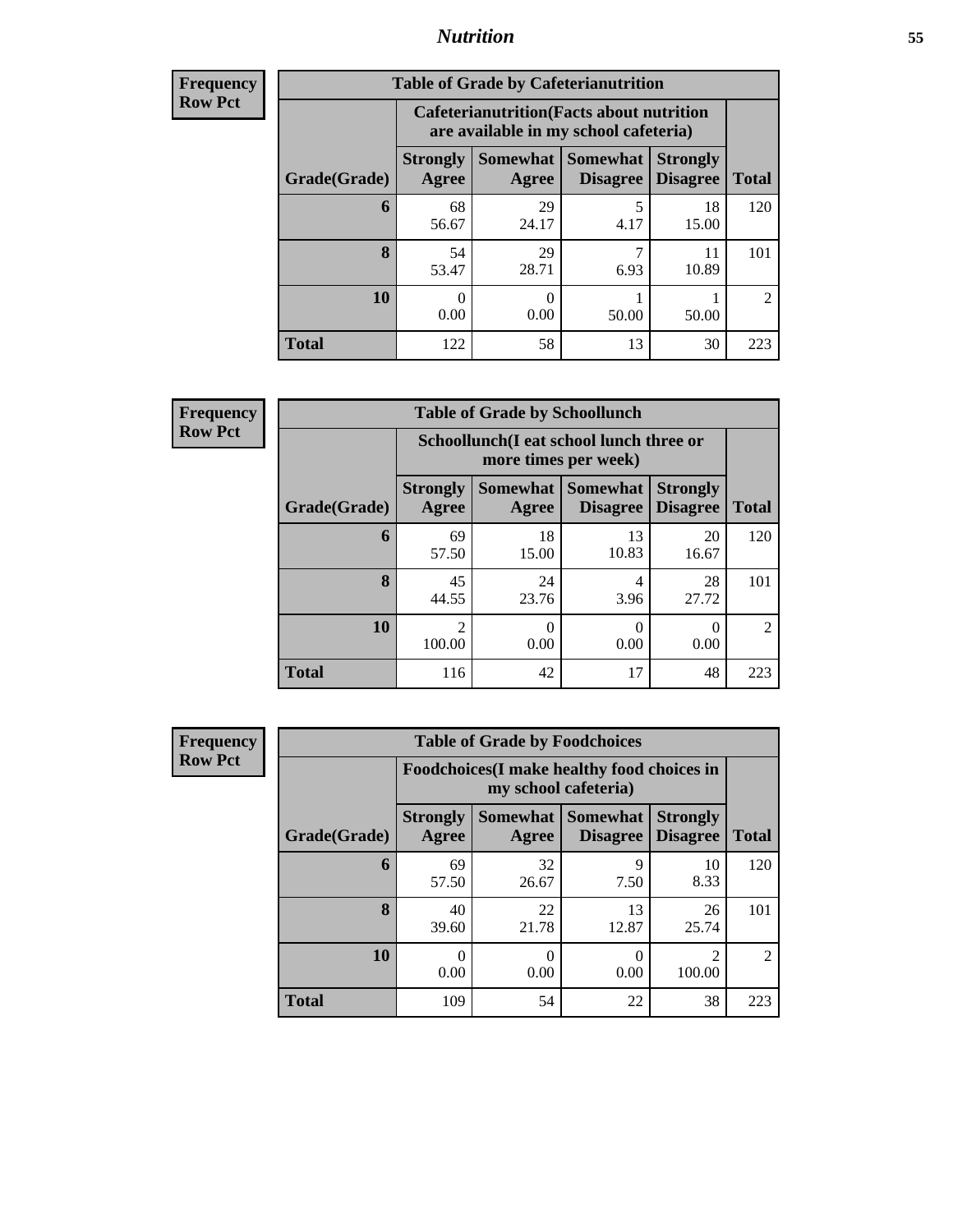### *Nutrition* **56**

| <b>Frequency</b> |  |
|------------------|--|
| Row Pct          |  |

| <b>Table of Grade by Wholewheat</b> |                                                                                                             |             |                                        |                                    |               |  |  |
|-------------------------------------|-------------------------------------------------------------------------------------------------------------|-------------|----------------------------------------|------------------------------------|---------------|--|--|
|                                     | Wholewheat (There are whole wheat and<br>multigrain breads and cereals available in<br>my school cafeteria) |             |                                        |                                    |               |  |  |
| Grade(Grade)                        | <b>Strongly</b><br>Agree                                                                                    | Agree       | Somewhat   Somewhat<br><b>Disagree</b> | <b>Strongly</b><br><b>Disagree</b> | <b>Total</b>  |  |  |
| 6                                   | 71<br>59.17                                                                                                 | 33<br>27.50 | 7<br>5.83                              | 9<br>7.50                          | 120           |  |  |
| 8                                   | 50<br>49.50                                                                                                 | 31<br>30.69 | 8<br>7.92                              | 12<br>11.88                        | 101           |  |  |
| <b>10</b>                           | 0<br>0.00                                                                                                   | 0<br>0.00   | $\Omega$<br>0.00                       | 2<br>100.00                        | $\mathcal{L}$ |  |  |
| Total                               | 121                                                                                                         | 64          | 15                                     | 23                                 | 223           |  |  |

**Frequency Row Pct**

| V | <b>Table of Grade by Healthyvending</b> |                          |                                                                                                                                               |                             |                                    |                |  |  |
|---|-----------------------------------------|--------------------------|-----------------------------------------------------------------------------------------------------------------------------------------------|-----------------------------|------------------------------------|----------------|--|--|
|   |                                         |                          | Healthyvending (If only healthy snacks and<br>beverages were available in the vending<br>machines during the school day,<br>I would buy them) |                             |                                    |                |  |  |
|   | Grade(Grade)                            | <b>Strongly</b><br>Agree | Somewhat<br>Agree                                                                                                                             | Somewhat<br><b>Disagree</b> | <b>Strongly</b><br><b>Disagree</b> | <b>Total</b>   |  |  |
|   | 6                                       | 68<br>56.67              | 30<br>25.00                                                                                                                                   | 7<br>5.83                   | 15<br>12.50                        | 120            |  |  |
|   | 8                                       | 41<br>40.59              | 35<br>34.65                                                                                                                                   | $\mathbf Q$<br>8.91         | 16<br>15.84                        | 101            |  |  |
|   | 10                                      | 0<br>0.00                | 50.00                                                                                                                                         | $\Omega$<br>0.00            | 50.00                              | $\mathfrak{D}$ |  |  |
|   | <b>Total</b>                            | 109                      | 66                                                                                                                                            | 16                          | 32                                 | 223            |  |  |

**Frequency Row Pct**

| <b>Table of Grade by Schoolbreakfast</b> |                                                                                                                                        |             |                                        |                                    |                |  |  |
|------------------------------------------|----------------------------------------------------------------------------------------------------------------------------------------|-------------|----------------------------------------|------------------------------------|----------------|--|--|
|                                          | Schoolbreakfast(If breakfast were<br>available at school,<br>but outside the cafeteria,<br>I would eat breakfast at school more often) |             |                                        |                                    |                |  |  |
| Grade(Grade)                             | <b>Strongly</b><br>Agree                                                                                                               | Agree       | Somewhat   Somewhat<br><b>Disagree</b> | <b>Strongly</b><br><b>Disagree</b> | <b>Total</b>   |  |  |
| 6                                        | 43<br>35.83                                                                                                                            | 23<br>19.17 | 15<br>12.50                            | 39<br>32.50                        | 120            |  |  |
| 8                                        | 35<br>34.65                                                                                                                            | 26<br>25.74 | 14<br>13.86                            | 26<br>25.74                        | 101            |  |  |
| 10                                       | 50.00                                                                                                                                  | 0<br>0.00   | 0<br>0.00                              | 50.00                              | $\mathfrak{D}$ |  |  |
| Total                                    | 79                                                                                                                                     | 49          | 29                                     | 66                                 | 223            |  |  |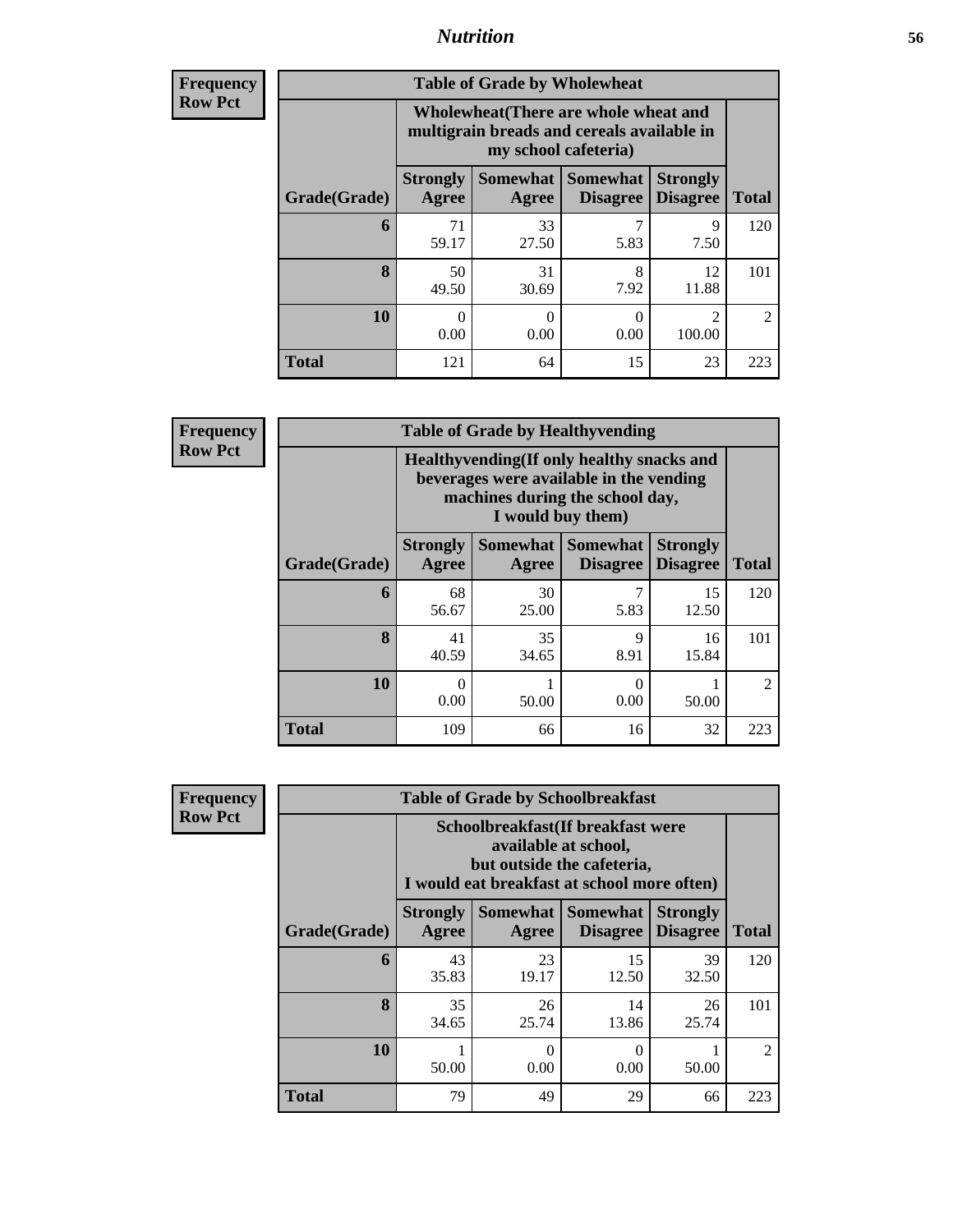| Frequency      | <b>Table of Educationaids by Grade</b>                                                                    |             |                   |                          |              |
|----------------|-----------------------------------------------------------------------------------------------------------|-------------|-------------------|--------------------------|--------------|
| <b>Col Pct</b> | <b>Educationaids</b> (I<br>have been<br>taught about<br><b>HIV/AIDS</b> at<br>school in the<br>past year) | 6           | Grade(Grade)<br>8 | 10                       | <b>Total</b> |
|                | Yes                                                                                                       | 72<br>60.00 | 79<br>78.22       | $\mathfrak{D}$<br>100.00 | 153          |
|                | N <sub>0</sub>                                                                                            | 48<br>40.00 | 22<br>21.78       | 0<br>0.00                | 70           |
|                | <b>Total</b>                                                                                              | 120         | 101               | $\mathfrak{D}$           | 223          |

| Frequency      | <b>Table of Educationcharacter by Grade</b>                                          |              |             |                          |              |  |  |  |
|----------------|--------------------------------------------------------------------------------------|--------------|-------------|--------------------------|--------------|--|--|--|
| <b>Col Pct</b> | Educationcharacter(I<br>have been taught<br>about character<br>education in the past | Grade(Grade) |             |                          |              |  |  |  |
|                | year at school)                                                                      | 6            | 8           | 10                       | <b>Total</b> |  |  |  |
|                | <b>Yes</b>                                                                           | 99<br>82.50  | 79<br>78.22 | $\mathfrak{D}$<br>100.00 | 180          |  |  |  |
|                | N <sub>0</sub>                                                                       | 21<br>17.50  | 22<br>21.78 | ∩<br>0.00                | 43           |  |  |  |
|                | <b>Total</b>                                                                         | 120          | 101         | $\mathfrak{D}$           | 223          |  |  |  |

| Frequency      | <b>Table of Gradcoach1 by Grade</b>              |              |             |       |              |
|----------------|--------------------------------------------------|--------------|-------------|-------|--------------|
| <b>Col Pct</b> | Gradcoach1(I<br>know who my<br><b>Graduation</b> | Grade(Grade) |             |       |              |
|                | Coach is)                                        | 6            | 8           | 10    | <b>Total</b> |
|                | Yes                                              | 26<br>21.67  | 23<br>22.77 | 50.00 | 50           |
|                | N <sub>0</sub>                                   | 94<br>78.33  | 78<br>77.23 | 50.00 | 173          |
|                | <b>Total</b>                                     | 120          | 101         | 2     | 223          |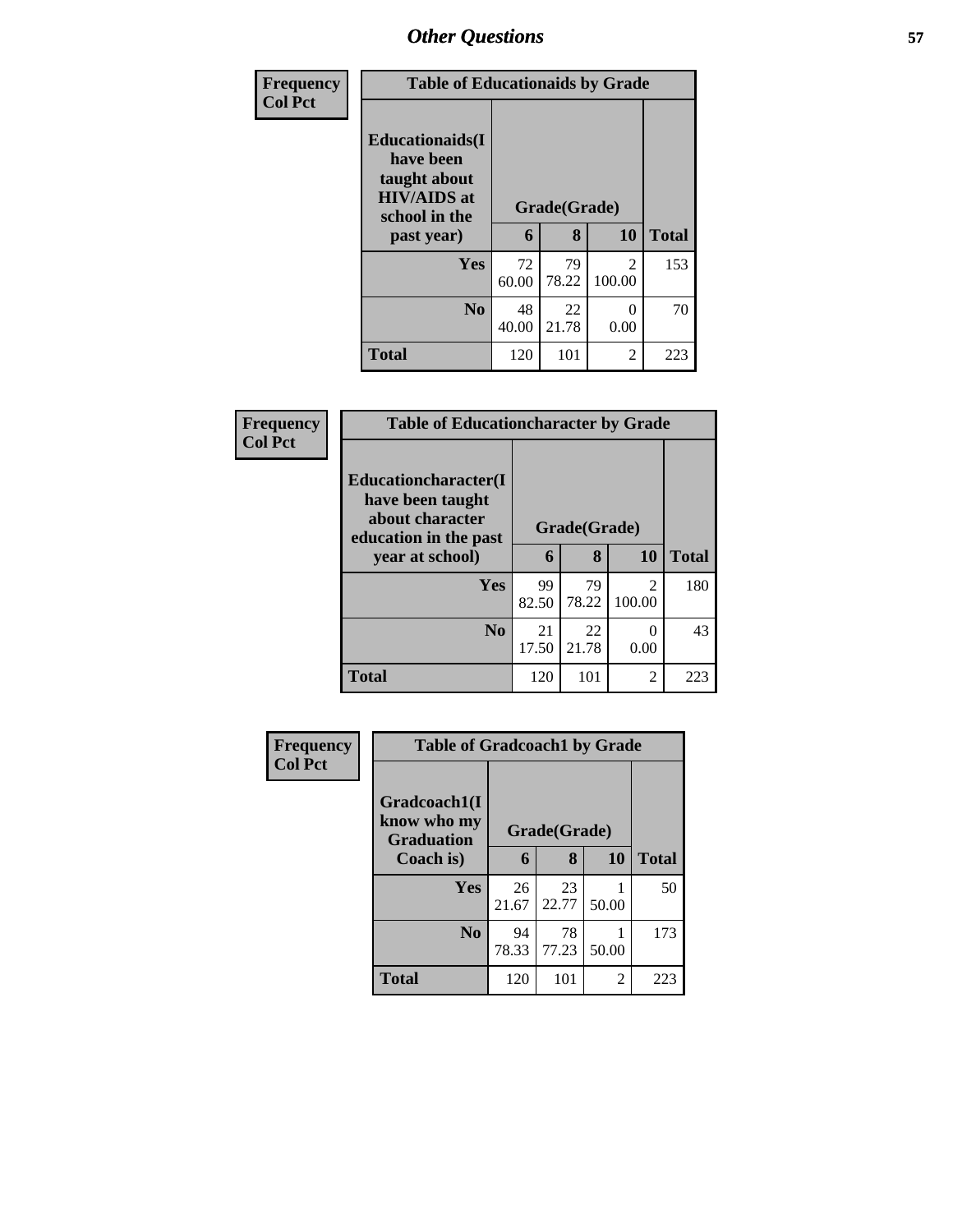| Frequency      | <b>Table of Gradcoach2 by Grade</b>                       |              |             |                          |              |  |  |
|----------------|-----------------------------------------------------------|--------------|-------------|--------------------------|--------------|--|--|
| <b>Col Pct</b> | Gradcoach2(I<br>have<br>contacted my<br><b>Graduation</b> | Grade(Grade) |             |                          |              |  |  |
|                | Coach)                                                    | 6            | 8           | <b>10</b>                | <b>Total</b> |  |  |
|                | Yes                                                       | 17<br>14.17  | 12<br>11.88 | 0<br>0.00                | 29           |  |  |
|                | N <sub>0</sub>                                            | 103<br>85.83 | 89<br>88.12 | $\overline{2}$<br>100.00 | 194          |  |  |
|                | <b>Total</b>                                              | 120          | 101         | $\overline{2}$           | 223          |  |  |

| Frequency<br><b>Col Pct</b> | <b>Table of Gradcoach3 by Grade</b>                                         |             |             |                          |              |
|-----------------------------|-----------------------------------------------------------------------------|-------------|-------------|--------------------------|--------------|
|                             | Gradcoach3(I<br>have received<br>assistance<br>from my<br><b>Graduation</b> |             |             |                          |              |
|                             | Coach)                                                                      | 6           | 8           | 10                       | <b>Total</b> |
|                             | Yes                                                                         | 15<br>12.50 | 9<br>8.91   | 0<br>0.00                | 24           |
|                             | N <sub>0</sub>                                                              | 54<br>45.00 | 34<br>33.66 | 0<br>0.00                | 88           |
|                             | Don't know                                                                  | 51<br>42.50 | 58<br>57.43 | $\mathfrak{D}$<br>100.00 | 111          |
|                             | <b>Total</b>                                                                | 120         | 101         | 2                        | 223          |

|                             | <b>Table of Selfharm by Grade</b>                                                                                                                                          |              |              |             |              |  |  |  |
|-----------------------------|----------------------------------------------------------------------------------------------------------------------------------------------------------------------------|--------------|--------------|-------------|--------------|--|--|--|
| Frequency<br><b>Col Pct</b> |                                                                                                                                                                            |              |              |             |              |  |  |  |
|                             | <b>Selfharm</b> (During<br>the past 12<br>months,<br>I harmed myself<br>on purpose<br><b>Suicideconsider</b><br>During the past<br>12 months,<br>I seriously<br>considered |              | Grade(Grade) |             |              |  |  |  |
|                             | suicide)                                                                                                                                                                   | 6            | 8            | 10          | <b>Total</b> |  |  |  |
|                             | Yes                                                                                                                                                                        | 4<br>3.33    | 6<br>5.94    | 0<br>0.00   | 10           |  |  |  |
|                             | N <sub>0</sub>                                                                                                                                                             | 116<br>96.67 | 95<br>94.06  | 2<br>100.00 | 213          |  |  |  |
|                             | <b>Total</b>                                                                                                                                                               | 120          | 101          | 2           | 223          |  |  |  |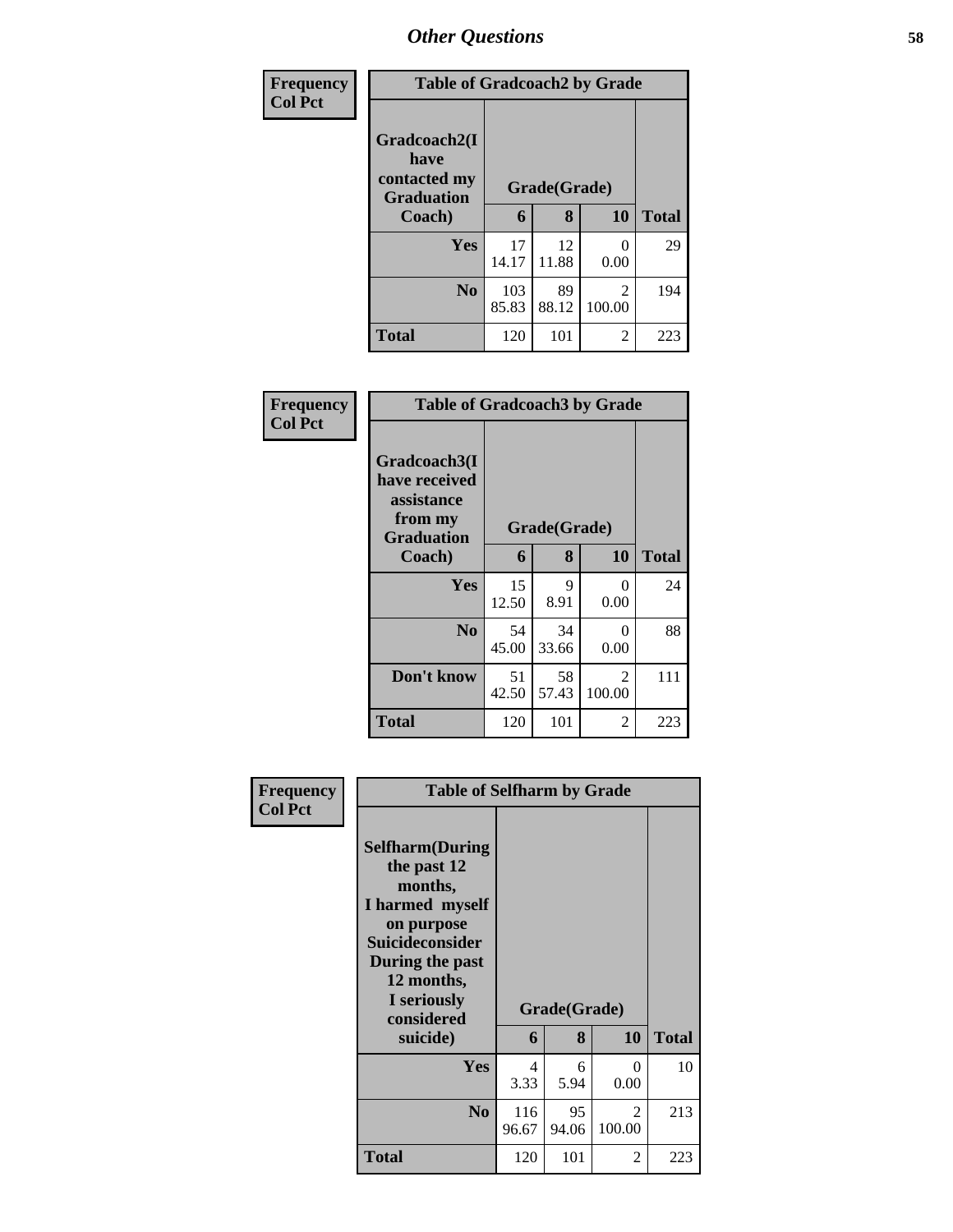| <b>Frequency</b> | <b>Table of Suicideconsider by Grade</b> |              |             |           |              |
|------------------|------------------------------------------|--------------|-------------|-----------|--------------|
| <b>Col Pct</b>   |                                          | Grade(Grade) |             |           |              |
|                  | Suicideconsider                          | 6            | 8           | <b>10</b> | <b>Total</b> |
|                  | Yes                                      | q<br>7.50    | 8<br>7.92   | 0.00      | 17           |
|                  | N <sub>0</sub>                           | 111<br>92.50 | 93<br>92.08 | 100.00    | 206          |
|                  | <b>Total</b>                             | 120          | 101         | 2         | 223          |

| Frequency      | <b>Table of Suicideattempt by Grade</b>              |              |              |                |              |
|----------------|------------------------------------------------------|--------------|--------------|----------------|--------------|
| <b>Col Pct</b> | Suicideattempt(I<br>have attempted<br>suicide in the |              | Grade(Grade) |                |              |
|                | last year)                                           | 6            | 8            | 10             | <b>Total</b> |
|                | Yes                                                  | 7<br>5.83    | 3<br>2.97    | 0.00           | 10           |
|                | N <sub>0</sub>                                       | 113<br>94.17 | 98<br>97.03  | 2<br>100.00    | 213          |
|                | <b>Total</b>                                         | 120          | 101          | $\overline{c}$ | 223          |

| <b>Frequency</b> | <b>Table of Instantmessaged by Grade</b>               |              |             |       |              |  |  |  |  |
|------------------|--------------------------------------------------------|--------------|-------------|-------|--------------|--|--|--|--|
| <b>Col Pct</b>   | Instantmessaged(I<br>have instant<br>messaged people I | Grade(Grade) |             |       |              |  |  |  |  |
|                  | do not even know)                                      | 6            | 8           | 10    | <b>Total</b> |  |  |  |  |
|                  | Yes                                                    | 19<br>15.83  | 23<br>22.77 | 50.00 | 43           |  |  |  |  |
|                  | N <sub>0</sub>                                         | 101<br>84.17 | 78<br>77.23 | 50.00 | 180          |  |  |  |  |
|                  | <b>Total</b>                                           | 120          | 101         | 2     | 223          |  |  |  |  |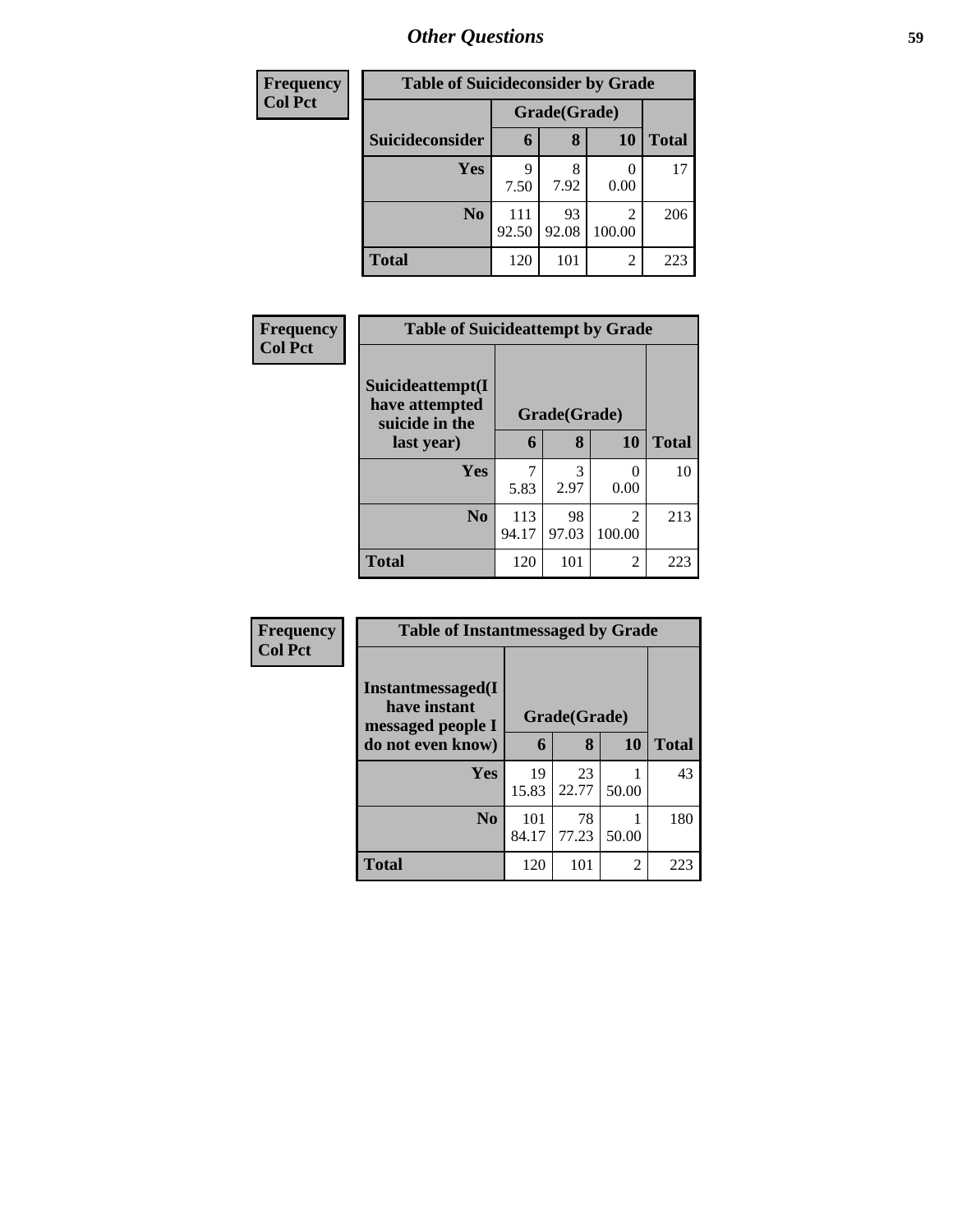| <b>Frequency</b> | <b>Table of Getsalong by Grade</b>                             |             |                   |                                       |              |
|------------------|----------------------------------------------------------------|-------------|-------------------|---------------------------------------|--------------|
| <b>Col Pct</b>   | Getsalong(I get<br>along with other<br>students and<br>adults) | 6           | Grade(Grade)<br>8 | 10                                    | <b>Total</b> |
|                  | <b>Strongly Agree</b>                                          | 50<br>41.67 | 51<br>50.50       | 0<br>0.00                             | 101          |
|                  | <b>Somewhat Agree</b>                                          | 47<br>39.17 | 38<br>37.62       | 0<br>0.00                             | 85           |
|                  | <b>Somewhat Disagree</b>                                       | 9<br>7.50   | 5<br>4.95         | $\mathcal{D}_{\mathcal{L}}$<br>100.00 | 16           |
|                  | <b>Strongly Disagree</b>                                       | 14<br>11.67 | 7<br>6.93         | 0<br>0.00                             | 21           |
|                  | <b>Total</b>                                                   | 120         | 101               | 2                                     | 223          |

| Frequency      | <b>Table of Safehome by Grade</b> |                   |                  |                    |     |  |
|----------------|-----------------------------------|-------------------|------------------|--------------------|-----|--|
| <b>Col Pct</b> | Safehome(I feel<br>safe at home)  | Grade(Grade)<br>6 | <b>Total</b>     |                    |     |  |
|                | <b>Strongly Agree</b>             | 94<br>78.33       | 8<br>78<br>77.23 | <b>10</b><br>50.00 | 173 |  |
|                | <b>Somewhat Agree</b>             | 16<br>13.33       | 16<br>15.84      | 50.00              | 33  |  |
|                | <b>Somewhat Disagree</b>          | 6<br>5.00         | 3<br>2.97        | 0<br>0.00          | 9   |  |
|                | <b>Strongly Disagree</b>          | 4<br>3.33         | 4<br>3.96        | 0<br>0.00          | 8   |  |
|                | Total                             | 120               | 101              | 2                  | 223 |  |

| Frequency      | <b>Table of Adulttalk by Grade</b>                                                  |             |              |       |              |  |  |
|----------------|-------------------------------------------------------------------------------------|-------------|--------------|-------|--------------|--|--|
| <b>Col Pct</b> | <b>Adulttalk(I</b><br>know an<br>adult at<br>school that<br>I can talk<br>with if I |             | Grade(Grade) |       |              |  |  |
|                | need help)                                                                          | 6           | 8            | 10    | <b>Total</b> |  |  |
|                | <b>Yes</b>                                                                          | 96<br>80.00 | 81<br>80.20  | 50.00 | 178          |  |  |
|                | N <sub>0</sub>                                                                      | 24<br>20.00 | 20<br>19.80  | 50.00 | 45           |  |  |
|                | <b>Total</b>                                                                        | 120         | 101          | 2     | 223          |  |  |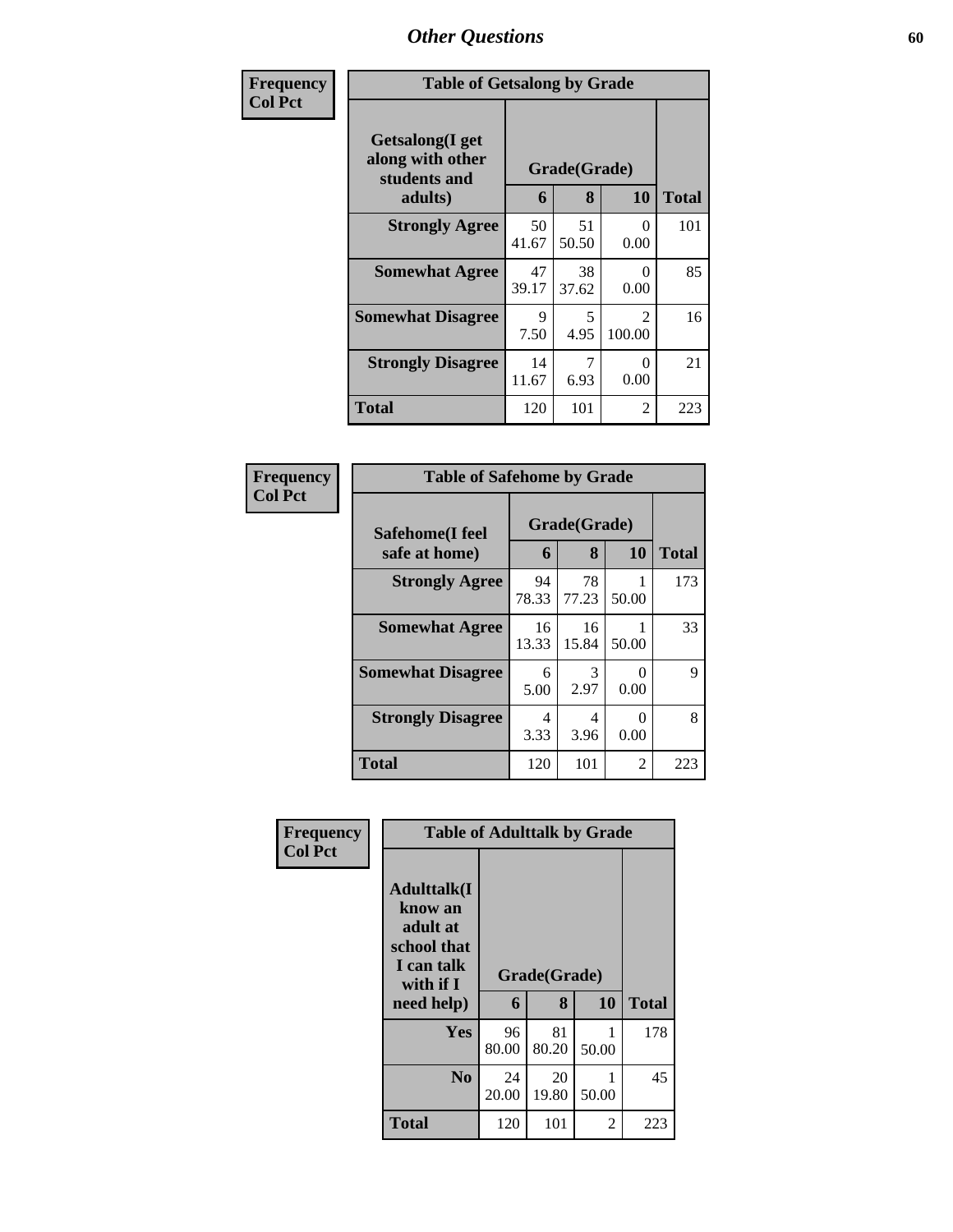**Frequency Row Pct**

| <b>Table of Grade by Tvtime</b> |             |                                                                                         |             |                      |                      |                   |               |
|---------------------------------|-------------|-----------------------------------------------------------------------------------------|-------------|----------------------|----------------------|-------------------|---------------|
|                                 |             | Tvtime (On an average school day,<br>how much unsupervised time do I spend watching TV) |             |                      |                      |                   |               |
| Grade(Grade)                    | None        | <b>Less that</b><br>hour/day                                                            | hour/day    | $2 - 3$<br>hours/day | $4 - 5$<br>hours/day | $6+$<br>hours/day | <b>Total</b>  |
| 6                               | 19<br>15.83 | 19<br>15.83                                                                             | 4.17        | 33<br>27.50          | 15<br>12.50          | 29<br>24.17       | 120           |
| 8                               | 9<br>8.91   | 14<br>13.86                                                                             | 12<br>11.88 | 27<br>26.73          | 12<br>11.88          | 27<br>26.73       | 101           |
| 10                              | 0<br>0.00   | 0.00                                                                                    | 50.00       | 50.00                | 0.00                 | 0.00              | $\mathcal{L}$ |
| <b>Total</b>                    | 28          | 33                                                                                      | 18          | 61                   | 27                   | 56                | 223           |

**Frequency**

**Row Pct**

| <b>Table of Grade by Computertime</b> |             |                                                                                                   |             |                      |                      |                   |              |
|---------------------------------------|-------------|---------------------------------------------------------------------------------------------------|-------------|----------------------|----------------------|-------------------|--------------|
|                                       |             | Computertime (On an average school day,<br>how much unsupervised time do I spend on the computer) |             |                      |                      |                   |              |
| Grade(Grade)                          | None        | <b>Less that</b><br>hour/day                                                                      | hour/day    | $2 - 3$<br>hours/day | $4 - 5$<br>hours/day | $6+$<br>hours/day | <b>Total</b> |
| 6                                     | 29<br>24.17 | 27<br>22.50                                                                                       | 19<br>15.83 | 21<br>17.50          | 6<br>5.00            | 18<br>15.00       | 120          |
| 8                                     | 12<br>11.88 | 22<br>21.78                                                                                       | 19<br>18.81 | 25<br>24.75          | 4<br>3.96            | 19<br>18.81       | 101          |
| 10                                    | 0<br>0.00   | 50.00                                                                                             | 0.00        | 50.00                | 0.00                 | 0.00              |              |
| <b>Total</b>                          | 41          | 50                                                                                                | 38          | 47                   | 10                   | 37                | 223          |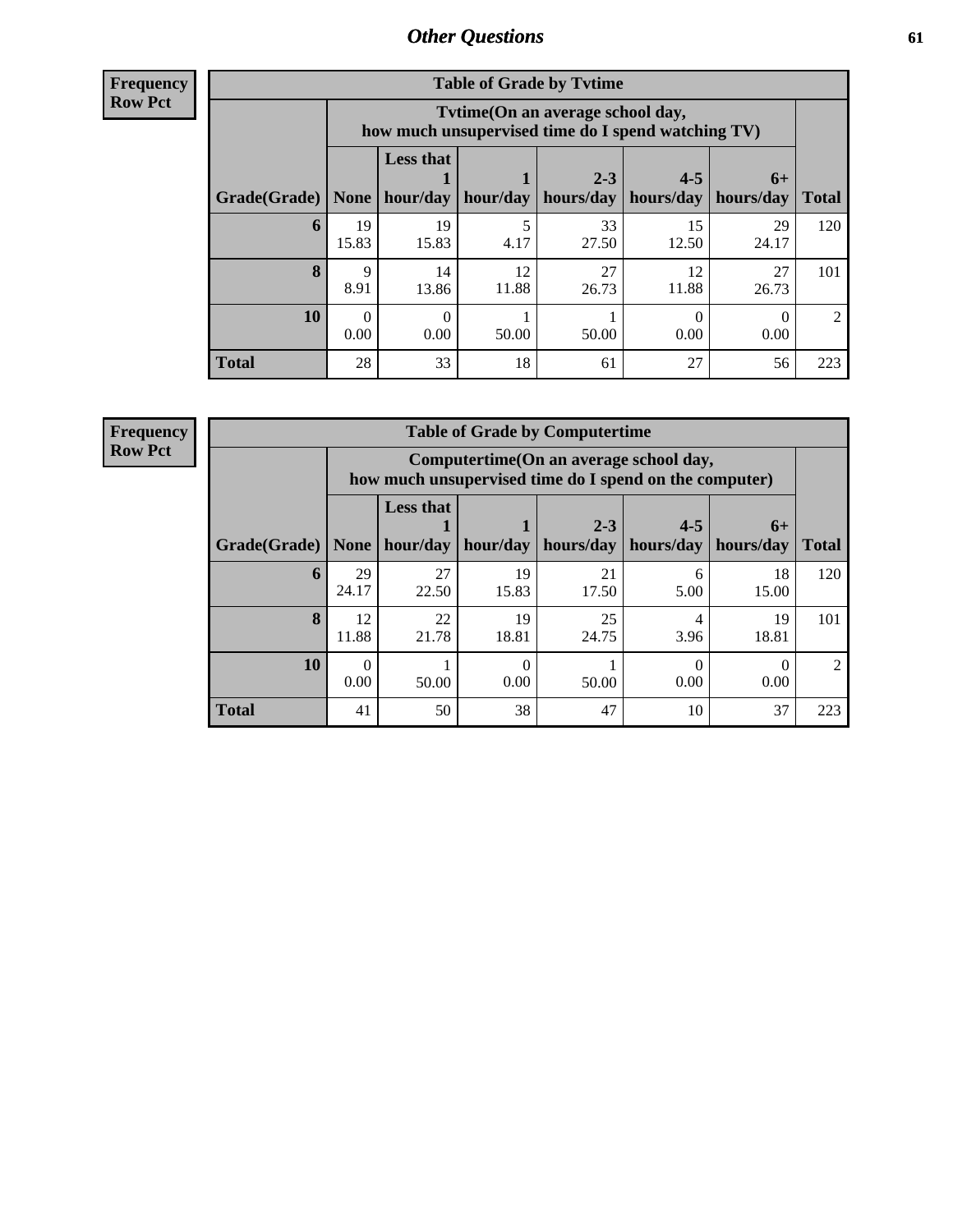### *Questions about Driving Laws* **62** *Driving Questions were asked only of high school students.*

| Frequency      | <b>Table of Grade by License1</b> |                                                                                                                                                                    |                |  |
|----------------|-----------------------------------|--------------------------------------------------------------------------------------------------------------------------------------------------------------------|----------------|--|
| <b>Row Pct</b> |                                   | <b>License1(During</b><br>the first 6<br>months of<br>driving with a<br>provisional<br>license,<br>the only<br>passengers who<br>can ride with<br>the driver are:) |                |  |
|                | Grade(Grade)                      | <b>Family</b><br><b>Members</b>                                                                                                                                    | <b>Total</b>   |  |
|                | 6                                 | 0                                                                                                                                                                  | $\theta$       |  |
|                | 8                                 | 0                                                                                                                                                                  | $\theta$       |  |
|                | 10                                | $\mathfrak{D}$<br>100.00                                                                                                                                           | 2              |  |
|                | <b>Total</b>                      | $\overline{2}$                                                                                                                                                     | $\overline{2}$ |  |
|                |                                   | <b>Frequency Missing = 221</b>                                                                                                                                     |                |  |

| Frequency      | <b>Table of Grade by License2</b> |                                                                                                                                  |                  |              |
|----------------|-----------------------------------|----------------------------------------------------------------------------------------------------------------------------------|------------------|--------------|
| <b>Row Pct</b> |                                   | License $2(17 \text{ yr})$<br>old drivers with<br>a provisional<br>driver's license<br>cannot drive<br>between the<br>hours of:) |                  |              |
|                | Grade(Grade)                      | <b>Midnight</b><br>to 6am                                                                                                        | 1am<br>to<br>5am | <b>Total</b> |
|                | 6                                 | 0                                                                                                                                | $\theta$         | $\theta$     |
|                | 8                                 | $\theta$                                                                                                                         | 0                | $\theta$     |
|                | 10                                | 1<br>50.00                                                                                                                       | 1<br>50.00       | 2            |
|                | <b>Total</b>                      | 1                                                                                                                                | 1                | 2            |
|                |                                   | <b>Frequency Missing = 221</b>                                                                                                   |                  |              |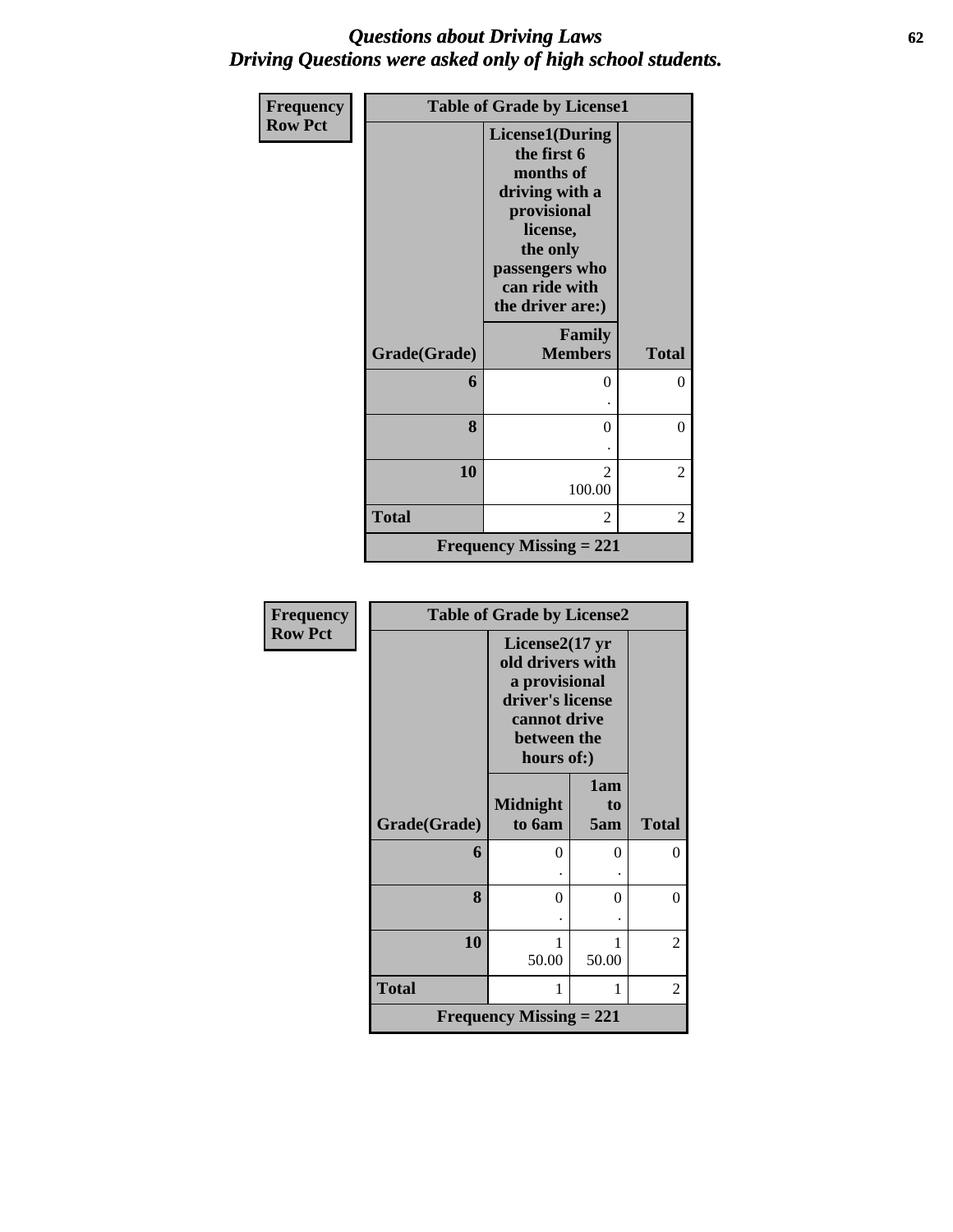### *Questions about Driving Laws* **63** *Driving Questions were asked only of high school students.*

| <b>Frequency</b> | <b>Table of Grade by License3</b> |                                                                                                          |       |              |  |
|------------------|-----------------------------------|----------------------------------------------------------------------------------------------------------|-------|--------------|--|
| <b>Row Pct</b>   |                                   | License3(For<br>drivers under<br>the age of 21,<br>what level of<br>alcohol is<br>considered<br>$DUI$ ?) |       |              |  |
|                  | Grade(Grade)                      | 0.02                                                                                                     | 0.04  | <b>Total</b> |  |
|                  | 6                                 | $\theta$                                                                                                 | 0     | 0            |  |
|                  |                                   |                                                                                                          |       |              |  |
|                  | 8                                 | 0                                                                                                        | 0     | 0            |  |
|                  |                                   |                                                                                                          |       |              |  |
|                  | 10                                | 1<br>50.00                                                                                               | 50.00 | 2            |  |
|                  | <b>Total</b>                      | 1                                                                                                        | 1     | 2            |  |
|                  | Frequency Missing $= 221$         |                                                                                                          |       |              |  |

| <b>Frequency</b> | <b>Table of Grade by License4</b> |                                                                                                                                            |                |  |
|------------------|-----------------------------------|--------------------------------------------------------------------------------------------------------------------------------------------|----------------|--|
| <b>Row Pct</b>   |                                   | License4(A)<br>driver under<br>21<br>automatically<br>loses his/her<br>license if<br>caught<br>exceeding the<br>posted speet<br>limit by:) |                |  |
|                  | Grade(Grade)                      | <b>Can't lose</b><br>license for<br>speeding                                                                                               | <b>Total</b>   |  |
|                  | 6                                 | $\Omega$                                                                                                                                   | 0              |  |
|                  | 8                                 | $\Omega$                                                                                                                                   | 0              |  |
|                  | 10                                | $\overline{\mathcal{L}}$<br>100.00                                                                                                         | 2              |  |
|                  | <b>Total</b>                      | 2                                                                                                                                          | $\overline{2}$ |  |
|                  |                                   | <b>Frequency Missing = 221</b>                                                                                                             |                |  |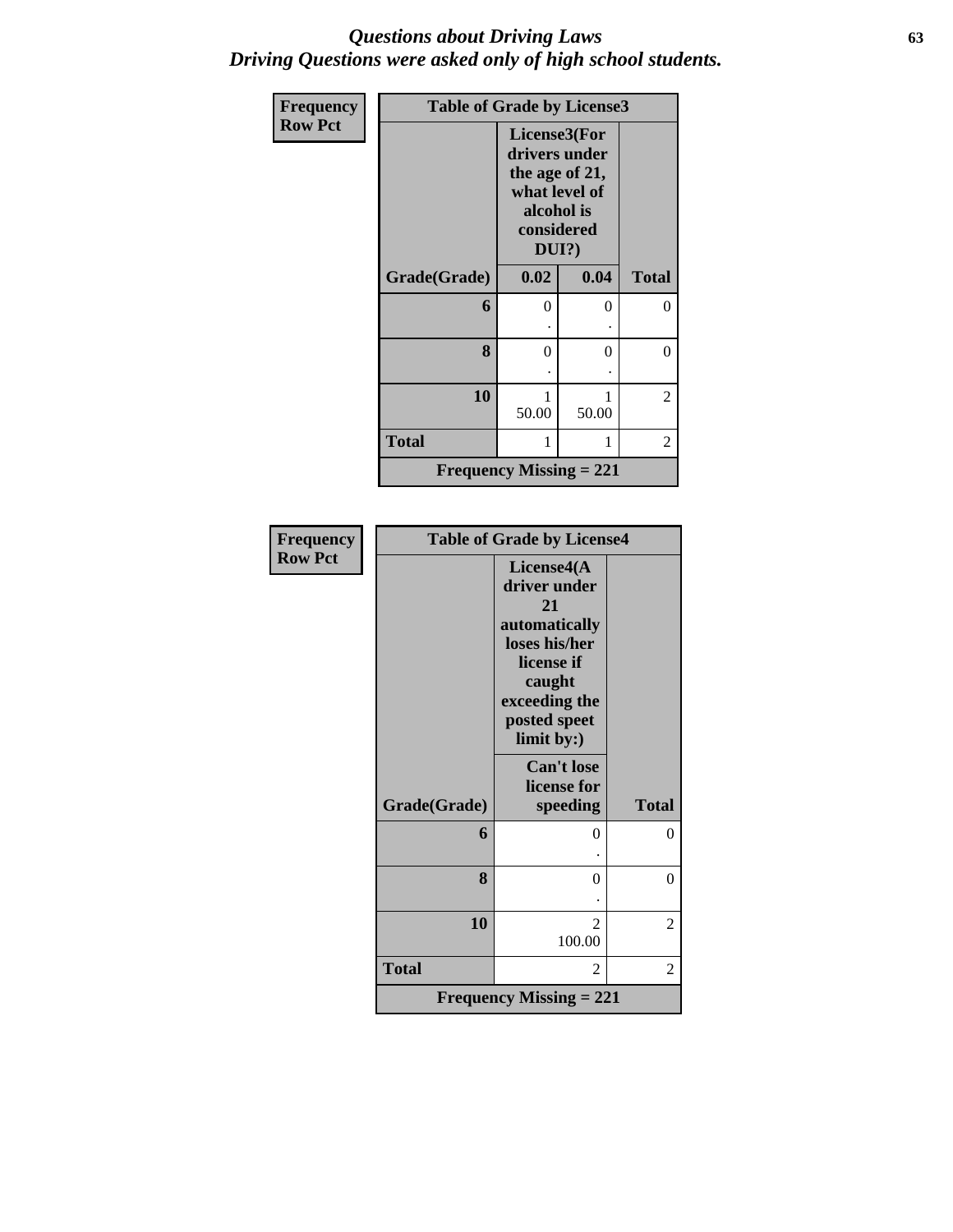### *Questions about Driving Laws* **64** *Driving Questions were asked only of high school students.*

| <b>Frequency</b> | <b>Table of Grade by License5</b> |                                                                                                                                                                      |               |                |
|------------------|-----------------------------------|----------------------------------------------------------------------------------------------------------------------------------------------------------------------|---------------|----------------|
| <b>Row Pct</b>   |                                   | License5(A)<br>Georgia<br>teenager with<br>family<br>connections<br>or a good<br>lawyer can<br>break a teen<br>driving law<br>and keep<br>their driver's<br>license) |               |                |
|                  | Grade(Grade)                      | N <sub>0</sub>                                                                                                                                                       | Don't<br>know | <b>Total</b>   |
|                  | 6                                 | $\theta$                                                                                                                                                             | 0             | $\theta$       |
|                  | 8                                 | 0                                                                                                                                                                    | 0             | 0              |
|                  | 10                                | 1<br>50.00                                                                                                                                                           | 50.00         | 2              |
|                  | <b>Total</b>                      | 1                                                                                                                                                                    | 1             | $\overline{2}$ |
|                  | <b>Frequency Missing = 221</b>    |                                                                                                                                                                      |               |                |

| Frequency      | <b>Table of Grade by License6</b> |                                                                                                                                                       |                |                |
|----------------|-----------------------------------|-------------------------------------------------------------------------------------------------------------------------------------------------------|----------------|----------------|
| <b>Row Pct</b> |                                   | License <sub>6</sub> (I<br>know a friend<br>or classmate<br>that broke a<br>teen driving<br>law,<br>but was<br>allowed to<br>keep his/her<br>license) |                |                |
|                | Grade(Grade)                      | Yes                                                                                                                                                   | N <sub>0</sub> | <b>Total</b>   |
|                | 6                                 | $\theta$                                                                                                                                              | 0              | $\theta$       |
|                |                                   |                                                                                                                                                       |                |                |
|                | 8                                 | $\Omega$                                                                                                                                              | 0              | $\theta$       |
|                | 10                                | 1<br>50.00                                                                                                                                            | 1<br>50.00     | 2              |
|                | <b>Total</b>                      | 1                                                                                                                                                     | 1              | $\overline{2}$ |
|                | <b>Frequency Missing = 221</b>    |                                                                                                                                                       |                |                |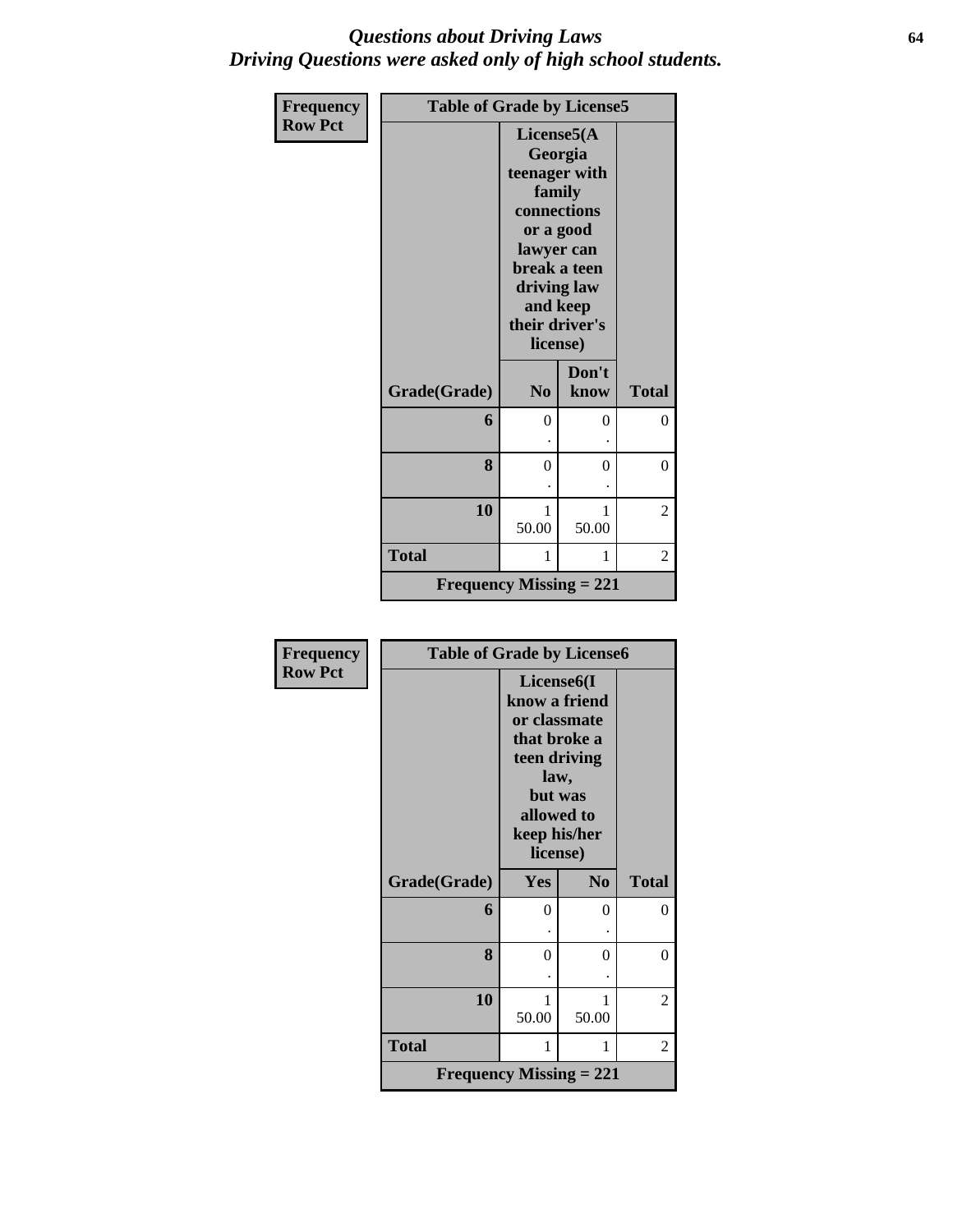### *Questions about Driving Laws* **65** *Driving Questions were asked only of high school students.*

| <b>Frequency</b> | <b>Table of Grade by License7</b> |                                                                                                                                                      |                |
|------------------|-----------------------------------|------------------------------------------------------------------------------------------------------------------------------------------------------|----------------|
| <b>Row Pct</b>   |                                   | License7(A<br>student<br>under the<br>age of 18<br>cam loser<br>his/her<br>driving<br>privileges<br>if he or<br>she:)<br><b>Have more</b><br>than 10 |                |
|                  |                                   | unexcused<br>absences                                                                                                                                |                |
|                  | Grade(Grade)                      | per school<br>yr                                                                                                                                     | <b>Total</b>   |
|                  | 6                                 | 0                                                                                                                                                    | 0              |
|                  | 8                                 | 0                                                                                                                                                    | $\overline{0}$ |
|                  | 10                                | $\overline{2}$<br>100.00                                                                                                                             | 2              |
|                  | <b>Total</b>                      | 2                                                                                                                                                    | $\overline{2}$ |
|                  |                                   | <b>Frequency Missing = 221</b>                                                                                                                       |                |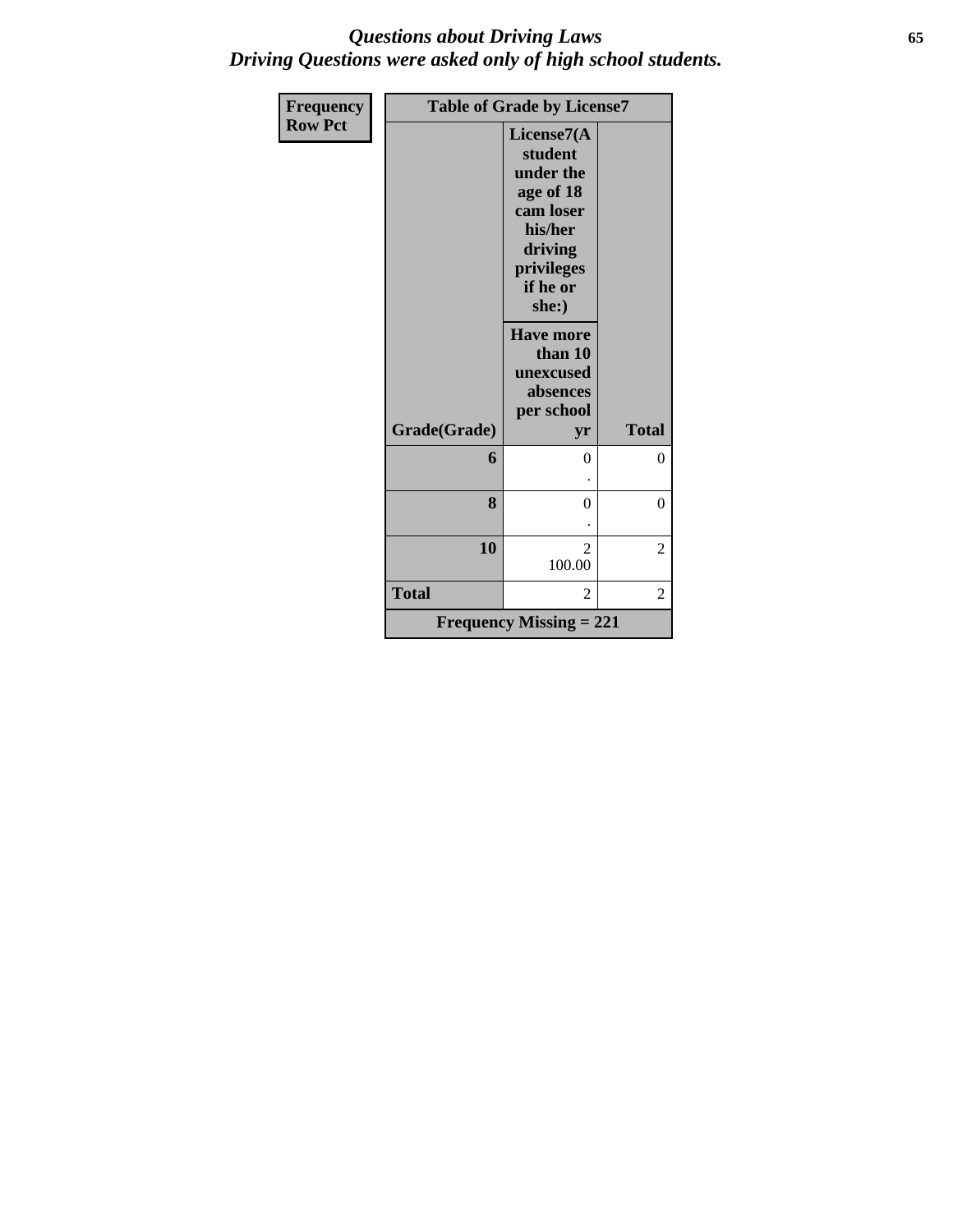## *Select Results by Gender* **66**

| Frequency      |                                                   | <b>Table of SchoolClimate2 by Gender</b> |             |              |  |
|----------------|---------------------------------------------------|------------------------------------------|-------------|--------------|--|
| <b>Col Pct</b> | SchoolClimate2(I<br>feel successful at<br>school) | Gender(Gender)<br><b>Female</b>          | <b>Male</b> | <b>Total</b> |  |
|                | <b>Strongly Agree</b>                             | 47<br>45.19                              | 63<br>52.94 | 110          |  |
|                | <b>Somewhat Agree</b>                             | 49<br>47.12                              | 43<br>36.13 | 92           |  |
|                | <b>Somewhat Disagree</b>                          | 4<br>3.85                                | 5<br>4.20   | 9            |  |
|                | <b>Strongly Disagree</b>                          | 4<br>3.85                                | 8<br>6.72   | 12           |  |
|                | <b>Total</b>                                      | 104                                      | 119         | 223          |  |

| Frequency      | <b>Table of SchoolClimate6 by Gender</b>                 |                                 |             |              |  |  |
|----------------|----------------------------------------------------------|---------------------------------|-------------|--------------|--|--|
| <b>Col Pct</b> | <b>SchoolClimate6(Teachers</b><br>treat me with respect) | Gender(Gender)<br><b>Female</b> | <b>Male</b> | <b>Total</b> |  |  |
|                | <b>Strongly Agree</b>                                    | 46<br>44.23                     | 55<br>46.22 | 101          |  |  |
|                | <b>Somewhat Agree</b>                                    | 43<br>41.35                     | 41<br>34.45 | 84           |  |  |
|                | <b>Somewhat Disagree</b>                                 | 8<br>7.69                       | 11<br>9.24  | 19           |  |  |
|                | <b>Strongly Disagree</b>                                 | 7<br>6.73                       | 12<br>10.08 | 19           |  |  |
|                | <b>Total</b>                                             | 104                             | 119         | 223          |  |  |

| <b>Frequency</b> | <b>Table of SchoolClimate8 by Gender</b>                                             |                                                |             |              |  |
|------------------|--------------------------------------------------------------------------------------|------------------------------------------------|-------------|--------------|--|
| <b>Col Pct</b>   | <b>SchoolClimate8(Students</b><br>are frequently<br>recognized for good<br>behavior) | Gender(Gender)<br><b>Female</b><br><b>Male</b> |             | <b>Total</b> |  |
|                  | <b>Strongly Agree</b>                                                                | 35<br>33.65                                    | 50<br>42.02 | 85           |  |
|                  | <b>Somewhat Agree</b>                                                                | 40<br>38.46                                    | 39<br>32.77 | 79           |  |
|                  | <b>Somewhat Disagree</b>                                                             | 24<br>23.08                                    | 16<br>13.45 | 40           |  |
|                  | <b>Strongly Disagree</b>                                                             | 5<br>4.81                                      | 14<br>11.76 | 19           |  |
|                  | Total                                                                                | 104                                            | 119         | 223          |  |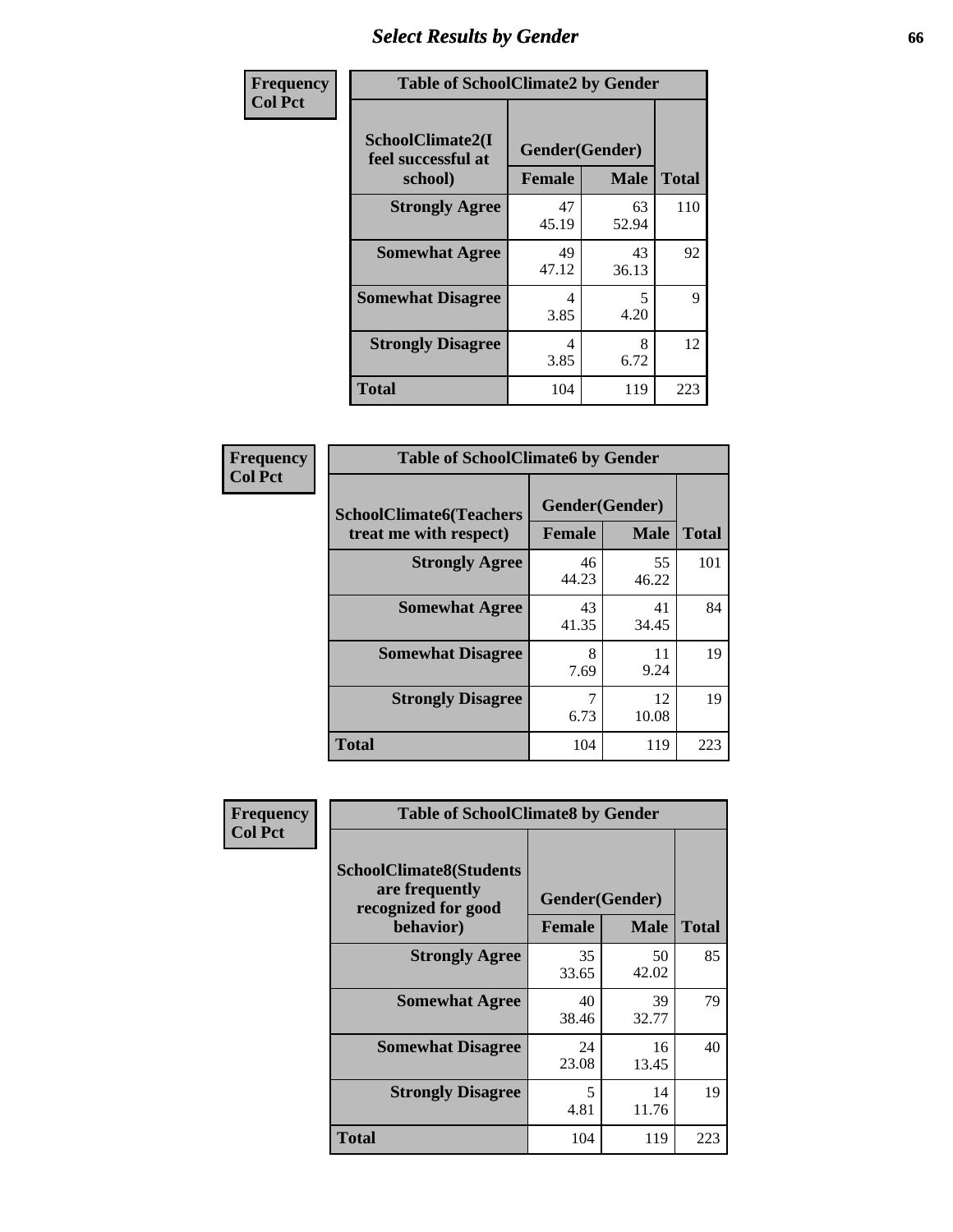## **Select Results by Gender 67**

| <b>Frequency</b> | <b>Table of Gender by Dropout</b> |                                                                        |                |              |
|------------------|-----------------------------------|------------------------------------------------------------------------|----------------|--------------|
| <b>Row Pct</b>   |                                   | Dropout(I<br>have<br>thought<br>about<br>dropping<br>out of<br>school) |                |              |
|                  | Gender(Gender)                    | Yes                                                                    | N <sub>0</sub> | <b>Total</b> |
|                  | <b>Female</b>                     | 27<br>25.96                                                            | 77<br>74.04    | 104          |
|                  | <b>Male</b>                       | 22<br>18.49                                                            | 97<br>81.51    | 119          |
|                  | <b>Total</b>                      | 49                                                                     | 174            | 223          |

| <b>Frequency</b> | <b>Table of Gender by Dropoutreason</b> |                                                                     |              |                          |                                |              |              |
|------------------|-----------------------------------------|---------------------------------------------------------------------|--------------|--------------------------|--------------------------------|--------------|--------------|
| <b>Row Pct</b>   |                                         | Dropoutreason (If I dropped out the<br>reason would most likely be) |              |                          |                                |              |              |
|                  | <b>Gender</b> (Gender)                  | Won't<br><b>Drop</b><br>out                                         | <b>Bored</b> | Family<br><b>Reasons</b> | <b>Being</b><br><b>Bullied</b> | <b>Other</b> | <b>Total</b> |
|                  | <b>Female</b>                           | 59<br>56.73                                                         | 19<br>18.27  | 8<br>7.69                | 6.73                           | 11<br>10.58  | 104          |
|                  | <b>Male</b>                             | 80<br>67.23                                                         | 13<br>10.92  | 5.88                     | 5.88                           | 12<br>10.08  | 119          |
|                  | <b>Total</b>                            | 139                                                                 | 32           | 15                       | 14                             | 23           | 223          |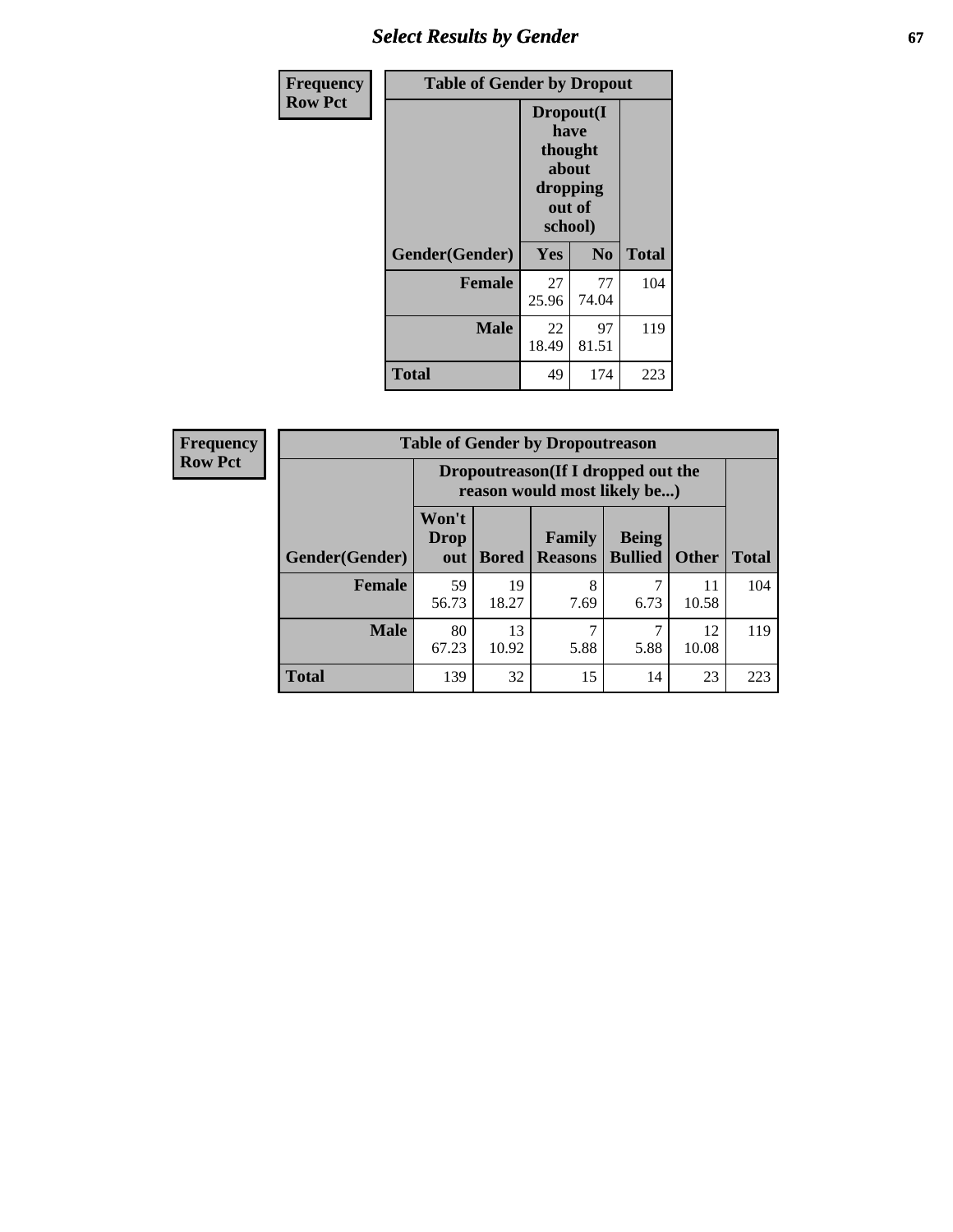*School Safety* **68**

| Frequency      | <b>Table of Gender by Bullied2</b> |                 |                |              |
|----------------|------------------------------------|-----------------|----------------|--------------|
| <b>Row Pct</b> |                                    | <b>Bullied2</b> |                |              |
|                | Gender(Gender)                     | <b>Yes</b>      | N <sub>0</sub> | <b>Total</b> |
|                | <b>Female</b>                      | 26<br>25.00     | 78<br>75.00    | 104          |
|                | <b>Male</b>                        | 30<br>25.21     | 89<br>74.79    | 119          |
|                | <b>Total</b>                       | 56              | 167            | 223          |

| Frequency      | <b>Table of Gender by Bulliedothers2</b> |                       |                |              |  |
|----------------|------------------------------------------|-----------------------|----------------|--------------|--|
| <b>Row Pct</b> |                                          | <b>Bulliedothers2</b> |                |              |  |
|                | Gender(Gender)                           | <b>Yes</b>            | N <sub>0</sub> | <b>Total</b> |  |
|                | <b>Female</b>                            | 17<br>16.35           | 87<br>83.65    | 104          |  |
|                | <b>Male</b>                              | 16<br>13.45           | 103<br>86.55   | 119          |  |
|                | <b>Total</b>                             | 33                    | 190            | 223          |  |

| Frequency      | <b>Table of Gender by Weaponschool2</b> |                      |                |              |
|----------------|-----------------------------------------|----------------------|----------------|--------------|
| <b>Row Pct</b> |                                         | <b>Weaponschool2</b> |                |              |
|                | Gender(Gender)                          | <b>Yes</b>           | N <sub>0</sub> | <b>Total</b> |
|                | <b>Female</b>                           | 1.92                 | 102<br>98.08   | 104          |
|                | <b>Male</b>                             | 5.88                 | 112<br>94.12   | 119          |
|                | <b>Total</b>                            | 9                    | 214            | 223          |

| Frequency      | <b>Table of Gender by Absentunsafe2</b> |               |                |              |
|----------------|-----------------------------------------|---------------|----------------|--------------|
| <b>Row Pct</b> |                                         | Absentunsafe2 |                |              |
|                | Gender(Gender)                          | Yes           | N <sub>0</sub> | <b>Total</b> |
|                | <b>Female</b>                           | 7.69          | 96<br>92.31    | 104          |
|                | <b>Male</b>                             | 11<br>9.24    | 108<br>90.76   | 119          |
|                | <b>Total</b>                            | 19            | 204            | 223          |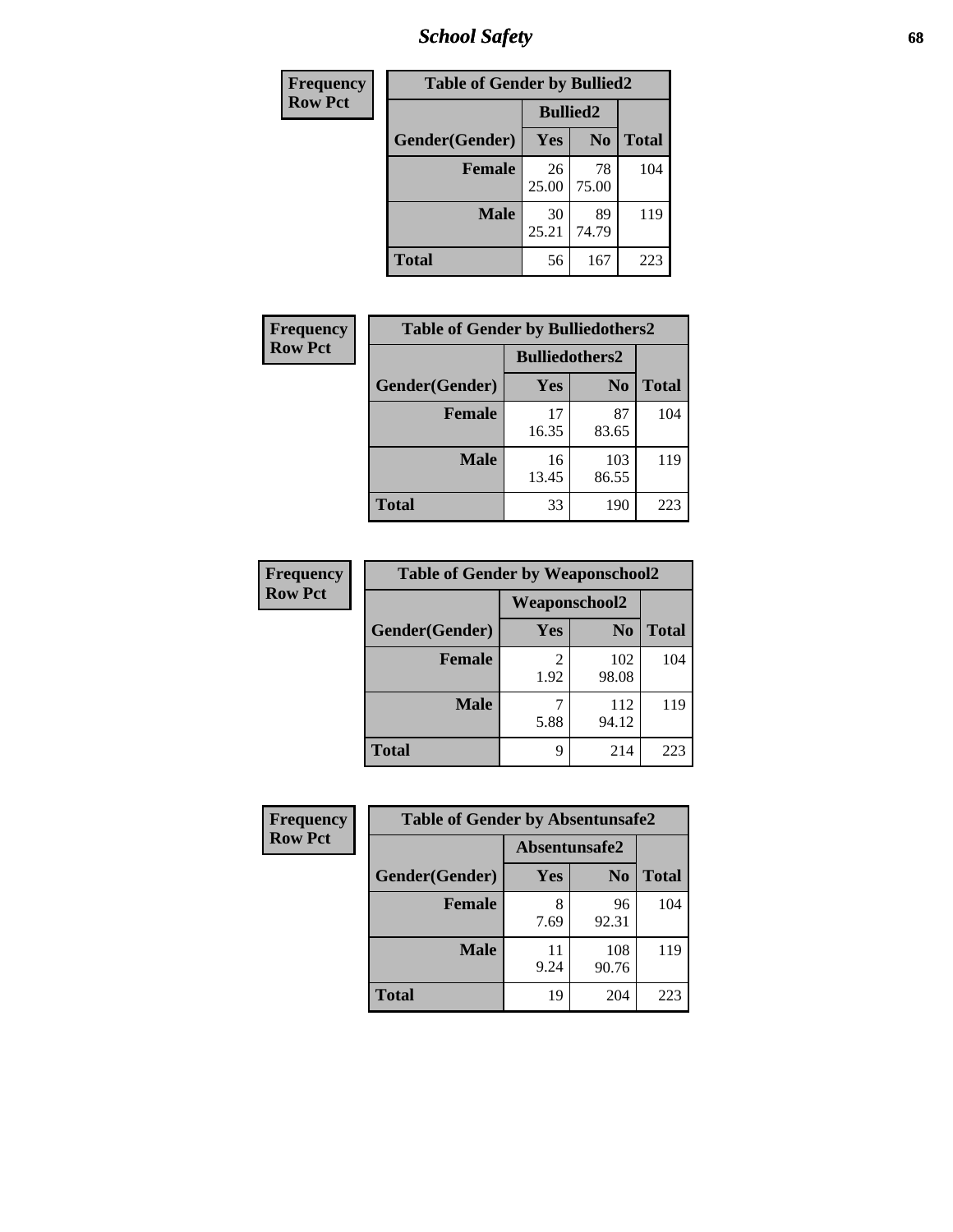*School Safety* **69**

| Frequency      | <b>Table of Gender by Gangself</b> |                                                                                                |                |              |
|----------------|------------------------------------|------------------------------------------------------------------------------------------------|----------------|--------------|
| <b>Row Pct</b> |                                    | Gangself(I<br>have<br>participated<br>in illegal gang<br>activities in<br>the past 30<br>days) |                |              |
|                | Gender(Gender)                     | Yes                                                                                            | N <sub>0</sub> | <b>Total</b> |
|                | <b>Female</b>                      | 9<br>8.65                                                                                      | 95<br>91.35    | 104          |
|                | <b>Male</b>                        | 14<br>11.76                                                                                    | 105<br>88.24   | 119          |
|                | <b>Total</b>                       | 23                                                                                             | 200            | 223          |

| Frequency      |                | <b>Table of Gender by Gangpeers</b>                                                                                         |                |              |  |
|----------------|----------------|-----------------------------------------------------------------------------------------------------------------------------|----------------|--------------|--|
| <b>Row Pct</b> |                | <b>Gangpeers</b> (I<br>have friends<br>who have<br>participated<br>in illegal gang<br>activities in<br>the past 30<br>days) |                |              |  |
|                | Gender(Gender) | <b>Yes</b>                                                                                                                  | N <sub>0</sub> | <b>Total</b> |  |
|                | <b>Female</b>  | 25<br>24.04                                                                                                                 | 79<br>75.96    | 104          |  |
|                | <b>Male</b>    | 32<br>26.89                                                                                                                 | 87<br>73.11    | 119          |  |
|                | Total          | 57                                                                                                                          | 166            | 223          |  |

| Frequency      | <b>Table of Gender by Pickedon2</b> |             |                |              |
|----------------|-------------------------------------|-------------|----------------|--------------|
| <b>Row Pct</b> |                                     | Pickedon2   |                |              |
|                | Gender(Gender)                      | Yes         | N <sub>0</sub> | <b>Total</b> |
|                | <b>Female</b>                       | 44<br>42.31 | 60<br>57.69    | 104          |
|                | <b>Male</b>                         | 53<br>44.54 | 66<br>55.46    | 119          |
|                | <b>Total</b>                        | 97          | 126            | 223          |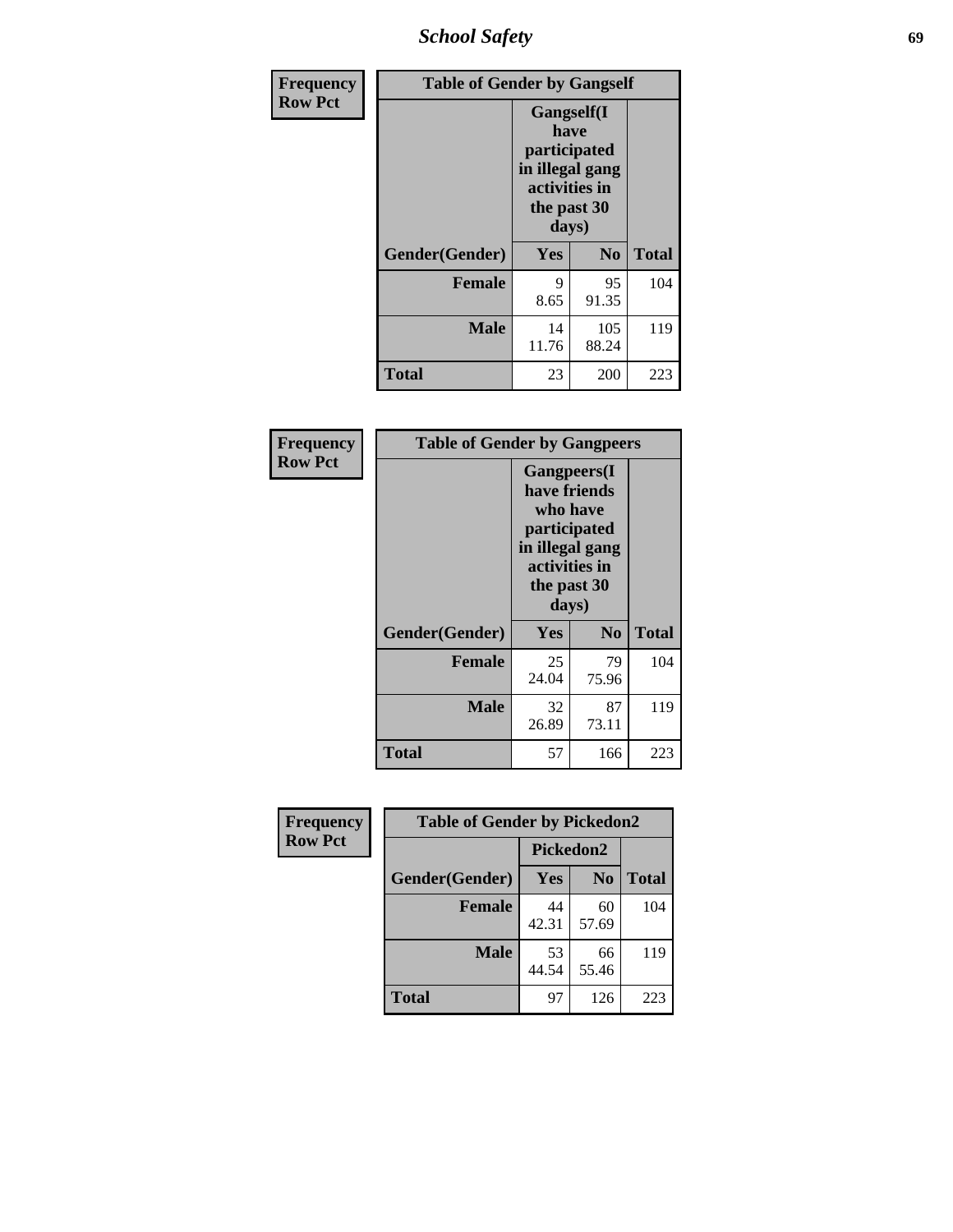*School Safety* **70**

| Frequency      | <b>Table of Gender by Safeschool2</b> |             |                |              |  |
|----------------|---------------------------------------|-------------|----------------|--------------|--|
| <b>Row Pct</b> |                                       | Safeschool2 |                |              |  |
|                | Gender(Gender)                        | <b>Yes</b>  | N <sub>0</sub> | <b>Total</b> |  |
|                | <b>Female</b>                         | 69<br>66.35 | 35<br>33.65    | 104          |  |
|                | <b>Male</b>                           | 87<br>73.11 | 32<br>26.89    | 119          |  |
|                | <b>Total</b>                          | 156         | 67             | 223          |  |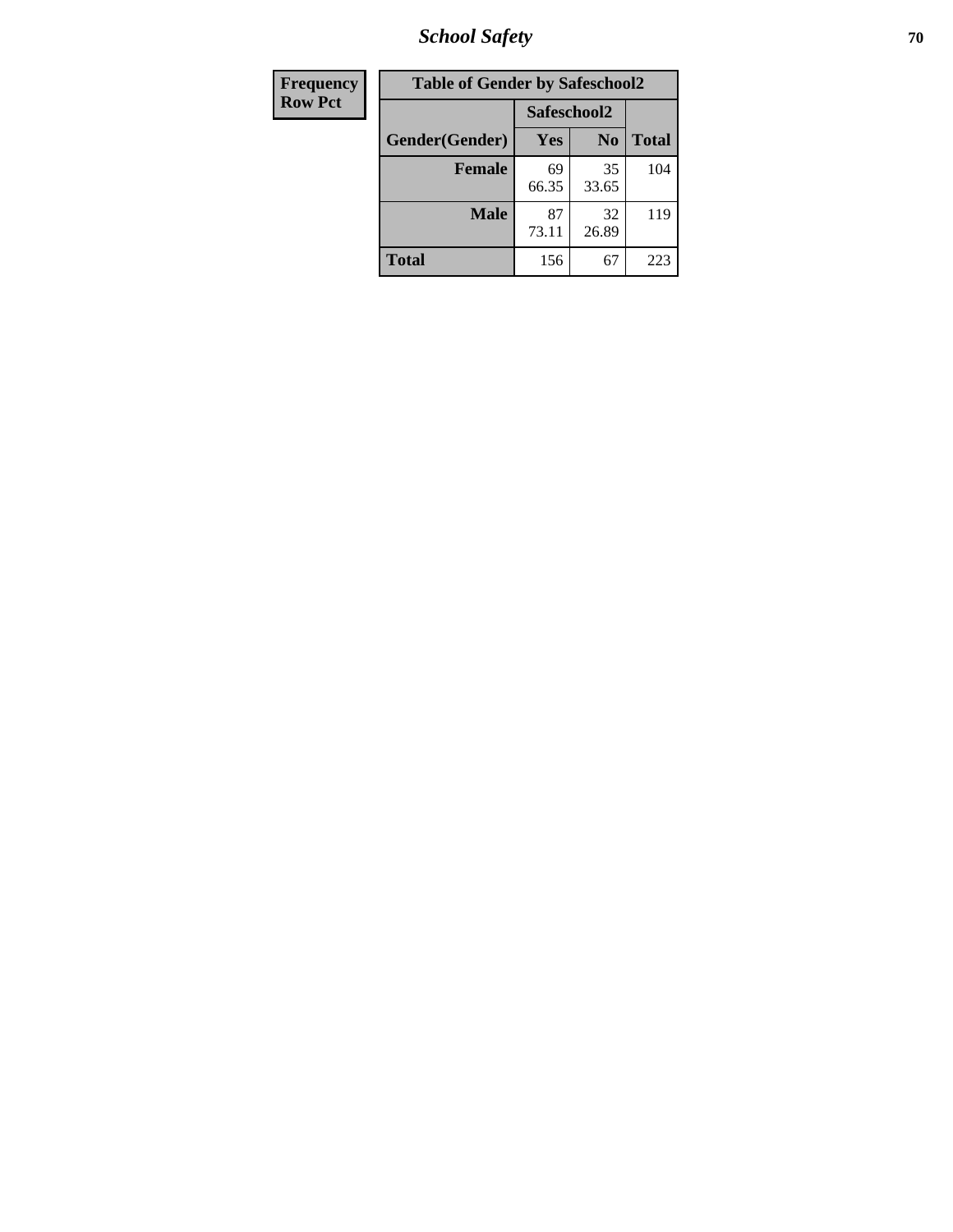## *Incidence of Drug Use* <sup>71</sup>

| <b>Frequency</b> | <b>Table of Gender by AlcoholAlt</b> |                                          |                |              |  |
|------------------|--------------------------------------|------------------------------------------|----------------|--------------|--|
| <b>Row Pct</b>   |                                      | AlcoholAlt(Alcohol<br>use, past 30 days) |                |              |  |
|                  | Gender(Gender)                       | Yes                                      | N <sub>0</sub> | <b>Total</b> |  |
|                  | <b>Female</b>                        | 10<br>9.62                               | 94<br>90.38    | 104          |  |
|                  | <b>Male</b>                          | 10<br>8.40                               | 109<br>91.60   | 119          |  |
|                  | <b>Total</b>                         | 20                                       | 203            | 223          |  |

| <b>Frequency</b> |                | <b>Table of Gender by TobaccoAny</b> |                    |              |
|------------------|----------------|--------------------------------------|--------------------|--------------|
| <b>Row Pct</b>   |                | use, past 30 days)                   | TobaccoAny(Tobacco |              |
|                  | Gender(Gender) | Yes                                  | N <sub>0</sub>     | <b>Total</b> |
|                  | <b>Female</b>  | 4<br>3.85                            | 100<br>96.15       | 104          |
|                  | <b>Male</b>    | 9<br>7.56                            | 110<br>92.44       | 119          |
|                  | <b>Total</b>   | 13                                   | 210                | 223          |

| <b>Frequency</b> | <b>Table of Gender by MarijuanaAlt</b> |                                              |                |              |
|------------------|----------------------------------------|----------------------------------------------|----------------|--------------|
| <b>Row Pct</b>   |                                        | MarijuanaAlt(Marijuana<br>use, past 30 days) |                |              |
|                  | Gender(Gender)                         | <b>Yes</b>                                   | N <sub>0</sub> | <b>Total</b> |
|                  | <b>Female</b>                          | 3<br>2.88                                    | 101<br>97.12   | 104          |
|                  | <b>Male</b>                            | 8<br>6.72                                    | 111<br>93.28   | 119          |
|                  | <b>Total</b>                           |                                              | 212            | 223          |

| <b>Frequency</b> | <b>Table of Gender by OtherDrugAny</b> |                                                      |                |              |
|------------------|----------------------------------------|------------------------------------------------------|----------------|--------------|
| <b>Row Pct</b>   |                                        | <b>OtherDrugAny(Other</b><br>drug use, past 30 days) |                |              |
|                  | Gender(Gender)                         | <b>Yes</b>                                           | N <sub>0</sub> | <b>Total</b> |
|                  | <b>Female</b>                          | 6.73                                                 | 97<br>93.27    | 104          |
|                  | <b>Male</b>                            | 9<br>7.56                                            | 110<br>92.44   | 119          |
|                  | <b>Total</b>                           | 16                                                   | 207            | 223          |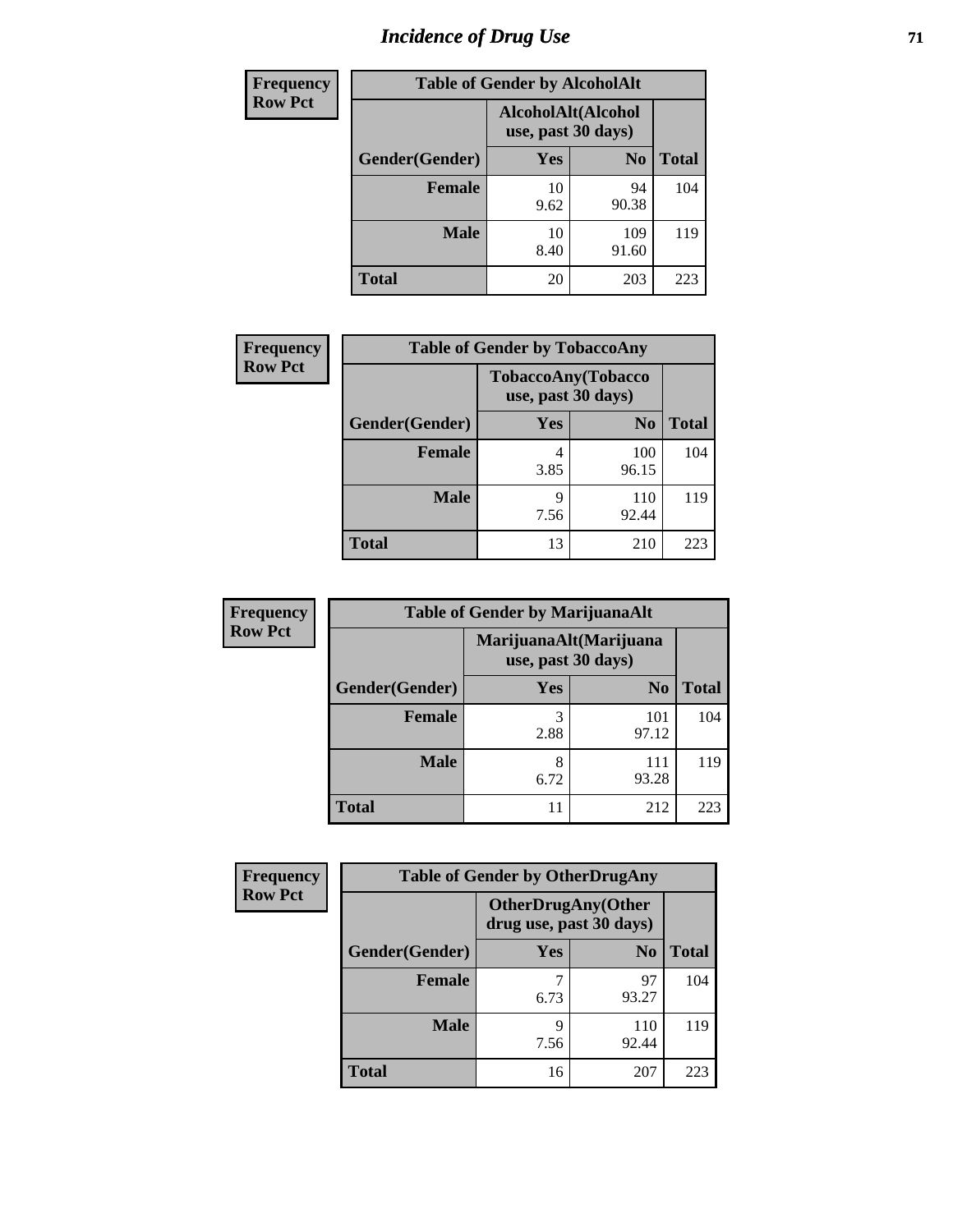### *Average Age at Onset of Use* **72** *Results for "Average Age at Onset of Use" questions exclude students who said they did not use that substance*

#### **Gender=Female**

| <i><b>Variable</b></i> | Label                                                              | <b>Mean</b> |
|------------------------|--------------------------------------------------------------------|-------------|
| Alcoholinit2           | I started using alcohol when I was                                 | 10.92       |
| Cigarettesinit2        | I started smoking tobacco when I was                               | 11.00       |
| Smokelessinit2         | I started chewing tobacco when I was                               | 9.00        |
| Marijuanainit2         | I started using marijuana when I was                               | 13.00       |
| Cocaineinit2           | I started using cocaine when I was                                 | 11.33       |
| Inhalantsinit2         | I started using inhalants when I was                               | 12.67       |
| Steroidsinit2          | I started using steroids when I was                                | 18.00       |
| Ecstasyinit2           | I started using ecstasy when I was                                 | 14.50       |
| Methinit2              | I started using methamphetamines when I was                        | 11.33       |
| Hallucinogensinit2     | I started using hallucinogens when I was                           | 12.00       |
| Prescription in t2     | I started using prescription drugs not prescribed to me when I was | 11.60       |

#### **Gender=Male**

| <b>Variable</b>                 | Label                                                              | <b>Mean</b> |
|---------------------------------|--------------------------------------------------------------------|-------------|
| Alcoholinit2                    | I started using alcohol when I was                                 | 11.14       |
| Cigarettesinit2                 | I started smoking tobacco when I was                               | 11.63       |
| Smokelessinit2                  | I started chewing tobacco when I was                               | 14.00       |
| Marijuanainit2                  | I started using marijuana when I was                               | 12.13       |
| Cocaineinit2                    | I started using cocaine when I was                                 |             |
| Inhalantsinit2                  | I started using inhalants when I was                               | 10.00       |
| Steroidsinit2                   | I started using steroids when I was                                | 14.00       |
| Ecstasyinit2                    | I started using ecstasy when I was                                 |             |
| Methinit2                       | I started using methamphetamines when I was                        |             |
| Hallucinogensinit2              | I started using hallucinogens when I was                           | 11.00       |
| Prescription in it <sub>2</sub> | I started using prescription drugs not prescribed to me when I was | 10.00       |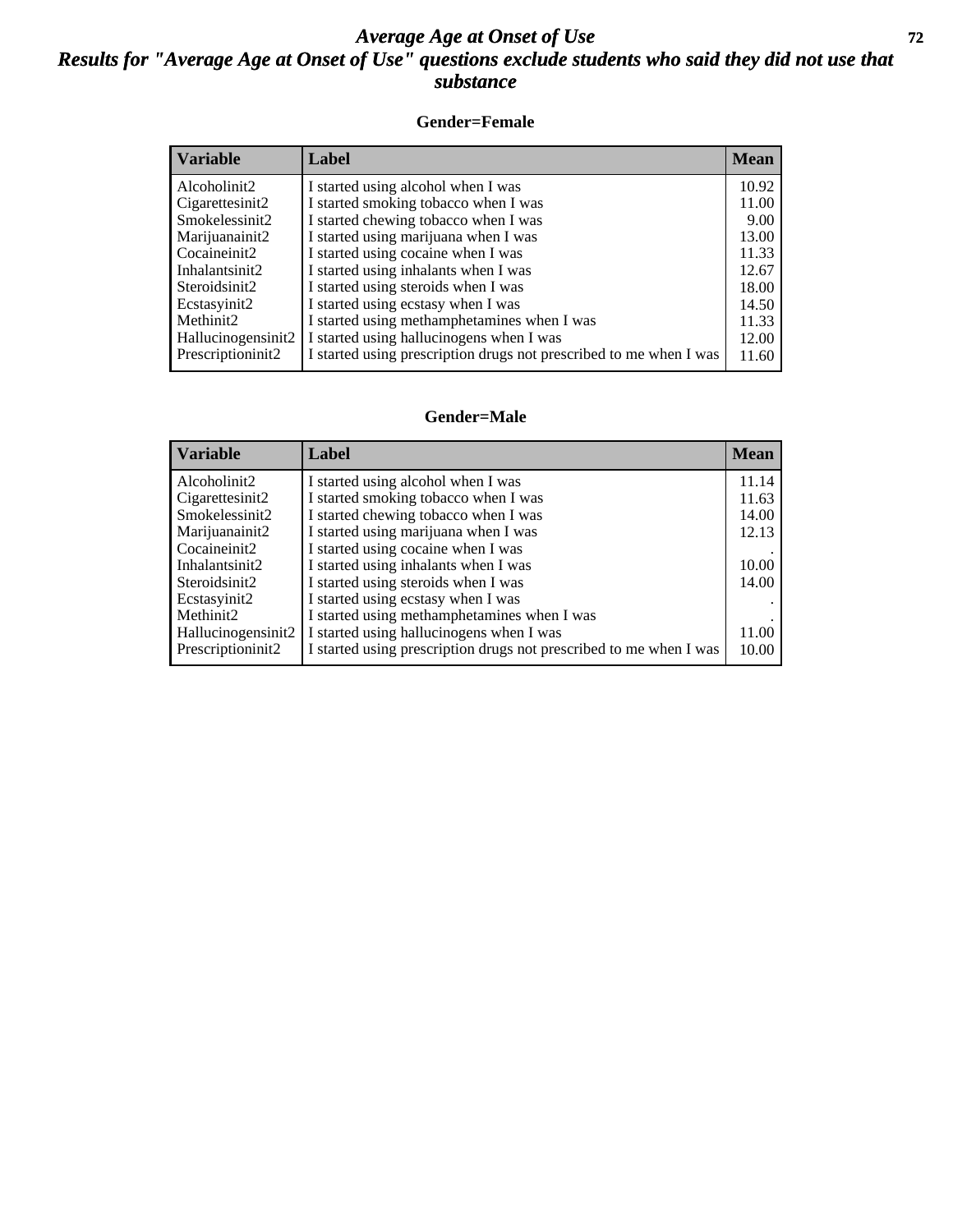# *I Think These Drugs are Harmful* **73**

| <b>Frequency</b> | <b>Table of Gender by Alcoholharmdich</b> |                                                   |                |              |
|------------------|-------------------------------------------|---------------------------------------------------|----------------|--------------|
| <b>Row Pct</b>   |                                           | Alcoholharmdich(I<br>think alcohol is<br>harmful) |                |              |
|                  | <b>Gender</b> (Gender)                    | <b>Yes</b>                                        | N <sub>0</sub> | <b>Total</b> |
|                  | Female                                    | 79<br>75.96                                       | 25<br>24.04    | 104          |
|                  | <b>Male</b>                               | 88<br>73.95                                       | 31<br>26.05    | 119          |
|                  | <b>Total</b>                              | 167                                               | 56             | 223          |

| <b>Frequency</b> | <b>Table of Gender by Tobaccoharmdich</b> |                              |                   |              |
|------------------|-------------------------------------------|------------------------------|-------------------|--------------|
| <b>Row Pct</b>   |                                           | think tobacco is<br>harmful) | Tobaccoharmdich(I |              |
|                  | Gender(Gender)                            | <b>Yes</b>                   | N <sub>0</sub>    | <b>Total</b> |
|                  | <b>Female</b>                             | 86<br>82.69                  | 18<br>17.31       | 104          |
|                  | <b>Male</b>                               | 90<br>75.63                  | 29<br>24.37       | 119          |
|                  | <b>Total</b>                              | 176                          | 47                | 223          |

| Frequency      | <b>Table of Gender by Marijuanaharmdich</b> |                                                       |                |              |  |
|----------------|---------------------------------------------|-------------------------------------------------------|----------------|--------------|--|
| <b>Row Pct</b> |                                             | Marijuanaharmdich(I<br>think marijuana is<br>harmful) |                |              |  |
|                | Gender(Gender)                              | <b>Yes</b>                                            | N <sub>0</sub> | <b>Total</b> |  |
|                | <b>Female</b>                               | 82<br>78.85                                           | 22<br>21.15    | 104          |  |
|                | <b>Male</b>                                 | 88<br>73.95                                           | 31<br>26.05    | 119          |  |
|                | <b>Total</b>                                | 170                                                   | 53             | 223          |  |

| Frequency      | <b>Table of Gender by Otherdrugharmdich</b> |                                                          |                |              |  |
|----------------|---------------------------------------------|----------------------------------------------------------|----------------|--------------|--|
| <b>Row Pct</b> |                                             | Otherdrugharmdich(I<br>think other drugs are<br>harmful) |                |              |  |
|                | Gender(Gender)                              | <b>Yes</b>                                               | N <sub>0</sub> | <b>Total</b> |  |
|                | <b>Female</b>                               | 87<br>83.65                                              | 17<br>16.35    | 104          |  |
|                | <b>Male</b>                                 | 90<br>75.63                                              | 29<br>24.37    | 119          |  |
|                | <b>Total</b>                                | 177                                                      | 46             | 223          |  |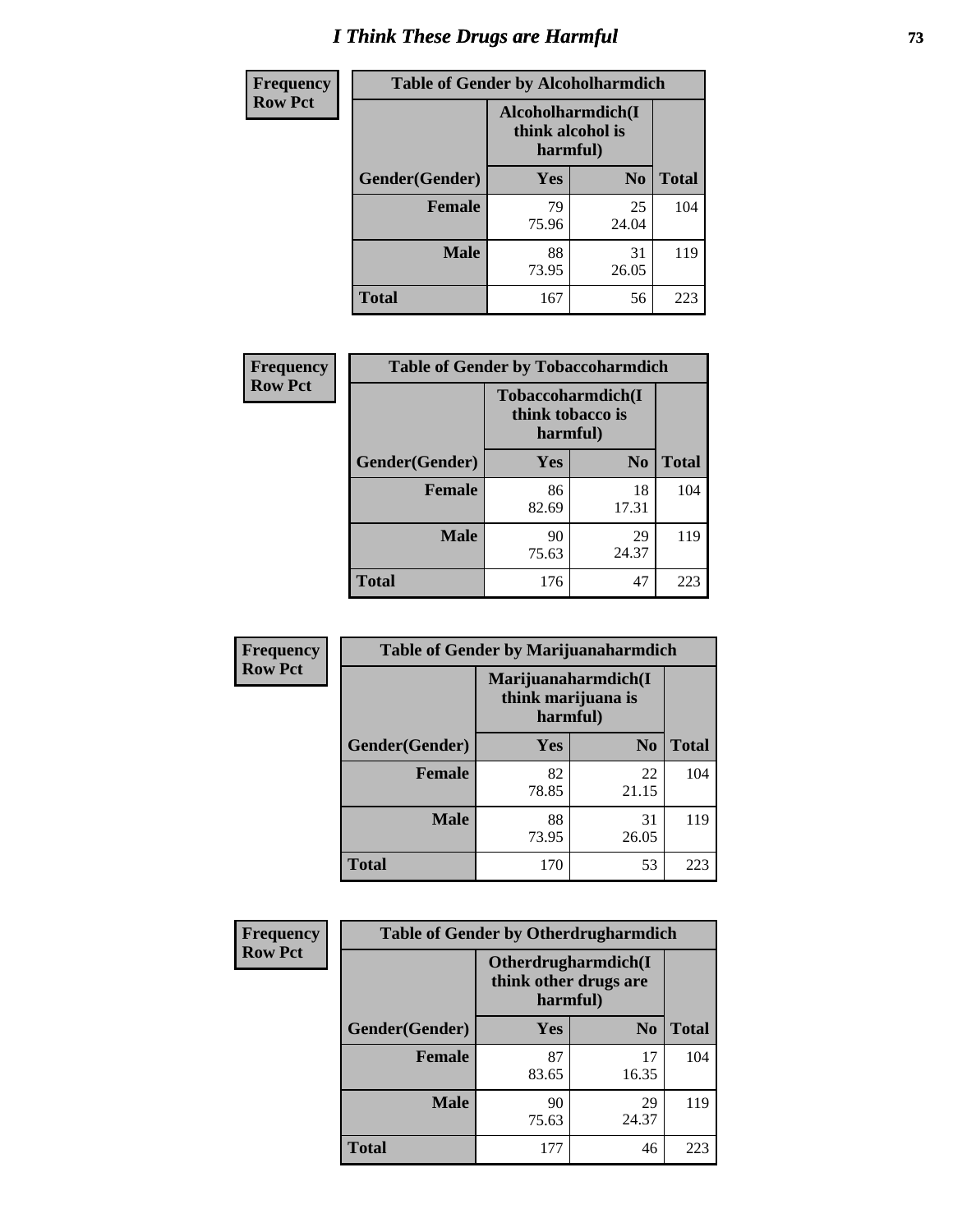| <b>Frequency</b> | <b>Table of Gender by Alcohollocation1</b> |                                                               |              |              |  |
|------------------|--------------------------------------------|---------------------------------------------------------------|--------------|--------------|--|
| <b>Row Pct</b>   |                                            | <b>Alcohollocation1(Places</b><br><b>Friends Use Alcohol)</b> |              |              |  |
|                  | Gender(Gender)                             |                                                               | Do Not Use   | <b>Total</b> |  |
|                  | <b>Female</b>                              | 20<br>19.23                                                   | 84<br>80.77  | 104          |  |
|                  | <b>Male</b>                                | 16<br>13.45                                                   | 103<br>86.55 | 119          |  |
|                  | <b>Total</b>                               | 36                                                            | 187          | 223          |  |

| <b>Frequency</b> | <b>Table of Gender by Alcohollocation2</b> |              |                                                               |              |
|------------------|--------------------------------------------|--------------|---------------------------------------------------------------|--------------|
| <b>Row Pct</b>   |                                            |              | <b>Alcohollocation2(Places</b><br><b>Friends Use Alcohol)</b> |              |
|                  | Gender(Gender)                             |              | Home                                                          | <b>Total</b> |
|                  | <b>Female</b>                              | 90<br>86.54  | 14<br>13.46                                                   | 104          |
|                  | <b>Male</b>                                | 107<br>89.92 | 12<br>10.08                                                   | 119          |
|                  | <b>Total</b>                               | 197          | 26                                                            | 223          |

| Frequency      | <b>Table of Gender by Alcohollocation3</b> |              |                                                               |              |
|----------------|--------------------------------------------|--------------|---------------------------------------------------------------|--------------|
| <b>Row Pct</b> |                                            |              | <b>Alcohollocation3(Places</b><br><b>Friends Use Alcohol)</b> |              |
|                | Gender(Gender)                             |              | <b>School</b>                                                 | <b>Total</b> |
|                | <b>Female</b>                              | 102<br>98.08 | 2<br>1.92                                                     | 104          |
|                | <b>Male</b>                                | 118<br>99.16 | 0.84                                                          | 119          |
|                | <b>Total</b>                               | 220          | 3                                                             | 223          |

| <b>Frequency</b> | <b>Table of Gender by Alcohollocation4</b> |                                                               |      |              |
|------------------|--------------------------------------------|---------------------------------------------------------------|------|--------------|
| <b>Row Pct</b>   |                                            | <b>Alcohollocation4(Places</b><br><b>Friends Use Alcohol)</b> |      |              |
|                  | Gender(Gender)                             |                                                               | Car  | <b>Total</b> |
|                  | Female                                     | 100<br>96.15                                                  | 3.85 | 104          |
|                  | <b>Male</b>                                | 118<br>99.16                                                  | 0.84 | 119          |
|                  | <b>Total</b>                               | 218                                                           | 5    | 223          |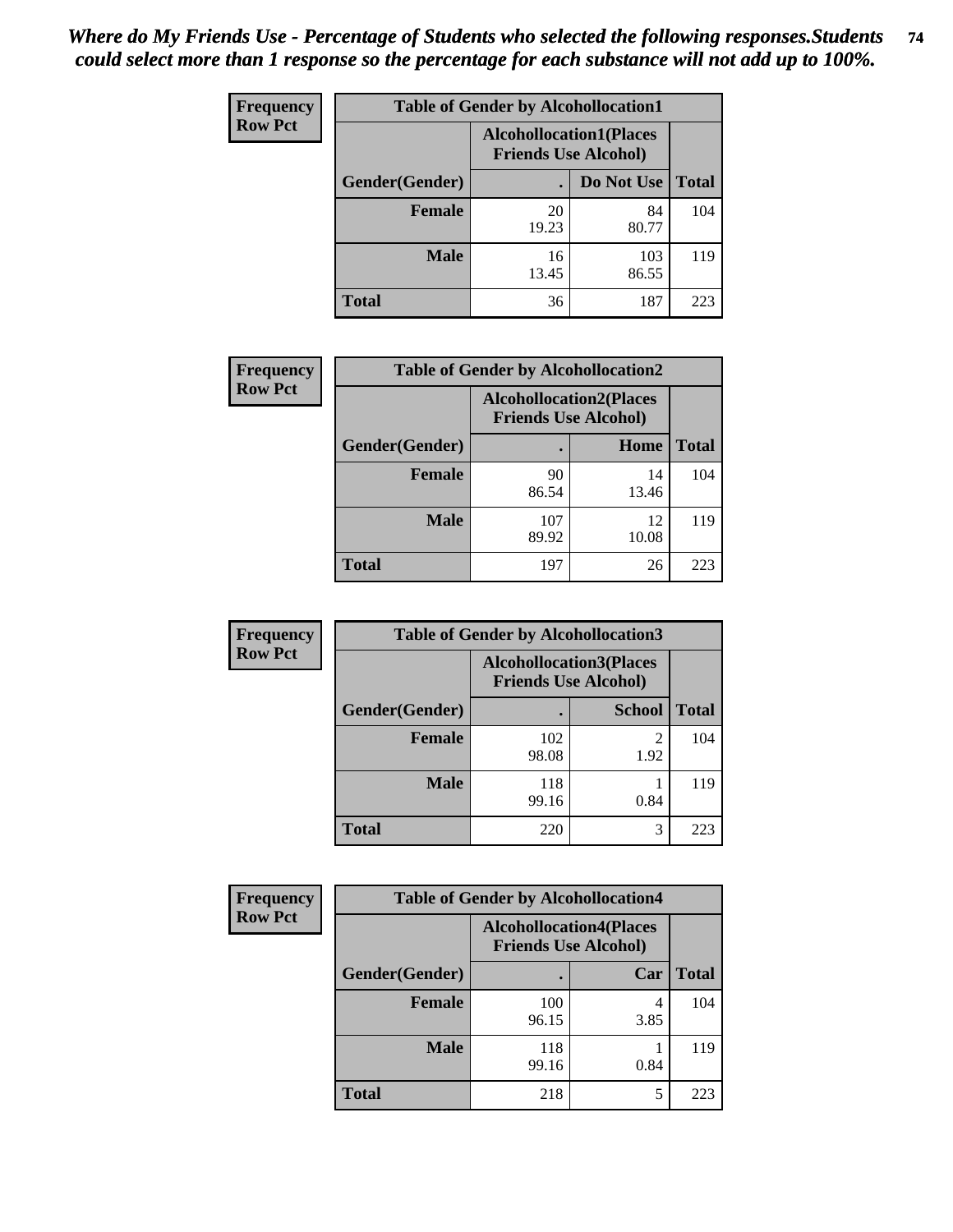| <b>Frequency</b> | <b>Table of Gender by Alcohollocation5</b> |                                                                |                                 |              |
|------------------|--------------------------------------------|----------------------------------------------------------------|---------------------------------|--------------|
| <b>Row Pct</b>   |                                            | <b>Alcohollocation5</b> (Places<br><b>Friends Use Alcohol)</b> |                                 |              |
|                  | Gender(Gender)                             |                                                                | <b>Friend's</b><br><b>House</b> | <b>Total</b> |
|                  | <b>Female</b>                              | 96<br>92.31                                                    | 8<br>7.69                       | 104          |
|                  | <b>Male</b>                                | 112<br>94.12                                                   | 5.88                            | 119          |
|                  | <b>Total</b>                               | 208                                                            | 15                              | 223          |

| Frequency      | <b>Table of Gender by Alcohollocation6</b> |                                                               |              |              |
|----------------|--------------------------------------------|---------------------------------------------------------------|--------------|--------------|
| <b>Row Pct</b> |                                            | <b>Alcohollocation6(Places</b><br><b>Friends Use Alcohol)</b> |              |              |
|                | Gender(Gender)                             |                                                               | <b>Other</b> | <b>Total</b> |
|                | <b>Female</b>                              | 91<br>87.50                                                   | 13<br>12.50  | 104          |
|                | <b>Male</b>                                | 111<br>93.28                                                  | 8<br>6.72    | 119          |
|                | <b>Total</b>                               | 202                                                           | 21           | 223          |

| Frequency      | <b>Table of Gender by Tobaccolocation1</b> |                                                               |              |              |  |
|----------------|--------------------------------------------|---------------------------------------------------------------|--------------|--------------|--|
| <b>Row Pct</b> |                                            | <b>Tobaccolocation1(Places</b><br><b>Friends Use Tobacco)</b> |              |              |  |
|                | Gender(Gender)                             |                                                               | Do Not Use   | <b>Total</b> |  |
|                | Female                                     | 6.73                                                          | 97<br>93.27  | 104          |  |
|                | <b>Male</b>                                | 10<br>8.40                                                    | 109<br>91.60 | 119          |  |
|                | <b>Total</b>                               | 17                                                            | 206          | 223          |  |

| <b>Frequency</b> | <b>Table of Gender by Tobaccolocation2</b> |                                                               |      |              |
|------------------|--------------------------------------------|---------------------------------------------------------------|------|--------------|
| <b>Row Pct</b>   |                                            | <b>Tobaccolocation2(Places</b><br><b>Friends Use Tobacco)</b> |      |              |
|                  | Gender(Gender)                             |                                                               | Home | <b>Total</b> |
|                  | Female                                     | 100<br>96.15                                                  | 3.85 | 104          |
|                  | <b>Male</b>                                | 115<br>96.64                                                  | 3.36 | 119          |
|                  | <b>Total</b>                               | 215                                                           | 8    | 223          |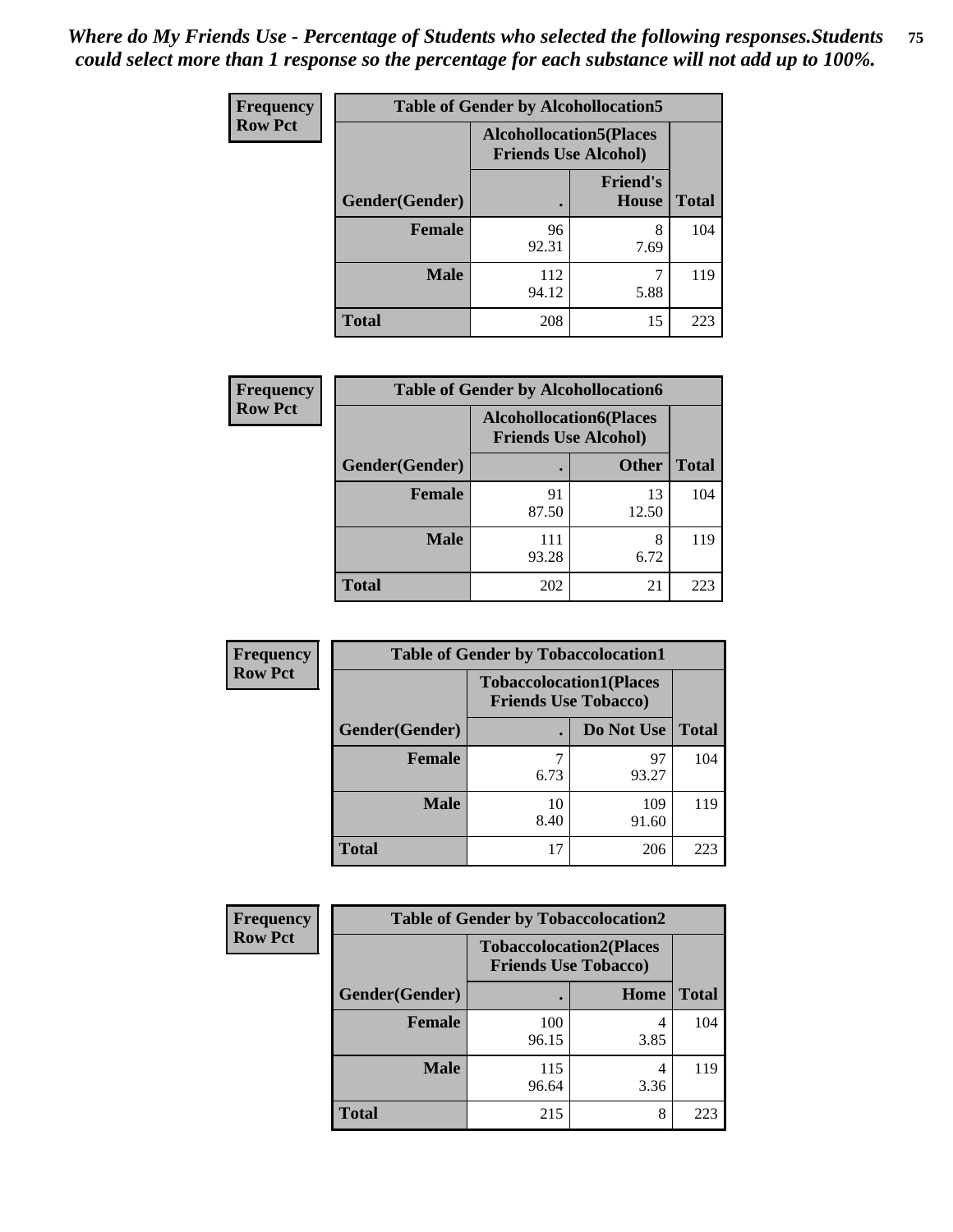| <b>Frequency</b> | <b>Table of Gender by Tobaccolocation3</b> |                                                               |                        |              |
|------------------|--------------------------------------------|---------------------------------------------------------------|------------------------|--------------|
| <b>Row Pct</b>   |                                            | <b>Tobaccolocation3(Places</b><br><b>Friends Use Tobacco)</b> |                        |              |
|                  | Gender(Gender)                             |                                                               | <b>School</b>          | <b>Total</b> |
|                  | <b>Female</b>                              | 102<br>98.08                                                  | 1.92                   | 104          |
|                  | <b>Male</b>                                | 117<br>98.32                                                  | $\mathfrak{D}$<br>1.68 | 119          |
|                  | <b>Total</b>                               | 219                                                           | 4                      | 223          |

| <b>Frequency</b> | <b>Table of Gender by Tobaccolocation4</b> |                                                               |              |  |
|------------------|--------------------------------------------|---------------------------------------------------------------|--------------|--|
| <b>Row Pct</b>   |                                            | <b>Tobaccolocation4(Places</b><br><b>Friends Use Tobacco)</b> |              |  |
|                  | Gender(Gender)                             |                                                               | <b>Total</b> |  |
|                  | <b>Female</b>                              | 104<br>100.00                                                 | 104          |  |
|                  | <b>Male</b>                                | 119<br>100.00                                                 | 119          |  |
|                  | <b>Total</b>                               | 223                                                           | 223          |  |

| <b>Frequency</b> | <b>Table of Gender by Tobaccolocation5</b>                    |              |                                 |              |
|------------------|---------------------------------------------------------------|--------------|---------------------------------|--------------|
| <b>Row Pct</b>   | <b>Tobaccolocation5(Places</b><br><b>Friends Use Tobacco)</b> |              |                                 |              |
|                  | Gender(Gender)                                                |              | <b>Friend's</b><br><b>House</b> | <b>Total</b> |
|                  | <b>Female</b>                                                 | 100<br>96.15 | 4<br>3.85                       | 104          |
|                  | <b>Male</b>                                                   | 113<br>94.96 | 6<br>5.04                       | 119          |
|                  | <b>Total</b>                                                  | 213          | 10                              | 223          |

| <b>Frequency</b> |                | <b>Table of Gender by Tobaccolocation6</b> |                                                               |              |
|------------------|----------------|--------------------------------------------|---------------------------------------------------------------|--------------|
| <b>Row Pct</b>   |                |                                            | <b>Tobaccolocation6(Places</b><br><b>Friends Use Tobacco)</b> |              |
|                  | Gender(Gender) |                                            | <b>Other</b>                                                  | <b>Total</b> |
|                  | Female         | 99<br>95.19                                | 4.81                                                          | 104          |
|                  | <b>Male</b>    | 116<br>97.48                               | 2.52                                                          | 119          |
|                  | <b>Total</b>   | 215                                        | 8                                                             | 223          |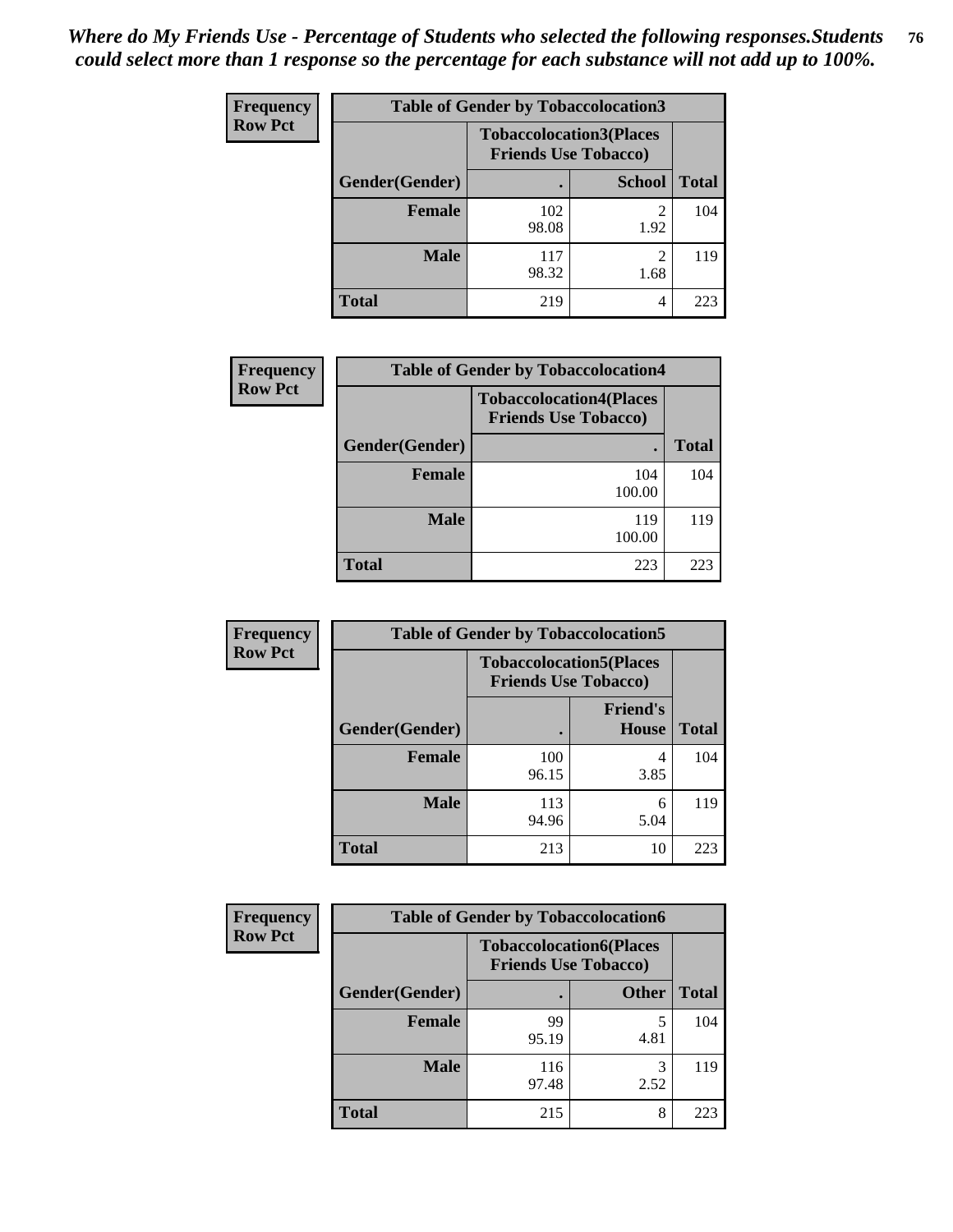| <b>Frequency</b> | <b>Table of Gender by Marijuanalocation1</b> |                                |                                  |              |
|------------------|----------------------------------------------|--------------------------------|----------------------------------|--------------|
| <b>Row Pct</b>   |                                              | <b>Friends Use Marijuana</b> ) | <b>Marijuanalocation1(Places</b> |              |
|                  | <b>Gender</b> (Gender)                       |                                | Do Not Use                       | <b>Total</b> |
|                  | <b>Female</b>                                | 12<br>11.54                    | 92<br>88.46                      | 104          |
|                  | <b>Male</b>                                  | 14<br>11.76                    | 105<br>88.24                     | 119          |
|                  | <b>Total</b>                                 | 26                             | 197                              | 223          |

| <b>Frequency</b> | <b>Table of Gender by Marijuanalocation2</b> |                                                                    |           |              |
|------------------|----------------------------------------------|--------------------------------------------------------------------|-----------|--------------|
| <b>Row Pct</b>   |                                              | <b>Marijuanalocation2(Places</b><br><b>Friends Use Marijuana</b> ) |           |              |
|                  | Gender(Gender)                               |                                                                    | Home      | <b>Total</b> |
|                  | <b>Female</b>                                | 99<br>95.19                                                        | 4.81      | 104          |
|                  | <b>Male</b>                                  | 113<br>94.96                                                       | 6<br>5.04 | 119          |
|                  | <b>Total</b>                                 | 212                                                                | 11        | 223          |

| Frequency      |                | <b>Table of Gender by Marijuanalocation3</b>                       |               |              |
|----------------|----------------|--------------------------------------------------------------------|---------------|--------------|
| <b>Row Pct</b> |                | <b>Marijuanalocation3(Places</b><br><b>Friends Use Marijuana</b> ) |               |              |
|                | Gender(Gender) |                                                                    | <b>School</b> | <b>Total</b> |
|                | Female         | 103<br>99.04                                                       | 0.96          | 104          |
|                | <b>Male</b>    | 117<br>98.32                                                       | ി<br>1.68     | 119          |
|                | <b>Total</b>   | 220                                                                | 3             | 223          |

| <b>Frequency</b> | <b>Table of Gender by Marijuanalocation4</b> |                                                                    |      |              |
|------------------|----------------------------------------------|--------------------------------------------------------------------|------|--------------|
| <b>Row Pct</b>   |                                              | <b>Marijuanalocation4(Places</b><br><b>Friends Use Marijuana</b> ) |      |              |
|                  | Gender(Gender)                               |                                                                    | Car  | <b>Total</b> |
|                  | Female                                       | 99<br>95.19                                                        | 4.81 | 104          |
|                  | <b>Male</b>                                  | 118<br>99.16                                                       | 0.84 | 119          |
|                  | <b>Total</b>                                 | 217                                                                | 6    | 223          |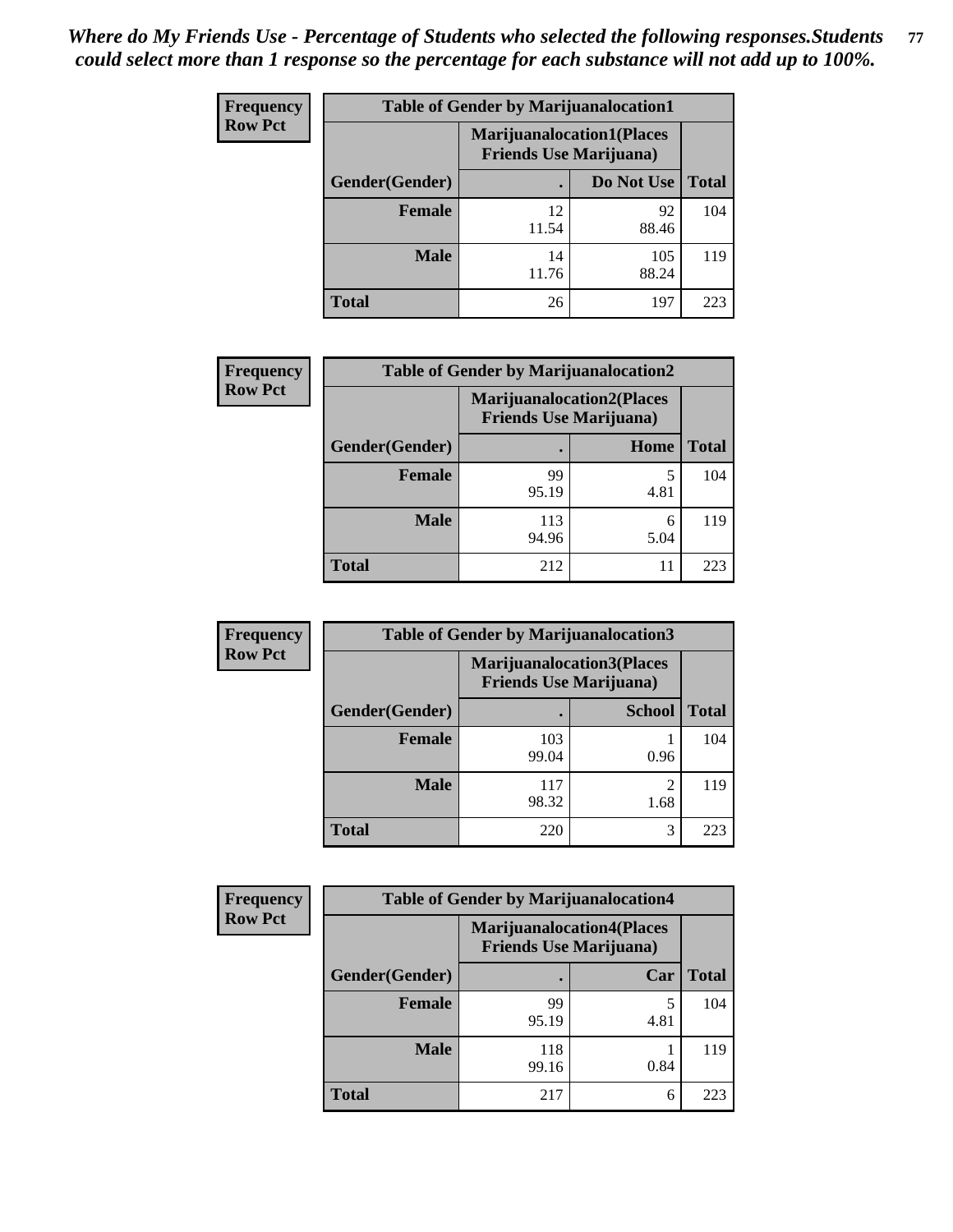| <b>Frequency</b> | <b>Table of Gender by Marijuanalocation5</b> |                                                                     |                                 |              |
|------------------|----------------------------------------------|---------------------------------------------------------------------|---------------------------------|--------------|
| <b>Row Pct</b>   |                                              | <b>Marijuanalocation5</b> (Places<br><b>Friends Use Marijuana</b> ) |                                 |              |
|                  | Gender(Gender)                               |                                                                     | <b>Friend's</b><br><b>House</b> | <b>Total</b> |
|                  | <b>Female</b>                                | 97<br>93.27                                                         | 6.73                            | 104          |
|                  | <b>Male</b>                                  | 114<br>95.80                                                        | 5<br>4.20                       | 119          |
|                  | <b>Total</b>                                 | 211                                                                 | 12                              | 223          |

| <b>Frequency</b> | <b>Table of Gender by Marijuanalocation6</b> |                                |                                  |              |
|------------------|----------------------------------------------|--------------------------------|----------------------------------|--------------|
| <b>Row Pct</b>   |                                              | <b>Friends Use Marijuana</b> ) | <b>Marijuanalocation6(Places</b> |              |
|                  | Gender(Gender)                               |                                | <b>Other</b>                     | <b>Total</b> |
|                  | <b>Female</b>                                | 96<br>92.31                    | 8<br>7.69                        | 104          |
|                  | <b>Male</b>                                  | 113<br>94.96                   | 6<br>5.04                        | 119          |
|                  | <b>Total</b>                                 | 209                            | 14                               | 223          |

| <b>Frequency</b> | <b>Table of Gender by Otherdruglocation1</b>                                   |           |              |              |
|------------------|--------------------------------------------------------------------------------|-----------|--------------|--------------|
| <b>Row Pct</b>   | <b>Otherdruglocation1(Places</b><br><b>Friends Use Other Illegal</b><br>Drugs) |           |              |              |
|                  | Gender(Gender)                                                                 |           | Do Not Use   | <b>Total</b> |
|                  | Female                                                                         | 6<br>5.77 | 98<br>94.23  | 104          |
|                  | <b>Male</b>                                                                    | 5.88      | 112<br>94.12 | 119          |
|                  | <b>Total</b>                                                                   | 13        | 210          | 223          |

| <b>Frequency</b> | <b>Table of Gender by Otherdruglocation2</b>                                    |              |                        |              |
|------------------|---------------------------------------------------------------------------------|--------------|------------------------|--------------|
| <b>Row Pct</b>   | <b>Otherdruglocation2(Places)</b><br><b>Friends Use Other Illegal</b><br>Drugs) |              |                        |              |
|                  | Gender(Gender)                                                                  |              | Home                   | <b>Total</b> |
|                  | Female                                                                          | 103<br>99.04 | 0.96                   | 104          |
|                  | <b>Male</b>                                                                     | 117<br>98.32 | $\mathfrak{D}$<br>1.68 | 119          |
|                  | <b>Total</b>                                                                    | 220          | 3                      | 223          |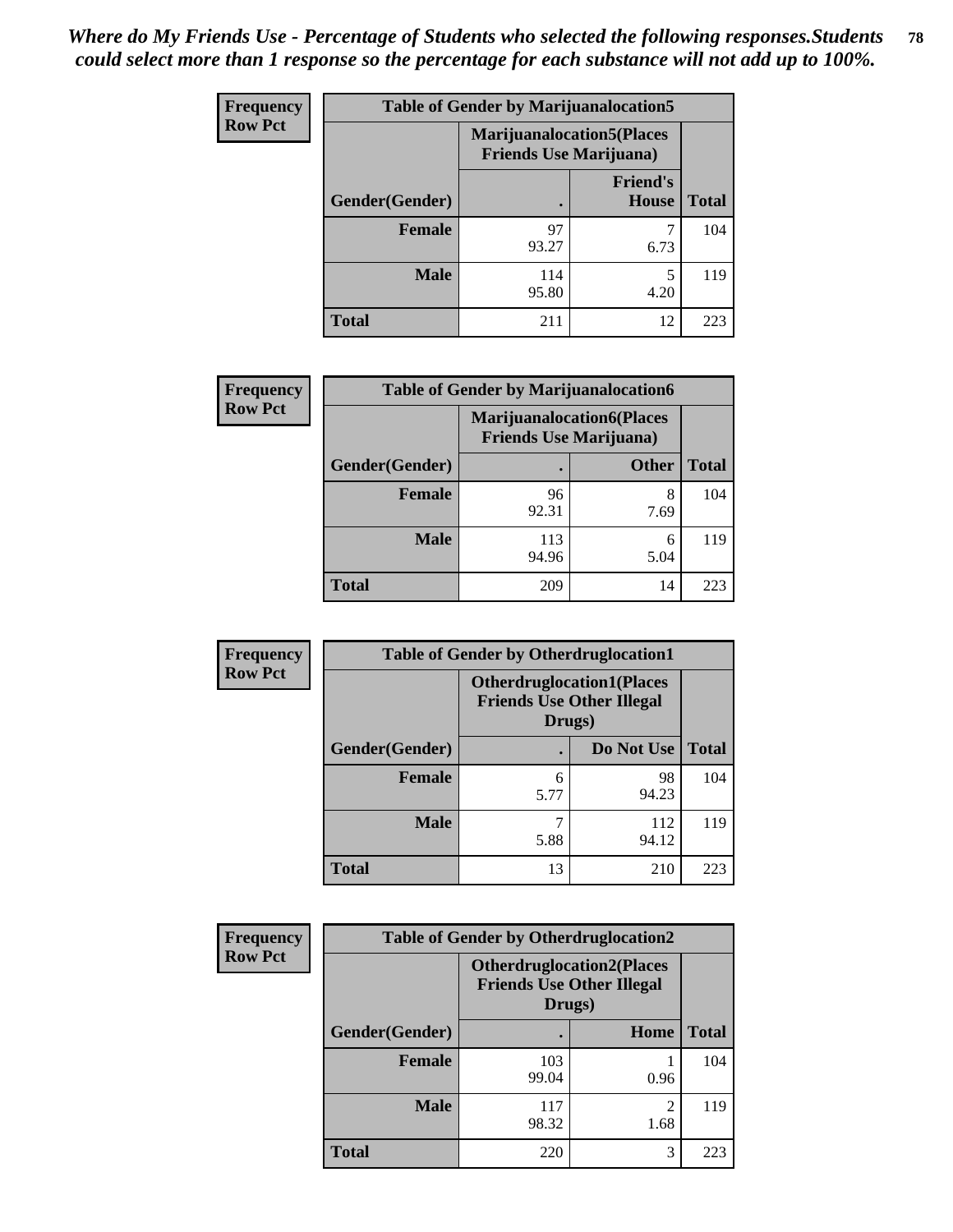| <b>Frequency</b> | <b>Table of Gender by Otherdruglocation3</b> |                                                                                |                        |              |
|------------------|----------------------------------------------|--------------------------------------------------------------------------------|------------------------|--------------|
| <b>Row Pct</b>   |                                              | <b>Otherdruglocation3(Places</b><br><b>Friends Use Other Illegal</b><br>Drugs) |                        |              |
|                  | Gender(Gender)                               |                                                                                | <b>School</b>          | <b>Total</b> |
|                  | <b>Female</b>                                | 103<br>99.04                                                                   | 0.96                   | 104          |
|                  | <b>Male</b>                                  | 117<br>98.32                                                                   | $\mathfrak{D}$<br>1.68 | 119          |
|                  | <b>Total</b>                                 | 220                                                                            | 3                      | 223          |

| Frequency      | <b>Table of Gender by Otherdruglocation4</b> |                                            |                                  |              |
|----------------|----------------------------------------------|--------------------------------------------|----------------------------------|--------------|
| <b>Row Pct</b> |                                              | <b>Friends Use Other Illegal</b><br>Drugs) | <b>Otherdruglocation4(Places</b> |              |
|                | Gender(Gender)                               |                                            | Car                              | <b>Total</b> |
|                | <b>Female</b>                                | 103<br>99.04                               | 0.96                             | 104          |
|                | <b>Male</b>                                  | 118<br>99.16                               | 0.84                             | 119          |
|                | <b>Total</b>                                 | 221                                        | 2                                | 223          |

| Frequency      | <b>Table of Gender by Otherdruglocation5</b> |                                                                                |                                 |              |
|----------------|----------------------------------------------|--------------------------------------------------------------------------------|---------------------------------|--------------|
| <b>Row Pct</b> |                                              | <b>Otherdruglocation5(Places</b><br><b>Friends Use Other Illegal</b><br>Drugs) |                                 |              |
|                | Gender(Gender)                               |                                                                                | <b>Friend's</b><br><b>House</b> | <b>Total</b> |
|                | <b>Female</b>                                | 100<br>96.15                                                                   | 4<br>3.85                       | 104          |
|                | <b>Male</b>                                  | 117<br>98.32                                                                   | $\mathfrak{D}$<br>1.68          | 119          |
|                | <b>Total</b>                                 | 217                                                                            | 6                               | 223          |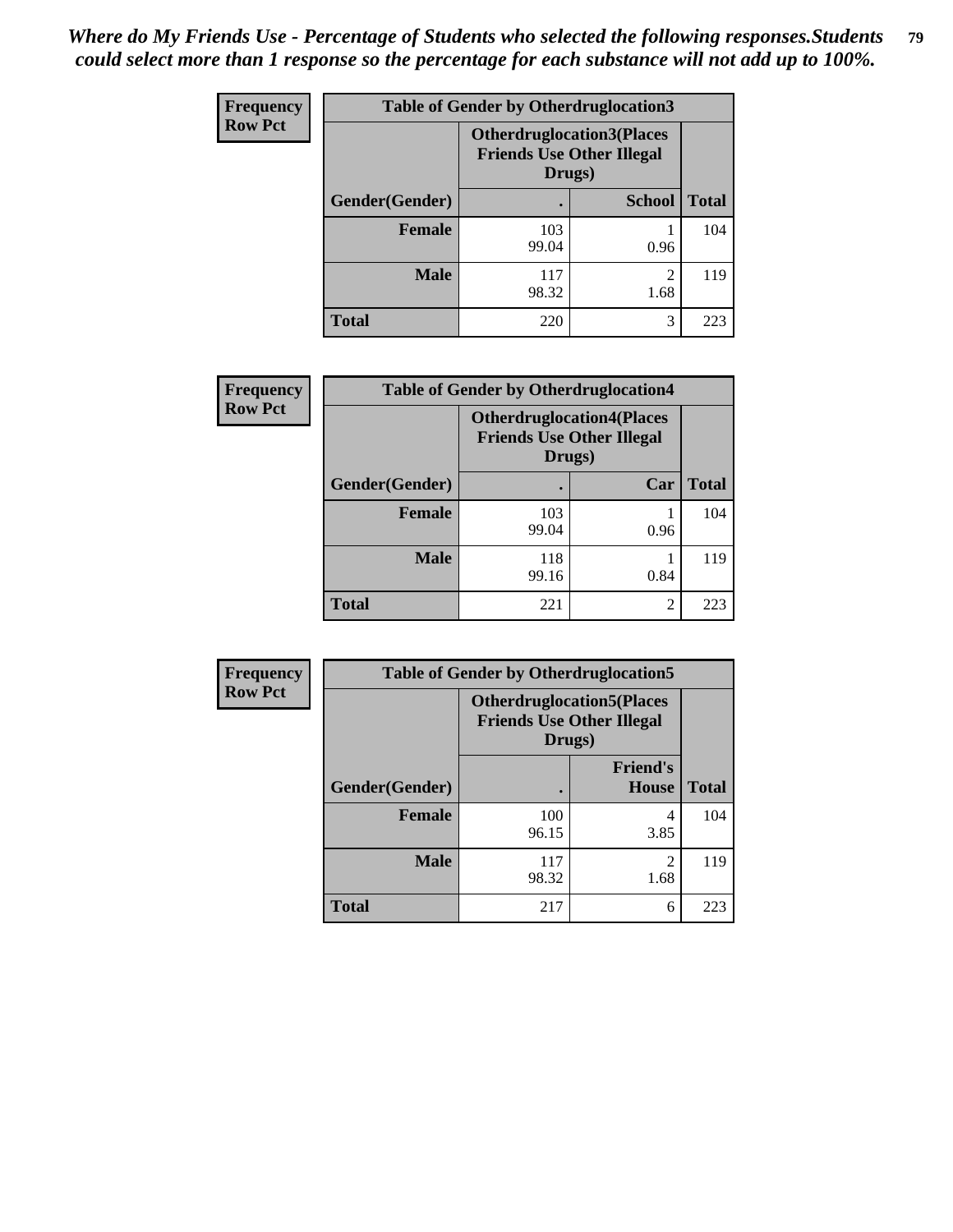| Frequency      | <b>Table of Gender by Otherdruglocation6</b> |                                            |                                  |              |
|----------------|----------------------------------------------|--------------------------------------------|----------------------------------|--------------|
| <b>Row Pct</b> |                                              | <b>Friends Use Other Illegal</b><br>Drugs) | <b>Otherdruglocation6(Places</b> |              |
|                | Gender(Gender)                               |                                            | <b>Other</b>                     | <b>Total</b> |
|                | <b>Female</b>                                | 99<br>95.19                                | 4.81                             | 104          |
|                | <b>Male</b>                                  | 112<br>94.12                               | 5.88                             | 119          |
|                | <b>Total</b>                                 | 211                                        | 12                               | 223          |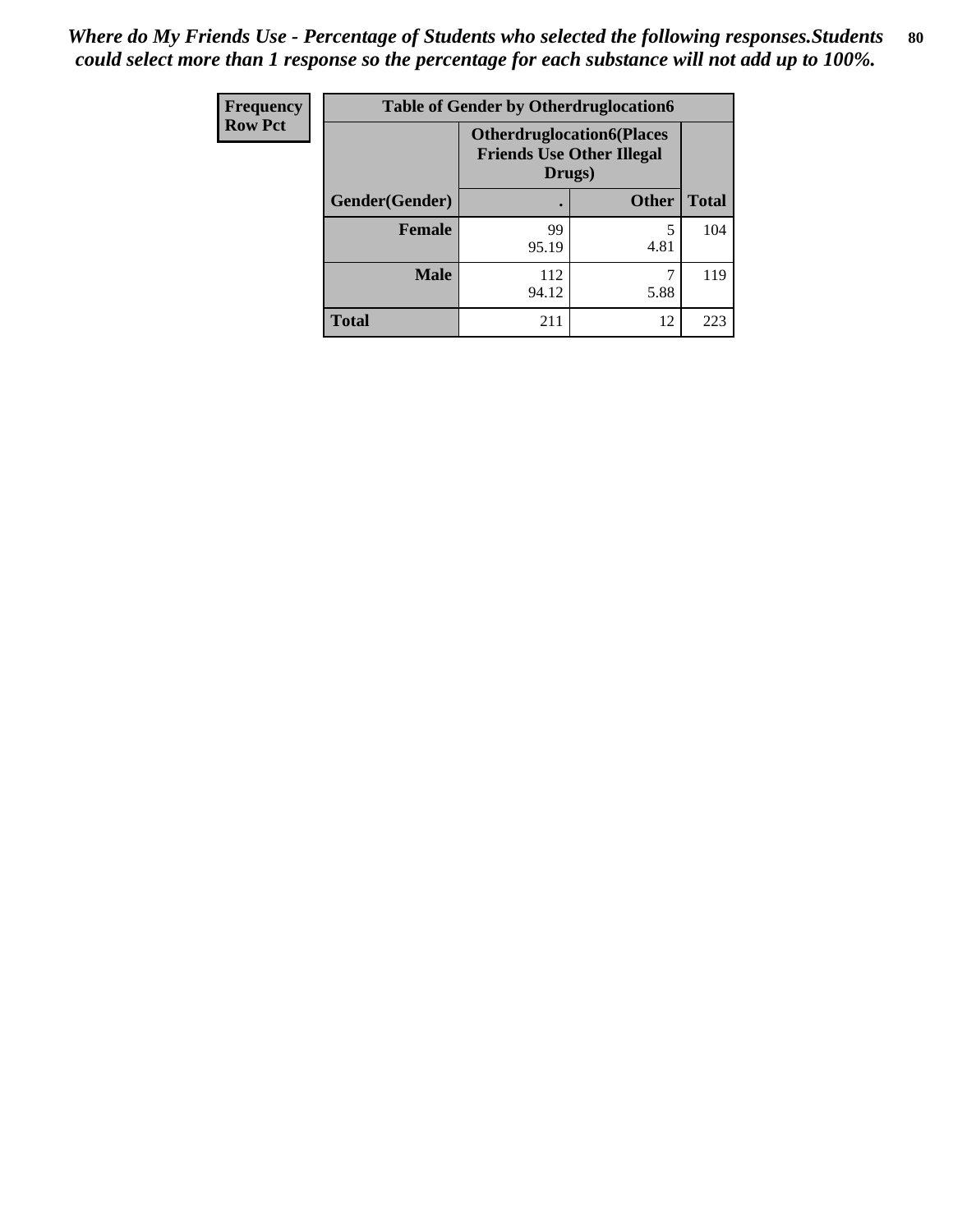| Frequency      | <b>Table of Gender by Alcoholtime1</b> |                                                          |                      |              |
|----------------|----------------------------------------|----------------------------------------------------------|----------------------|--------------|
| <b>Row Pct</b> |                                        | <b>Alcoholtime1(Times</b><br><b>Friends Use Alcohol)</b> |                      |              |
|                | Gender(Gender)                         | $\bullet$                                                | Do Not<br><b>Use</b> | <b>Total</b> |
|                | <b>Female</b>                          | 20<br>19.23                                              | 84<br>80.77          | 104          |
|                | <b>Male</b>                            | 14<br>11.76                                              | 105<br>88.24         | 119          |
|                | <b>Total</b>                           | 34                                                       | 189                  | 223          |

| <b>Frequency</b> | <b>Table of Gender by Alcoholtime2</b> |                                                          |                            |              |
|------------------|----------------------------------------|----------------------------------------------------------|----------------------------|--------------|
| <b>Row Pct</b>   |                                        | <b>Alcoholtime2(Times</b><br><b>Friends Use Alcohol)</b> |                            |              |
|                  | Gender(Gender)                         |                                                          | <b>On Way</b><br>to School | <b>Total</b> |
|                  | <b>Female</b>                          | 100<br>96.15                                             | 4<br>3.85                  | 104          |
|                  | <b>Male</b>                            | 119<br>100.00                                            | $\theta$<br>0.00           | 119          |
|                  | <b>Total</b>                           | 219                                                      | 4                          | 223          |

| Frequency      | <b>Table of Gender by Alcoholtime3</b> |                                                          |                                |              |
|----------------|----------------------------------------|----------------------------------------------------------|--------------------------------|--------------|
| <b>Row Pct</b> |                                        | <b>Alcoholtime3(Times</b><br><b>Friends Use Alcohol)</b> |                                |              |
|                | Gender(Gender)                         |                                                          | <b>During</b><br><b>School</b> | <b>Total</b> |
|                | Female                                 | 102<br>98.08                                             | 2<br>1.92                      | 104          |
|                | <b>Male</b>                            | 119<br>100.00                                            | $\mathbf{\Omega}$<br>0.00      | 119          |
|                | <b>Total</b>                           | 221                                                      | 2                              | 223          |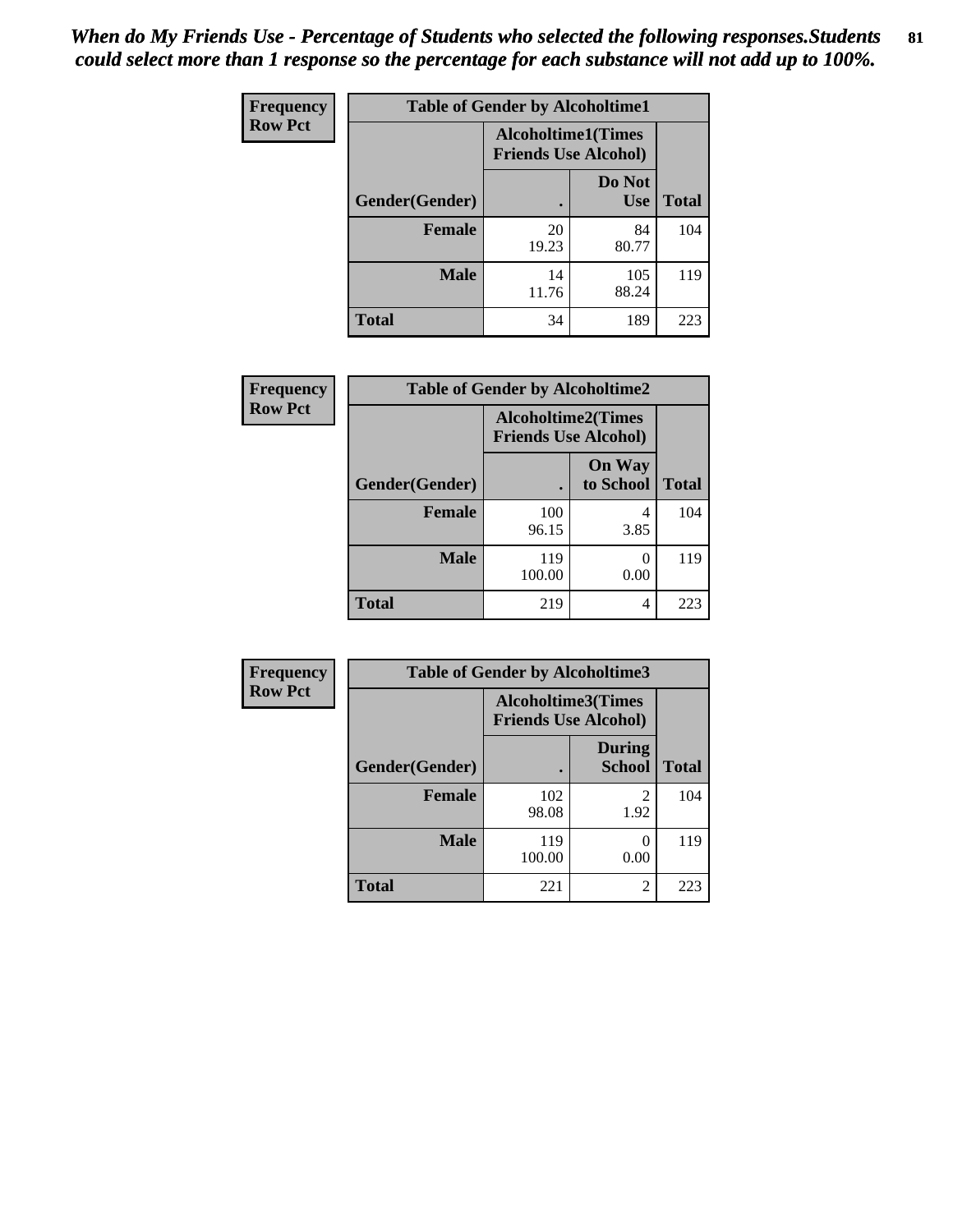*When do My Friends Use - Percentage of Students who selected the following responses.Students could select more than 1 response so the percentage for each substance will not add up to 100%.* **82**

| <b>Frequency</b> | <b>Table of Gender by Alcoholtime4</b> |                                                          |                                                |              |
|------------------|----------------------------------------|----------------------------------------------------------|------------------------------------------------|--------------|
| <b>Row Pct</b>   |                                        | <b>Alcoholtime4(Times</b><br><b>Friends Use Alcohol)</b> |                                                |              |
|                  | Gender(Gender)                         |                                                          | <b>On Way</b><br>Home<br>From<br><b>School</b> | <b>Total</b> |
|                  | <b>Female</b>                          | 100<br>96.15                                             | 4<br>3.85                                      | 104          |
|                  | <b>Male</b>                            | 116<br>97.48                                             | 3<br>2.52                                      | 119          |
|                  | <b>Total</b>                           | 216                                                      | 7                                              | 223          |

| <b>Frequency</b> | <b>Table of Gender by Alcoholtime5</b> |                                                           |                   |              |
|------------------|----------------------------------------|-----------------------------------------------------------|-------------------|--------------|
| <b>Row Pct</b>   |                                        | <b>Alcoholtime5</b> (Times<br><b>Friends Use Alcohol)</b> |                   |              |
|                  | Gender(Gender)                         |                                                           | <b>Weeknights</b> | <b>Total</b> |
|                  | <b>Female</b>                          | 98<br>94.23                                               | 6<br>5.77         | 104          |
|                  | <b>Male</b>                            | 114<br>95.80                                              | 5<br>4.20         | 119          |
|                  | <b>Total</b>                           | 212                                                       | 11                | 223          |

| <b>Frequency</b> | <b>Table of Gender by Alcoholtime6</b>                    |              |                 |              |
|------------------|-----------------------------------------------------------|--------------|-----------------|--------------|
| <b>Row Pct</b>   | <b>Alcoholtime6</b> (Times<br><b>Friends Use Alcohol)</b> |              |                 |              |
|                  | Gender(Gender)                                            |              | <b>Weekends</b> | <b>Total</b> |
|                  | <b>Female</b>                                             | 85<br>81.73  | 19<br>18.27     | 104          |
|                  | <b>Male</b>                                               | 106<br>89.08 | 13<br>10.92     | 119          |
|                  | <b>Total</b>                                              | 191          | 32              | 223          |

| <b>Frequency</b> | <b>Table of Gender by Tobaccotime1</b> |                                                          |                      |              |
|------------------|----------------------------------------|----------------------------------------------------------|----------------------|--------------|
| <b>Row Pct</b>   |                                        | <b>Tobaccotime1(Times</b><br><b>Friends Use Tobacco)</b> |                      |              |
|                  | Gender(Gender)                         |                                                          | Do Not<br><b>Use</b> | <b>Total</b> |
|                  | Female                                 | 8<br>7.69                                                | 96<br>92.31          | 104          |
|                  | <b>Male</b>                            | 8<br>6.72                                                | 111<br>93.28         | 119          |
|                  | <b>Total</b>                           | 16                                                       | 207                  | 223          |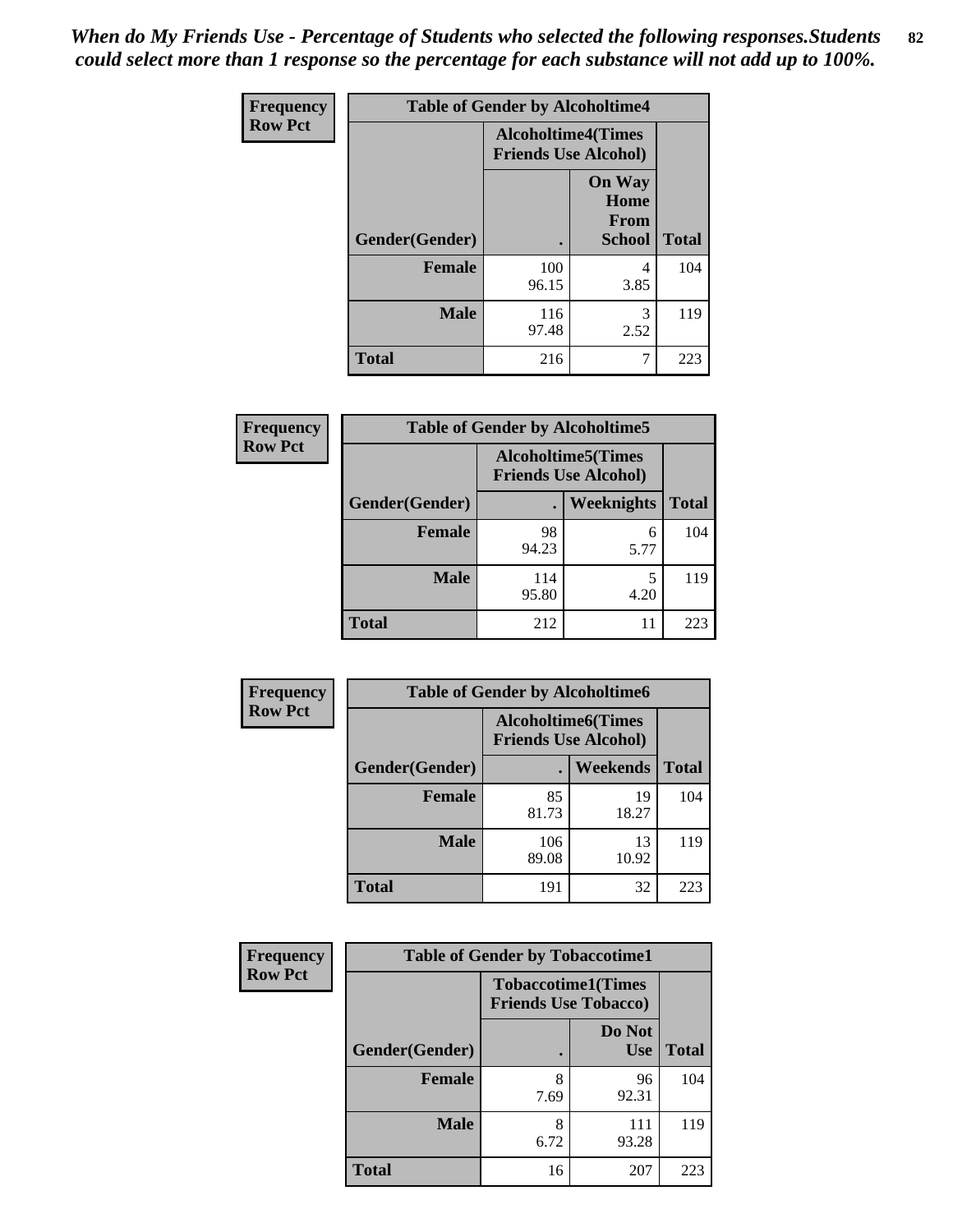*When do My Friends Use - Percentage of Students who selected the following responses.Students could select more than 1 response so the percentage for each substance will not add up to 100%.* **83**

| Frequency      | <b>Table of Gender by Tobaccotime2</b> |                                                          |                            |              |
|----------------|----------------------------------------|----------------------------------------------------------|----------------------------|--------------|
| <b>Row Pct</b> |                                        | <b>Tobaccotime2(Times</b><br><b>Friends Use Tobacco)</b> |                            |              |
|                | Gender(Gender)                         | $\bullet$                                                | <b>On Way</b><br>to School | <b>Total</b> |
|                | Female                                 | 101<br>97.12                                             | 3<br>2.88                  | 104          |
|                | <b>Male</b>                            | 119<br>100.00                                            | $\mathcal{O}$<br>0.00      | 119          |
|                | <b>Total</b>                           | 220                                                      | 3                          | 223          |

| Frequency      | <b>Table of Gender by Tobaccotime3</b> |                                                          |                                |              |
|----------------|----------------------------------------|----------------------------------------------------------|--------------------------------|--------------|
| <b>Row Pct</b> |                                        | <b>Tobaccotime3(Times</b><br><b>Friends Use Tobacco)</b> |                                |              |
|                | Gender(Gender)                         |                                                          | <b>During</b><br><b>School</b> | <b>Total</b> |
|                | <b>Female</b>                          | 104<br>100.00                                            | $\Omega$<br>0.00               | 104          |
|                | <b>Male</b>                            | 118<br>99.16                                             | 0.84                           | 119          |
|                | <b>Total</b>                           | 222                                                      |                                | 223          |

| <b>Frequency</b> | <b>Table of Gender by Tobaccotime4</b> |                                                          |                                         |              |
|------------------|----------------------------------------|----------------------------------------------------------|-----------------------------------------|--------------|
| <b>Row Pct</b>   |                                        | <b>Tobaccotime4(Times</b><br><b>Friends Use Tobacco)</b> |                                         |              |
|                  | Gender(Gender)                         |                                                          | <b>On Way</b><br>Home<br>From<br>School | <b>Total</b> |
|                  | <b>Female</b>                          | 100<br>96.15                                             | 4<br>3.85                               | 104          |
|                  | <b>Male</b>                            | 116<br>97.48                                             | 3<br>2.52                               | 119          |
|                  | <b>Total</b>                           | 216                                                      | 7                                       | 223          |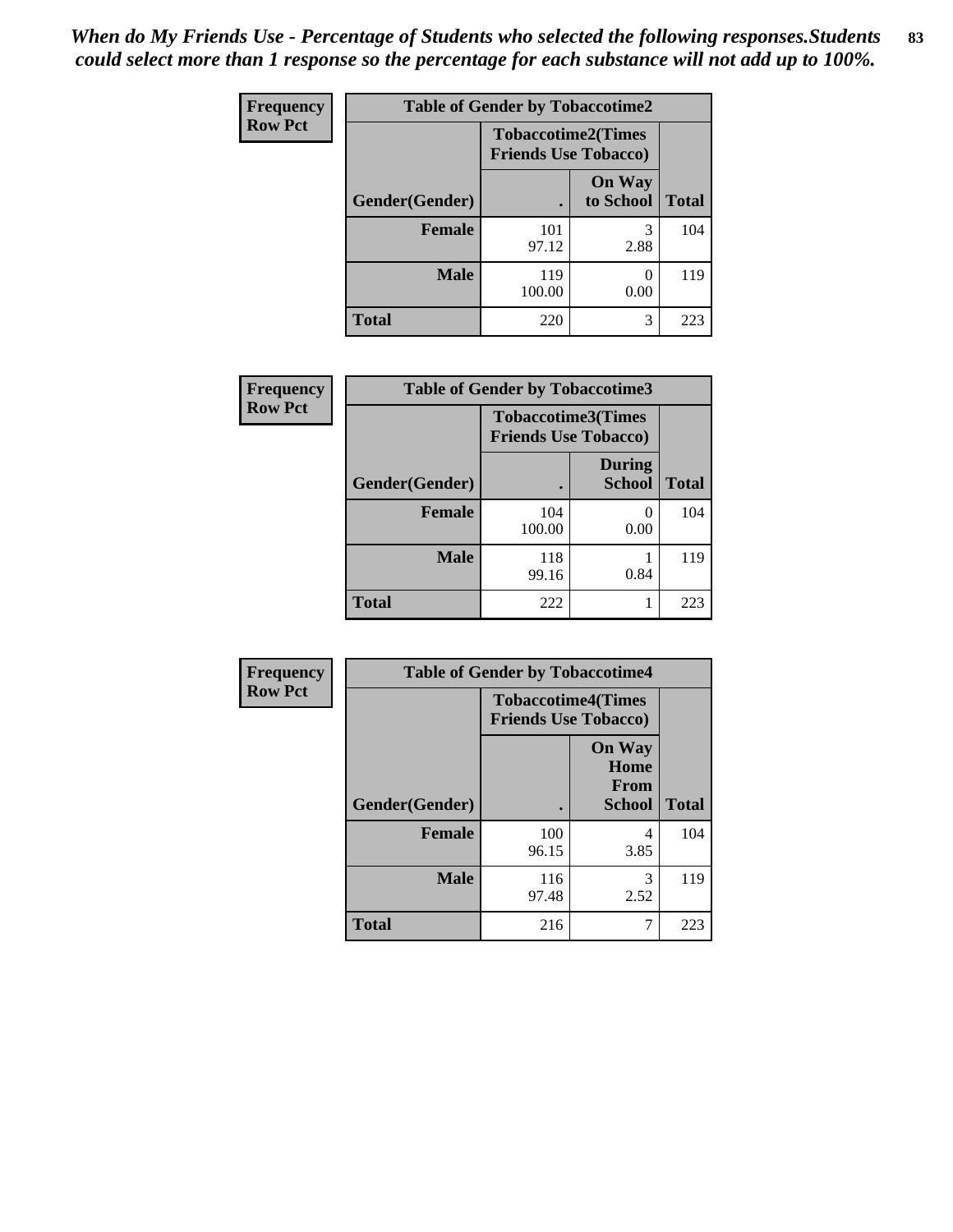| <b>Frequency</b> | <b>Table of Gender by Tobaccotime5</b> |              |                                                           |              |  |
|------------------|----------------------------------------|--------------|-----------------------------------------------------------|--------------|--|
| <b>Row Pct</b>   |                                        |              | <b>Tobaccotime5</b> (Times<br><b>Friends Use Tobacco)</b> |              |  |
|                  | Gender(Gender)                         |              | Weeknights                                                | <b>Total</b> |  |
|                  | <b>Female</b>                          | 102<br>98.08 | 2<br>1.92                                                 | 104          |  |
|                  | <b>Male</b>                            | 117<br>98.32 | 2<br>1.68                                                 | 119          |  |
|                  | Total                                  | 219          | 4                                                         | 223          |  |

| <b>Frequency</b> | <b>Table of Gender by Tobaccotime6</b> |                                                          |           |              |
|------------------|----------------------------------------|----------------------------------------------------------|-----------|--------------|
| <b>Row Pct</b>   |                                        | <b>Tobaccotime6(Times</b><br><b>Friends Use Tobacco)</b> |           |              |
|                  | Gender(Gender)                         |                                                          | Weekends  | <b>Total</b> |
|                  | Female                                 | 98<br>94.23                                              | 6<br>5.77 | 104          |
|                  | <b>Male</b>                            | 113<br>94.96                                             | 6<br>5.04 | 119          |
|                  | <b>Total</b>                           | 211                                                      | 12        | 223          |

| Frequency      | <b>Table of Gender by Marijuanatime1</b> |                                                               |              |              |
|----------------|------------------------------------------|---------------------------------------------------------------|--------------|--------------|
| <b>Row Pct</b> |                                          | <b>Marijuanatime1(Times</b><br><b>Friends Use Marijuana</b> ) |              |              |
|                | <b>Gender</b> (Gender)                   |                                                               | Do Not Use   | <b>Total</b> |
|                | Female                                   | 12<br>11.54                                                   | 92<br>88.46  | 104          |
|                | <b>Male</b>                              | 12<br>10.08                                                   | 107<br>89.92 | 119          |
|                | <b>Total</b>                             | 24                                                            | 199          | 223          |

| Frequency      | <b>Table of Gender by Marijuanatime2</b> |                                                               |                            |              |
|----------------|------------------------------------------|---------------------------------------------------------------|----------------------------|--------------|
| <b>Row Pct</b> |                                          | <b>Marijuanatime2(Times</b><br><b>Friends Use Marijuana</b> ) |                            |              |
|                | Gender(Gender)                           |                                                               | On Way to<br><b>School</b> | <b>Total</b> |
|                | <b>Female</b>                            | 101<br>97.12                                                  | 3<br>2.88                  | 104          |
|                | <b>Male</b>                              | 119<br>100.00                                                 | 0.00                       | 119          |
|                | <b>Total</b>                             | 220                                                           | 3                          | 223          |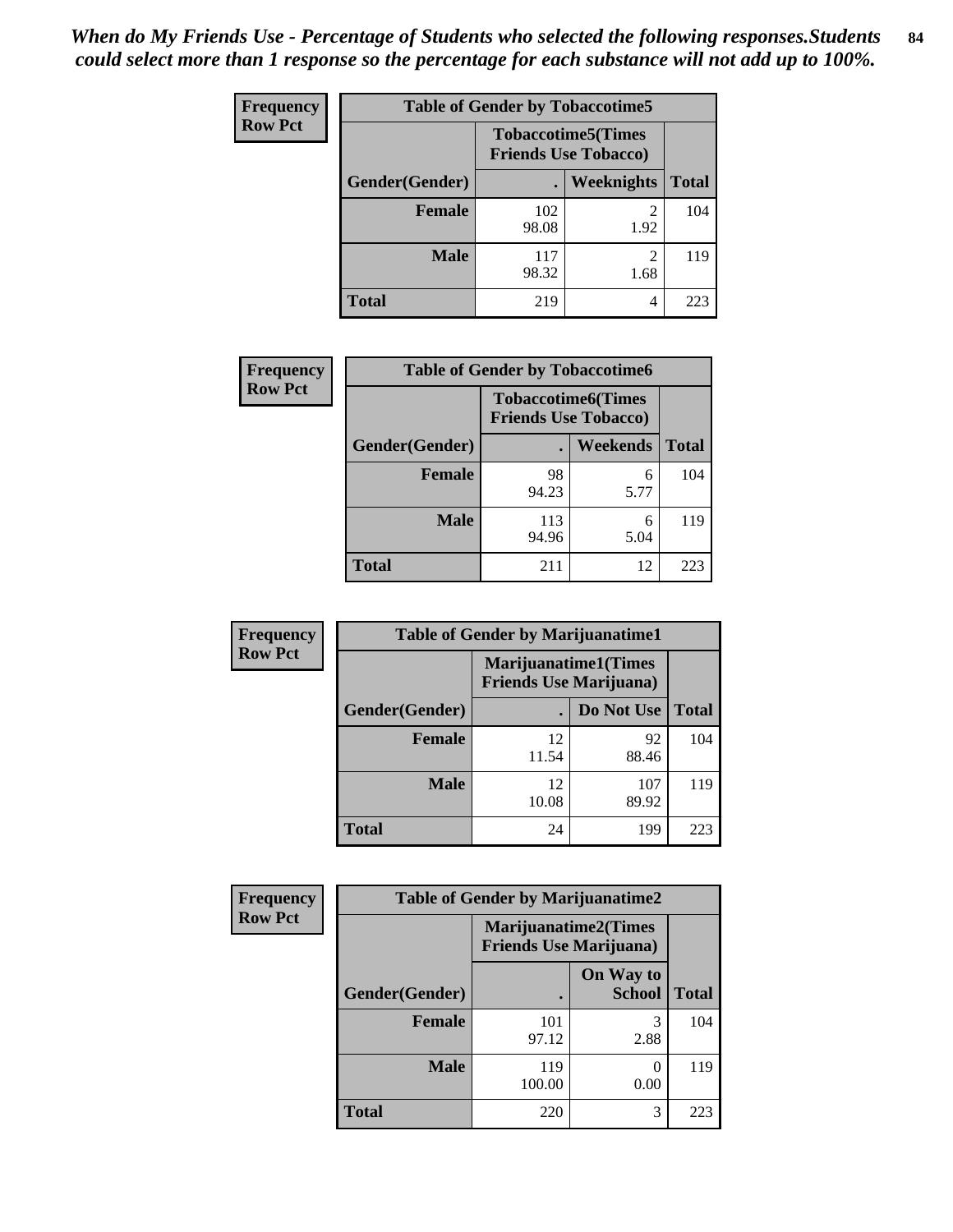| <b>Frequency</b> | Table of Gender by Marijuanatime3 |                                                        |                                |              |
|------------------|-----------------------------------|--------------------------------------------------------|--------------------------------|--------------|
| <b>Row Pct</b>   |                                   | Marijuanatime3(Times<br><b>Friends Use Marijuana</b> ) |                                |              |
|                  | Gender(Gender)                    |                                                        | <b>During</b><br><b>School</b> | <b>Total</b> |
|                  | <b>Female</b>                     | 103<br>99.04                                           | 0.96                           | 104          |
|                  | <b>Male</b>                       | 119<br>100.00                                          | 0<br>0.00                      | 119          |
|                  | <b>Total</b>                      | 222                                                    |                                | 223          |

| <b>Frequency</b> |                | <b>Table of Gender by Marijuanatime4</b> |                                                       |              |  |
|------------------|----------------|------------------------------------------|-------------------------------------------------------|--------------|--|
| <b>Row Pct</b>   |                | <b>Friends Use Marijuana</b> )           | <b>Marijuanatime4(Times</b>                           |              |  |
|                  | Gender(Gender) |                                          | <b>On Way</b><br>Home<br><b>From</b><br><b>School</b> | <b>Total</b> |  |
|                  | <b>Female</b>  | 103<br>99.04                             | 0.96                                                  | 104          |  |
|                  | <b>Male</b>    | 117<br>98.32                             | $\mathfrak{D}$<br>1.68                                | 119          |  |
|                  | <b>Total</b>   | 220                                      | 3                                                     | 223          |  |

| Frequency      | <b>Table of Gender by Marijuanatime5</b> |              |                                                                |              |
|----------------|------------------------------------------|--------------|----------------------------------------------------------------|--------------|
| <b>Row Pct</b> |                                          |              | <b>Marijuanatime5</b> (Times<br><b>Friends Use Marijuana</b> ) |              |
|                | Gender(Gender)                           |              | Weeknights                                                     | <b>Total</b> |
|                | <b>Female</b>                            | 99<br>95.19  | 4.81                                                           | 104          |
|                | <b>Male</b>                              | 115<br>96.64 | 4<br>3.36                                                      | 119          |
|                | <b>Total</b>                             | 214          | 9                                                              | 223          |

| Frequency      | <b>Table of Gender by Marijuanatime6</b> |                                                               |                 |              |
|----------------|------------------------------------------|---------------------------------------------------------------|-----------------|--------------|
| <b>Row Pct</b> |                                          | <b>Marijuanatime6(Times</b><br><b>Friends Use Marijuana</b> ) |                 |              |
|                | Gender(Gender)                           |                                                               | <b>Weekends</b> | <b>Total</b> |
|                | <b>Female</b>                            | 93<br>89.42                                                   | 11<br>10.58     | 104          |
|                | <b>Male</b>                              | 108<br>90.76                                                  | 11<br>9.24      | 119          |
|                | <b>Total</b>                             | 201                                                           | 22              | 223          |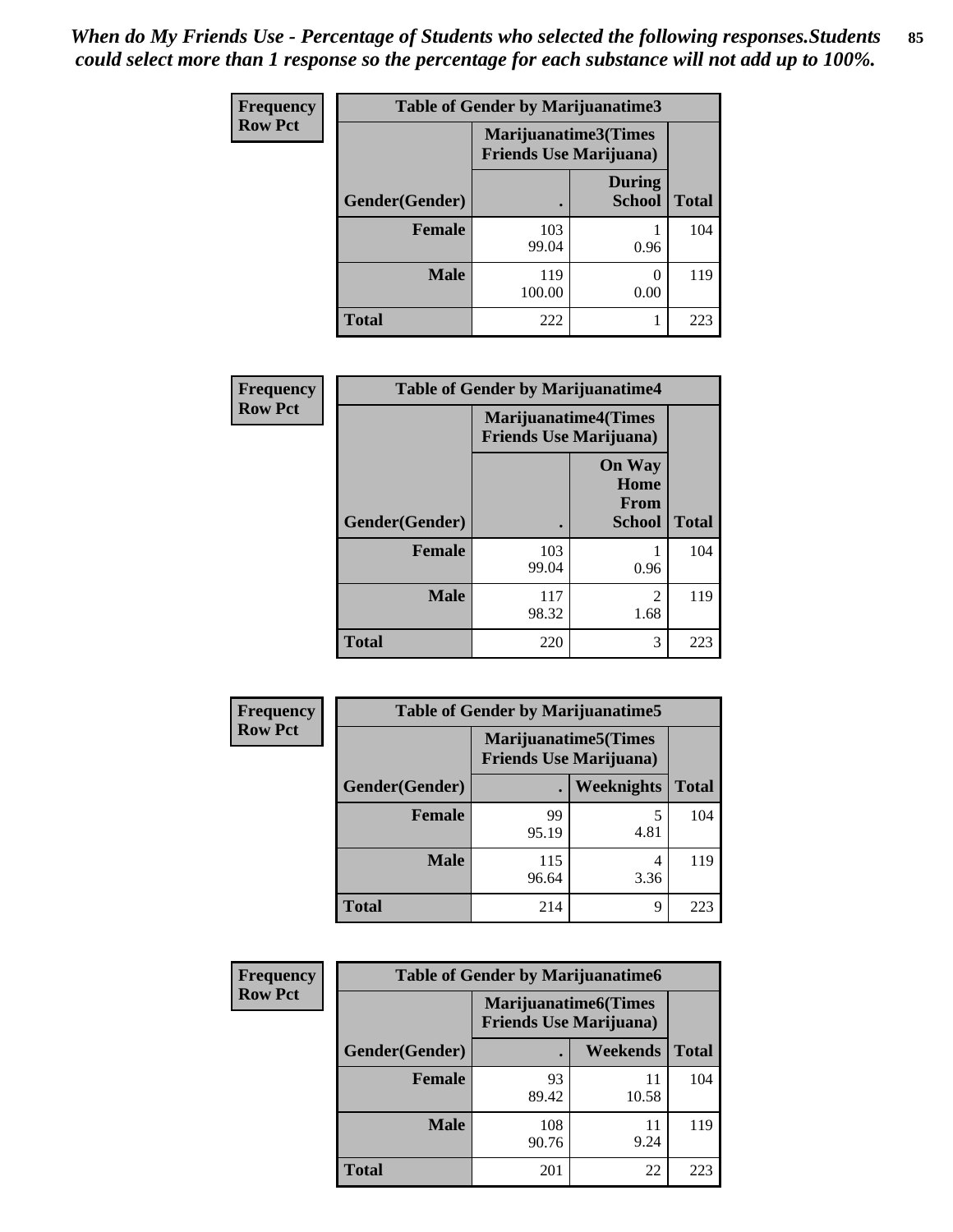| <b>Frequency</b> | <b>Table of Gender by Otherdrugtime1</b> |                                                                                    |                    |     |
|------------------|------------------------------------------|------------------------------------------------------------------------------------|--------------------|-----|
| <b>Row Pct</b>   |                                          | <b>Otherdrugtime1</b> (Times<br><b>Friends Use Other</b><br><b>Illegal Drugs</b> ) |                    |     |
|                  | Gender(Gender)                           |                                                                                    | Do Not Use   Total |     |
|                  | <b>Female</b>                            | 7<br>6.73                                                                          | 97<br>93.27        | 104 |
|                  | <b>Male</b>                              | 7<br>5.88                                                                          | 112<br>94.12       | 119 |
|                  | <b>Total</b>                             | 14                                                                                 | 209                | 223 |

| Frequency      | <b>Table of Gender by Otherdrugtime2</b> |                                                                                   |                            |              |
|----------------|------------------------------------------|-----------------------------------------------------------------------------------|----------------------------|--------------|
| <b>Row Pct</b> |                                          | <b>Otherdrugtime2(Times</b><br><b>Friends Use Other</b><br><b>Illegal Drugs</b> ) |                            |              |
|                | Gender(Gender)                           |                                                                                   | On Way to<br><b>School</b> | <b>Total</b> |
|                | <b>Female</b>                            | 103<br>99.04                                                                      | 0.96                       | 104          |
|                | <b>Male</b>                              | 119<br>100.00                                                                     | 0.00                       | 119          |
|                | <b>Total</b>                             | 222                                                                               |                            | 223          |

| Frequency      | <b>Table of Gender by Otherdrugtime3</b> |                        |                                                         |              |
|----------------|------------------------------------------|------------------------|---------------------------------------------------------|--------------|
| <b>Row Pct</b> |                                          | <b>Illegal Drugs</b> ) | <b>Otherdrugtime3(Times</b><br><b>Friends Use Other</b> |              |
|                | Gender(Gender)                           |                        | <b>During</b><br><b>School</b>                          | <b>Total</b> |
|                | <b>Female</b>                            | 103<br>99.04           | 0.96                                                    | 104          |
|                | <b>Male</b>                              | 118<br>99.16           | 0.84                                                    | 119          |
|                | <b>Total</b>                             | 221                    | $\overline{c}$                                          | 223          |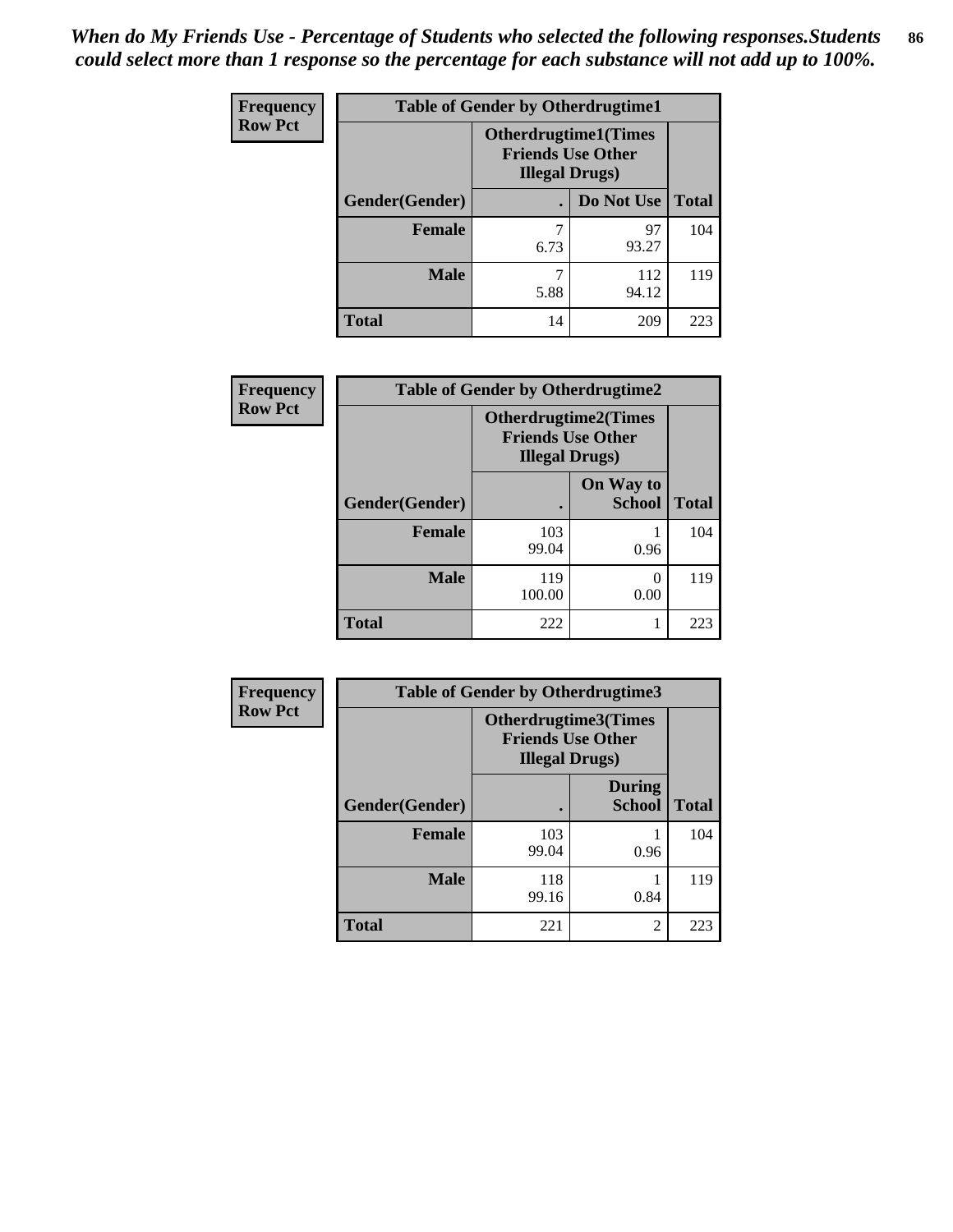*When do My Friends Use - Percentage of Students who selected the following responses.Students could select more than 1 response so the percentage for each substance will not add up to 100%.* **87**

| <b>Frequency</b> | <b>Table of Gender by Otherdrugtime4</b> |                                                    |                                                       |              |  |
|------------------|------------------------------------------|----------------------------------------------------|-------------------------------------------------------|--------------|--|
| <b>Row Pct</b>   |                                          | <b>Friends Use Other</b><br><b>Illegal Drugs</b> ) | <b>Otherdrugtime4(Times</b>                           |              |  |
|                  | Gender(Gender)                           |                                                    | <b>On Way</b><br>Home<br><b>From</b><br><b>School</b> | <b>Total</b> |  |
|                  | <b>Female</b>                            | 104<br>100.00                                      | 0<br>0.00                                             | 104          |  |
|                  | <b>Male</b>                              | 118<br>99.16                                       | 0.84                                                  | 119          |  |
|                  | <b>Total</b>                             | 222                                                |                                                       | 223          |  |

| <b>Frequency</b> | <b>Table of Gender by Otherdrugtime5</b> |                                                                                    |            |              |
|------------------|------------------------------------------|------------------------------------------------------------------------------------|------------|--------------|
| <b>Row Pct</b>   |                                          | <b>Otherdrugtime5</b> (Times<br><b>Friends Use Other</b><br><b>Illegal Drugs</b> ) |            |              |
|                  | Gender(Gender)                           |                                                                                    | Weeknights | <b>Total</b> |
|                  | <b>Female</b>                            | 102<br>98.08                                                                       | 2<br>1.92  | 104          |
|                  | <b>Male</b>                              | 118<br>99.16                                                                       | 0.84       | 119          |
|                  | Total                                    | 220                                                                                | 3          | 223          |

| <b>Frequency</b> |                | <b>Table of Gender by Otherdrugtime6</b>                                          |           |              |  |
|------------------|----------------|-----------------------------------------------------------------------------------|-----------|--------------|--|
| <b>Row Pct</b>   |                | <b>Otherdrugtime6(Times</b><br><b>Friends Use Other</b><br><b>Illegal Drugs</b> ) |           |              |  |
|                  | Gender(Gender) |                                                                                   | Weekends  | <b>Total</b> |  |
|                  | <b>Female</b>  | 98<br>94.23                                                                       | 6<br>5.77 | 104          |  |
|                  | <b>Male</b>    | 113<br>94.96                                                                      | 6<br>5.04 | 119          |  |
|                  | <b>Total</b>   | 211                                                                               | 12        | 223          |  |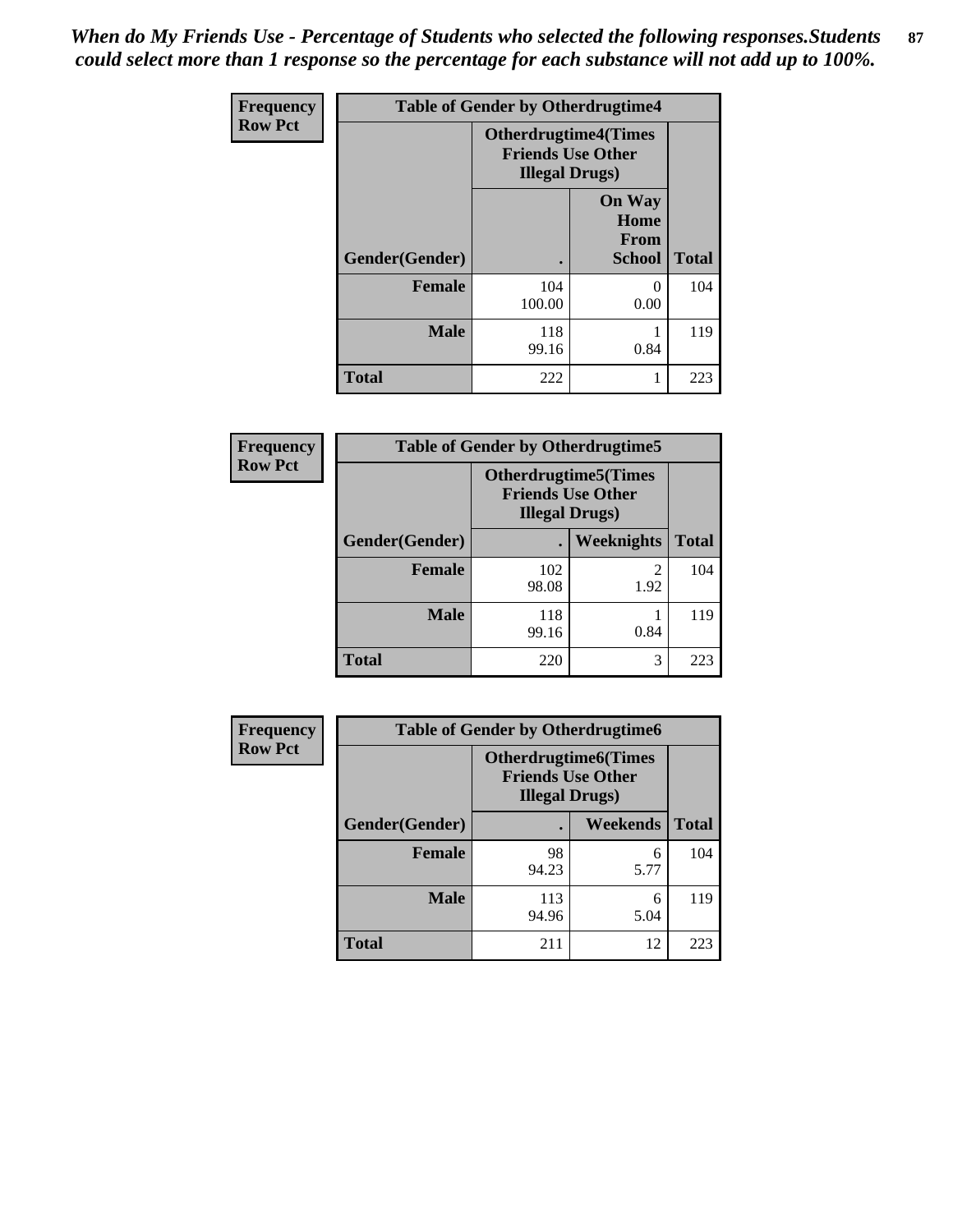## *Other Questions* **88**

| <b>Frequency</b> | <b>Table of Gender by Educationalcohol</b> |                                                                                                                                       |                |              |
|------------------|--------------------------------------------|---------------------------------------------------------------------------------------------------------------------------------------|----------------|--------------|
| <b>Row Pct</b>   |                                            | <b>Educationalcohol</b> (I<br>have been taught<br>about alcohol,<br>tobacco,<br>and other drugs<br>within the last year<br>at school) |                |              |
|                  | Gender(Gender)                             | <b>Yes</b>                                                                                                                            | N <sub>0</sub> | <b>Total</b> |
|                  | <b>Female</b>                              | 83<br>79.81                                                                                                                           | 21<br>20.19    | 104          |
|                  | <b>Male</b>                                | 94<br>78.99                                                                                                                           | 25<br>21.01    | 119          |
|                  | <b>Total</b>                               | 177                                                                                                                                   | 46             | 223          |

| Frequency      | <b>Table of Gender by Rodedrinking</b> |                                                                                                                     |                |              |
|----------------|----------------------------------------|---------------------------------------------------------------------------------------------------------------------|----------------|--------------|
| <b>Row Pct</b> |                                        | Rodedrinking(In<br>the past 30 days I<br>have ridden in a<br>car with a driver<br>who had been<br>drinking alcohol) |                |              |
|                | Gender(Gender)                         | Yes                                                                                                                 | N <sub>0</sub> | <b>Total</b> |
|                | <b>Female</b>                          | 14<br>13.46                                                                                                         | 90<br>86.54    | 104          |
|                | <b>Male</b>                            | 15<br>12.61                                                                                                         | 104<br>87.39   | 119          |
|                | <b>Total</b>                           | 29                                                                                                                  | 194            | 223          |

| Frequency      |                | <b>Table of Gender by Drugsschool</b>                                                                                               |                |              |
|----------------|----------------|-------------------------------------------------------------------------------------------------------------------------------------|----------------|--------------|
| <b>Row Pct</b> |                | <b>Drugsschool</b> (During<br>the past 12 months,<br>I have been offered,<br>sold,<br>or given illegal drugs<br>on school property) |                |              |
|                | Gender(Gender) | Yes                                                                                                                                 | N <sub>0</sub> | <b>Total</b> |
|                | <b>Female</b>  | 4<br>3.85                                                                                                                           | 100<br>96.15   | 104          |
|                | <b>Male</b>    | 7<br>5.88                                                                                                                           | 112<br>94.12   | 119          |
|                | <b>Total</b>   | 11                                                                                                                                  | 212            | 223          |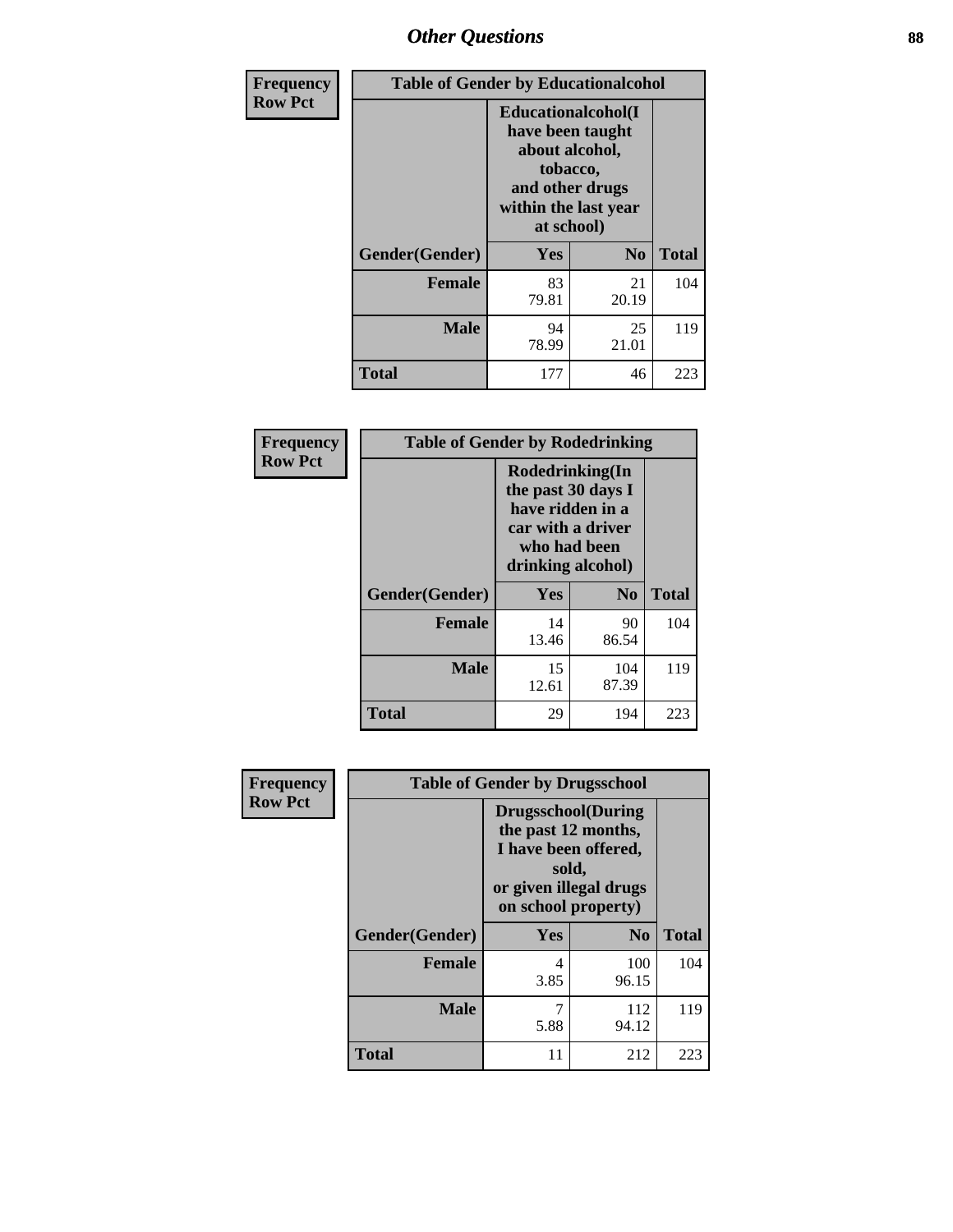*Other Questions* **89**

| Frequency      | <b>Table of Gender by Bingedrinking</b> |                                                                                                                            |              |                              |                        |                        |              |
|----------------|-----------------------------------------|----------------------------------------------------------------------------------------------------------------------------|--------------|------------------------------|------------------------|------------------------|--------------|
| <b>Row Pct</b> |                                         | <b>Bingedrinking(I have drunk</b><br>five or more drinks of alcohol<br>at one sitting during the last<br>$30 \text{ days}$ |              |                              |                        |                        |              |
|                | Gender(Gender)                          | $\mathbf{0}$<br><b>Days</b>                                                                                                | 1 or<br>days | 3 <sub>to</sub><br>5<br>days | 10<br>to<br>19<br>days | 20<br>to<br>29<br>days | <b>Total</b> |
|                | Female                                  | 101<br>97.12                                                                                                               | 0.96         | 0.96                         | 0.96                   | 0<br>0.00              | 104          |
|                | <b>Male</b>                             | 111<br>93.28                                                                                                               | 3<br>2.52    | 0.84                         | 0.84                   | $\mathcal{R}$<br>2.52  | 119          |
|                | <b>Total</b>                            | 212                                                                                                                        | 4            | 2                            | $\overline{2}$         | 3                      | 223          |

| Frequency      | <b>Table of Gender by Educationaids</b> |                                                                                                 |                |              |  |
|----------------|-----------------------------------------|-------------------------------------------------------------------------------------------------|----------------|--------------|--|
| <b>Row Pct</b> |                                         | <b>Educationaids</b> (I<br>have been taught<br>about HIV/AIDS<br>at school in the<br>past year) |                |              |  |
|                | Gender(Gender)                          | Yes                                                                                             | N <sub>0</sub> | <b>Total</b> |  |
|                | <b>Female</b>                           | 69<br>66.35                                                                                     | 35<br>33.65    | 104          |  |
|                | <b>Male</b>                             | 84<br>70.59                                                                                     | 35<br>29.41    | 119          |  |
|                | <b>Total</b>                            | 153                                                                                             | 70             | 223          |  |

| <b>Frequency</b> | <b>Table of Gender by Suicideconsider</b> |                 |                |              |
|------------------|-------------------------------------------|-----------------|----------------|--------------|
| <b>Row Pct</b>   |                                           | Suicideconsider |                |              |
|                  | Gender(Gender)                            | <b>Yes</b>      | N <sub>0</sub> | <b>Total</b> |
|                  | <b>Female</b>                             | q<br>8.65       | 95<br>91.35    | 104          |
|                  | <b>Male</b>                               | 8<br>6.72       | 111<br>93.28   | 119          |
|                  | <b>Total</b>                              | 17              | 206            | 223          |